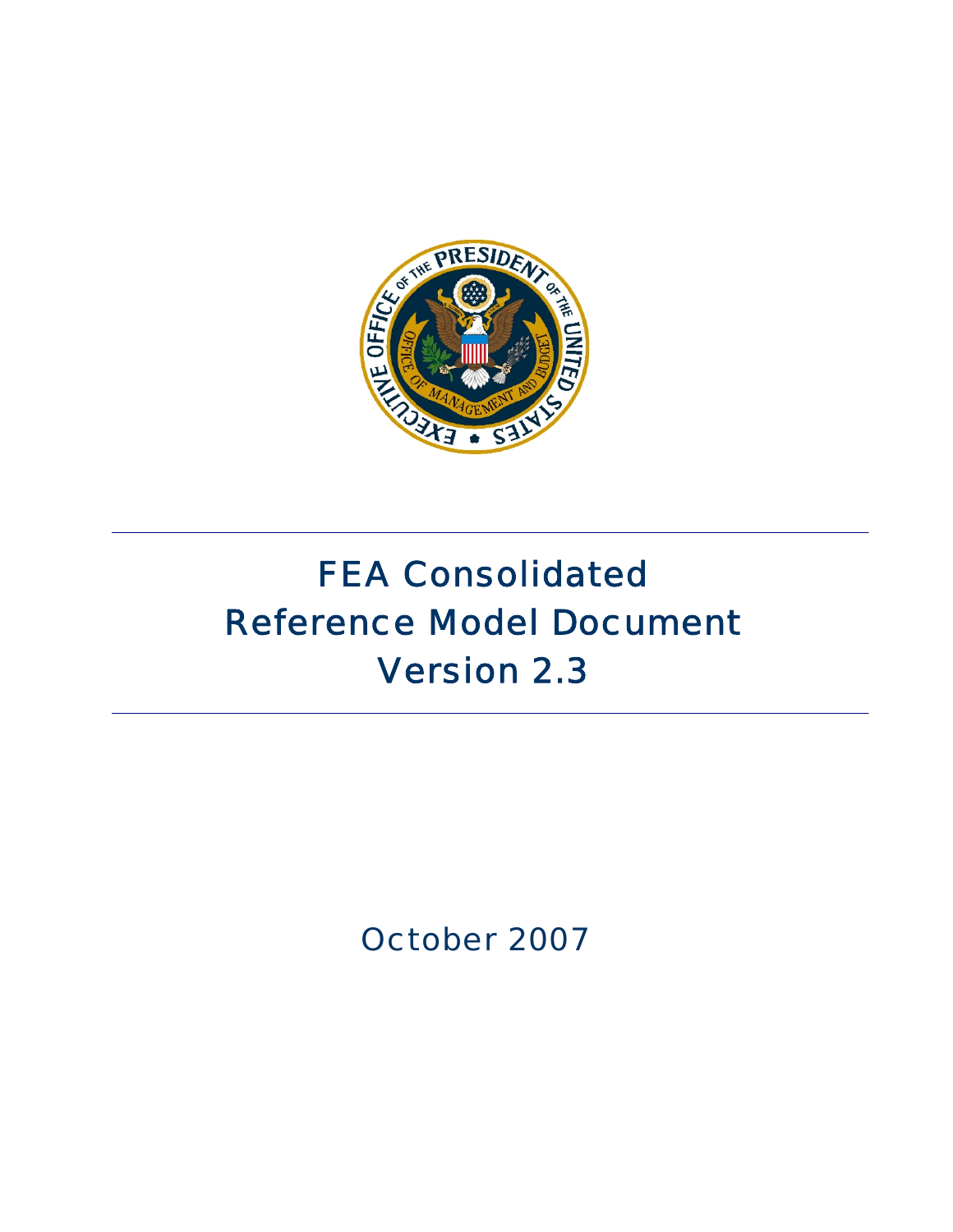# **Table of Contents**

| $\mathbf{1}$            |  |
|-------------------------|--|
| $\overline{2}$          |  |
| 2.1                     |  |
| 2.2                     |  |
| 2.3                     |  |
| 2.4                     |  |
| 2.5                     |  |
| 3                       |  |
| 3.1                     |  |
| 3.2                     |  |
| $\overline{\mathbf{4}}$ |  |
| 4.1                     |  |
| 4.2                     |  |
|                         |  |
| 4.3                     |  |
| 5                       |  |
| 5.1                     |  |
| 5.2                     |  |
| 5.3                     |  |
| 5.4                     |  |
| 5.5                     |  |
| 5.6                     |  |
| 5.7                     |  |
| 6                       |  |
| 6.1                     |  |
| 6.2                     |  |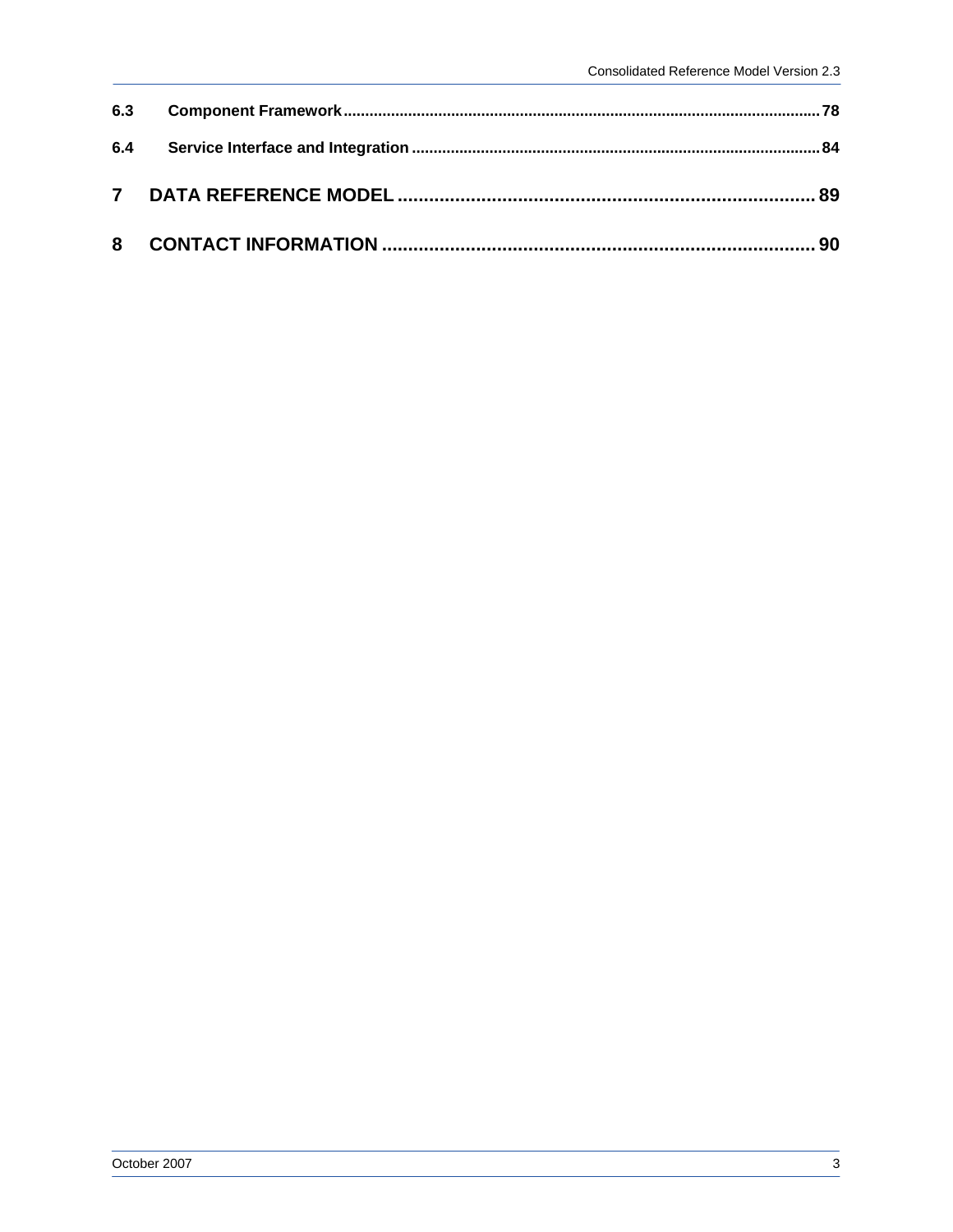## **1 Federal Enterprise Architecture Program**

The Office of Management and Budget's (OMB) Office of E-Government (E-Gov) and Information Technology (IT), with the support of the General Services Administration (GSA) and the Federal Chief Information Officers (CIO) Council, established the Federal Enterprise Architecture (FEA) Program which builds a comprehensive business-driven blueprint of the entire Federal government. The FEA Program Management Office (PMO), located within OMB's Office of E-Gov and IT, equips OMB and federal agencies with a common language and framework to describe and analyze IT investments, enhance collaboration and ultimately transform the Federal government.

The FEA Practice adopted three core principles to guide its strategic direction. They are:

- *Business-driven*: The FEA is most useful when it is closely aligned with government strategic plans and executive level direction. Agency mission statements, presidential management directives and agency business owners give direction to each agency's enterprise architecture (EA) and to the FEA.
- *Proactive and collaborative across the Federal government*: Adoption of the FEA is achieved through active participation by the EA community in its development and use. The FEA community is responsible for the development, evolution and adoption of the FEA.
- *Architecture improves the effectiveness and efficiency of government information resources*: Architecture development is an integral part of the capital investment process. No IT investment should be made without a business-approved architecture.

For more information about the FEA Practice, refer to www.egov.gov.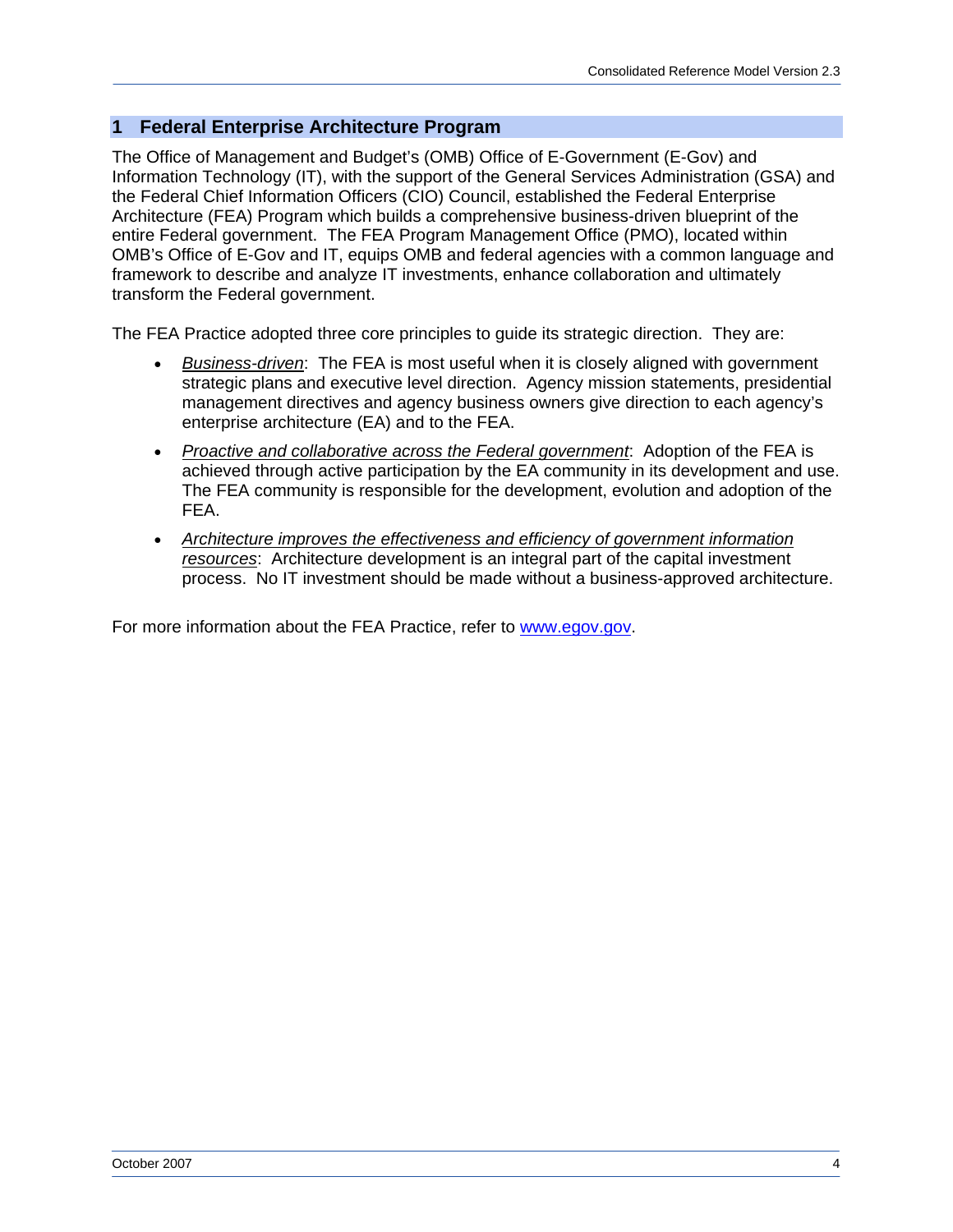## **2 Reference Model Overview**

The FEA consists of a set of interrelated "reference models" designed to facilitate cross-agency analysis and the identification of duplicative investments, gaps and opportunities for collaboration within and across agencies. Collectively, the reference models comprise a framework for describing important elements of the FEA in a common and consistent way. Through the use of this common framework and vocabulary, IT portfolios can be better managed and leveraged across the federal government. This chapter introduces the purposes and structures of the five FEA reference models:

- Performance Reference Model (PRM)
- Business Reference Model (BRM)
- Service Component Reference Model (SRM)
- Technical Reference Model (TRM)
- Data Reference Model (DRM)

## **2.1 Performance Reference Model (PRM)**

The PRM is a framework for performance measurement providing common output measurements throughout the federal government. It allows agencies to better manage the business of government at a strategic level, by providing a means for using an agency's EA to measure the success of IT investments and their impact on strategic outcomes. The PRM accomplishes these goals by establishing a common language by which agency EAs can describe the outputs and measures used to achieve program and business objectives. The model articulates the linkage between internal business components and the achievement of business and customer-centric outputs. Most importantly, it facilitates resource-allocation decisions based on comparative determinations of which programs and organizations are more efficient and effective. The PRM focuses on three main objectives:

- Help produce enhanced performance information to improve strategic and daily decisionmaking
- Improve the alignment and better articulate the contribution of inputs to outputs, thereby creating a clear "line of sight" to desired results
- Identify performance improvement opportunities that span traditional organizational structures and boundaries

The PRM structure is designed to clearly express the cause–and-effect relationship between inputs and outputs. This "line of sight" is articulated through the use of the Measurement Area, Category, Grouping, and Indicator hierarchy. Refer to Figure 1 for the PRM structure.



#### **Figure 1: PRM Structure**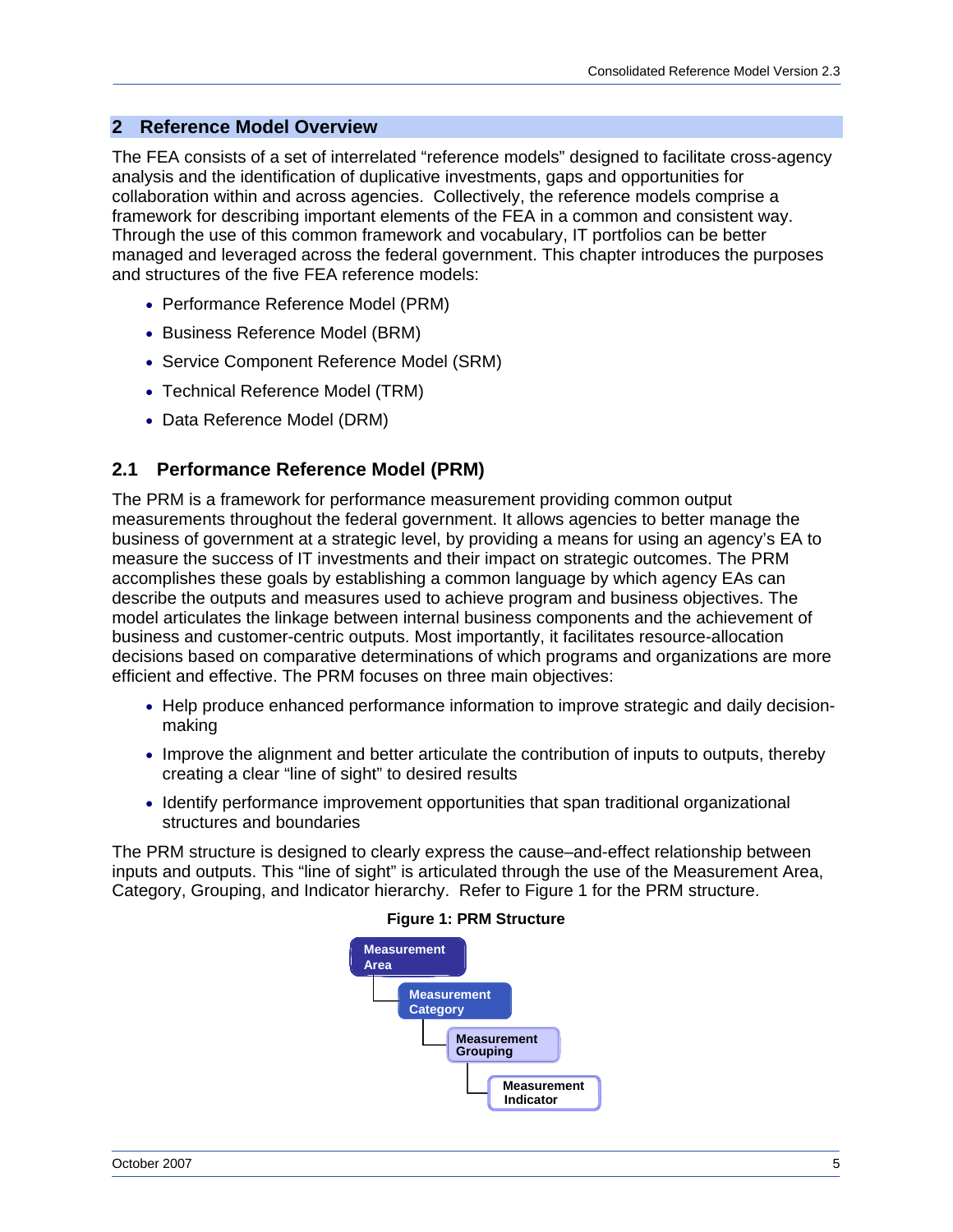# **2.2 Business Reference Model (BRM)**

The BRM provides a framework facilitating a functional (rather than organizational) view of the federal government's lines of business (LoBs), including its internal operations and its services for citizens, independent of the agencies, bureaus and offices performing them. The BRM describes the federal government around common business areas instead of through a stovepiped, agency-by-agency view. It thus promotes agency collaboration and serves as the underlying foundation for the FEA and E-Gov strategies.

While the BRM does provide an improved way of thinking about government operations, its true utility as a model can only be realized when agencies effectively use it. The functional approach promoted by the BRM will do little to help accomplish the E-Gov strategic goals if it is not incorporated into business-focused enterprise architectures and the management processes of federal agencies and OMB.

The BRM is structured into a tiered hierarchy representing the business functions of the federal government. Refer to Figure 2 for the BRM tiered hierarchy.



## **Figure 2: BRM Structure**

## **2.3 Service Component Reference Model (SRM)**

The SRM is a business-driven, functional framework classifying Service Components according to how they support business and performance objectives. It serves to identify and classify horizontal and vertical Service Components supporting federal agencies and their IT investments and assets. The model aids in recommending service capabilities to support the reuse of business components and services across the federal government. IT investments can be service providers or consumers. Service providers allow consumers to reuse their business and technical capabilities.

The SRM is organized across horizontal service areas, independent of the business functions, providing a leverage-able foundation for reuse of applications, application capabilities, components, and business services. It is structured hierarchically as depicted in Figure 3.



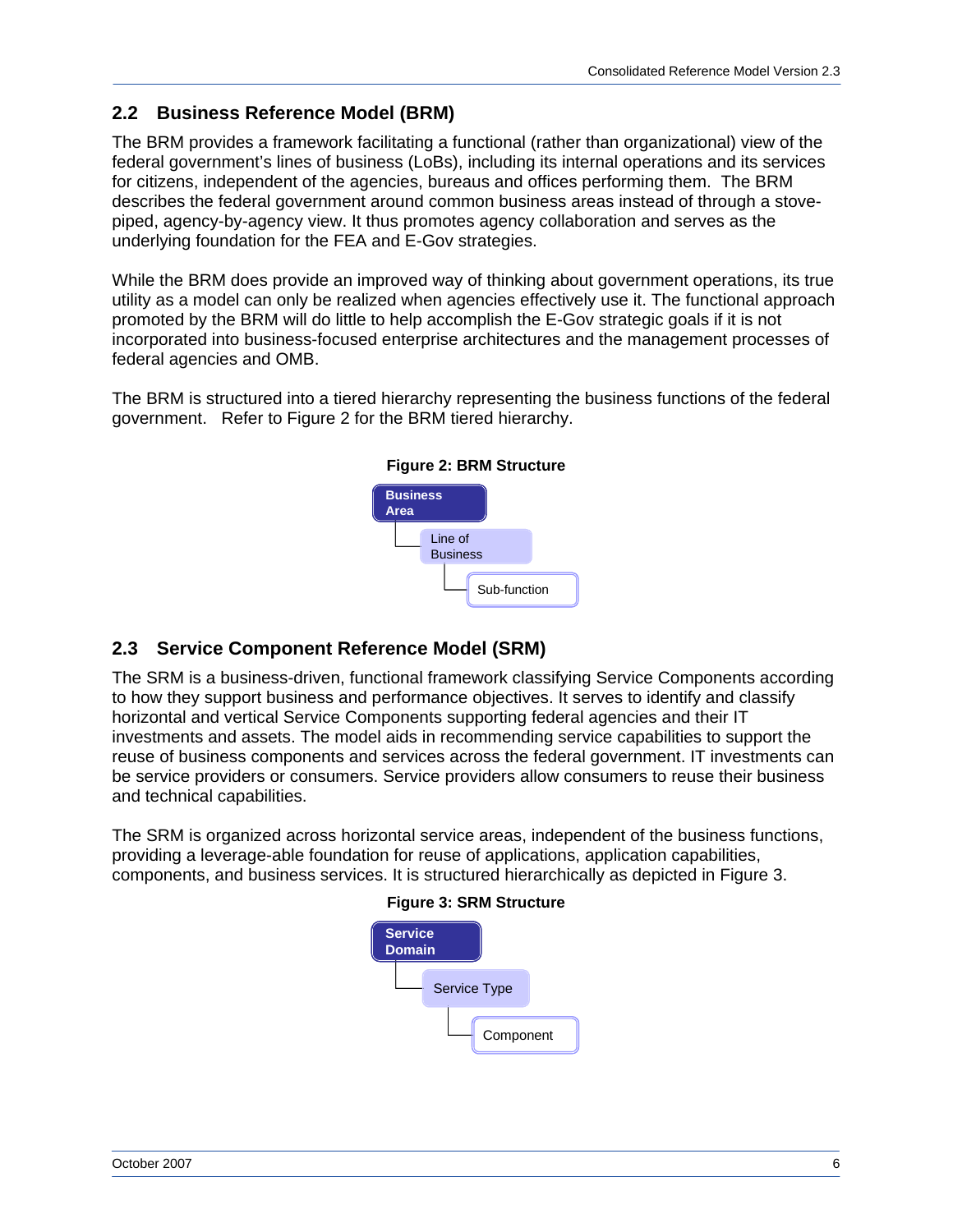# **2.4 Technical Reference Model (TRM)**

The TRM is a component-driven, technical framework categorizing the standards and technologies to support and enable the delivery of Service Components and capabilities. It also unifies existing agency TRMs and E-Gov guidance by providing a foundation to advance the reuse and standardization of technology and Service Components from a government-wide perspective.

Aligning agency capital investments to the TRM leverages a common, standardized vocabulary, allowing interagency discovery, collaboration, and interoperability. Agencies and the federal government will benefit from economies of scale by identifying and reusing the best solutions and technologies to support their business functions, mission, and target architecture. The TRM structure is depicted in Figure 4.



## **Figure 4: TRM Structure**

# **2.5 Data Reference Model (DRM)**

The DRM is a flexible and standards-based framework to enable information sharing and reuse across the federal government via the standard description and discovery of common data and the promotion of uniform data management practices.

The DRM provides a standard means by which data may be described, categorized, and shared. These are reflected within each of the DRM's three standardization areas:

- **Data Description:** Provides a means to uniformly describe data, thereby supporting its discovery and sharing.
- **Data Context:** Facilitates discovery of data through an approach to the categorization of data according to taxonomies. Additionally, enables the definition of authoritative data assets within a CommCOI.
- **Data Sharing:** Supports the access and exchange of data where access consists of adhoc requests (such as a query of a data asset), and exchange consists of fixed, reoccurring transactions between parties. Enabled by capabilities provided by both the Data Context and Data Description standardization areas.

Due to the size and scope of the DRM, only an excerpt of the DRM is included in this Consolidated Reference Model document. The current version of the complete DRM (Version 2.0) is located on the www.egov.gov website using the following link: http://whitehouse.gov/omb/egov/documents/DRM\_2\_0\_Final.pdf.

The DRM provides a frame of reference to:

• Facilitate COIs (which may be aligned with the LoBs delineated in the FEA Business Reference Model) in establishing common language.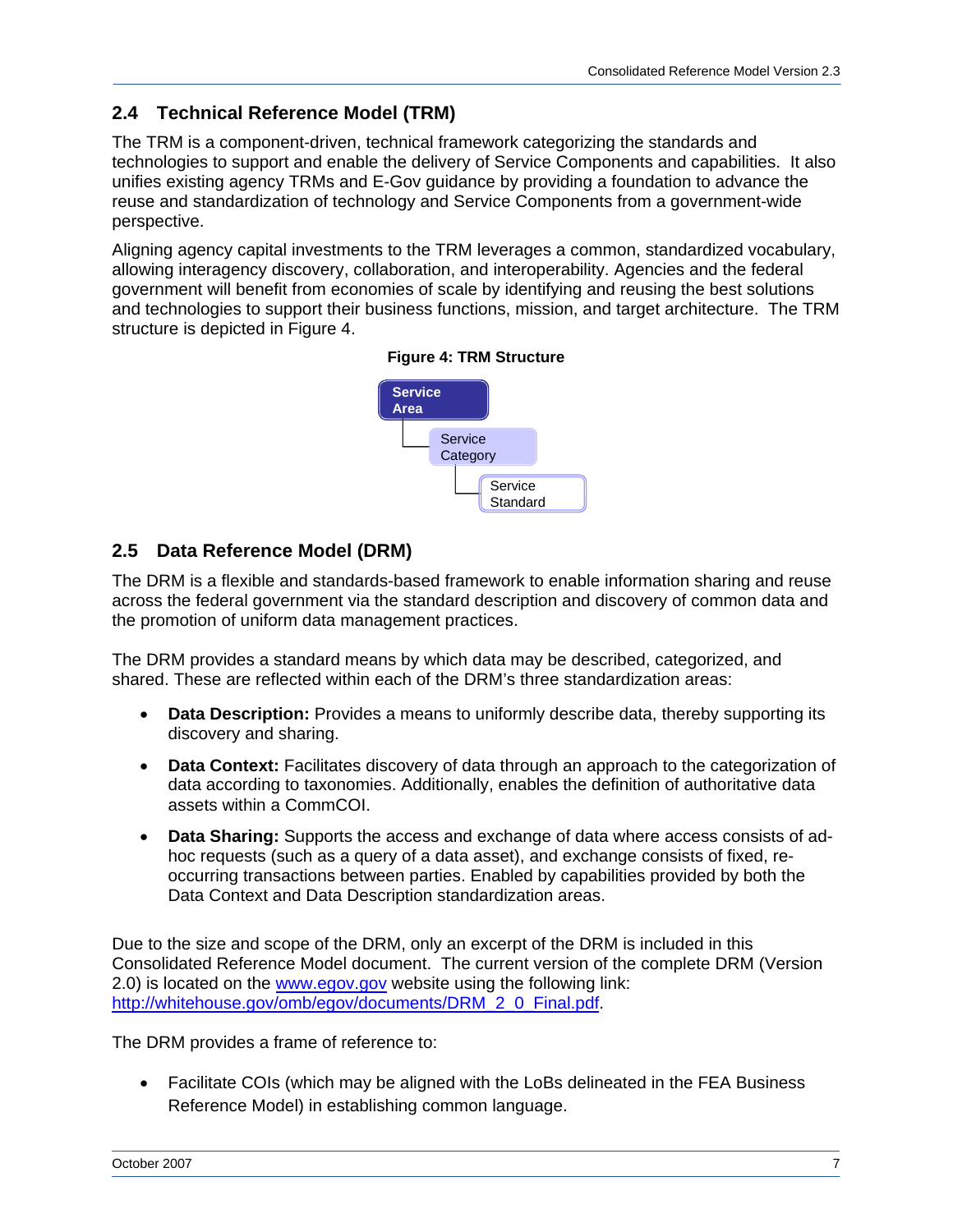• Enable needed conversations to reach credible cross-agency agreements around: governance, data architecture and an information sharing architecture and an information sharing architecture.

The DRM provides guidance to enterprise architects and data architects for implementing repeatable processes to enable data sharing in accordance with federal government-wide agreements, including agreements encompassing state, local, tribal governments, as well as other public and private non-governmental institutions. The intent is to mature, advance and sustain there data agreements in and iterative manner.

The DRM can provide value for agency data architecture initiatives by:

• Providing a means to consistently describe data architectures: The DRM's approach to Data Description, Data Context, and Data Sharing enables data architecture initiatives to uniformly describe their data artifacts, resulting in increased opportunities for crossagency and cross-COI interactions.



**Figure 5: DRM Structure** 

- Bridging data architectures: The DRM provides a "Rosetta Stone" to facilitate communications between enterprise and data architects about data and data architecture in their efforts to support the business/mission needs of the COIs that they support.
- Facilitating compliance with requirements for data architectures: The DRM's standardization areas provide a foundation for agency data architecture initiatives to put forth requirements that can result in increased compatibility between agency data architectures.

As a reference model, the DRM is presented as an abstract framework from which concrete implementations may be derived. The DRM's abstract nature will enable agencies to use multiple implementation approaches, methodologies and technologies while remaining consistent with the foundational principles of the DRM.

For example, the DRM abstract model can be implemented using different combinations of technical standards. As one example, the Exchange Package concept in the Data Sharing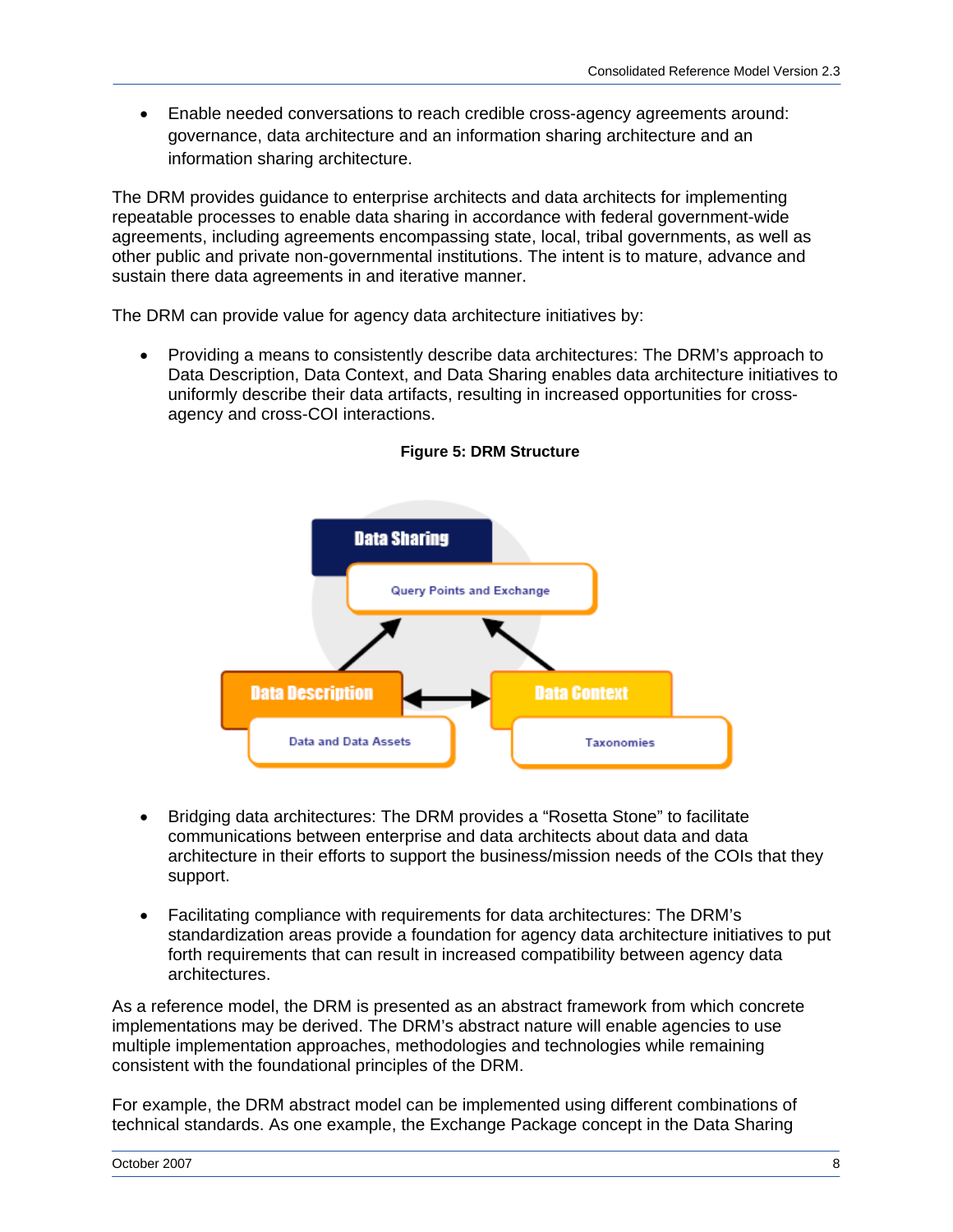standardization area may be represented via different messaging standards (e.g. eXtensible Markup Language (XML) schema, Electronic Data Interchange (EDI) transaction set) in a concrete system architecture for purposes of information sharing. Other ways to implement DRM capabilities may be put forward by other agencies or stakeholders. By associating elements of concrete architectures with the DRM abstract model, those elements may therefore be associated with each other, helping to promote interoperability between cross-agency architectures/implementations. Thus the abstract nature of the DRM as a reference model provides tremendous implementation flexibility.

The complete DRM can be located at: http://www.whitehouse.gov/omb/egov/documents/DRM\_2\_0\_Final.pdf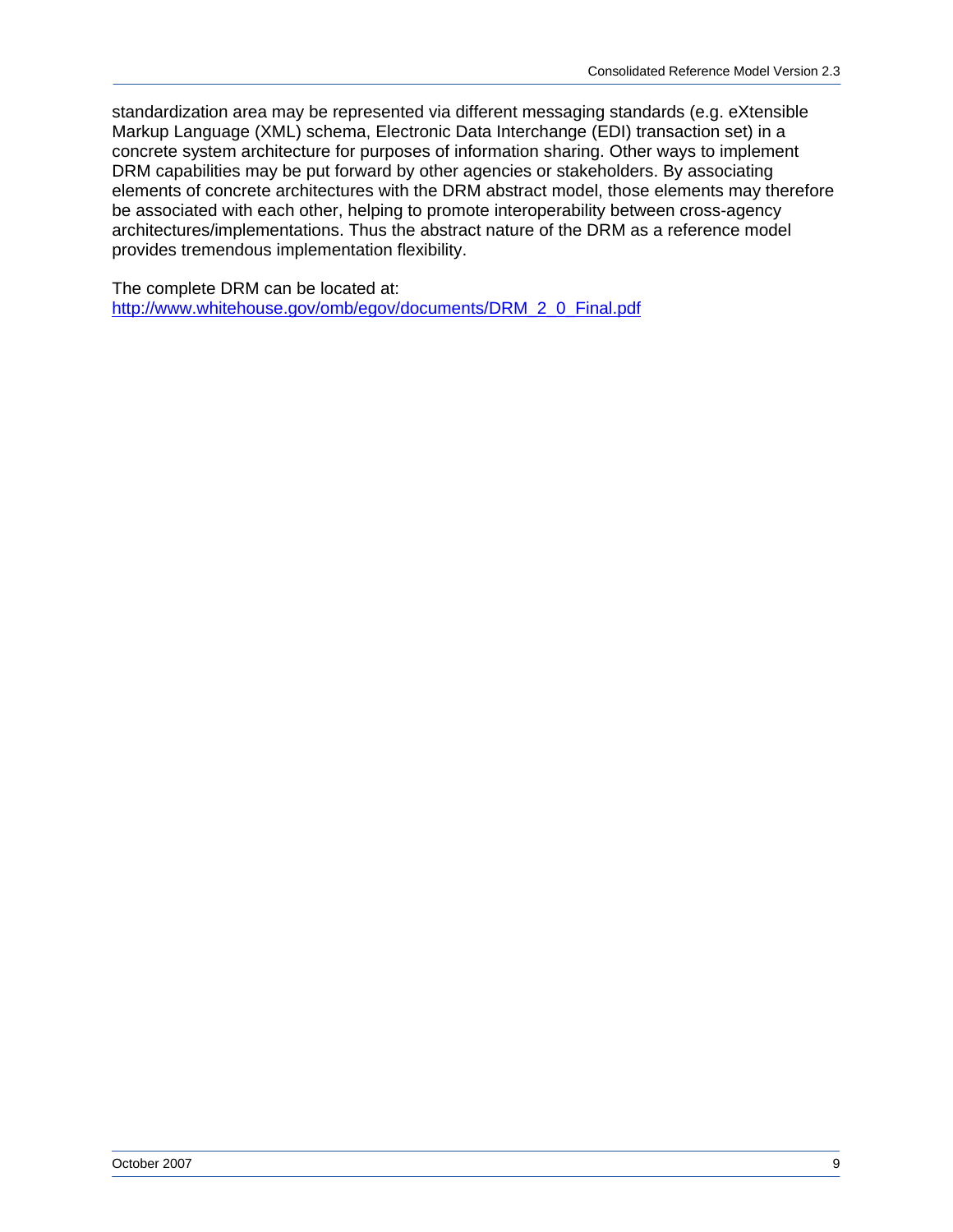## **3 Performance Reference Model**

The PRM framework (Figure 6) is designed to clearly articulate the cause-and-effect relationship between inputs, outputs, and outcomes. The framework builds from the value chain and program logic models. This "line of sight" is critical for IT project managers, program managers, and key decision-makers to understand how, and to the extent, key inputs are enabling progress toward outputs and outcomes. The PRM captures this "line of sight" to reflect how value is created as inputs (such as Technology) and used to create outputs (through Processes and Activities), which in turn, impact outcomes (such as, Mission, Business and Customer Results). Guiding the entire PRM are "Strategic Outcomes," representing broad, policy priorities driving the direction of government (such as, to Secure the Homeland).



**Figure 6: PRM Framework** 

The PRM is structured around Measurement Areas, Measurement Categories, Measurement Groupings, and Measurement Indicators.

- **Measurement Areas** The high-level organizing framework of the PRM capturing aspects of performance at the output levels. This layer is directly linked to the performance objectives established at the agency and program levels. The PRM includes six measurement areas: Mission and Business Results, Customer Results, Processes and Activities, Human Capital, Technology, and Other Fixed Assets.
- **Measurement Categories** Collections within each measurement area describing the attribute or characteristic to be measured. For example, the Mission and Business Results Measurement Area include three Measurement Categories: Services for Citizens, Support Delivery of Services, and Management of Government Resources, corresponding to the Lines of Business in the BRM.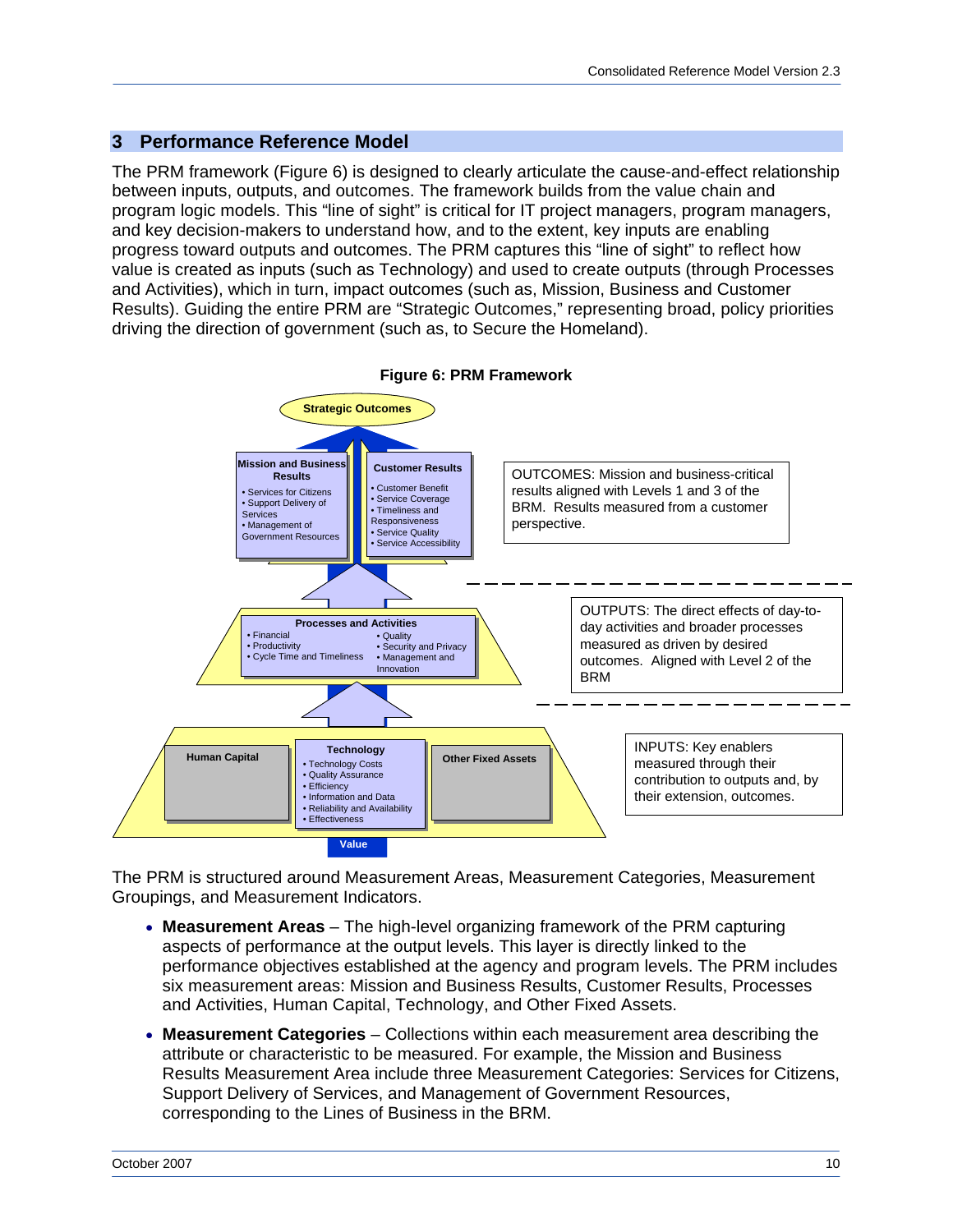- **Measurement Groupings** Further refinement of categories into specific types of measurement indicators. For the Mission and Business Results Measurement Area, these groupings align to the Sub-functions of the BRM.
- **Measurement Indicators** The specific measures, e.g., number and/or percentage of customers satisfied, tailored for a specific BRM Line of Business or Sub-function, agency, program, or IT initiative.

The PRM structure is designed to provide a standardized measurement hierarchy and framework to be uniquely tailored by decision-makers for a specific environment. An agency's strategic planning process establishes specific programs and objectives to meet the needs of its citizen stakeholders. These programs are implemented to deliver citizen services enabling agencies to achieve desired performance objectives. An agency's EA is the management tool program managers can utilize to create views of their IT investments to be integrated into the performance and strategic planning management processes. Critical to the successful use of the PRM and the EA, performance management ensures an agency's IT investments can be directly linked to the agency's performance objectives.

## **3.1 Measurement Areas**

## **3.1.1 Mission and Business Results Measurement Area**

The Mission and Business Results Measurement Area of the PRM captures the outputs agencies seek to achieve. These outputs are usually developed during the agency budget and strategic planning process prescribed under GPRA. To identify the Mission and Business Results associated with an IT initiative, an agency will need to refer to its agency performance objectives.

To ensure the agency identified outputs are appropriately aligned to what agencies actually do, the Mission and Business Results Measurement Area is driven by the Business Reference Model (BRM). More specifically, the PRM's Measurement Categories are the same as the BRM's Business Areas and LoBs. The Measurement Groupings of the PRM are the same as the Sub-functions of the BRM. These areas of the BRM seek to identify the purpose of the government activity. By extension, the Mission and Business Results Measurement Area of the PRM identifies the extent to which those purposes are being achieved.

The Mission and Business Results Measurement Area is comprised of the following Measurement Categories:

- The LoBs in Services for Citizens
- The LoBs in Support Delivery of Services
- The LoBs in Management of Government Resources

## **3.1.2 Customer Results Measurement Area**

The Customer Results Measurement Area of the PRM captures how well an agency or specific process within an agency is serving its customers—and ultimately citizens. The Customer Results Measurement Indicator captured in this Measurement Area will be associated with the most external customer of the process or activity the IT initiative supports (e.g. citizens, businesses, or other governments). Not all Customer Results are meaningful or even distinct for every IT initiative. For example, for IT initiatives supporting processes with federal employees as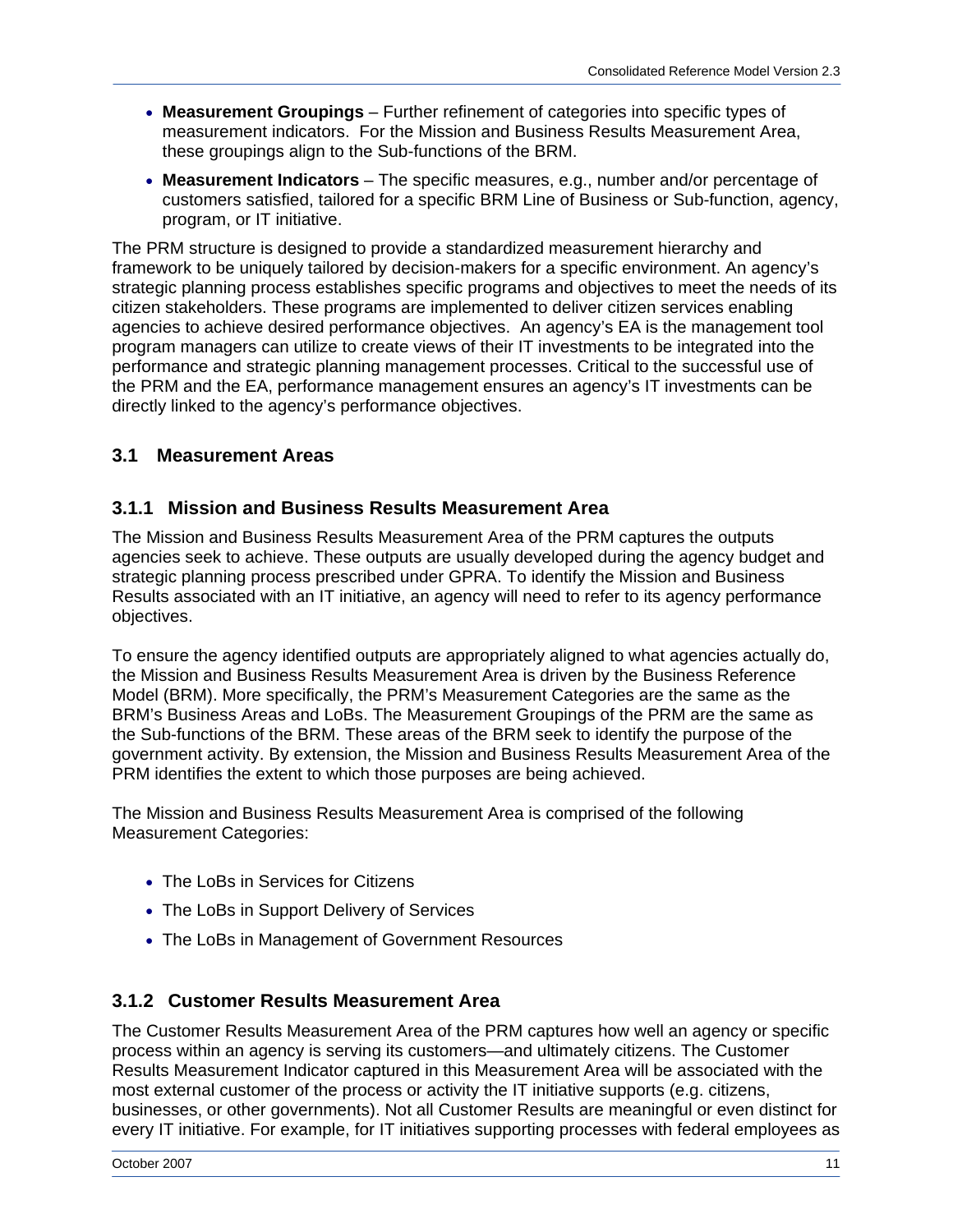their customers, "customer" satisfaction and "IT user" satisfaction may, in fact, be the same. Whatever the specific circumstances, the purpose of the Customer Results Measurement Area is to identify the customer relationship and articulate how it can be measured over time.

The Customer Results Measurement Area is comprised of the following Measurement Categories:

- **Customer Benefit** Customer satisfaction levels and tangible impacts to customers as a result of the products or services provided
- **Service Coverage** The extent to which the desired customer population is being served and customers are using products and services
- **Timeliness and Responsiveness** Time to respond to customer inquiries and requests and time to deliver products or services
- **Service Quality** Quality from the customer's perspective and accuracy of responses to customer inquiries
- **Service Accessibility** Availability of products and services to customers and the extent of self-service options and automation

The PRM's true value comes not from each Measurement Area, but when an investment can be shown to directly impact an agency's ability to achieve its performance objectives. To effectively categorize the performance alignment for a given investment, agencies will use the outputs of their EA to identify multiple Measurement Areas so the impact an investment contributes can be seen. The effective use of the PRM requires identification of a critical few Measurement Indicators in each of the relevant Measurement Areas to draw the "line of sight" from the IT initiative to the processes and activities it supports (and, by extension, the customer results and mission and business results it enables). Though the PRM includes many indicators, its value is not in the sheer number of indicators it includes. Rather, its value is realized when it is used to identify a critical few indicators that can provide information for decision-making.

## **3.1.3 Processes and Activities Measurement Area**

The Processes and Activities Measurement Area captures the outputs directly resulting from the process an IT initiative supports. This Measurement Area also captures key aspects of processes or activities required to be monitored and/or improved.

Nearly all IT initiatives are designed to support or improve a single process or set of processes and activities. This is generally where an IT initiative's contribution to improved performance can be most accurately measured. Nevertheless, there are still many factors beyond the IT initiative's control determining the level of process performance. These factors include: efficiency of the overall business process; staff managing or executing the process; statutory requirements; or inputs to the process, such as benefits applications or information from other processes.

The desired output for a process or activity should strongly influence: (1) whether technology is needed to improve or support the process, and (2) if so, what technology is needed to help the processes or activities achieve the desired outputs.

As with Mission and Business Results, use of the Processes and Activities Measurement Area should begin with the BRM. The BRM includes a Mode of Delivery Business Area designed to identify, at a very high level, the process being used to achieve an intended purpose. The Measurement Indicator(s) selected should be an extension of the Mode of Delivery aligned with the IT initiative. For example, if an IT initiative aligns with the Federal Financial Assistance Mode of Delivery in the BRM, the PRM can be used to determine the quality of how that financial assistance is delivered.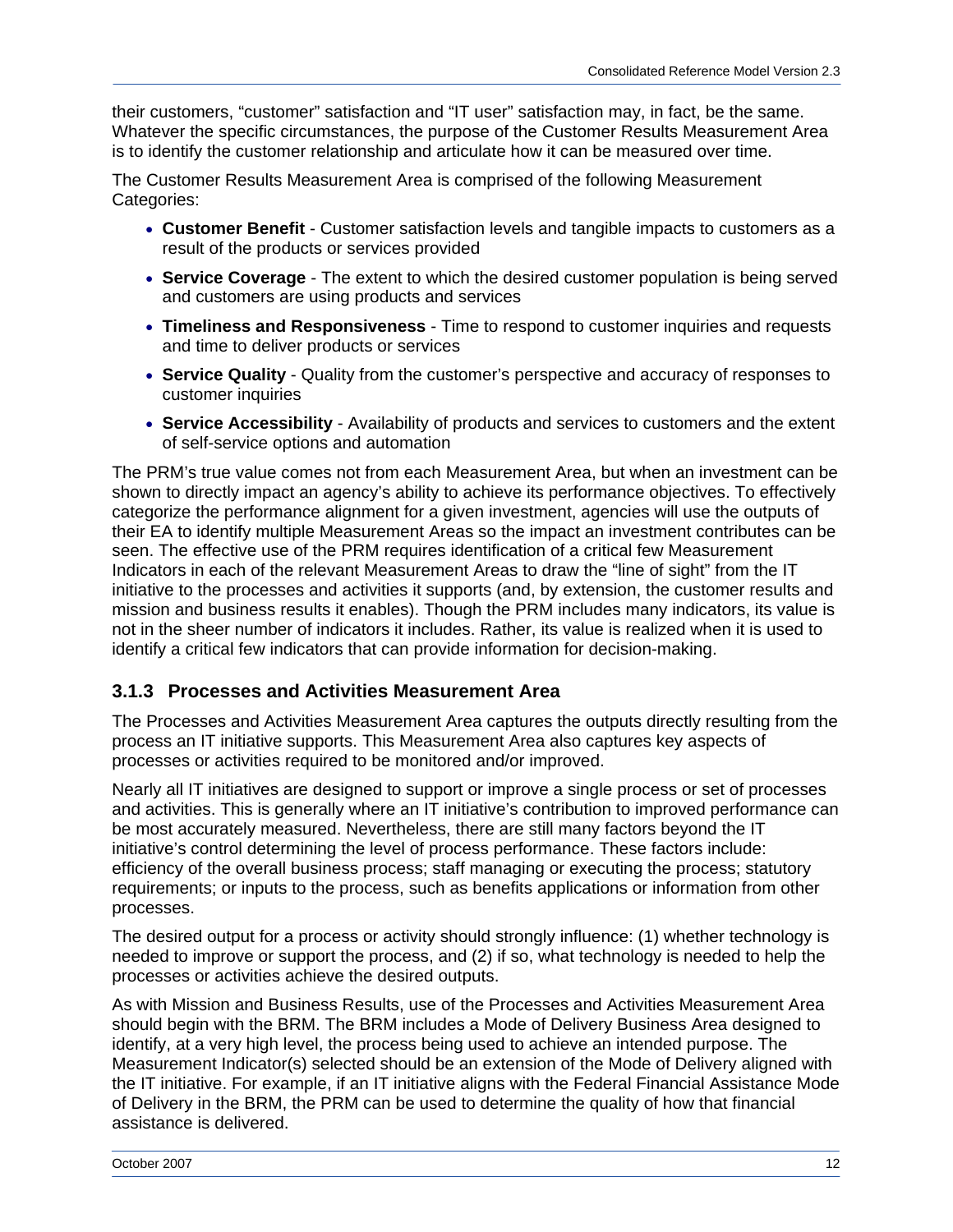The Processes and Activity Measurement Area is comprised of the following Measurement Categories:

- **Financial** Achieving financial measures, direct and indirect total and per unit costs of producing products and services, and costs saved or avoided
- **Productivity** The amount of work accomplished per relevant units of time and resources applied
- **Cycle Time and Timeliness** The time required to produce products or services
- **Quality** Error rates and complaints related to products or services
- **Security and Privacy** The extent to which security is improved and privacy addressed
- **Management and Innovation** Management policies and procedures, compliance with applicable requirements, capabilities in risk mitigation, knowledge management, and continuous improvement

## **3.1.4 Technology Measurement Area**

The Technology Measurement Area captures key elements of performance directly relating to the IT initiative. An IT initiative can include applications, infrastructure, or services provided in support of a process or program. While these IT-specific aspects of performance (e.g. percent system availability) are important, they alone do not truly assess the value of an IT initiative to overall performance. The Technology Measurement Area attains far more relevance only when used with other Measurement Areas to get a full and accurate picture of overall performance.

As with all other Measurement Areas, the Technology Measurement Categories and Groupings do not represent exhaustive lists. Agencies may, and should, have additional Technology measures used as part of their IT Capital Planning and Investment Control (CPIC) and Systems Development Lifecycle processes.

The Technology Measurement Area is comprised of the following Measurement Categories:

- **Technology Costs** Technology-related costs and costs avoided through reducing or eliminating IT redundancies
- **Quality Assurance** The extent to which technology satisfies functionality or capability requirements or best practices, and complies with standards
- **Efficiency** System or application performance in terms of response time, interoperability, user accessibility, and improvement in technical capabilities or characteristics
- **Information and Data** Data or information sharing, standardization, reliability and quality, and storage capacity
- **Reliability and Availability** System or application capacity, availability to users, and system or application failures
- **Effectiveness** Extent to which users are satisfied with the relevant application or system, whether it meets user requirements, and its impact on the performance of the process(es) it enables and the customer or mission results to which it contributes

## **3.1.5 Human Capital Measurement Area**

A review of legislative requirements and best practices shows it is imperative to capture the human capital aspects of performance. As a result, this version includes a "placeholder" for Human Capital. The Human Capital Measurement Area is not used at the present time and the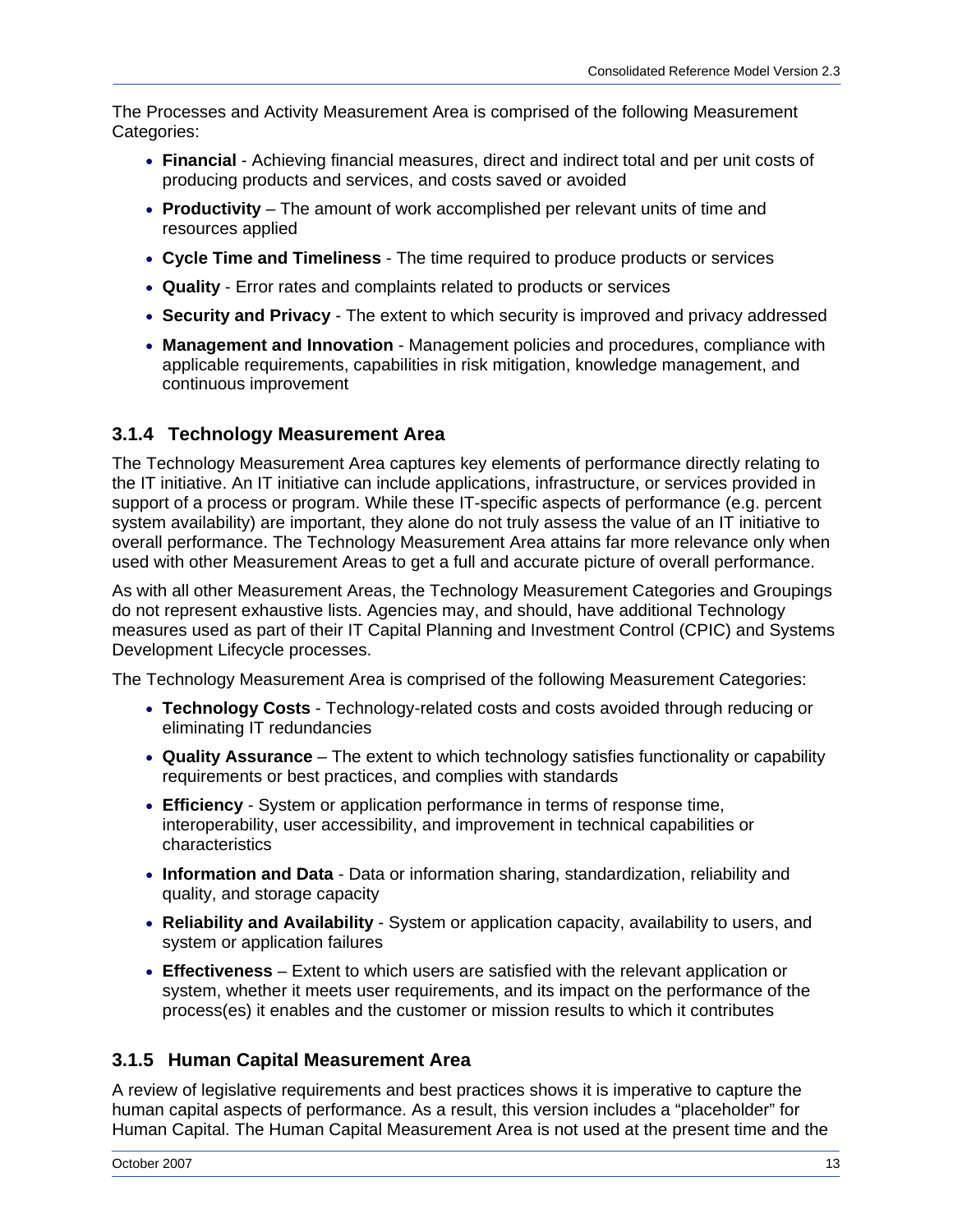PRM does not include specific Measurement Categories. The FEA PMO will engage organizations such as the Office of Personnel Management and the Chief Human Capital Officers Council to work collaboratively to identify the key human capital requirements and a set of practical and usable Measurement Indicators in the Human Capital Measurement Area.

# **3.1.6 Other Fixed Assets Measurement Area**

As with Human Capital, a review of legislative requirements and best practices indicates it is also critical to capture the performance of other fixed assets (e.g. vehicle fleets, facilities, other equipment). Consequently, this version also includes a "placeholder" for Other Fixed Assets. The Other Fixed Assets Measurement Area is not used at the present time and the PRM does not include specific Measurement Categories. The FEA PMO will engage officials knowledgeable about the management of other fixed assets as it begins to expand the PRM.

## **3.2 Measurement Indicators**

## **3.2.1 Mission and Business Results Measurement Indicators**

This section provides the Measurement Categories, Groupings, and Indicators for the Customer Mission and Business Results Measurement Area of the PRM.

## **Services for Citizens**

This Measurement Category captures the extent results are achieved by services the federal government provides both to, and on behalf of, the American citizen. The following measurement groupings are provided to assist agencies in determining measurement indicators. Agencies will use the measurement area, category, and grouping to align their measurement indicators.

*Note the placeholder for Measurement Indicators. Agencies' use of the PRM from this point forward will create the actual inventory of Measurement Indicators.* 

| <b>Measurement Category</b>                                                                                                                                                                                                                                                                                                                                                                                                                                                                                                                              | <b>Measurement</b><br>Grouping <sup>1</sup>      | <b>Measurement</b><br>Indicator $2$ |
|----------------------------------------------------------------------------------------------------------------------------------------------------------------------------------------------------------------------------------------------------------------------------------------------------------------------------------------------------------------------------------------------------------------------------------------------------------------------------------------------------------------------------------------------------------|--------------------------------------------------|-------------------------------------|
| COMMUNITY AND SOCIAL SERVICES - Community<br>and Social Services includes all activities aimed at<br>creating, expanding, or improving community and<br>social development, social relationships, and social<br>services in the United States. This includes all<br>activities aimed at locality-specific or nationwide social<br>development and general social services. This<br>category includes general community development<br>and social services programs, as well as earned and<br>unearned benefit programs that promote these<br>objectives. | Homeownership<br>Promotion                       |                                     |
|                                                                                                                                                                                                                                                                                                                                                                                                                                                                                                                                                          | Community and<br>Regional<br>Development         |                                     |
|                                                                                                                                                                                                                                                                                                                                                                                                                                                                                                                                                          | <b>Social Services</b>                           |                                     |
|                                                                                                                                                                                                                                                                                                                                                                                                                                                                                                                                                          | <b>Postal Services</b>                           |                                     |
| DEFENSE AND NATIONAL SECURITY - Protect and<br>advance U.S. interests and, if deterrence fails,                                                                                                                                                                                                                                                                                                                                                                                                                                                          | <b>Strategic National</b><br>and Theater Defense |                                     |
| decisively defeat threats to those interests.                                                                                                                                                                                                                                                                                                                                                                                                                                                                                                            | <b>Operational Defense</b>                       |                                     |

**<sup>1</sup>** These measurement groupings correspond to the Sub-functions in the Services to Citizens Business Area of the Business Reference Model. The associated codes can be found in the BRM section of this document.

 $\overline{a}$ 

<sup>&</sup>lt;sup>2</sup> As agencies use the PRM for their specific IT initiatives, they will create the inventory of measurement indicators.

October 2007 **14** 2007 **14** 2007 **14** 2008 **14** 2008 **14** 2008 **14** 2008 **14** 2008 **14** 2008 **14** 2007 **14** 2008 **14** 2008 **14** 2008 **14** 2008 **14** 2008 **14** 2008 **14** 2008 **14** 2008 **14** 2008 **14** 2008 **14** 2008 **14** 2008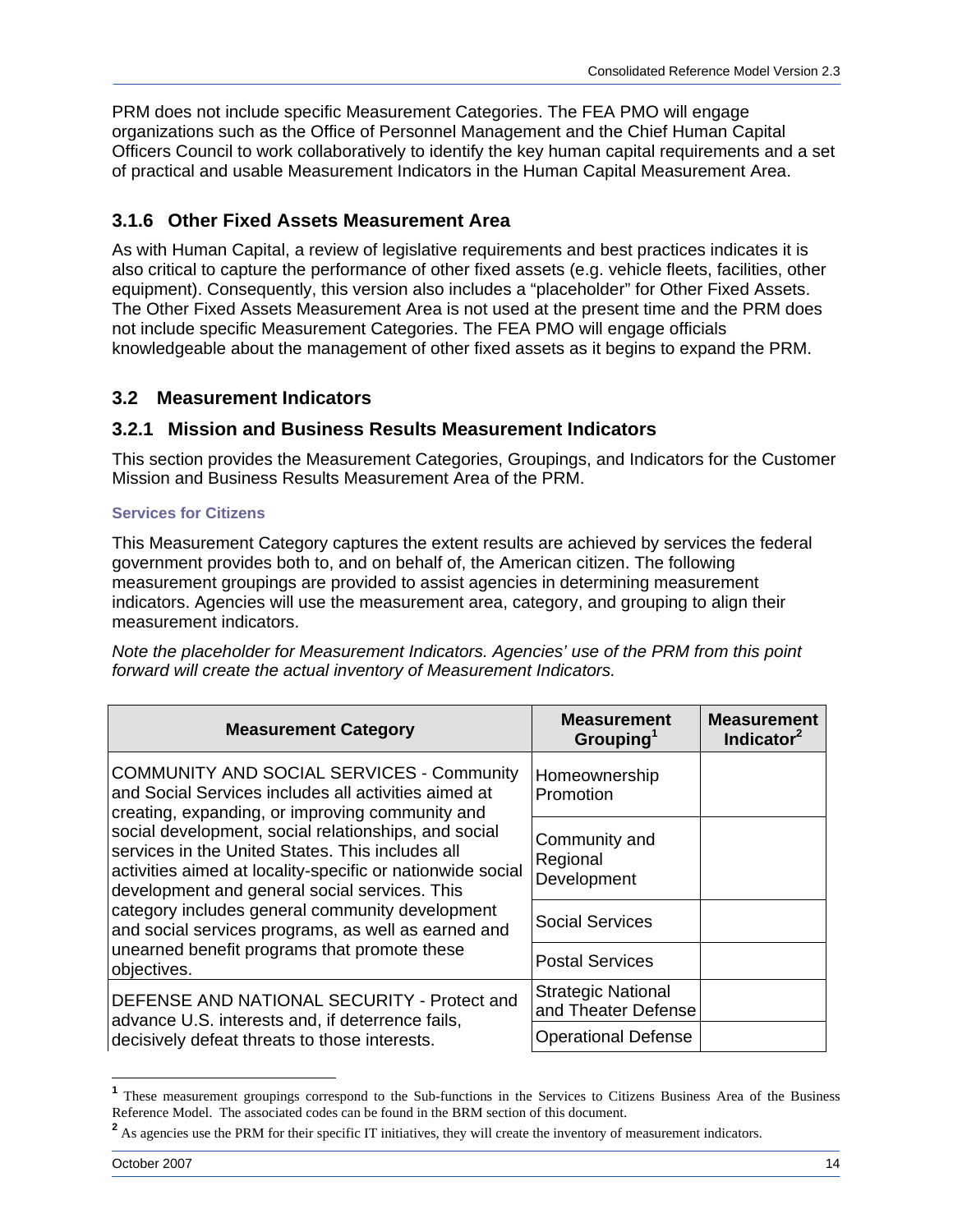| <b>Measurement Category</b>                                                                                                                                               | <b>Measurement</b><br>Grouping <sup>1</sup>                                | <b>Measurement</b><br>Indicator $2$ |
|---------------------------------------------------------------------------------------------------------------------------------------------------------------------------|----------------------------------------------------------------------------|-------------------------------------|
|                                                                                                                                                                           | <b>Tactical Defense</b>                                                    |                                     |
| DISASTER MANAGEMENT- Disaster Management                                                                                                                                  | <b>Disaster Monitoring</b><br>and Prediction                               |                                     |
| involves the activities required to prepare for, mitigate,<br>respond to, and repair the effects of all disasters,<br>whether natural or man-made.                        | <b>Disaster</b><br>Preparedness and<br>Planning                            |                                     |
|                                                                                                                                                                           | Disaster Repair and<br>Restore                                             |                                     |
|                                                                                                                                                                           | Emergency<br>Response                                                      |                                     |
| <b>ECONOMIC DEVELOPMENT- Economic</b><br>Development includes the activities required to<br>promote commercial/industrial development and to                              | <b>Business and</b><br>Industry<br>Development                             |                                     |
| regulate the American financial industry to protect<br>investors. It also includes the management and control                                                             | <b>Industry Sector</b><br>Income Stabilization                             |                                     |
| of the domestic economy and the money supply, and<br>the protection of intellectual property and innovation.                                                              | <b>Intellectual Property</b><br>Protection                                 |                                     |
|                                                                                                                                                                           | <b>Financial Sector</b><br>Oversight                                       |                                     |
| <b>EDUCATION - Education refers to those activities that</b><br>impart knowledge or understanding of a particular<br>subject to the public. Education can take place at a | Elementary,<br>Secondary, and<br><b>Vocational Education</b>               |                                     |
| formal school, college, university or other training                                                                                                                      | <b>Higher Education</b>                                                    |                                     |
| program. This category includes all government<br>programs that promote the education of the public,                                                                      | <b>Cultural and Historic</b><br>Preservation                               |                                     |
| including both earned and unearned benefit programs.                                                                                                                      | <b>Cultural and Historic</b><br>Exhibition                                 |                                     |
| ENERGY - Energy refers to all actions performed by<br>the government to ensure the procurement and                                                                        | <b>Energy Supply</b>                                                       |                                     |
| management of energy resources, including the<br>production, sale and distribution of energy, as well as                                                                  | <b>Energy Conservation</b><br>and Preparedness                             |                                     |
| the management of spent fuel resources. Energy<br>management includes all types of mass-produced<br>energy (e.g., hydroelectric, nuclear, wind, solar, or                 | <b>Energy Resource</b><br>Management                                       |                                     |
| fossil fuels). Also included in this category is the<br>oversight of private industry.                                                                                    | <b>Energy Production</b>                                                   |                                     |
| <b>ENVIRONMENTAL MANAGEMENT - Environmental</b><br>Management includes all functions required to monitor<br>the environment and weather, determine proper                 | Environmental<br>Monitoring and<br>Forecasting                             |                                     |
| environmental standards and ensure their compliance,<br>and address environmental hazards and<br>contamination.                                                           | Environmental<br>Remediation<br><b>Pollution Prevention</b><br>and Control |                                     |
| <b>LAW ENFORCEMENT - Law Enforcement involves</b><br>activities to protect people, places, and things from<br>criminal activity resulting from non-compliance with        | Criminal<br>Apprehension                                                   |                                     |
| October 2007                                                                                                                                                              | Criminal<br>Investigation and                                              | 15                                  |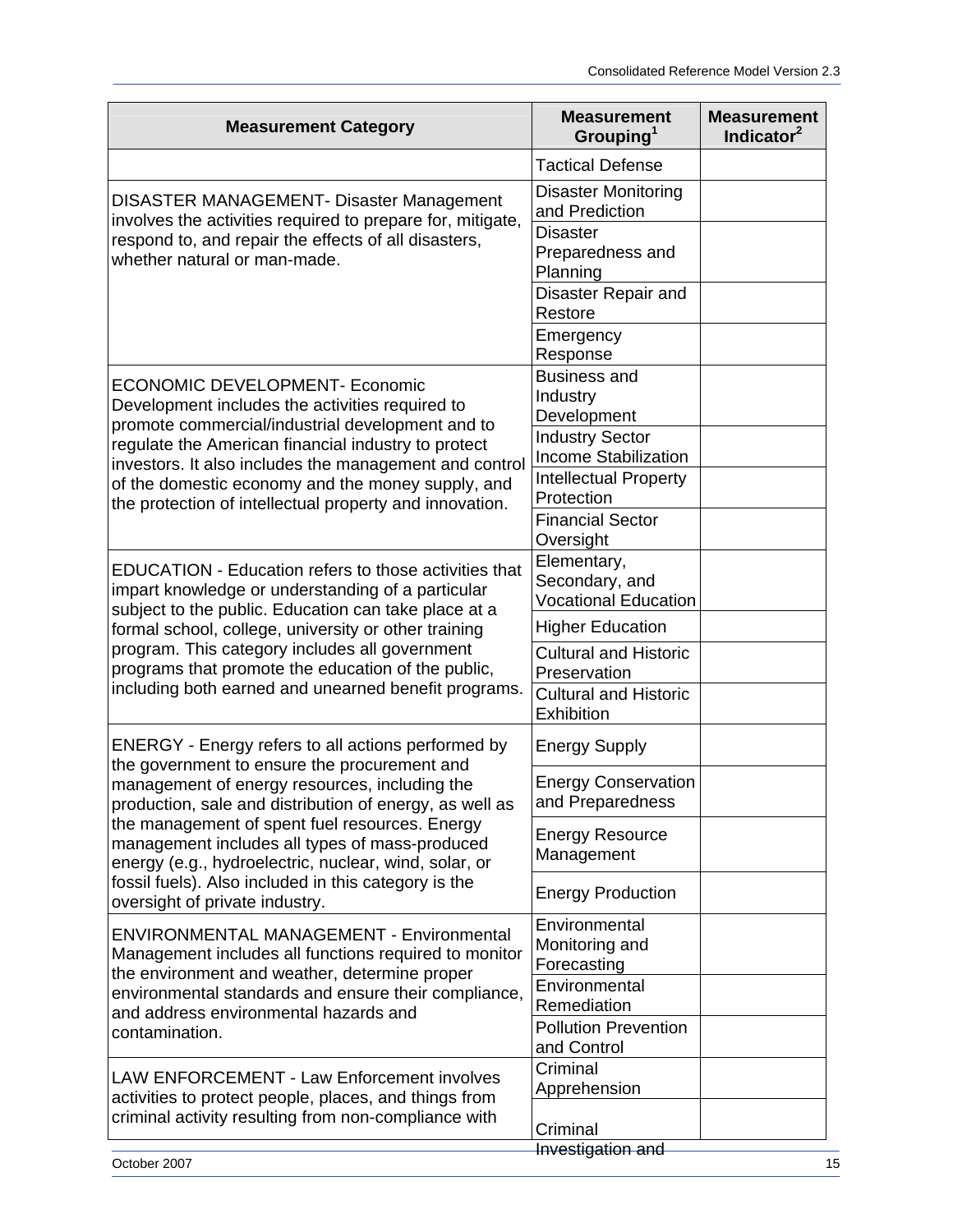| <b>Measurement Category</b>                                                                                                                                                     | <b>Measurement</b><br>Grouping <sup>1</sup>                          | <b>Measurement</b><br>Indicator <sup>2</sup> |
|---------------------------------------------------------------------------------------------------------------------------------------------------------------------------------|----------------------------------------------------------------------|----------------------------------------------|
| U.S. laws. This includes patrols, undercover                                                                                                                                    | Surveillance                                                         |                                              |
| operations, response to emergency calls, as well as<br>arrests, raids, and seizures of property.                                                                                | <b>Citizen Protection</b>                                            |                                              |
|                                                                                                                                                                                 | <b>Crime Prevention</b>                                              |                                              |
|                                                                                                                                                                                 | Leadership<br>Protection                                             |                                              |
|                                                                                                                                                                                 | <b>Property Protection</b>                                           |                                              |
|                                                                                                                                                                                 | <b>Substance Control</b>                                             |                                              |
| LITIGATION AND JUDICIAL ACTIVITIES- Litigation                                                                                                                                  | <b>Judicial Hearings</b>                                             |                                              |
| and Judicial Activities refer to those activities relating<br>to the administration of justice.                                                                                 | Legal Defense                                                        |                                              |
|                                                                                                                                                                                 | Legal Investigation                                                  |                                              |
|                                                                                                                                                                                 | <b>Legal Prosecution</b><br>and Litigation                           |                                              |
|                                                                                                                                                                                 | Resolution<br>Facilitation                                           |                                              |
| <b>CORRECTIONAL ACTIVITIES- Correctional Activities</b>                                                                                                                         | Criminal<br>Incarceration                                            |                                              |
| involves all federal activities that ensure the effective<br>incarceration and rehabilitation of convicted criminals.                                                           | Criminal<br>Rehabilitation                                           |                                              |
| HEALTH - Health involves federal programs and                                                                                                                                   | <b>Access to Care</b>                                                |                                              |
| activities to ensure and provide for the health and well<br>being of the public. This includes the direct provision of<br>health care services and immunizations as well as the | <b>Population Health</b><br>Management and<br><b>Consumer Safety</b> |                                              |
| monitoring and tracking of public health indicators for<br>the detection of trends and identification of widespread                                                             | <b>Health Care Delivery</b><br><b>Services</b>                       |                                              |
| illnesses/diseases. It also includes both earned and<br>unearned health care benefit programs.                                                                                  | <b>Health Care</b><br>Administration                                 |                                              |
|                                                                                                                                                                                 | <b>Health Care</b><br>Research and<br>Practitioner<br>Education      |                                              |
| <b>HOMELAND SECURITY- Homeland Security involves</b><br>protecting the nation against terrorist attacks. This<br>includes analyzing threats and intelligence, guarding          | Border and<br>Transportation<br>Security                             |                                              |
| borders and airports, protecting critical infrastructure,<br>and coordinating responses to emergencies.                                                                         | Key Asset and<br><b>Critical Infrastructure</b><br>Protection        |                                              |
|                                                                                                                                                                                 | Catastrophic<br>Defense                                              |                                              |
| <b>INCOME SECURITY - Income Security includes</b><br>activities designed to ensure that members of the                                                                          | <b>General Retirement</b><br>and Disability                          |                                              |
| public are provided with the necessary means - both                                                                                                                             | Unemployment                                                         |                                              |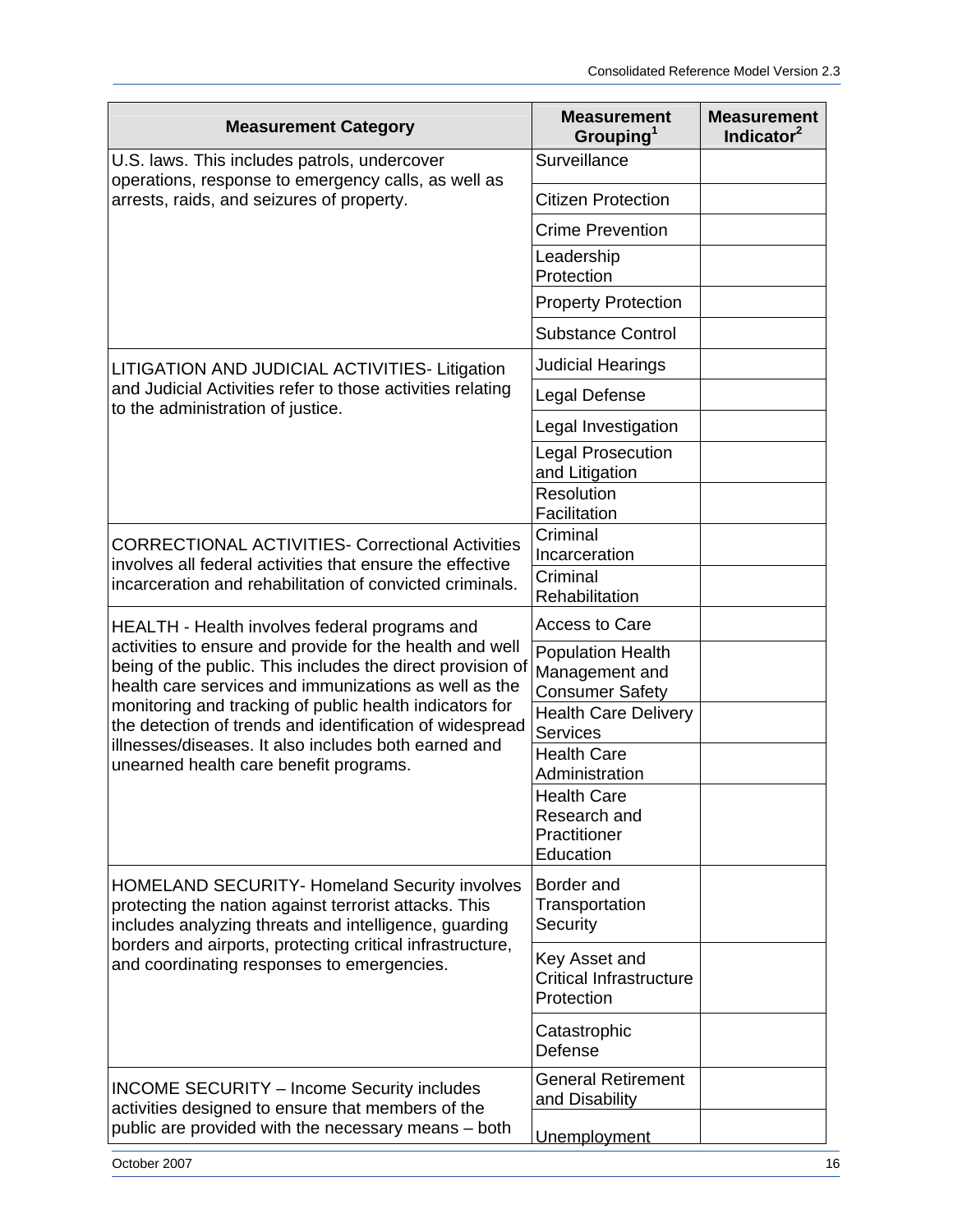| <b>Measurement Category</b>                                                                                                                                                                                                                           | <b>Measurement</b><br>Grouping <sup>1</sup>           | <b>Measurement</b><br>Indicator <sup>2</sup> |
|-------------------------------------------------------------------------------------------------------------------------------------------------------------------------------------------------------------------------------------------------------|-------------------------------------------------------|----------------------------------------------|
| financial and otherwise - to sustain an adequate level                                                                                                                                                                                                | Compensation                                          |                                              |
| of existence. This includes all benefit programs, both<br>earned and unearned, that promote the goals for                                                                                                                                             | <b>Housing Assistance</b>                             |                                              |
| members of the public.                                                                                                                                                                                                                                | <b>Food and Nutrition</b><br>Assistance               |                                              |
|                                                                                                                                                                                                                                                       | Survivor<br>Compensation                              |                                              |
| <b>INTELLIGENCE OPERATIONS- Intelligence</b>                                                                                                                                                                                                          | Intelligence Planning                                 |                                              |
| Operations involves collecting and analyzing<br>information and taking action to meet the national                                                                                                                                                    | Intelligence<br>Collection                            |                                              |
| security challenges of the U.S. and its allies, when<br>appropriate, by processing foreign and domestic                                                                                                                                               | Intelligence<br>Processing                            |                                              |
| intelligence; disseminating intelligence products to<br>policymakers, military commanders, warfighters and<br>other consumers; and performing activities in support                                                                                   | <b>Intelligence Analysis</b><br>and Production        |                                              |
| of U.S. policy objectives.                                                                                                                                                                                                                            | Intelligence<br><b>Dissemination</b>                  |                                              |
| INTERNATIONAL AFFAIRS AND COMMERCE-<br>International Affairs and Commerce involves the non-<br>military activities that promote U.S. policies and                                                                                                     | Foreign Affairs                                       |                                              |
| interests beyond our national borders, including the<br>negotiation of conflict resolution, treaties, and<br>agreements. In addition, this category includes: foreign<br>economic development and social/political                                    | International<br>Development and<br>Humanitarian Aid  |                                              |
| development; diplomatic relations with other nations;<br>humanitarian, technical and other developmental<br>assistance to key nations; and global trade.                                                                                              | <b>Global Trade</b>                                   |                                              |
| <b>NATURAL RESOURCES - Natural Resources</b><br>includes all activities involved in conservation planning,                                                                                                                                            | <b>Water Resource</b><br>Management                   |                                              |
| land management, and national park/monument<br>tourism that affect the nation's natural and recreational<br>resources, both private and federal. Note: Energy-<br>related natural resources are covered in the Energy<br>Management Line of Business. | Conservation,<br>Marine and Land<br>Management        |                                              |
|                                                                                                                                                                                                                                                       | Recreational<br>Resource<br>Management and<br>Tourism |                                              |
|                                                                                                                                                                                                                                                       | Agricultural<br>Innovation and<br><b>Services</b>     |                                              |
| <b>TRANSPORTATION - Transportation involves all</b>                                                                                                                                                                                                   | Air Transportation                                    |                                              |
| federally supported activities related to the safe<br>passage, conveyance, or transportation of goods                                                                                                                                                 | Ground<br>Transportation                              |                                              |
| and/or people.                                                                                                                                                                                                                                        | <b>Water Transportation</b>                           |                                              |
|                                                                                                                                                                                                                                                       | <b>Space Operations</b>                               |                                              |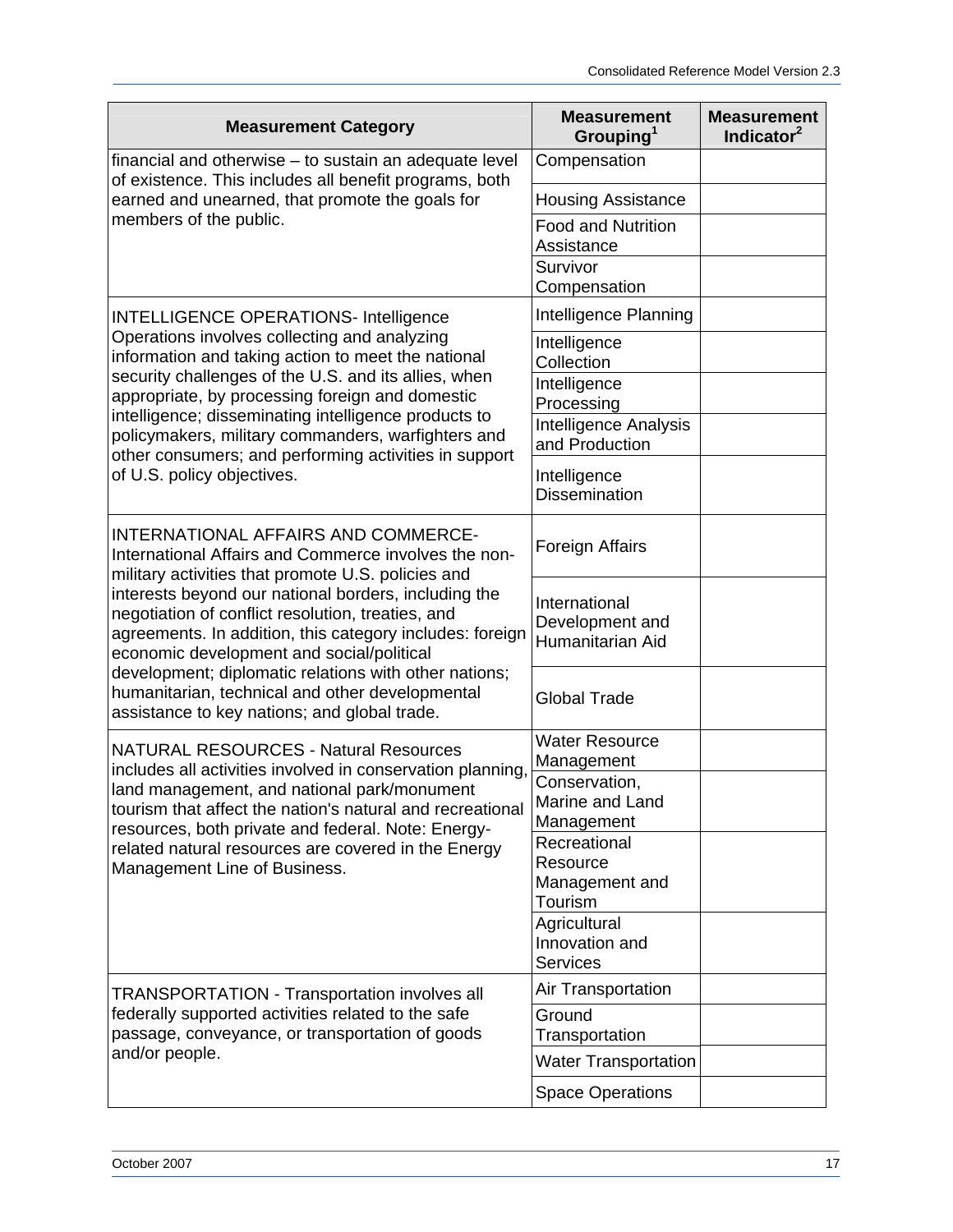| <b>Measurement Category</b>                                                                                                                                                                                                | <b>Measurement</b><br>Grouping <sup>1</sup>                   | <b>Measurement</b><br>Indicator $2$ |
|----------------------------------------------------------------------------------------------------------------------------------------------------------------------------------------------------------------------------|---------------------------------------------------------------|-------------------------------------|
| <b>WORKFORCE MANAGEMENT - Workforce</b><br>Management includes those activities that promote the                                                                                                                           | Training and<br>Employment                                    |                                     |
| welfare of the nation's workforce by improving their<br>working conditions, advancing opportunities for                                                                                                                    | Labor Rights<br>Management                                    |                                     |
| profitable employment, and strengthening free<br>collective bargaining.                                                                                                                                                    | <b>Worker Safety</b>                                          |                                     |
| <b>GENERAL SCIENCE AND INNOVATION - General</b><br>Science and Innovation includes all federal activities to<br>meet the national need to advance knowledge in this<br>area. This includes general research and technology | Scientific and<br>Technological<br>Research and<br>Innovation |                                     |
| programs, space exploration activities, and other<br>research and technology programs that have diverse<br>goals and cannot be readily classified into another Line<br>of Business or Sub-function.                        | <b>Space Exploration</b><br>and Innovation                    |                                     |

## **Support Delivery of Services**

This Measurement Category captures the extent intermediate outputs are achieved related to the support delivery of services.

| <b>Measurement Category</b>                                                                                                                               | <b>Measurement</b><br>Grouping $3$         | <b>Measurement</b><br>Indicators <sup>4</sup> |
|-----------------------------------------------------------------------------------------------------------------------------------------------------------|--------------------------------------------|-----------------------------------------------|
| CONTROLS AND OVERSIGHT - Controls and                                                                                                                     | Corrective Action                          |                                               |
| Oversight ensures that the operations and programs of<br>the federal government and its external business                                                 | <b>Program Evaluation</b>                  |                                               |
| partners comply with applicable laws and regulations<br>and prevent waste, fraud, and abuse.                                                              | <b>Program Monitoring</b>                  |                                               |
| <b>INTERNAL RISK MANAGEMENT AND MITIGATION -</b>                                                                                                          | Contingency<br>Planning                    |                                               |
| Internal Risk Management and Mitigation involves all<br>activities relating to the processes of analyzing<br>exposure to risk and determining appropriate | Continuity Of<br>Operations                |                                               |
| countermeasures.                                                                                                                                          | <b>Service Recovery</b>                    |                                               |
| LEGISLATIVE RELATIONS - Legislative Relations                                                                                                             | <b>Legislation Tracking</b>                |                                               |
| involves activities aimed at the development, tracking,<br>and amendment of public laws through the legislative<br>branch of the federal government.      | Legislation<br>Testimony                   |                                               |
|                                                                                                                                                           | Proposal<br>Development                    |                                               |
|                                                                                                                                                           | Congressional<br><b>Liaison Operations</b> |                                               |
| <b>REGULATORY DEVELOPMENT - Regulatory</b>                                                                                                                | Policy and Guidance                        |                                               |
| Development involves activities associated with                                                                                                           | Development<br><b>Public Comment</b>       |                                               |
| developing regulations, policies, and guidance to                                                                                                         | Tracking                                   |                                               |

<sup>&</sup>lt;sup>3</sup> These measurement groupings correspond to the Sub-functions in the Support Delivery of Services Business Area of the Business Reference Model. The associated codes can be found in the BRM section of this document.

<sup>&</sup>lt;sup>4</sup> As agencies use the PRM for their specific IT initiatives they will create the inventory of measurement indicators.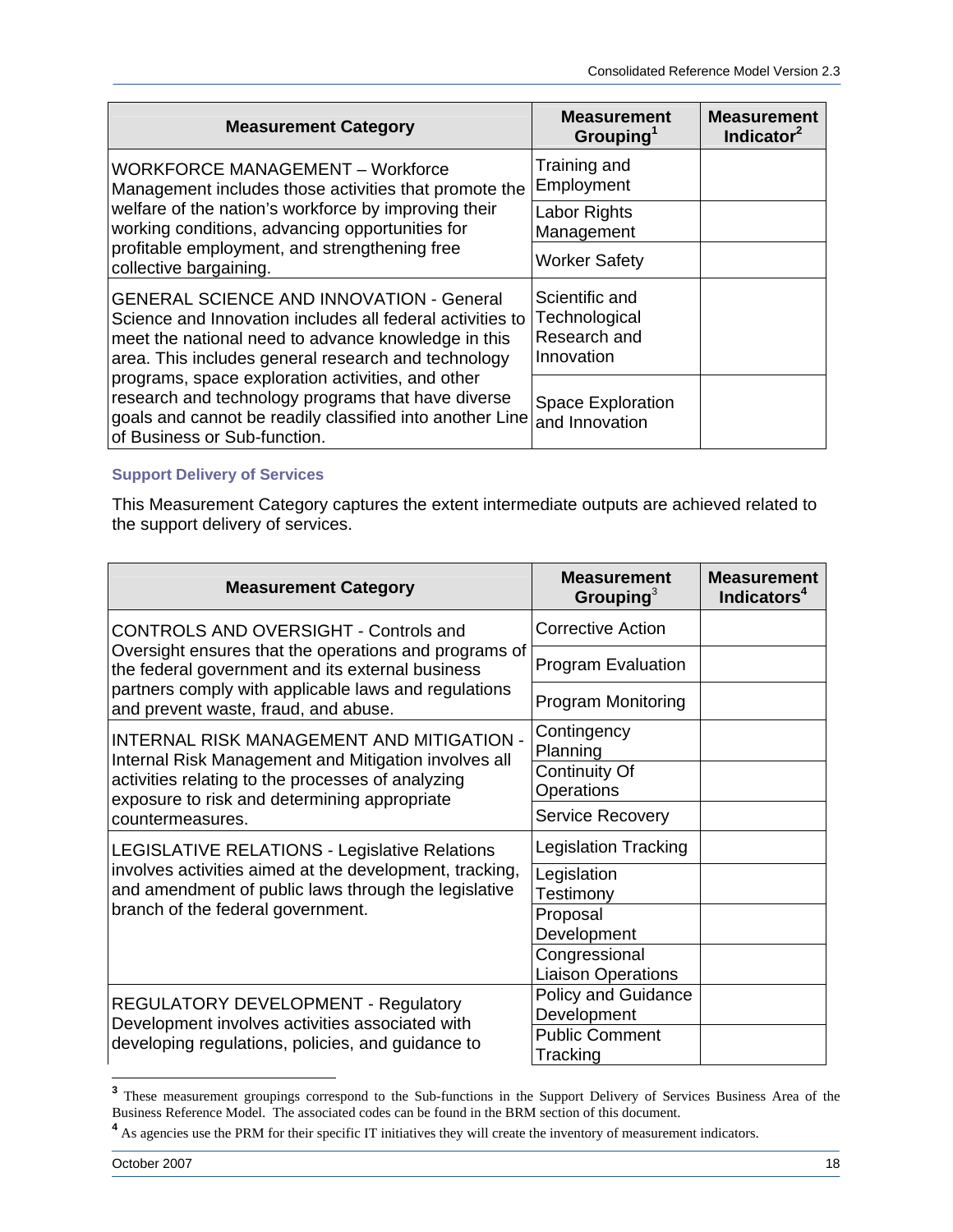| <b>Measurement Category</b>                                                                                        | <b>Measurement</b><br>Grouping $3$                  | <b>Measurement</b><br>Indicators <sup>4</sup> |
|--------------------------------------------------------------------------------------------------------------------|-----------------------------------------------------|-----------------------------------------------|
| implement laws.                                                                                                    | <b>Regulatory Creation</b>                          |                                               |
|                                                                                                                    | <b>Rule Publication</b>                             |                                               |
| PLANNING AND BUDGETING - Planning and                                                                              | <b>Budget Formulation</b>                           |                                               |
| Budgeting involves the activities of determining<br>strategic direction, identifying and establishing              | Capital Planning                                    |                                               |
| programs and processes, and allocating resources<br>(capital and labor) among those programs and                   | Enterprise<br>Architecture                          |                                               |
| processes.                                                                                                         | <b>Strategic Planning</b>                           |                                               |
|                                                                                                                    | <b>Budget Execution</b>                             |                                               |
|                                                                                                                    | <b>Workforce Planning</b>                           |                                               |
|                                                                                                                    | Management<br>Improvement                           |                                               |
|                                                                                                                    | <b>Budget and</b><br>Performance<br>Integration     |                                               |
|                                                                                                                    | Tax and Fiscal<br>Policy                            |                                               |
| <b>PUBLIC AFFAIRS - Public Affairs involves the</b>                                                                | <b>Customer Services</b>                            |                                               |
| exchange of information and communication between<br>the federal government, citizens and stakeholders in          | <b>Official Information</b><br><b>Dissemination</b> |                                               |
| direct support of citizen services, public policy, and/or<br>national interest.                                    | <b>Product Outreach</b>                             |                                               |
|                                                                                                                    | <b>Public Relations</b>                             |                                               |
| <b>REVENUE COLLECTION - Revenue Collection</b>                                                                     | <b>Debt Collection</b>                              |                                               |
| includes the collection of Government income from all<br>sources. Note: Tax collection is accounted for in the     | <b>User Fee Collection</b>                          |                                               |
| Taxation Management Sub-function in the General<br>Government Line of Business.                                    | <b>Federal Asset Sales</b>                          |                                               |
| <b>GENERAL GOVERNMENT - General Government</b><br>involves the general overhead costs of the federal               | <b>Central Fiscal</b><br>Operations                 |                                               |
| government, including legislative and executive                                                                    | <b>Legislative Functions</b>                        |                                               |
| activities; provision of central fiscal, personnel, and<br>property activities; and the provision of services that | <b>Executive Functions</b>                          |                                               |
| cannot reasonably be classified in any other Line of                                                               | <b>Central Property</b><br>Management               |                                               |
| Business. As a normal rule, all activities reasonably or<br>closely associated with other LoBs or Sub-functions    | <b>Central Personnel</b>                            |                                               |
| shall be included in those LoBs or Sub-functions rather                                                            | Management                                          |                                               |
| than listed as a part of general government. This Line<br>of Business is reserved for central government           | <b>Taxation</b><br>Management                       |                                               |
| management operations; agency-specific management                                                                  | <b>Central Records and</b>                          |                                               |
| activities would not be included here.                                                                             | <b>Statistics</b><br>Management                     |                                               |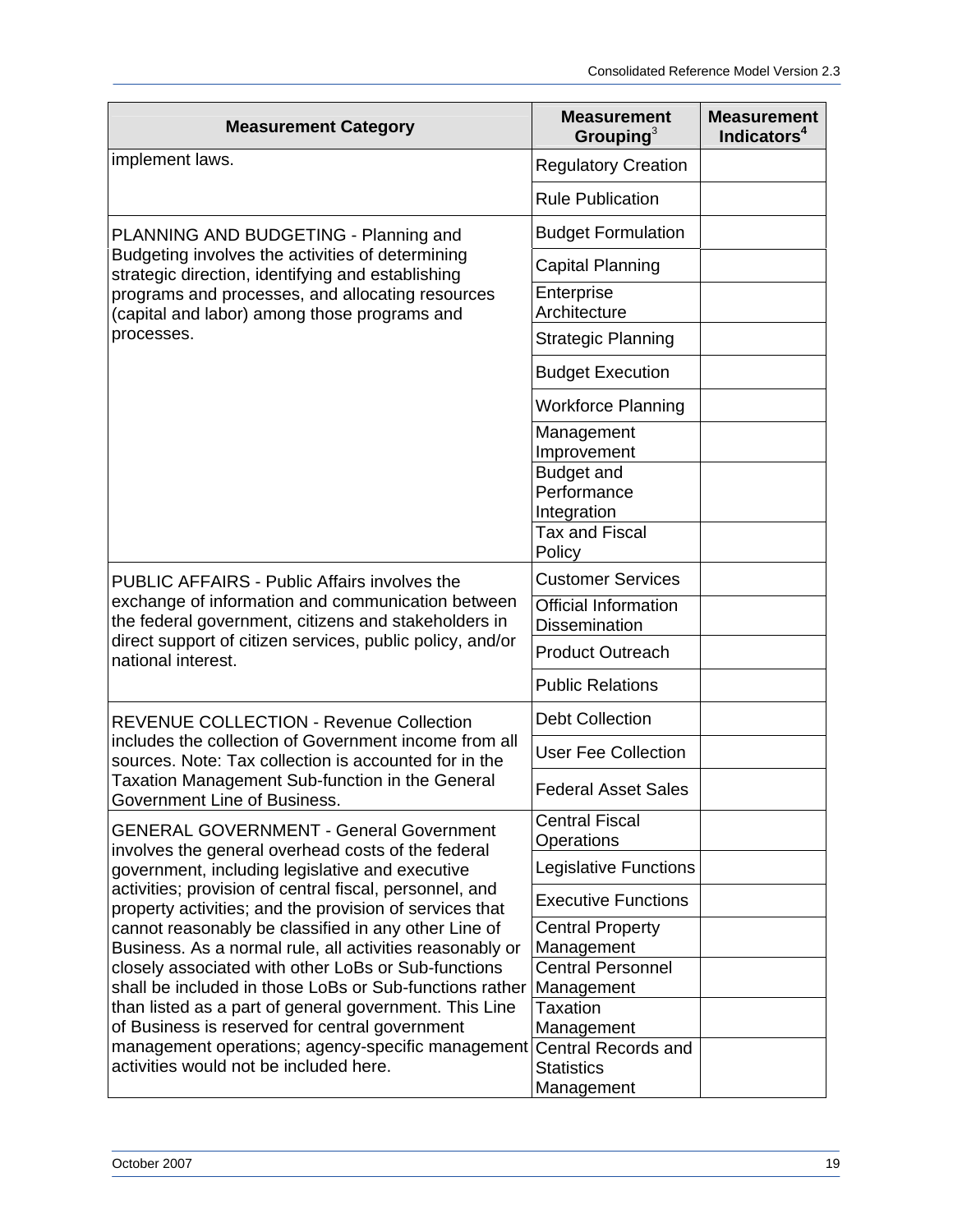#### **Management of Government Resources**

This Measurement Category captures the extent intermediate outputs are achieved related to support enabling the government to operate efficiently.

| <b>Measurement Category</b>                                                                                                                                                | <b>Measurement</b><br>Grouping $5$                       | <b>Measurement</b><br>Indicators <sup>6</sup> |
|----------------------------------------------------------------------------------------------------------------------------------------------------------------------------|----------------------------------------------------------|-----------------------------------------------|
| <b>ADMINISTRATIVE MANAGEMENT - Administrative</b><br>Management involves the day-to-day management<br>and maintenance of the internal infrastructure.                      | Facilities, Fleet, and<br>Equipment<br>Management        |                                               |
|                                                                                                                                                                            | <b>Help Desk Services</b>                                |                                               |
|                                                                                                                                                                            | Security<br>Management                                   |                                               |
|                                                                                                                                                                            | Travel                                                   |                                               |
|                                                                                                                                                                            | <b>Workplace Policy</b><br>Development and<br>Management |                                               |
| FINANCIAL MANAGEMENT - The use of financial                                                                                                                                | Accounting                                               |                                               |
| information to measure, operate and predict the<br>effectiveness and efficiency of an entity's activities in                                                               | <b>Funds Control</b>                                     |                                               |
| relation to its objectives. The ability to obtain and use                                                                                                                  | Payments                                                 |                                               |
| such information is usually characterized by having in<br>place policies, standards, and a system of controls that<br>reliably capture and report activity in a consistent | <b>Collections and</b><br>Receivables                    |                                               |
| manner.                                                                                                                                                                    | <b>Asset and Liability</b><br>Management                 |                                               |
|                                                                                                                                                                            | Reporting and<br>Information                             |                                               |
|                                                                                                                                                                            | Cost Accounting /<br>Performance<br>Measurement          |                                               |
| HUMAN RESOURCE MANAGEMENT - Human                                                                                                                                          | <b>HR Strategy</b>                                       |                                               |
| Resource Management involves all activities<br>associated with the recruitment and management of                                                                           | <b>Staff Acquisition</b>                                 |                                               |
| personnel.                                                                                                                                                                 | Organization and<br>Position<br>Management               |                                               |
|                                                                                                                                                                            | Compensation<br>Management                               |                                               |
|                                                                                                                                                                            | <b>Benefits</b><br>Management                            |                                               |
|                                                                                                                                                                            | Employee<br>Performance                                  |                                               |

<sup>&</sup>lt;sup>5</sup><br><sup>5</sup> These measurement groupings correspond to the Sub-functions in the Management of Government Resources Business Area of the Business Reference Model. The associated codes can be found in the BRM section of this document.

<sup>&</sup>lt;sup>6</sup> As agencies use the PRM for their specific IT initiatives, they will create the inventory of measurement indicators.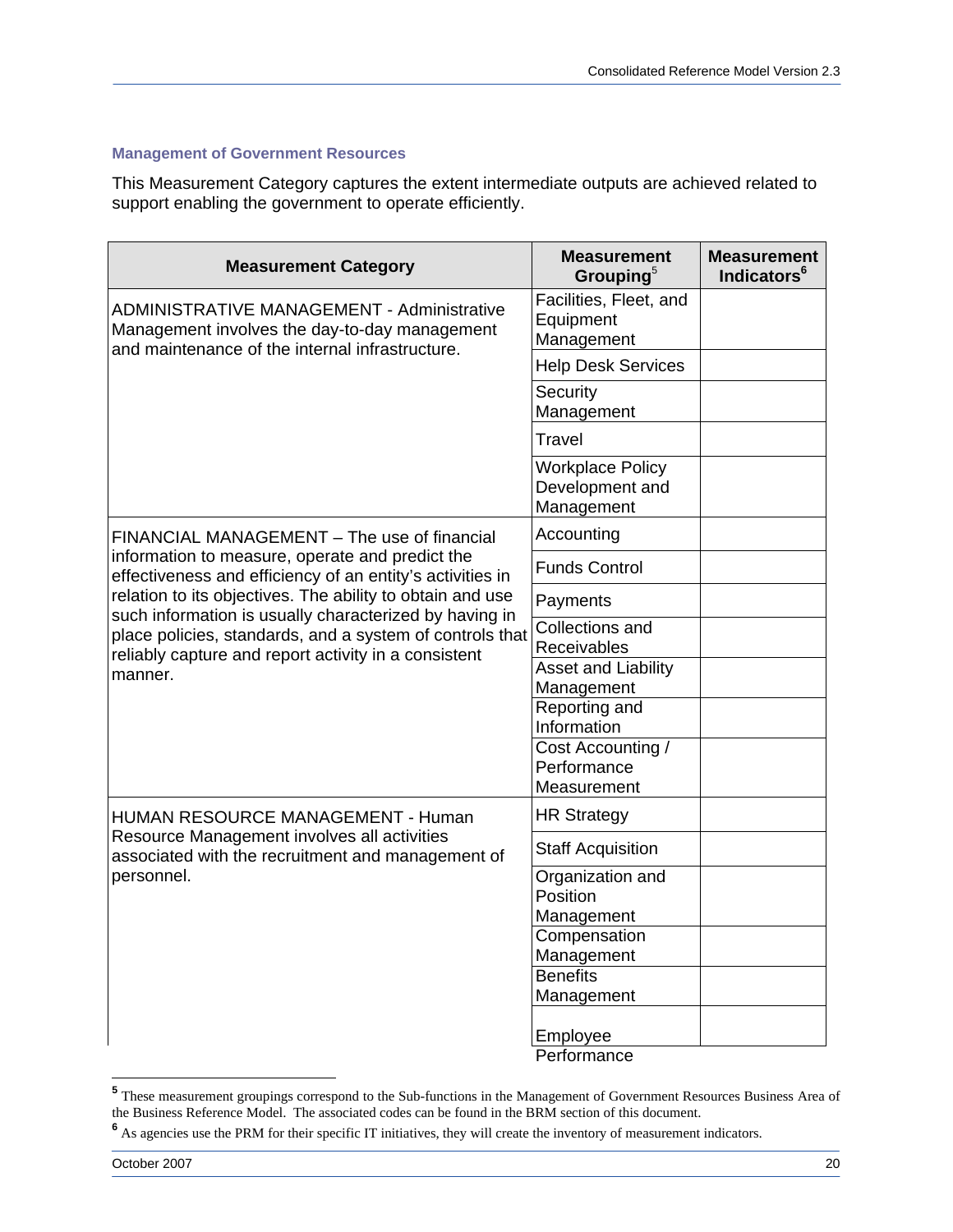| <b>Measurement Category</b>                                                                                                                                | <b>Measurement</b><br>Grouping $5$      | <b>Measurement</b><br>Indicators <sup>6</sup> |
|------------------------------------------------------------------------------------------------------------------------------------------------------------|-----------------------------------------|-----------------------------------------------|
|                                                                                                                                                            | Management                              |                                               |
|                                                                                                                                                            | <b>Employee Relations</b>               |                                               |
|                                                                                                                                                            | <b>Labor Relations</b>                  |                                               |
|                                                                                                                                                            | Separation<br>Management                |                                               |
|                                                                                                                                                            | <b>Human Resources</b><br>Development   |                                               |
| <b>INFORMATION AND TECHNOLOGY MANAGEMENT</b>                                                                                                               | Lifecycle/Change<br>Management          |                                               |
| - Information and Technology Management involves<br>the coordination of information and technology<br>resources and systems required to support or provide | System<br>Development                   |                                               |
| a service.                                                                                                                                                 | <b>System Maintenance</b>               |                                               |
|                                                                                                                                                            | IT Infrastructure<br>Maintenance        |                                               |
|                                                                                                                                                            | <b>Information Security</b>             |                                               |
|                                                                                                                                                            | <b>Record Retention</b>                 |                                               |
|                                                                                                                                                            | Information<br>Management               |                                               |
|                                                                                                                                                            | <b>Information Sharing</b>              |                                               |
|                                                                                                                                                            | <b>System and Network</b><br>Monitoring |                                               |
| SUPPLY CHAIN MANAGEMENT - Supply Chain                                                                                                                     | Goods Acquisition                       |                                               |
| Management involves the purchasing, tracking, and<br>overall management of goods and services.                                                             | <b>Inventory Control</b>                |                                               |
|                                                                                                                                                            | Logistics<br>Management                 |                                               |
|                                                                                                                                                            | <b>Services Acquisition</b>             |                                               |

# **3.2.2 Customer Results, Processes and Activities, and Technology Measurement Areas**

This section provides the Measurement Categories, Groupings, and Indicators for the Customer Results, Processes and Activities, and Technology Measurement Areas of the PRM.

## **Customer Results**

The Customer Results Measurement Area of the PRM captures how well an agency or specific process within an agency is serving its customers.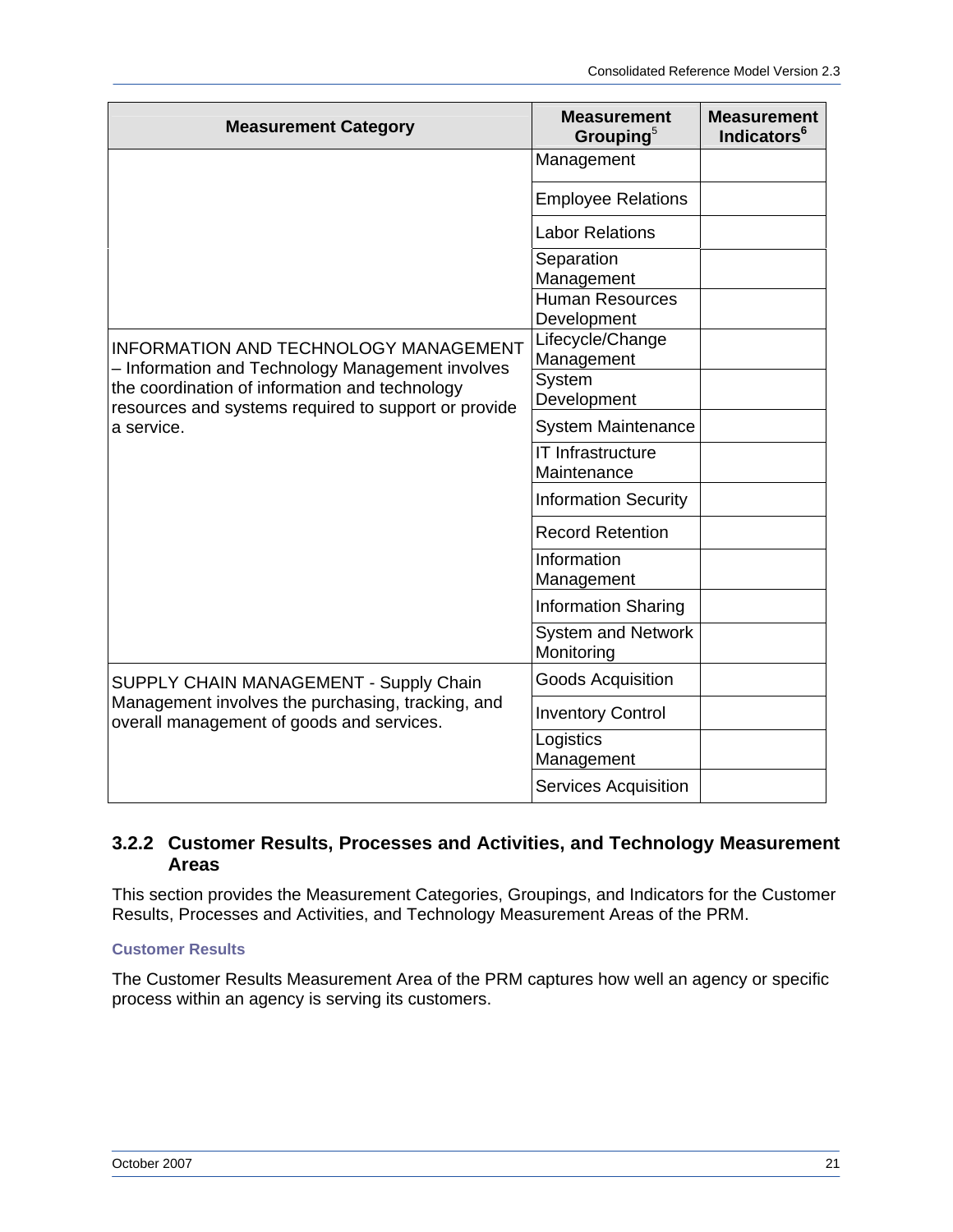

**Measurement Category Measurement Grouping Measurement Indicators<sup>7</sup>** Customer Satisfaction Customer Retention **Customer** Complaints Customer Impact or Burden Customer Benefit - Customer satisfaction levels and tangible impacts to customers as a result of the products or services provided. Customer Training New Customers and Market Penetration Frequency and Depth Service Coverage - The extent to which the desired customer population is being served and customers are using products and services. Service Efficiency Timeliness and Responsiveness - Time to respond to Response Time customer inquiries and requests and time to deliver products or services. Service Quality - Quality from the customer's perspective and accuracy of responses to customer inquiries. Accuracy of Service or Product Delivered Service Accessibility - Availability of products and **Access** services to customers and the extent of self-service  $\overline{\phantom{a}}$  Service Availability

 $\overline{a}$ 

<sup>&</sup>lt;sup>7</sup> As agencies use the PRM for their specific IT initiatives, they will create the inventory of measurement indicators.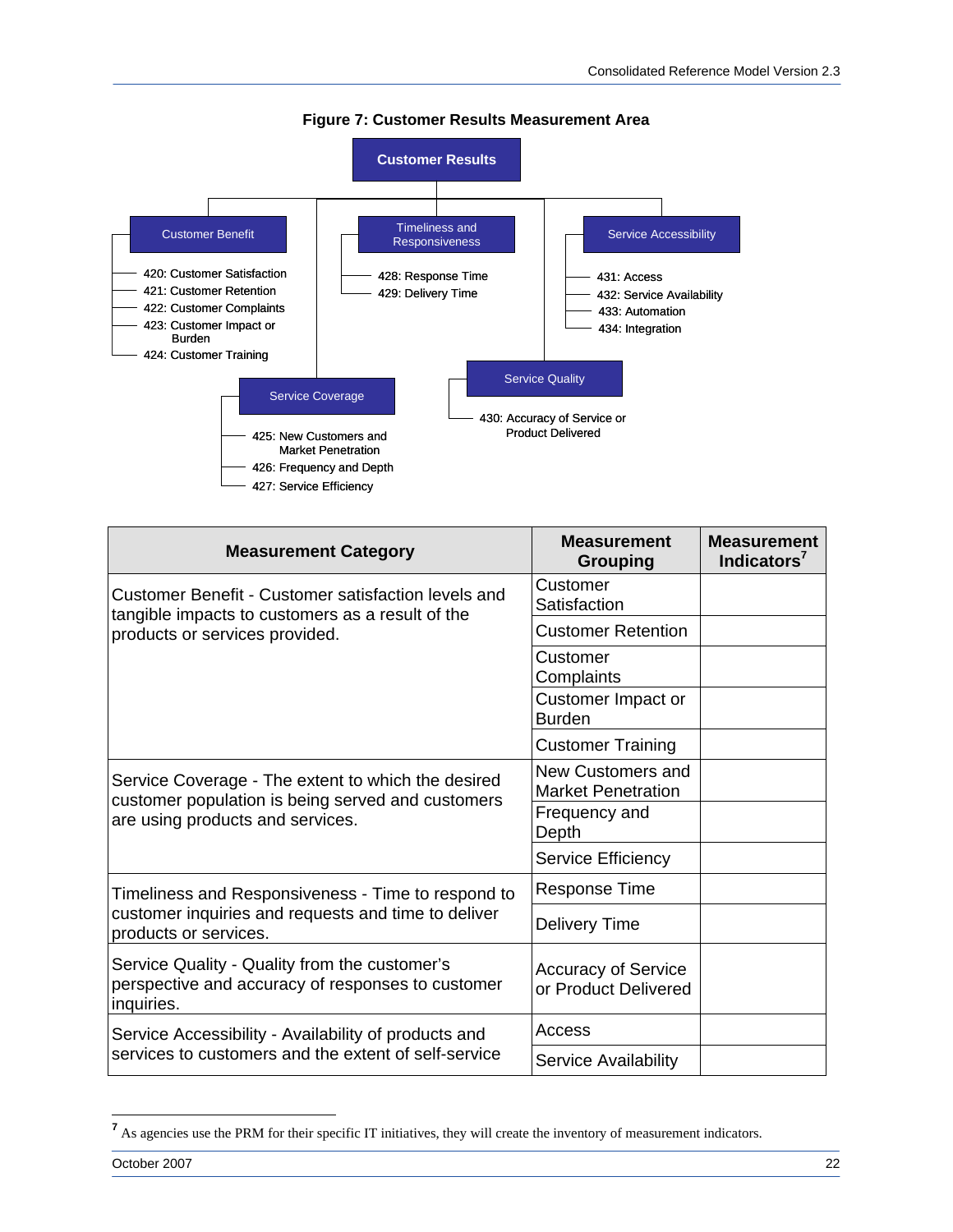| <b>Measurement Category</b> | <b>Measurement</b><br>Grouping | Measurement<br>Indicators <sup>7</sup> |
|-----------------------------|--------------------------------|----------------------------------------|
| options and automation.     | Automation                     |                                        |
|                             | Integration                    |                                        |

#### **Processes and Activities**

The Processes and Activities Measurement Area captures the outputs resulting from the process an IT initiative supports. These outputs are much more under the control of federal programs and generally contribute to or influence outcomes that are Mission and Business Results and Customer Results. This Measurement Area also captures key aspects of processes or activities that need to be monitored and/or improved.



**Figure 8: Processes and Activities Measurement Area** 

| <b>Measurement Category</b>                                                                                                                                  | <b>Measurement</b><br>Grouping | <b>Measurement</b><br>Indicators <sup>8</sup> |
|--------------------------------------------------------------------------------------------------------------------------------------------------------------|--------------------------------|-----------------------------------------------|
| Financial - Achieving financial measures, direct and<br>indirect total and per unit costs of producing products<br>and services, and costs saved or avoided. | Financial<br>Management        |                                               |
|                                                                                                                                                              | Costs                          |                                               |
|                                                                                                                                                              | Planning                       |                                               |
|                                                                                                                                                              | Savings and Cost<br>Avoidance  |                                               |
| Productivity - The amount of work accomplished per<br>relevant units of time and resources applied.                                                          | Productivity                   |                                               |
|                                                                                                                                                              | Efficiency                     |                                               |

<sup>&</sup>lt;sup>8</sup> As agencies use the PRM for their specific IT initiatives, they will create the inventory of measurement indicators.

 $\overline{a}$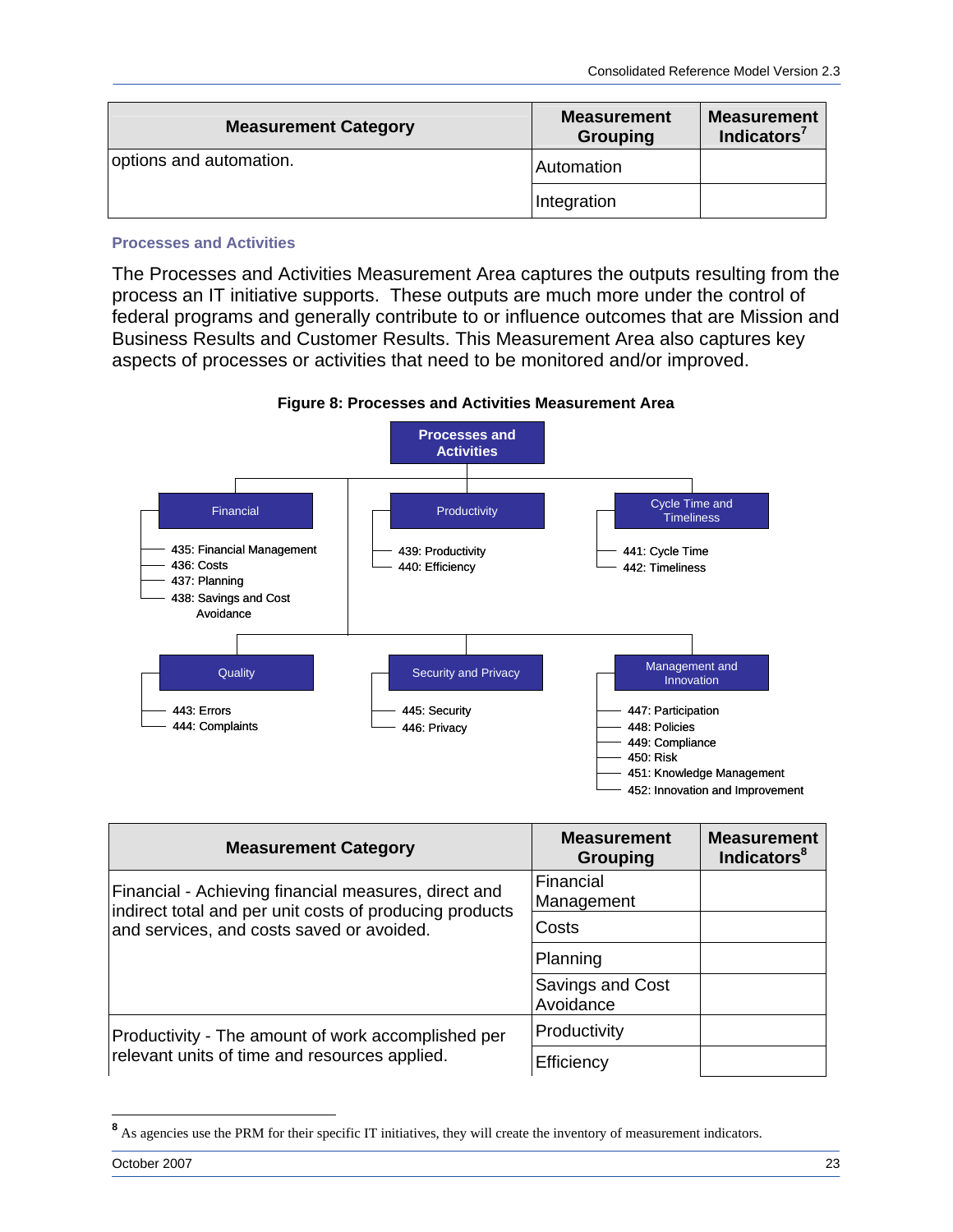| <b>Measurement Category</b>                                                                                                                                                                          | <b>Measurement</b><br>Grouping | <b>Measurement</b><br>Indicators <sup>8</sup> |
|------------------------------------------------------------------------------------------------------------------------------------------------------------------------------------------------------|--------------------------------|-----------------------------------------------|
| Cycle Time and Timeliness - The time required to<br>produce products or services.                                                                                                                    | Cycle Time                     |                                               |
|                                                                                                                                                                                                      | <b>Timeliness</b>              |                                               |
| Quality - Error rates and complaints related to products<br>or services.                                                                                                                             | Errors                         |                                               |
|                                                                                                                                                                                                      | Complaints                     |                                               |
| Security and Privacy - The extent to which security is<br>improved and privacy addressed.                                                                                                            | Security                       |                                               |
|                                                                                                                                                                                                      | Privacy                        |                                               |
| Management and Innovation - Management policies<br>and procedures, compliance with applicable<br>requirements, capabilities in risk mitigation, knowledge<br>management, and continuous improvement. | Participation                  |                                               |
|                                                                                                                                                                                                      | <b>Policies</b>                |                                               |
|                                                                                                                                                                                                      | Compliance                     |                                               |
|                                                                                                                                                                                                      | <b>Risk</b>                    |                                               |
|                                                                                                                                                                                                      | Knowledge                      |                                               |
|                                                                                                                                                                                                      | Management                     |                                               |
|                                                                                                                                                                                                      | Innovation and                 |                                               |
|                                                                                                                                                                                                      | Improvement                    |                                               |

## **Technology**

The Technology Measurement Area captures key elements of performance that directly relate to the IT initiative. An IT initiative generally can include applications, infrastructure, or services provided in support of a process or program.



#### **Figure 9: Technology Measurement Area**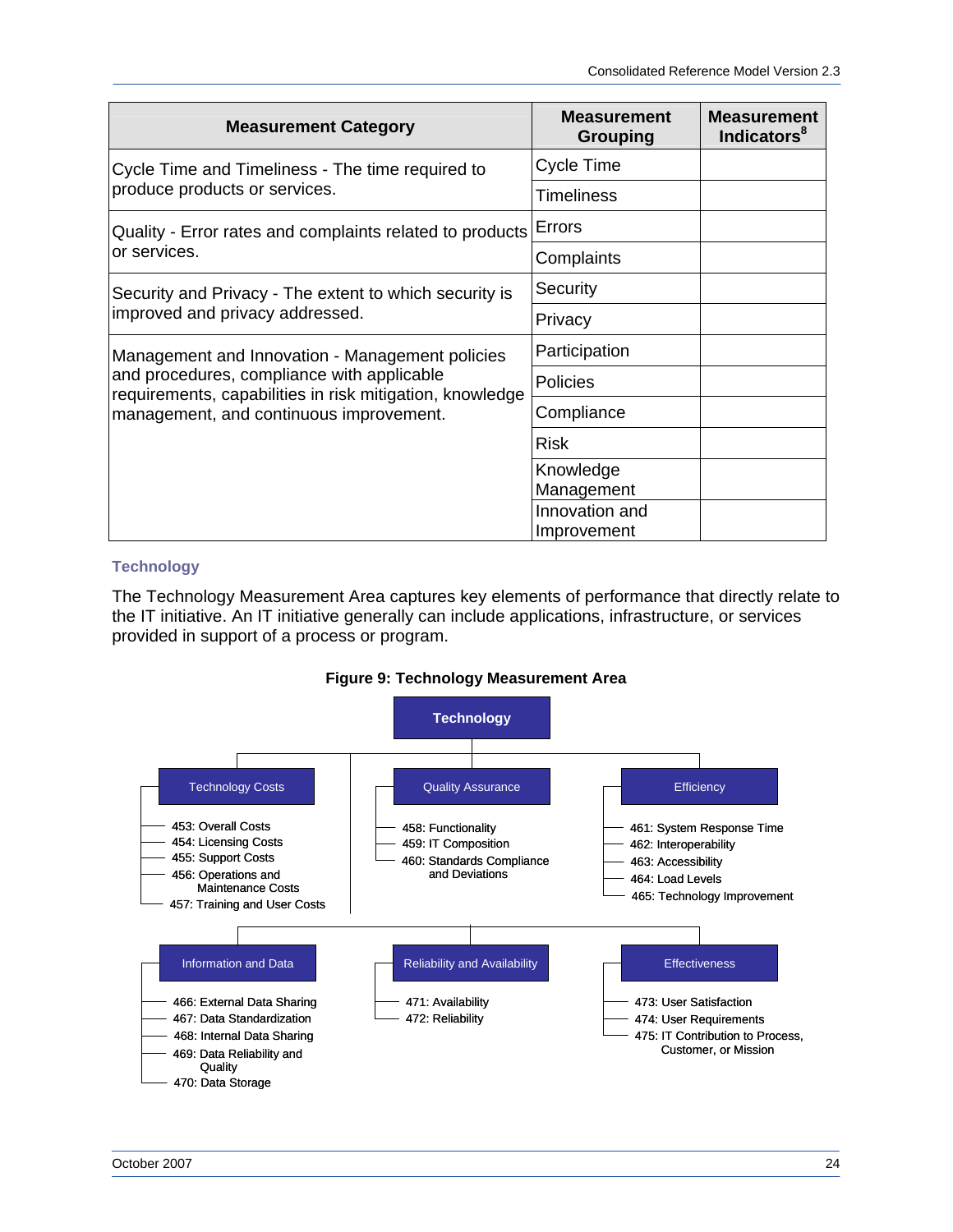| <b>Measurement Category</b>                                                                                                                                              | <b>Measurement</b><br>Grouping                                | <b>Measurement</b><br>Indicators <sup>10</sup> |
|--------------------------------------------------------------------------------------------------------------------------------------------------------------------------|---------------------------------------------------------------|------------------------------------------------|
| Technology Costs - Technology-related costs and<br>costs avoided through reducing or eliminating IT<br>redundancies.                                                     | <b>Overall Costs</b>                                          |                                                |
|                                                                                                                                                                          | <b>Licensing Costs</b>                                        |                                                |
|                                                                                                                                                                          | <b>Support Costs</b>                                          |                                                |
|                                                                                                                                                                          | Operations and<br><b>Maintenance Costs</b>                    |                                                |
|                                                                                                                                                                          | <b>Training and User</b><br>Costs                             |                                                |
| Quality Assurance - The extent to which technology                                                                                                                       | Functionality                                                 |                                                |
| satisfies functionality or capability requirements or best<br>practices, and complies with standards.                                                                    | <b>IT Composition</b>                                         |                                                |
|                                                                                                                                                                          | <b>Standards</b><br>Compliance and<br><b>Deviations</b>       |                                                |
| Efficiency - System or application performance in                                                                                                                        | <b>System Response</b><br>Time                                |                                                |
| terms of response time, interoperability, user<br>accessibility, and improvement in technical capabilities                                                               | Interoperability                                              |                                                |
| or characteristics.                                                                                                                                                      | Accessibility                                                 |                                                |
|                                                                                                                                                                          | <b>Load Levels</b>                                            |                                                |
|                                                                                                                                                                          | Technology<br>Improvement                                     |                                                |
| Information and Data - Data or information sharing,<br>standardization, reliability and quality, and storage<br>capacity.                                                | <b>External Data</b><br>Sharing                               |                                                |
|                                                                                                                                                                          | Data Standardization<br>or Tagging                            |                                                |
|                                                                                                                                                                          | <b>Internal Data</b><br>Sharing                               |                                                |
|                                                                                                                                                                          | Data Reliability and<br>Quality                               |                                                |
|                                                                                                                                                                          | Data Storage                                                  |                                                |
| Reliability and Availability - System or application                                                                                                                     | Availability                                                  |                                                |
| capacity, availability to users, and system or<br>application failures.                                                                                                  | Reliability                                                   |                                                |
| Effectiveness - Extent to which users are satisfied with<br>the relevant application or system, whether it meets<br>user requirements, and its impact on the performance | <b>User Satisfaction</b>                                      |                                                |
|                                                                                                                                                                          | <b>User Requirements</b>                                      |                                                |
| of the process(es) it enables and the customer or<br>mission results to which it contributes.                                                                            | <b>IT Contribution to</b><br>Process, Customer,<br>or Mission |                                                |

<sup>&</sup>lt;sup>9</sup> Certain Measurement Groupings related to IT management, specifically cost and schedule, are addressed in other areas of the Exhibit 300 and consequently not included in the PRM. Specific Technology indicators for IT security are also addressed in other areas of the Exhibit 300 and not included in the PRM.

**<sup>10</sup>** As agencies use the PRM for their specific IT initiatives, they will create the inventory of measurement indicators.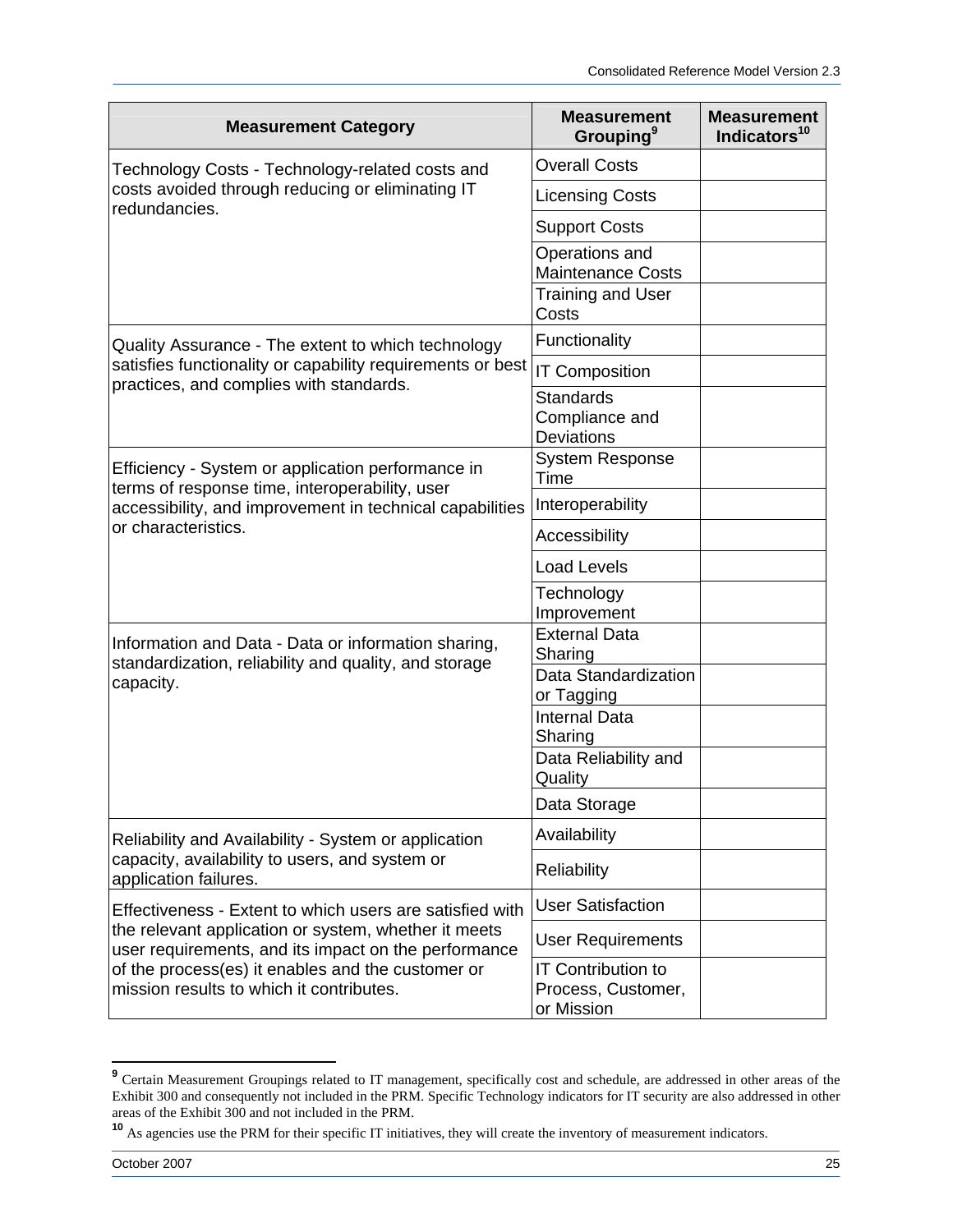#### **4 Business Reference Model**

The Business Reference Model provides a framework facilitating a functional (as opposed to organizational) view of the federal government's LoBs, including its internal operations and its services for the citizens, independent of the agencies, bureaus and offices performing them. By describing the federal government around common business areas instead of by a stovepiped, agency-by-agency view, the BRM promotes agency collaboration and serves as the underlying foundation for the FEA and E-Gov strategies.

While the BRM does provide an improved way of thinking about government operations, it is only a model; its true utility can only be realized when it is effectively used. The functional approach promoted by the BRM will do little to help accomplish the goals of E-Government if it is not incorporated into EA business architectures and the management processes of all Federal agencies and OMB.

The BRM is structured into a tiered hierarchy representing the business functions of the federal government. Business Areas are at the highest level followed by LoBs, then the corresponding business Sub-functions related to each LoB. The Business Areas separate government operations into high-level categories relating to the purpose of government (Services for Citizens), the mechanisms the government uses to achieve its purpose (Mode of Delivery), the support functions necessary to conduct government operations (Support Delivery of Services), and the resource management functions that support all areas of the government's business (Management of Government Resources). The Business Areas of the BRM break down further into LoBs, and each LoB is comprised of a collection of Sub-functions representing the lowest level of granularity in the BRM. Figure 10 provides an overview of the BRM.



## **Figure 10: BRM Overview**

#### **The Business Reference Model (BRM)**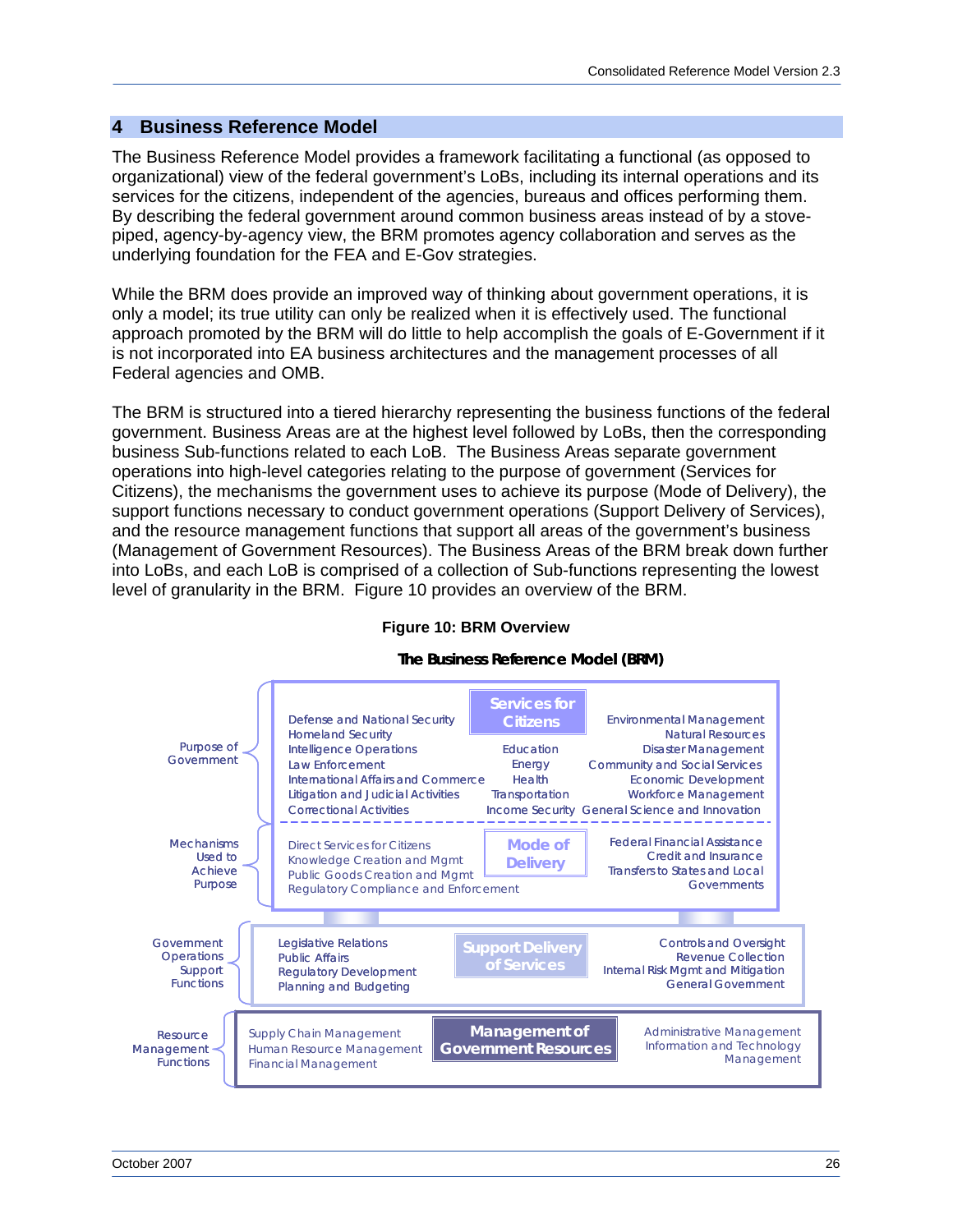The following sections define the LoBs and Sub-functions that comprise the BRM.

# **4.1 Services for Citizens and Mode of Delivery Business Areas**

The Services for Citizens Business Area describes the mission and purpose of the federal government in terms of the services it provides both to and on behalf of the American citizen. It includes the delivery of citizen-focused, public, and collective goods and/or benefits as a service and/or obligation of the federal government to the benefit and protection of the nation's general population. The Mode of Delivery Business Area is tightly coupled with the Services for Citizens Business Area, and it describes the mechanisms the government uses to achieve the purpose of government. In other words, the Mode of Delivery represents the vehicle by which the federal government delivers its Services to Citizens.

Thus, agency investments which support a Services for Citizens (i.e., external) function require a Mode of Delivery (i.e., internal delivery mechanism) to provide that service to the citizen. For this reason, an additional mapping associated with the appropriate LoB within the Mode of Delivery Business Area is required. To clarify this relationship, the definitions and graphical representation of these two business areas have been combined. Figure 11 and Figure 11 provide a graphical representation of these two Business Areas, and it also includes the BRM codes associated with each Business Area, LoB, and Sub-function.

| Citizens <sup>**</sup>                                                                                                                                            |                                                                                                                                                                                                                         |                                                                                                                                                                               |                                                                                                                                                                                                                       |  |
|-------------------------------------------------------------------------------------------------------------------------------------------------------------------|-------------------------------------------------------------------------------------------------------------------------------------------------------------------------------------------------------------------------|-------------------------------------------------------------------------------------------------------------------------------------------------------------------------------|-----------------------------------------------------------------------------------------------------------------------------------------------------------------------------------------------------------------------|--|
| (103) Defense and<br><b>National Security</b>                                                                                                                     | (111) Homeland Security                                                                                                                                                                                                 | (113) Intelligence<br>Operations                                                                                                                                              | (104) Disaster<br>Management                                                                                                                                                                                          |  |
| 210: Strategic National and<br><b>Theater Defense</b><br>211: Operational Defense<br>212: Tactical Defense                                                        | 033: Border and<br><b>Transportation Security</b><br>034: Key Asset and Critical<br>Infrastructure Protection<br>035: Catastrophic Defense                                                                              | 213: Intelligence Planning<br>214: Intelligence Collection<br>264: Intelligence Processing<br>215: Intelligence Analysis and<br>Production<br>216: Intelligence Dissemination | 007: Disaster Monitoring<br>and Prediction<br>008: Disaster Preparedness<br>and Planning<br>009: Disaster Repair<br>and Restore<br>010: Emergency Response                                                            |  |
| (114) International Affairs<br>and Commerce                                                                                                                       | (117) Natural Resources                                                                                                                                                                                                 | $(107)$ Energy                                                                                                                                                                | (108) Environmental<br>Management                                                                                                                                                                                     |  |
| 041: Foreign Affairs<br>042: International Development<br>and Humanitarian Aid<br>043: Global Trade                                                               | 056: Water Resource<br>Management<br>057: Conservation, Marine<br>and Land Management<br>058: Recreational Resource<br>Management and Tourism<br>059: Agricultural Innovation<br>and Services                           | 019: Energy Supply<br>020: Energy Conservation and<br>Preparedness<br>021: Energy Resource<br>Management<br>022: Energy Production                                            | 023: Environmental Monitoring<br>and Forecasting<br>024: Environmental Remediation<br>025: Pollution Prevention<br>and Control                                                                                        |  |
| (105) Economic<br>Development                                                                                                                                     | (101) Community and<br><b>Social Services</b>                                                                                                                                                                           | (118) Transportation                                                                                                                                                          | (106) Education                                                                                                                                                                                                       |  |
| 011: Business Industry<br>Development<br>012: Intellectual Property Protection<br>013: Financial Sector Oversight<br>014: Industry Sector Income<br>Stabilization | 001: Homeownership Promotion<br>002: Community and<br><b>Regional Development</b><br>003: Social Services<br>004: Postal Services                                                                                       | 060: Air Transportation<br>061: Ground Transportation<br>062: Water Transportation<br>063: Space Operations                                                                   | 015: Elementary, Secondary,<br>and Vocational Education<br>016: Higher Education<br>017: Cultural and Historic<br>Preservation<br>018: Cultural and Historic<br>Exhibition                                            |  |
| (119) Workforce<br>Management                                                                                                                                     | $(110)$ Health                                                                                                                                                                                                          | (112) Income Security                                                                                                                                                         | (115) Law Enforcement                                                                                                                                                                                                 |  |
| 064: Training and Employment<br>065: Labor Rights Management<br>066: Worker Safety                                                                                | 217: Access to Care<br>246: Population Health Mgmt.<br>and Consumer Safety<br>-247: Health Care Administration<br>248: Health Care Delivery Services<br>-249: Health Care Research and<br><b>Practitioner Education</b> | 036: General Retirement<br>and Disability<br>037: Unemployment Compensation<br>038: Housing Assistance<br>039: Food and Nutrition Assistance<br>040: Survivor Compensation    | 044: Criminal Apprehension<br>045: Criminal Investigation<br>and Surveillance<br>046: Citizen Protection<br>047: Crime Prevention<br>048: Leadership Protection<br>049: Property Protection<br>050: Substance Control |  |
| (116) Litigation and<br><b>Judicial Activities</b>                                                                                                                | (102) Correctional<br><b>Activities</b>                                                                                                                                                                                 | (109) General Science<br>and Innovation                                                                                                                                       | ** Investments mapping to Lines of<br>Business within the "Services for                                                                                                                                               |  |
| 051: Judicial Hearings<br>052: Legal Defense<br>053: Legal Investigation<br>054: Legal Prosecution and<br>Litigation<br>055: Resolution Facilitation              | 005: Criminal Incarceration<br>006: Criminal Rehabilitation                                                                                                                                                             | 026: Scientific and Technological<br>Research and Innovation<br>027: Space Exploration<br>and Innovation                                                                      | Citizens" business area should also<br>require an additional mapping to the<br>"Mode of Delivery" business area.                                                                                                      |  |

#### **Figure 11: Service for Citizens Business Area (1)** Services for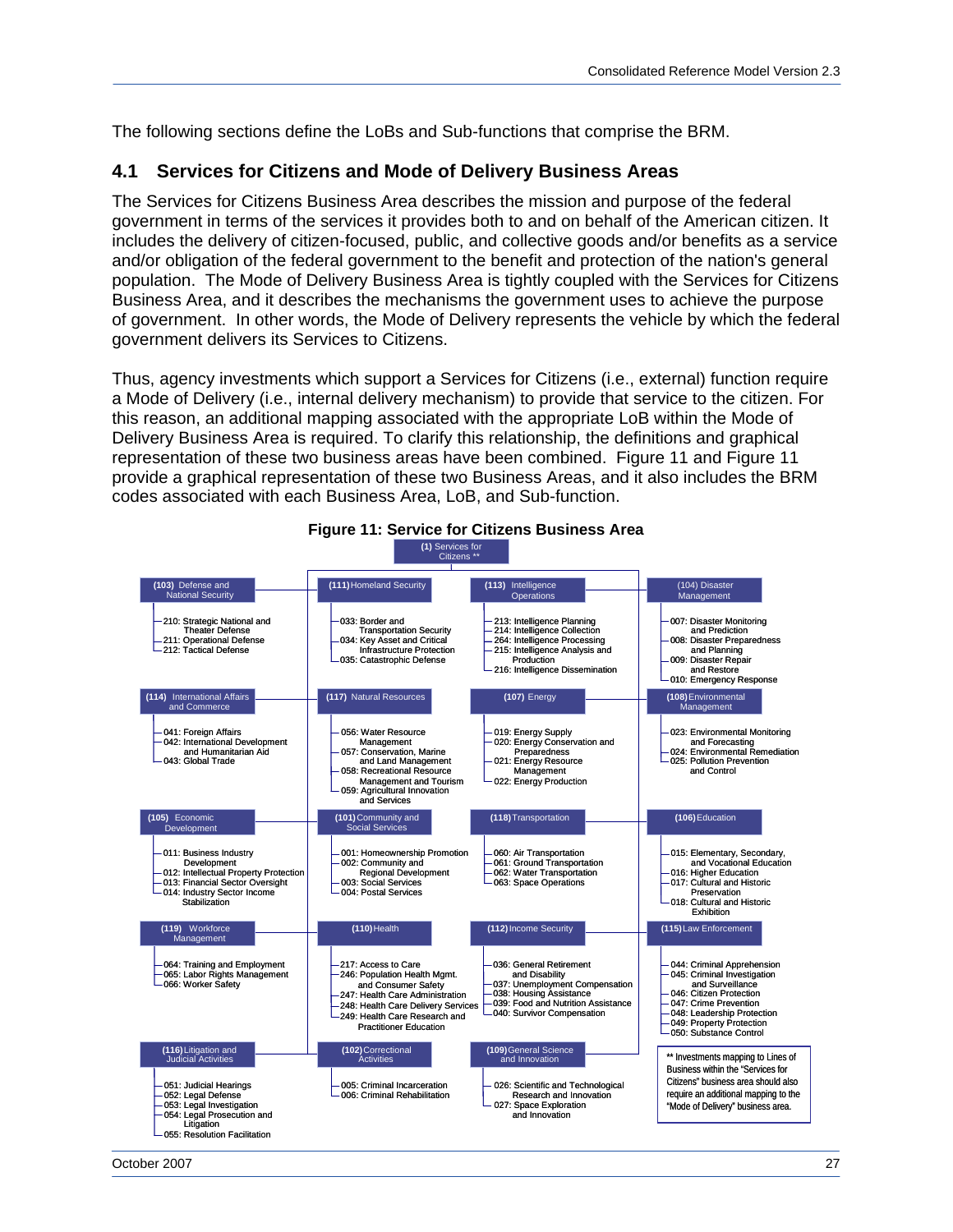# **4.1.1 Services for Citizens Business Area**

## **Community and Social Services**

Community and Social Services includes all activities aimed at creating, expanding, or improving community and social development, social relationships, and social services in the United States. This includes all activities aimed at locality-specific or nationwide social development and general social services. This Line of Business includes general community development and social services programs, as well as earned and unearned benefit programs that promote these objectives.

- **Homeownership Promotion** includes activities devoted to assisting citizens interested in buying homes and educating the public as to the benefits of homeownership. NOTE: Activities devoted to the provision of housing to low-income members of the public are located in the Housing Assistance Sub-Function.
- **Community and Regional Development** involves activities designed to assist communities in preventing and eliminating blight and deterioration, assist economically distressed communities, and encourage and foster economic development through improved public facilities and resources.
- **Social Services** are designed to provide meaningful opportunities for social and economic growth of the disadvantaged sector of the population in order to develop individuals into productive and self-reliant citizens and promote social equity. Included in this category are social welfare services extended to children and adults with special needs, such as the orphaned, neglected, abandoned, disabled, etc. Such services include family life education and counseling, adoption, guardianship, foster family care, rehabilitation services, etc. Note: This Sub-function does not include services that are primarily for income support (Income Security) or are an integral part of some other Line of Business (e.g., Health, Workforce Management, etc.). For mapping purposes, this category should only include IT systems that support programs mapped to the "Social Services" budget functional classification.
- **Postal Services** provide for the timely and consistent exchange and delivery of mail and packages between businesses, organizations, and residents of the United States or between businesses, organizations, and residents of the United States and the rest of the world. It also includes the nationwide retail infrastructure required to make Postal Services easily accessible to customers. (Note: The commercial function of mail is more closely aligned with the "Business and Industry Development" Sub-function in the "Economic Development Line of Business." The international commercial function of mail is more closely aligned with the "Global Trade" Sub-function in the "International Affairs" Line of Business).

#### **Defense and National Security**

Protect and advance U.S. national interests and, if deterrence fails, decisively defeat threats to those interests.

- **Strategic National and Theater Defense** involves establishing national and multinational military objectives; sequencing initiatives; defining limits and assess risks for the use of military and other instruments of national power; developing global plans or theater war plans to achieve these objectives; and providing military forces and other capabilities in accordance with strategic plans.
- **Operational Defense** involves linking tactics and strategy by establishing operational objectives needed to accomplish the strategic objectives, sequencing events to achieve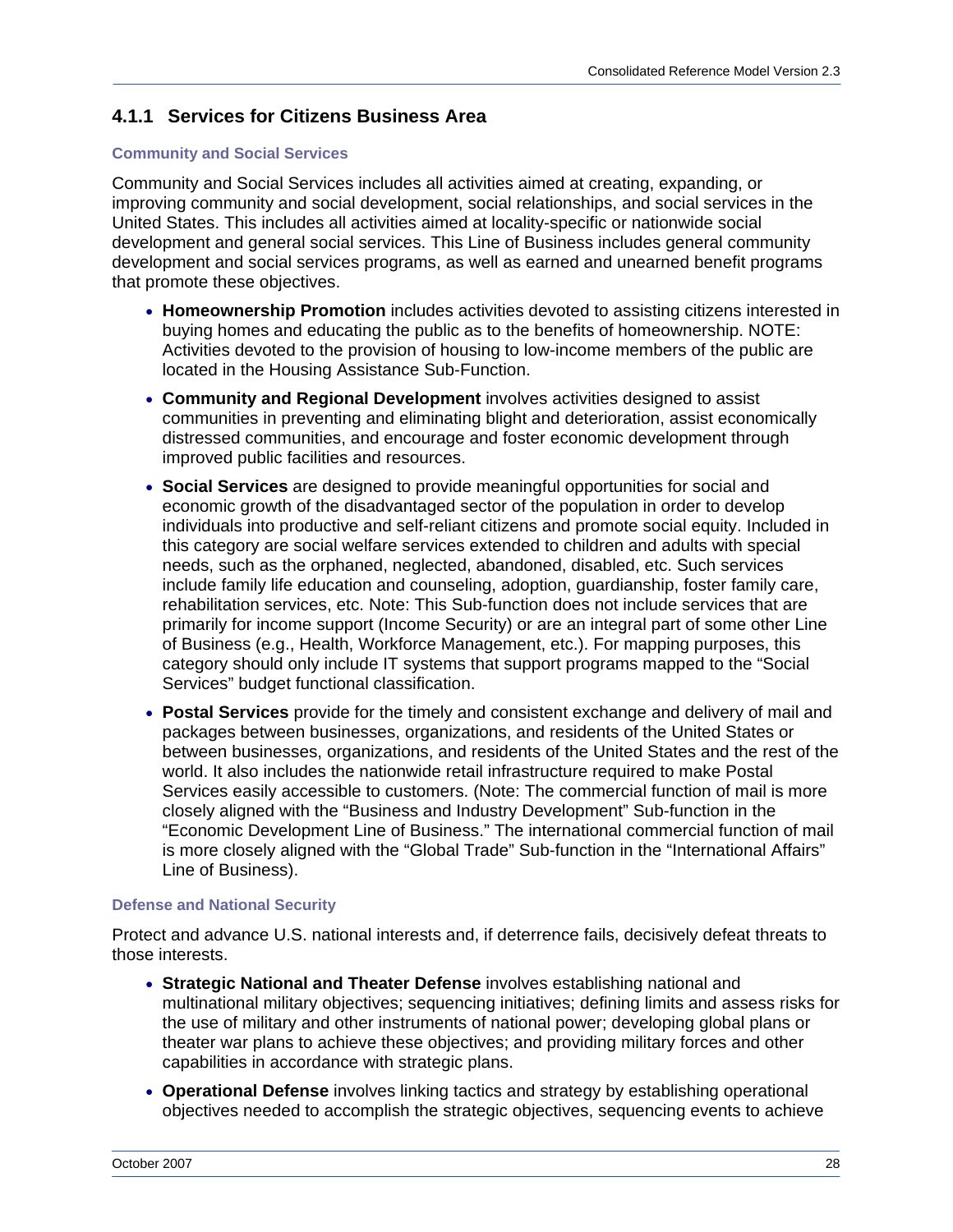the operational objectives, initiating actions, and applying resources to bring about and sustain these events.

• **Tactical Defense** involves focusing on the ordered arrangement and maneuver of combat elements in relation to each other and to the enemy to achieve combat objectives.

#### **Disaster Management**

Disaster Management – involves the activities required to prepare for, mitigate, respond to, and repair the effects of all disasters, whether natural or manmade.

- **Disaster Monitoring and Prediction** involves the actions taken to predict when and where a disaster may take place and communicate that information to affected parties. Note: Weather forecasting, while central to Disaster Monitoring and Prediction, is more closely aligned with the "Environmental Monitoring and Forecasting" sub-function in the Environmental Management Line of Business.
- **Disaster Preparedness and Planning** involves the development of response programs to be used in case of a disaster as well as pre-disaster mitigation efforts to minimize the potential for loss of life and property. This involves the development of emergency management programs and activities as well as staffing and equipping regional response centers, and mitigation focused construction and preparation.
- **Disaster Repair and Restore** involves the cleanup and restoration activities that take place after a disaster. This involves the cleanup and rebuilding of homes, buildings, roads, environmental resources, or infrastructure that may be damaged due to a disaster.
- **Emergency Response** involves the immediate actions taken to respond to a disaster. These actions include, but are not limited to, providing mobile telecommunications, operational support, power generation, search and rescue, and medical life-saving actions.

#### **Economic Development**

Economic Development includes the activities required to promote commercial/industrial development and to regulate the American financial industry to protect investors. It also includes the management and control of the domestic economy and the money supply, and the protection of intellectual property and innovation.

- **Business and Industry Development** supports activities related to the creation of economic and business opportunities and stimulus, and the promotion of financial and economic stability for corporations and citizens involved in different types of business.
- **Industry Sector Income Stabilization** involves all programs and activities devoted to assisting adversely impacted industrial sectors (farming, commercial transportation, etc.) to ensure the continued availability of their services for the American public and the longterm economic stability of these sectors.
- **Intellectual Property Protection** involves all activities to protect and promote the ownership of ideas and control over the tangible or virtual representation of those ideas, including inventions and discoveries; literary and artistic works; and symbols, names, images, and designs used in commerce.
- **Financial Sector Oversight** involves the regulation of private sector firms and markets (stock exchanges, corporations, etc.) to protect investors from fraud, monopolies, and illegal behavior. This also includes deposit protection.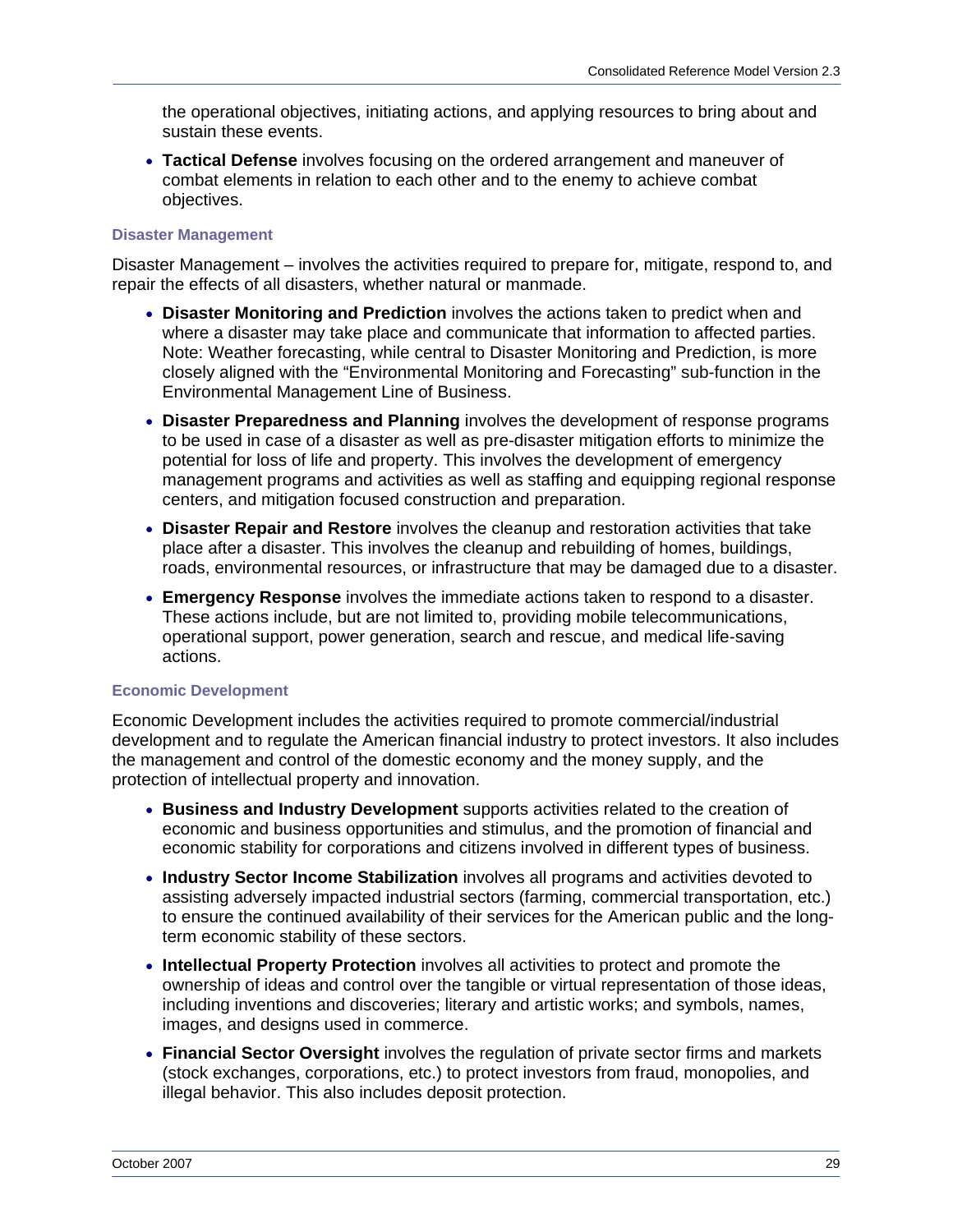## **Education**

Education refers to those activities that impart knowledge or understanding of a particular subject to the public. Education can take place at a formal school, college, university or other training program. This Line of Business includes all government programs that promote the education of the public, including both earned and unearned benefit programs.

- **Elementary, Secondary, and Vocational Education** refers to the provision of education in elementary subjects (reading and writing and arithmetic); education provided by a high school or college preparatory school; and vocational and technical education and training.
- **Higher Education** refers to education beyond the secondary level; specifically, education provided by a college or university.
- **Cultural and Historic Preservation** involves all activities performed by the federal government to collect and preserve information and artifacts important to the culture and history of the United States and its citizenry and the education of U.S. citizens and the world.
- **Cultural and Historic Exhibition** includes all activities undertaken by the U.S. government to promote education through the exhibition of cultural, historical, and other information, archives, art, etc.

## **Energy**

Energy refers to all actions performed by the government to ensure the procurement and management of energy resources, including the production, sale and distribution of energy, as well as the management of spent fuel resources. Energy management includes all types of mass-produced energy (e.g., hydroelectric, nuclear, wind, solar, or fossil fuels). Also included in this Line of Business is the oversight of private industry.

- **Energy Supply** involves all activities devoted to ensuring the availability of an adequate supply of energy for the United States and its citizens.
- **Energy Conservation and Preparedness** involves protection of energy resources from over consumption to ensure the continued availability of fuel resources and to promote environmental protection. This Line of Business also includes measures taken to ensure the provision of energy in the event of an emergency.
- **Energy Resource Management** involves the management and oversight of energy producing resources including facilities, dams, land, and offshore resources.
- **Energy Production** involves the transformation of raw energy resources into useable, deliverable energy.

#### **Environmental Management**

Environmental Management includes all functions required to monitor the environment and weather, determine proper environmental standards and ensure their compliance, and address environmental hazards and contamination.

• **Environmental Monitoring and Forecasting** involves the observation and prediction of environmental conditions. This includes but is not limited to the monitoring and forecasting of water quality, water levels, ice sheets, air quality, regulated and nonregulated emissions, as well as the observation and prediction of weather patterns and conditions.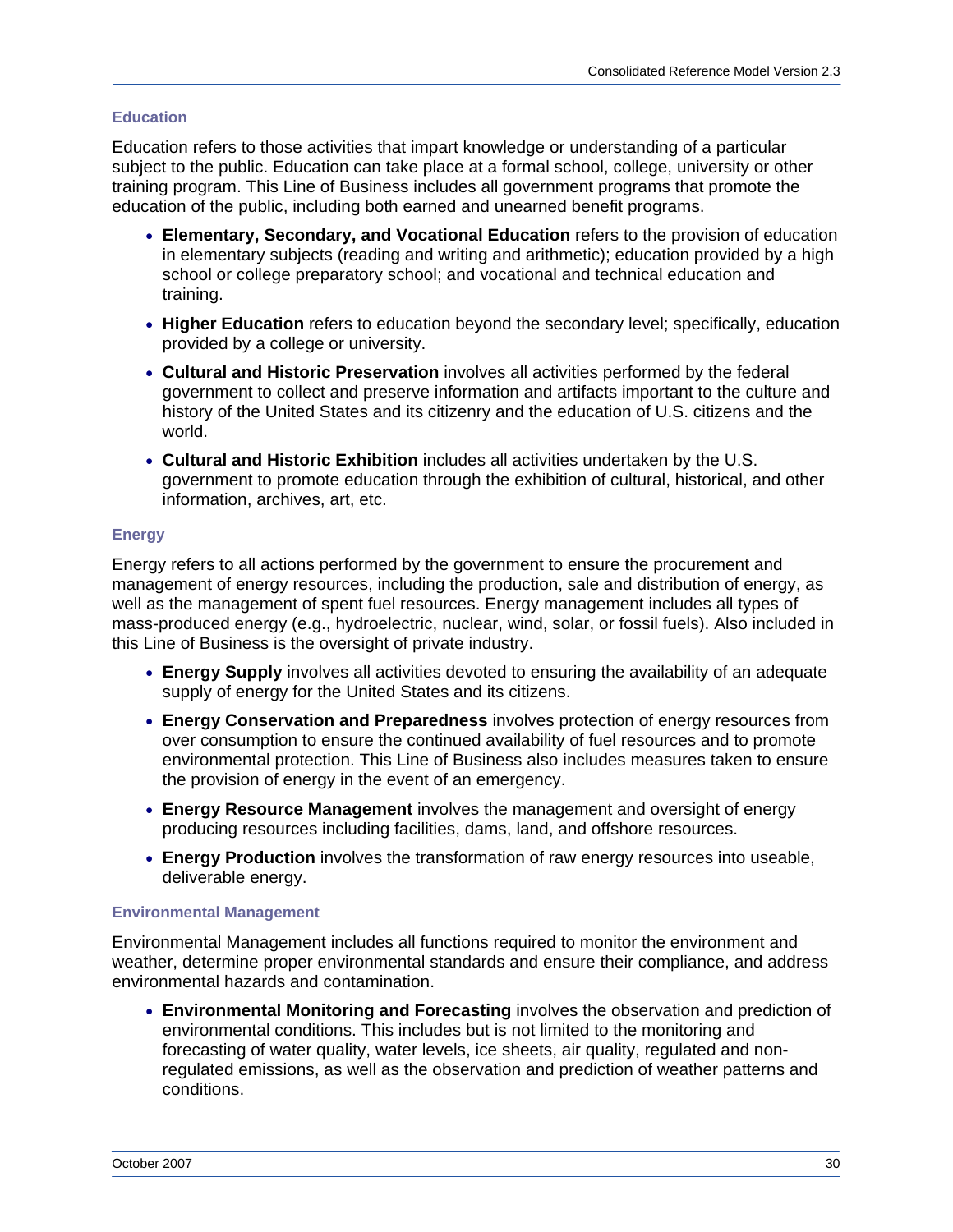- **Environmental Remediation** supports the immediate and long-term activities associated with the correcting and offsetting of environmental deficiencies or imbalances, including restoration activities.
- **Pollution Prevention and Control** includes activities associated with identifying appropriate pollution standards and controlling levels of harmful substances emitted into the soil, water and atmosphere from manmade sources. Environmental mitigation projects are also included in this business line.

## **Law Enforcement**

Law Enforcement involves activities to protect people, places, and things from criminal activity resulting from non-compliance with U.S. laws. This includes patrols, undercover operations, response to emergency calls, as well as arrests, raids, and seizures of property.

- **Criminal Apprehension** involves activities associated with the tracking, arrest, detention, and transportation of groups or individuals believed to be responsible for committing federal crimes.
- **Criminal Investigation and Surveillance** includes collecting evidence required to determine responsibility for a crime and monitoring and questioning affected parties.
- **Citizen Protection** involves all activities performed to protect the general population of the United States from criminal activity.
- **Crime Prevention** entails all efforts designed to create safer communities through the control and reduction of crime by addressing the causes of crime and reducing opportunities for crimes to occur.
- **Leadership Protection** involves all activities performed to protect the health and well being of the president, vice-president, their families, foreign leaders and dignitaries, and other high-level government officials.
- **Property Protection** entails all activities performed to ensure the security of civilian and government property as well as foreign diplomatic missions.
- **Substance Control** supports activities associated with the enforcement of laws regarding legal substances (i.e., alcohol and tobacco) and illegal narcotics including trafficking, possession, sale, distribution, and other related activities.

#### **Litigation and Judicial Activities**

Litigation and Judicial Activities refers to those activities relating to the administration of justice.

- **Judicial Hearings** includes activities associated with proceedings (usually by a court of law) where evidence is taken for the purpose of determining an issue of fact and reaching a decision based on that evidence.
- **Legal Defense** includes those activities associated with the representation of a defendant in a criminal or civil proceeding.
- **Legal Investigation** includes activities associated with gathering information about a given party (government agency, citizen or corporation) that would be admissible in a court of law in an attempt to determine a legal question or matter.
- **Legal Prosecution and Litigation** includes all activities involved with presenting a case in a legal proceeding both in a criminal or civil court of law in an attempt to prove guilt/responsibility.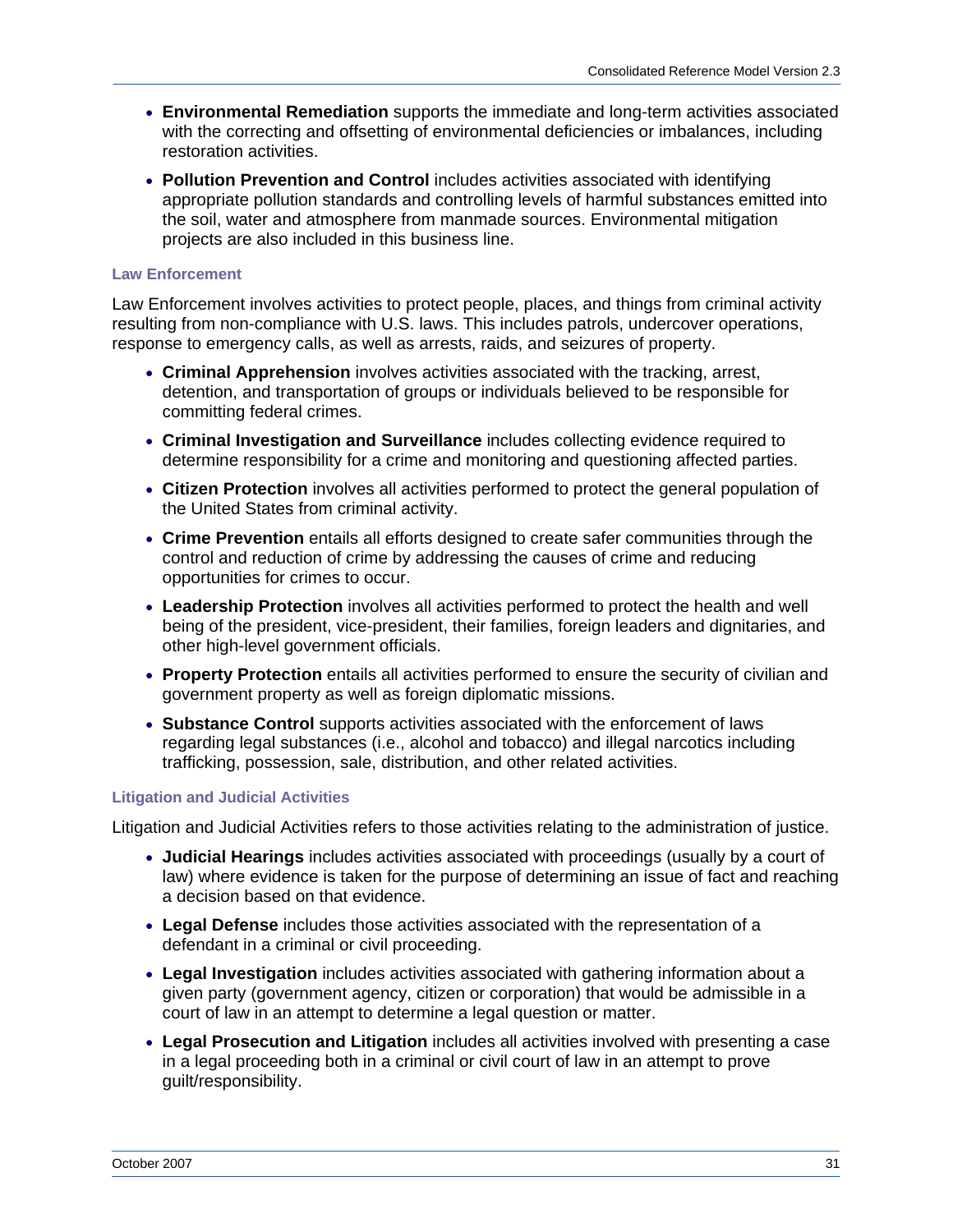• **Resolution Facilitation** refers to those activities outside a court of law, such as mediation and arbitration, which may be used in an attempt to settle a dispute between two or more parties (government agency, citizen, or corporation).

#### **Correctional Activities**

Correctional Activities involves all federal activities that ensure the effective incarceration and rehabilitation of convicted criminals.

- **Criminal Incarceration** includes activities associated with the housing, custody and general care of criminals serving time in penitentiaries.
- **Criminal Rehabilitation** includes all government activities devoted to providing convicted criminals with the educational resources and life skills necessary to rejoin society as responsible and contributing members.

#### **Health**

Health involves federal programs and activities to ensure and provide for the health and wellbeing of the public. This includes the direct provision of health care services and immunizations as well as the monitoring and tracking of public health indicators for the detection of trends and identification of widespread illnesses/diseases. It also includes both earned and unearned health care benefit programs.

- **Access to Care** focuses on the access to appropriate care.This includes streamlining efforts to receive care; ensuring care is appropriate in terms of type, care, intensity, location and availability; providing seamless access to health knowledge, enrolling providers; performing eligibility determination, and managing patient movement.
- **Population Health Management and Consumer Safety** assesses health indicators and consumer products as a means to protect and promote the health of the general population. This includes monitoring of health, health planning, and health management of humans, animals, animal products, and plants, as well as tracking the spread of diseases and pests. Also includes evaluation of consumer products, drug, and foods to assess the potential risks and dangers; education of the consumer and the general population; and facilitation of health promotion and disease and injury prevention.
- **Health Care Administration** assures that federal health care resources are expended effectively to ensure quality, safety, and efficiency. This includes managing health care quality, cost, workload, utilization, and fraud/abuse efforts.
- **Health Care Delivery Services** provides and supports the delivery of health care to its beneficiaries. This includes assessing health status; planning health services; ensuring quality of services and continuity of care; and managing clinical information and documentation.
- **Health Care Research and Practitioner Education** fosters advancement in health discovery and knowledge. This includes developing new strategies to handle diseases; promoting health knowledge advancement; identifying new means for delivery of services, methods, decision models and practices; making strides in quality improvement; managing clinical trials and research quality; and providing for practitioner education.

#### **Homeland Security**

Homeland Security involves protecting the nation against terrorist attacks. This includes analyzing threats and intelligence, guarding borders and airports, protecting critical infrastructure, and coordinating responses to emergencies.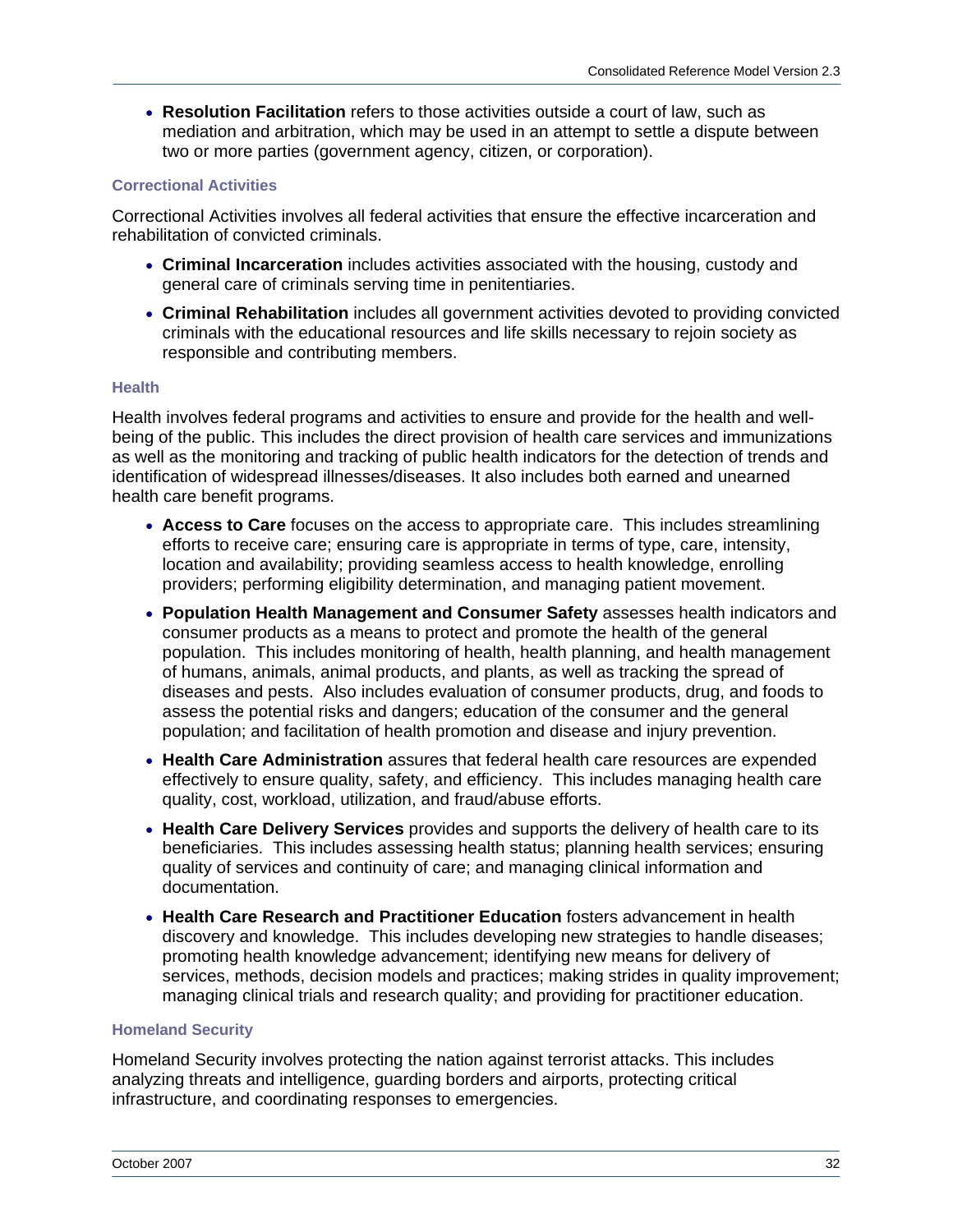- **Border and Transportation Security** includes appropriately facilitating or deterring entry and exit of people, goods, and conveyances at and between U.S. ports of entry, as well as ensuring the security of transportation and infrastructure networks, facilities, vehicles, and personnel within the United States.
- **Key Asset and Critical Infrastructure Protection** involves assessing key asset and critical infrastructure vulnerabilities and taking direct action to mitigate vulnerabilities, enhance security, and ensure continuity and necessary redundancy in government operations and personnel.
- **Catastrophic Defense** involves the development of technological countermeasures (chemical, biological, radiological and nuclear [CBRN]) to terrorist threats, conducting laboratory testing on new and promising devices, and conducting basic and applied science that can lead to the development of countermeasures.

## **Income Security**

Income Security includes activities designed to ensure that members of the public are provided with the necessary means – both financial and otherwise – to sustain an adequate level of existence. This includes all benefit programs, both earned and unearned, that promote these goals for members of the public.

- **General Retirement and Disability** involves the development and management of retirement benefits, pensions, and income security for those who are retired or disabled.
- **Unemployment Compensation** provides income security to those who are no longer employed, while they seek new employment.
- **Housing Assistance** involves the development and management programs that provide housing to those who are unable to provide housing for themselves including the rental of single-family or multifamily properties, and the management and operation of federally supported housing properties.
- **Food and Nutrition Assistance** involves the development and management of programs that provide food and nutrition assistance to those members of the public who are unable to provide for these needs themselves.
- **Survivor Compensation** provides compensation to the survivors of individuals currently receiving or eligible to receive benefits from the federal government. This includes, but is not limited to, survivors such as spouses or children of veterans or wage earners eligible for social security payments.

## **Intelligence Operations**

Intelligence Operations involves collecting and analyzing information and taking action to meet the national security challenges of the U.S. and its allies, when appropriate, by processing foreign and domestic intelligence; disseminating intelligence products to policymakers, military commanders, warfighters and other consumers; and performing activities in support of U.S. policy objectives.

- **Intelligence Planning** involves developing strategies focused on intelligence requirements, prioritizing these requirements, and managing these requirements (adding, deleting and modifying).
- **Intelligence Collection** involves acquiring raw data and provisioning the data to processing elements.
- **Intelligence Processing** involves converting collected raw data into forms suitable for analysis.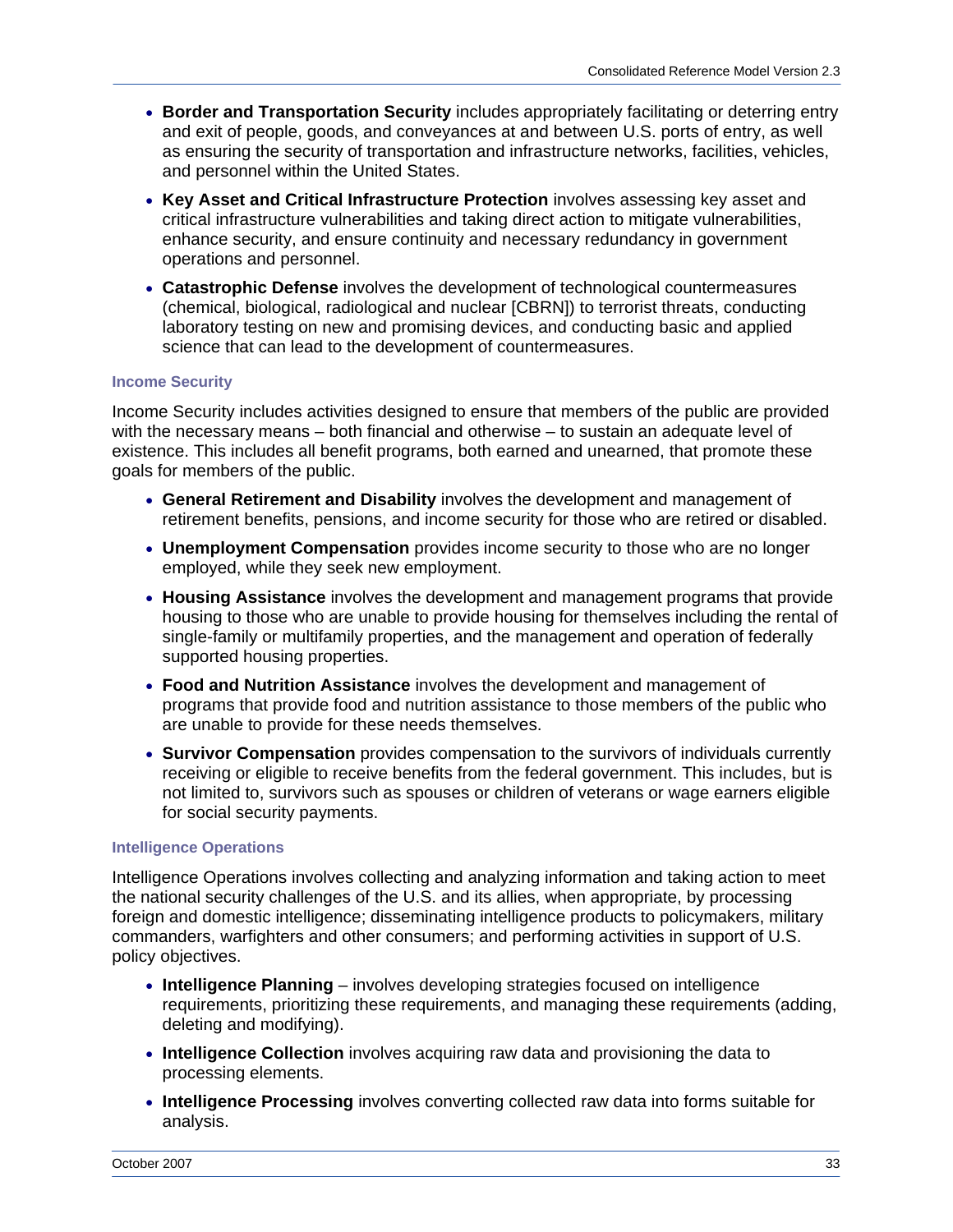- **Intelligence Analysis and Production** consists of integrating, evaluating, and/or interpreting information from single or multiple sources into intelligence satisfying consumer needs and preparing intelligence products in support of known or anticipated consumers.
- **Intelligence Dissemination** consists of delivering intelligence products to consumers.

#### **International Affairs and Commerce**

International Affairs and Commerce involves the non-military activities that promote U.S. policies and interests beyond our national borders, including the negotiation of conflict resolution, treaties, and agreements. In addition, this function includes: foreign economic development and social/political development; diplomatic relations with other nations; humanitarian, technical and other developmental assistance to key nations; and global trade.

- **Foreign Affairs** refers to those activities associated with the implementation of foreign policy and diplomatic relations, including the operation of embassies, consulates, and other posts; ongoing membership in international organizations; the development of cooperative frameworks to improve relations with other nations; and the development of treaties and agreements.
- **International Development and Humanitarian Aid** refers to those activities related to the implementation of development and humanitarian assistance programs to developing and transitioning countries throughout the world. Development and aid may include technical assistance (the transfer of knowledge and expertise), and the delivery of equipment, commodities and urgent humanitarian assistance including food aid.
- **Global Trade** refers to those activities the federal government undertakes to advance worldwide economic prosperity by increasing trade through the opening of overseas markets and freeing the flow of goods, services, and capital.

#### **Natural Resources**

Natural Resources includes all activities involved in conservation planning, land management, and national park/monument tourism that affect the nation's natural and recreational resources, both private and federal. Note: Energy-related natural resources are covered in the Energy Management Line of Business.

- **Water Resource Management** includes all activities that promote the effective use and management of the nation's water resources. Notes: Environmental protection of water resources is included in the Environmental Management Line of Business. Hydroelectric energy production is included in the Energy Production Sub-Function.
- **Conservation, Marine and Land Management** involves the responsibilities of surveying, maintaining, and operating public lands and monuments, as well as activities devoted to ensuring the preservation of land, water, wildlife, and natural resources, both domestically and internationally. It also includes the sustainable stewardship of natural resources on federally owned/controlled lands for commercial use (mineral mining, grazing, forestry, fishing, etc.).
- **Recreational Resource Management and Tourism** involves the management of national parks, monuments, and tourist attractions as well as visitor centers, campsites, and park service facilities.
- **Agricultural Innovation and Services** involves the creation and dissemination of better methods for farming and forestry, including the development of improved and healthier agricultural and forestry products.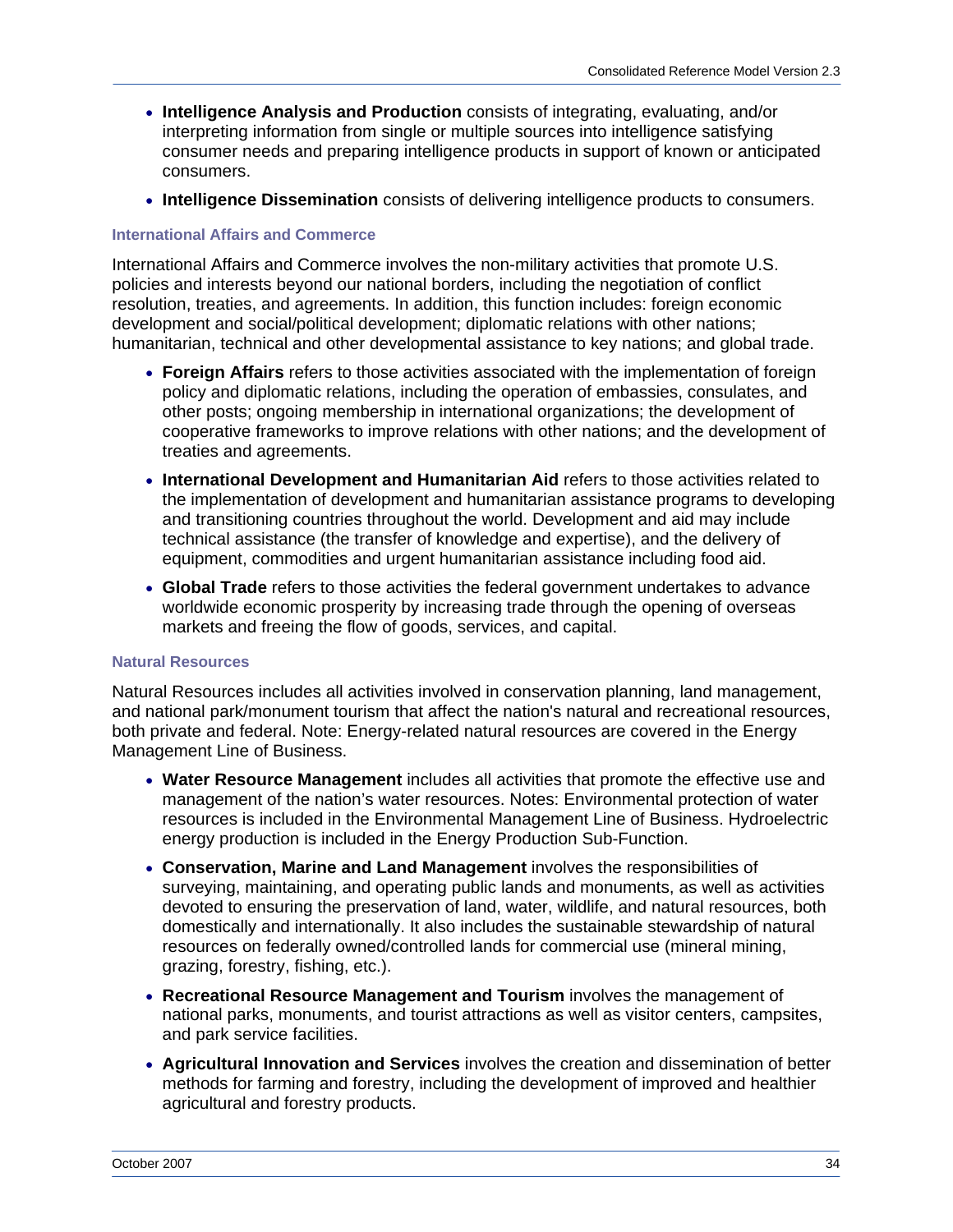## **Transportation**

Transportation involves all federally supported activities related to the safe passage, conveyance, or transportation of goods and/or people.

- **Air Transportation** involves the activities related to the safe passage of passengers or goods through the air. It also includes command and control activities related to the safe movement of aircraft through all phases of flight for commercial and military operations. Note: The protection of air transportation from deliberate attack is included in the Transportation Security Sub-function in the Homeland Security Line of Business.
- **Ground Transportation** involves the activities related to ensuring the availability of transit and the safe passage of passengers and goods over land. Note: The protection of ground transportation from deliberate attack is included in the Transportation Security Sub-Function in the Homeland Security Line of Business.
- **Water Transportation** involves the activities related to ensuring the availability of transit and the safe passage of passengers and goods over sea and water. Note: The protection of maritime transportation from deliberate attack is included in the Transportation Security Sub-function in the Homeland Security Line of Business.
- **Space Operations** involves the activities related to the safe launches/missions of passengers or goods into aerospace and includes commercial, scientific, and military operations.

#### **Workforce Management**

Workforce Management includes those activities that promote the welfare of the nation's workforce by improving their working conditions, advancing opportunities for profitable employment, and strengthening free collective bargaining.

- **Training and Employment** includes programs of job or skill training, employment services and placement, and programs to promote the hiring of marginal, unemployed, or low-income workers.
- **Labor Rights Management** refers to those activities undertaken to ensure that employees and employers are aware of and comply with all statutes and regulations concerning labor rights, including those pertaining to wages, benefits, safety and health, whistleblower, and non-discrimination policies.
- **Worker Safety** refers to those activities undertaken to save lives, prevent injuries, and protect the health of America's workers.

#### **General Science and Innovation**

General Science and Innovation includes all federal activities to meet the national need to advance knowledge in this area. This includes general research and technology programs, space exploration activities, and other research and technology programs that have diverse goals and cannot be readily classified into another Line of Business or Sub-function.

- **Scientific and Technological Research and Innovation** includes all federal activities whose goal is the creation of new scientific and/or technological knowledge as a goal in itself, without a specific link to the other LoBs or Sub-functions of the BRM. NOTE: Research and development programs that directly support another Service for Citizen should not be included here.
- **Space Exploration and Innovation** includes all activities devoted to innovations directed at human and robotic space flight and the development and operation of space launch and transportation systems, and the general research and exploration of outer space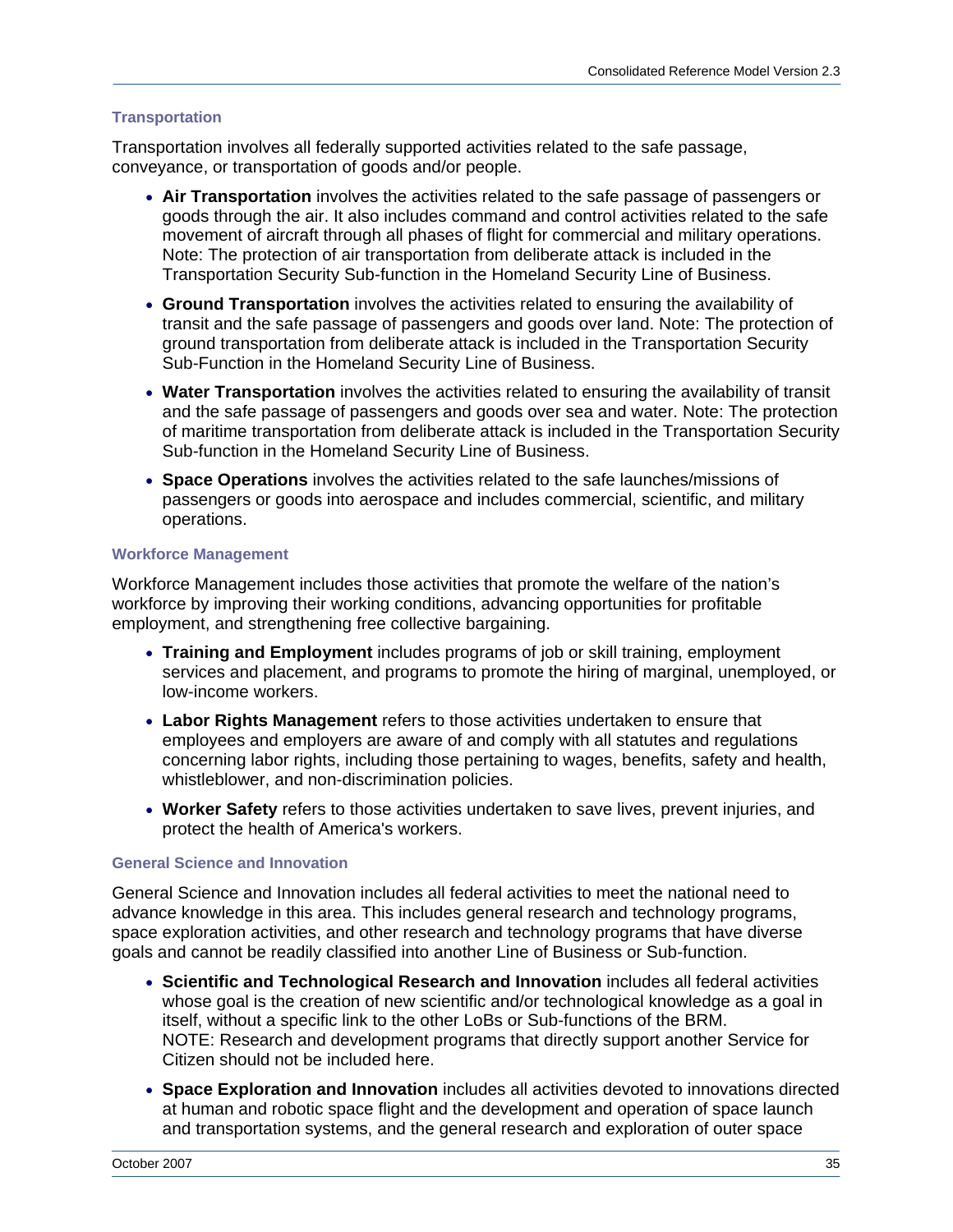

**Figure 12: Mode of Delivery Business Area** 

## **4.1.2 Mode of Delivery Business Area**

#### **Knowledge Creation and Management**

Knowledge Creation and Management involves the programs and activities in which the federal government creates or develops a body or set of knowledge, the manipulation and analysis of which can provide inherent benefits for both the federal and private sector.

- **Research and Development** involves the gathering and analysis of data, dissemination of results, and development of new products, methodologies, and ideas.
- **General Purpose Data and Statistics** includes activities performed in providing empirical, numerical, and related data and information pertaining to the current state of the nation in areas such as the economy, labor, weather, international trade, etc.
- **Advising and Consulting** involves the guidance and consultative services provided by the federal government to support the implementation of a specific Service for Citizen.
- **Knowledge Dissemination** addresses those instances where the primary method used in delivering a service is through the publishing or broadcasting of information, such as the Voice of America or web-based museums maintained by the Smithsonian. It is not intended to address circumstances where the publication of information is a byproduct of the actual Mode of Delivery. For example, an agency might perform research (the Mode of Delivery) addressing a particular service for citizen (for example environmental management) and as a result publish a report on the findings. In this instance, the research would be the mode of delivery and publishing the report would be a Support Delivery of Service.

#### **Public Goods Creation and Management**

The construction, manufacturing, administration, and/or management of goods, structures, facilities, common resources, etc. used for the general well being of the American public or society at large.

- **Manufacturing** involves all programs and activities in which the federal government produces both marketable and non-marketable goods.
- **Construction** involves all programs and activities in which the federal government builds or constructs facilities, roads, dams, etc.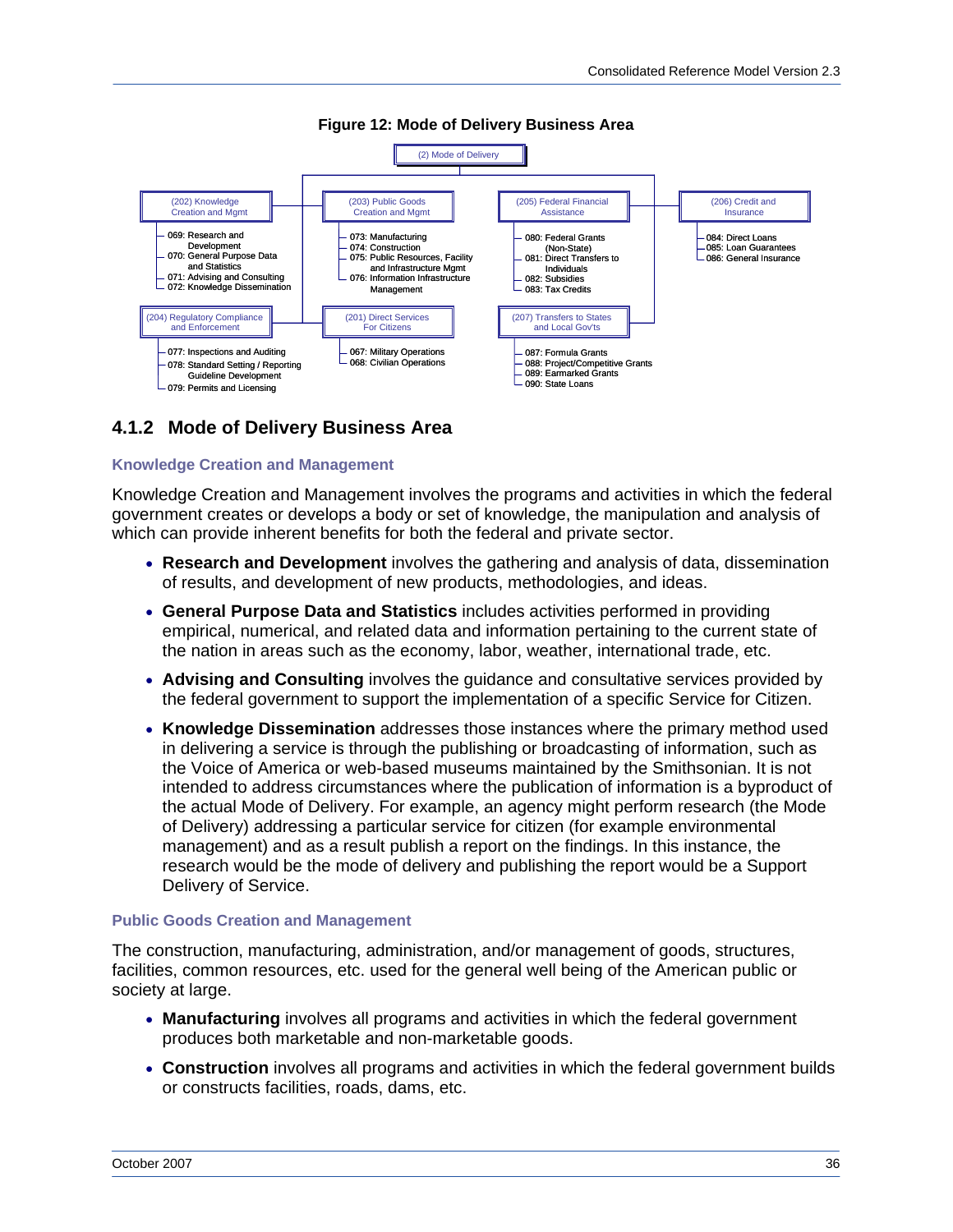- **Public Resources, Facilities, and Infrastructure Management** involves the management and maintenance of government owned capital goods and resources (natural or otherwise) on behalf of the public, usually with benefits to the community at large as well as to the direct user. Examples of facilities and infrastructure include schools, roads, bridges, dams, harbors, and public buildings. Examples of resources include parks, cultural artifacts and art, endangered species, oil reserves, etc.
- **Information Infrastructure Management** involves the management and stewardship of a type of information by the federal government and/or the creation of physical communication infrastructures on behalf of the public in order to facilitate communication. This includes the management of large amounts of information (e.g., environmental and weather data, criminal records, etc.), the creation of information and data standards relating to a specific type of information (patient records), and the creation and management of physical communication infrastructures (networks) on behalf of the public. Note: Information infrastructures for government use are not included here.

## **Regulatory Compliance and Enforcement**

Regulatory Compliance and Enforcement involves the direct monitoring and oversight of a specific individual, group, industry, or community participating in a regulated activity via market mechanisms, command and control features, or other means to control or govern conduct or behavior.

- **Inspections and Auditing** involves the methodical examination and review of regulated activities to ensure compliance with standards for regulated activity.
- **Standard Setting / Reporting Guideline Development** involves the establishment of allowable limits associated with a regulated activity and the development of reporting requirements necessary to monitor and control compliance with allowable limits. This includes the development of requirements for product sampling and testing, emissions monitoring and control, incident reporting, financial filings, etc.
- **Permits and Licensing** involves activities associated with granting, revoking, and the overall management of the documented authority necessary to perform a regulated task or function.

### **Direct Services for Citizens**

Direct Services for Citizens refers to the delivery of a good or service to (or on behalf of) the citizenry by the federal government with no other intervening persons, conditions, or organizations.

- **Military Operations** TBD
- **Civilian Operations** describes the direct provision of a non-military service for the citizen by government employees.

# **Federal Financial Assistance**

Federal Financial Assistance refers to the provision of earned and unearned financial or monetary-like benefits to individuals, groups, or corporations

• **Federal Grants** involves the disbursement of funds by the federal government to a nonfederal entity to help fund projects or activities. This includes the processes associated with grant administration, including the publication of funds availability notices, development of the grant application guidance, determination of grantee eligibility, coordination of the peer review/evaluation process for competitive grants, the transfer of funds, and the monitoring/oversight as appropriate.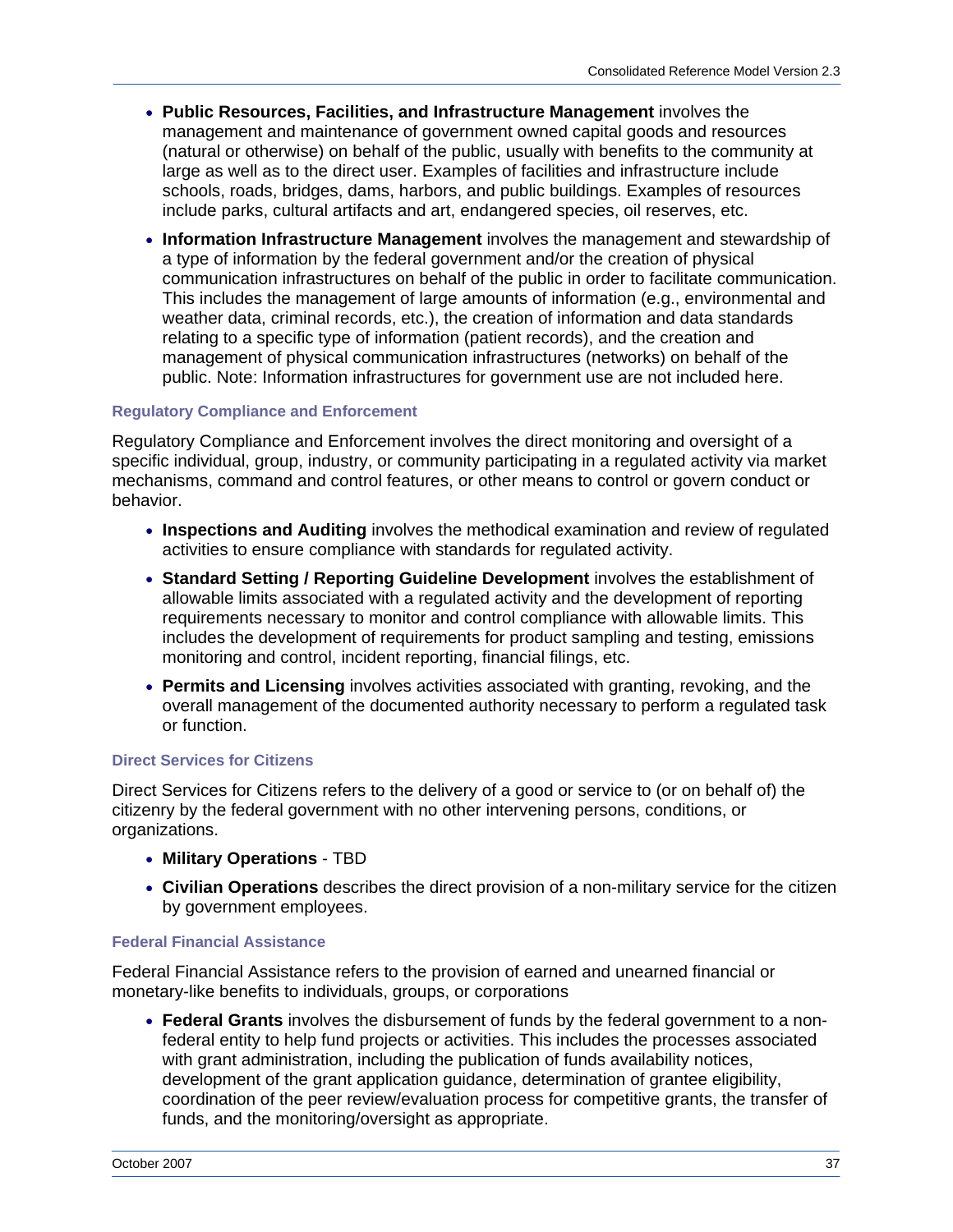- **Direct Transfers to Individuals** involves the disbursement of funds from the federal government directly to beneficiaries (individuals or organizations) who satisfy federal eligibility requirements with no restrictions imposed on the recipient as to how the money is spent. Direct Transfers include both earned and unearned federal entitlement programs such as Medicare, Social Security, unemployment benefits, etc.
- **Subsidies** involve federal government financial transfers that reduce costs and/or increase revenues of producers.
- **Tax Credits** allow a special exclusion, exemption, or deduction from gross income or which provide a special credit, a preferential rate of tax, or a deferral of tax liability designed to encourage certain kinds of activities or to aid taxpayers in special circumstances.

## **Transfers to States and Local Governments**

Transfers to States and Local Governments involve the transfer of funds or financial assistance from the Federal government to state and local governments and Indian tribes.

- **Formula Grants** involves the allocation of money to states or their subdivisions in accordance with distribution formulas prescribed by law or administrative regulation, for activities of a continuing nature.
- **Project/Competitive Grants** involves the funding, for fixed or known periods, of projects. Project/Competitive grants can include fellowships, scholarships, research grants, training grants, traineeships, experimental and demonstration grants, evaluation grants, planning grants, technical assistance grants, survey grants, and construction grants.
- **Earmarked Grants** involves the distribution of money to state and local governments for a named purpose or service usually specifically noted by Congress in appropriations language, or other program authorizing language.
- **State Loans** involve all disbursement of funds by the government to a state or local government (or Indian Tribe) entity under a contract that requires the repayment of such funds with or without interest.

### **Credit and Insurance**

Credit and Insurance involves the use of government funds to cover the subsidy cost of a direct loan or loan guarantee or to protect/indemnify members of the public from financial losses.

- **General Insurance** involves providing protection to individuals or entities against specified risks. The specified protection generally involves risks that private sector entities are unable or unwilling to assume or subsidize and where the provision of insurance is necessary to achieve social objectives.
- **Loan Guarantees** involve any guarantee, insurance, or other pledge with respect to the payment of all or a part of the principal or interest on any debt obligation of a non-federal borrower to a non-federal lender, but does not include the insurance of deposits, shares, or other withdraw able accounts in financial institutions.
- **Direct Loans** involve a disbursement of funds by the government to a non-federal borrower under a contract that requires the repayment of such funds with or without interest.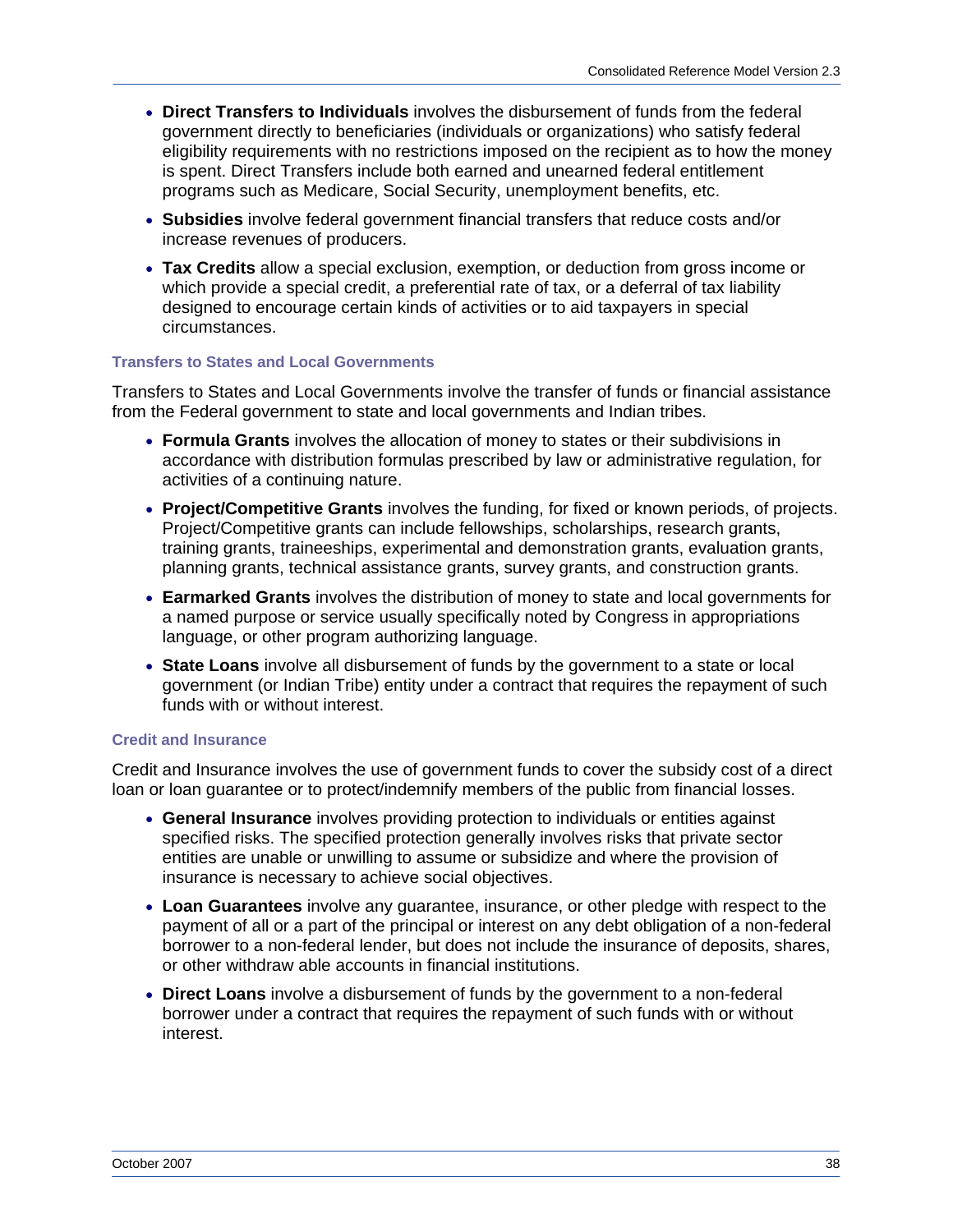# **4.2 Support Delivery of Services Business Area**

As shown in Figure 13, Support Delivery of Services provides the critical policy, programmatic and managerial foundation to support federal government operations. Figure 13 also includes the BRM codes for the LoBs and Sub-functions in this Business Area.

| (3) Support Delivery                                                                                                                                                                                                                                                             | of Services                                                                                                                                                                                                                                              |
|----------------------------------------------------------------------------------------------------------------------------------------------------------------------------------------------------------------------------------------------------------------------------------|----------------------------------------------------------------------------------------------------------------------------------------------------------------------------------------------------------------------------------------------------------|
| (301) Controls and Oversight                                                                                                                                                                                                                                                     | (306) Regulatory Development                                                                                                                                                                                                                             |
| 091: Corrective Action<br>092: Program Evaluation<br>093: Program Monitoring                                                                                                                                                                                                     | 112: Policy and Guidance Development<br>113: Public Comment Tracking<br>114: Regulatory Creation<br>115: Rule Publication                                                                                                                                |
| (302) Internal Risk Management<br>and Mitigation                                                                                                                                                                                                                                 | (305) Public Affairs                                                                                                                                                                                                                                     |
| 094: Contingency Planning<br>095: Continuity of Operations<br>096: Service Recovery                                                                                                                                                                                              | 108: Customer Services<br>109: Official Information Dissemination<br>-110: Product Outreach<br>111: Public Relations                                                                                                                                     |
| (304) Planning and Budgeting                                                                                                                                                                                                                                                     | (303) Legislative Relations                                                                                                                                                                                                                              |
| -101: Budget Formulation<br>102: Capital Planning<br>-103: Enterprise Architecture<br>-104: Strategic Planning<br>-105: Budget Execution<br>-106: Workforce Planning<br>-107: Management Improvement<br>259: Budget and Performance<br>Integration<br>260: Tax and Fiscal Policy | 097: Legislation Tracking<br>098: Legislation Testimony<br>-099: Proposal Development<br>-100: Congressional Liaison<br>Operations                                                                                                                       |
| (307) Revenue Collection                                                                                                                                                                                                                                                         | (315) General Government                                                                                                                                                                                                                                 |
| 116: Debt Collection<br>117: User Fee Collection<br>118: Federal Asset Sales                                                                                                                                                                                                     | - 175: Central Fiscal Operations<br>- 176: Legislative Functions<br>- 177: Executive Functions<br>178: Central Property Management<br>179: Central Personnel Management<br>180: Taxation Management<br>181: Central Records and Statistics<br>Management |

### **Figure 13: Service for Citizens Business Area**

### **Controls and Oversight**

Controls and Oversight ensures that the operations and programs of the federal government and its external business partners comply with applicable laws and regulations and prevent waste, fraud, and abuse.

- **Corrective Action** involves the enforcement of activities to remedy internal or external programs that have been found noncompliant with a given law, regulation, or policy.
- **Program Evaluation** involves the analysis of internal and external program effectiveness and the determination of corrective actions as appropriate.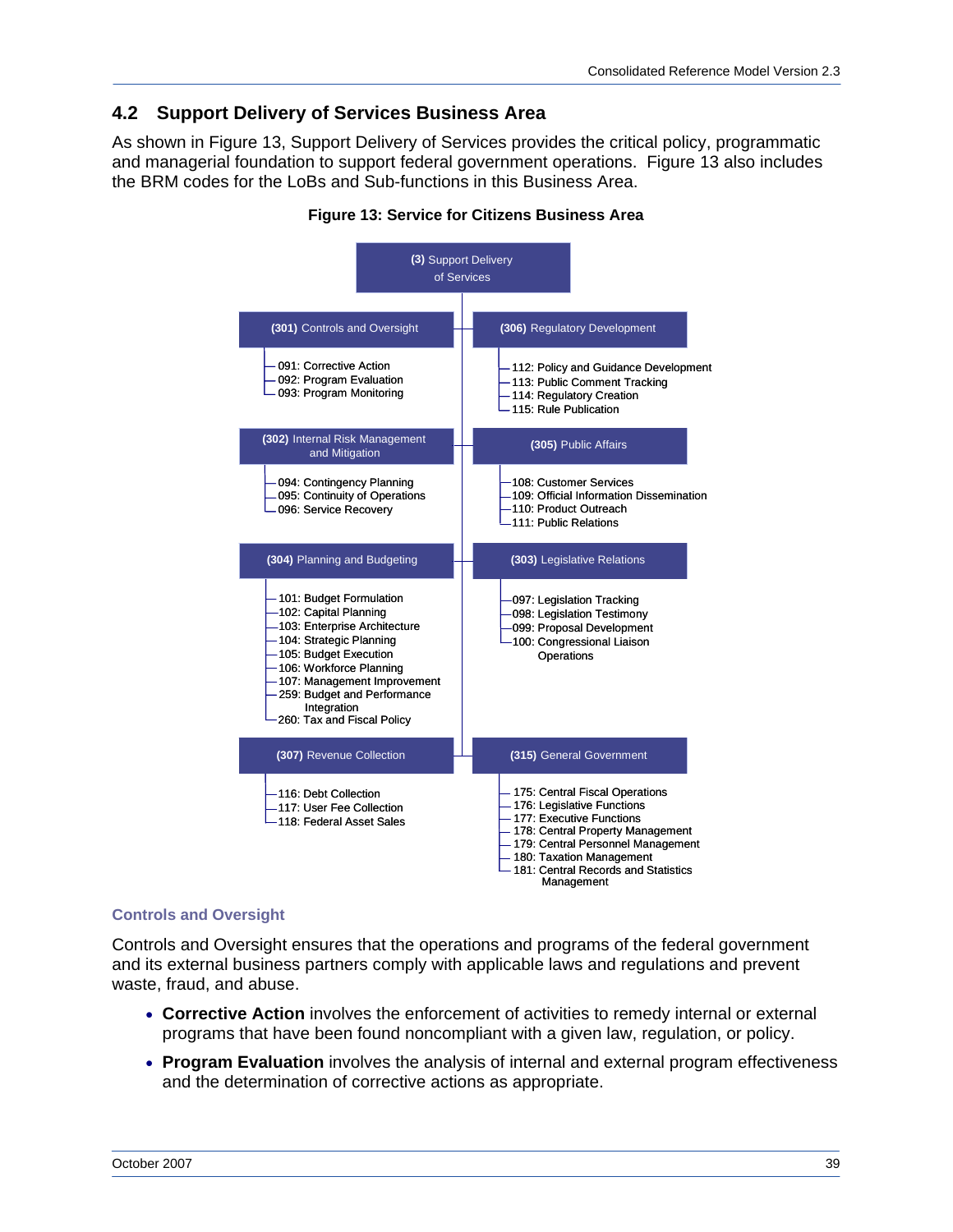• **Program Monitoring** involves the data gathering activities required to determine the effectiveness of internal and external programs and the extent to which they comply with related laws, regulations, and policies.

#### **Internal Risk Management and Mitigation**

Internal Risk Management and Mitigation involves all activities relating to the processes of analyzing exposure to risk and determining appropriate countermeasures.

- **Contingency Planning** involves the actions required to plan for, respond to, and mitigate damaging events.
- **Continuity of Operations** involves the activities associated with the identification of critical systems and processes, and the planning and preparation required to ensure that these systems and processes will be available in the event of a catastrophic event.
- **Service Recovery** involves the internal actions necessary to develop a plan for resuming operations after a catastrophic event occurs.

### **Legislative Relations**

Legislative Relations involves activities aimed at the development, tracking, and amendment of public laws through the legislative branch of the federal government.

- **Legislation Tracking** involves monitoring legislation from introduction to enactment.
- **Legislation Testimony** involves activities associated with providing testimony/evidence in support of, or opposition to, legislation.
- **Proposal Development** involves drafting proposed legislation that creates or amends laws subject to Congressional action.
- **Congressional Liaison Operations** involves all activities associated with supporting the formal relationship between a federal agency and the U.S. Congress.

#### **Regulatory Development**

Regulatory Development involves activities associated with developing regulations, policies, and guidance to implement laws.

- **Policy and Guidance Development** involves the creation and dissemination of guidelines to assist in the interpretation and implementation of regulations.
- **Public Comment Tracking** involves the activities of soliciting, maintaining, and responding to public comments regarding proposed regulations.
- **Regulatory Creation** involves the activities of researching and drafting proposed and final regulations.
- **Rule Publication** includes all activities associated with the publication of a proposed or final rule in the Federal Register and Code of Federal Regulations.

### **Planning and Budgeting**

Planning and Budgeting involves the activities of determining strategic direction, identifying and establishing programs and processes, and allocating resources (capital and labor) among those programs and processes.

• **Budget Formulation** involves all activities undertaken to determine priorities for future spending and to develop an itemized forecast of future funding and expenditures during a targeted period of time. This includes the collection and use of performance information to assess the effectiveness of programs and develop budget priorities.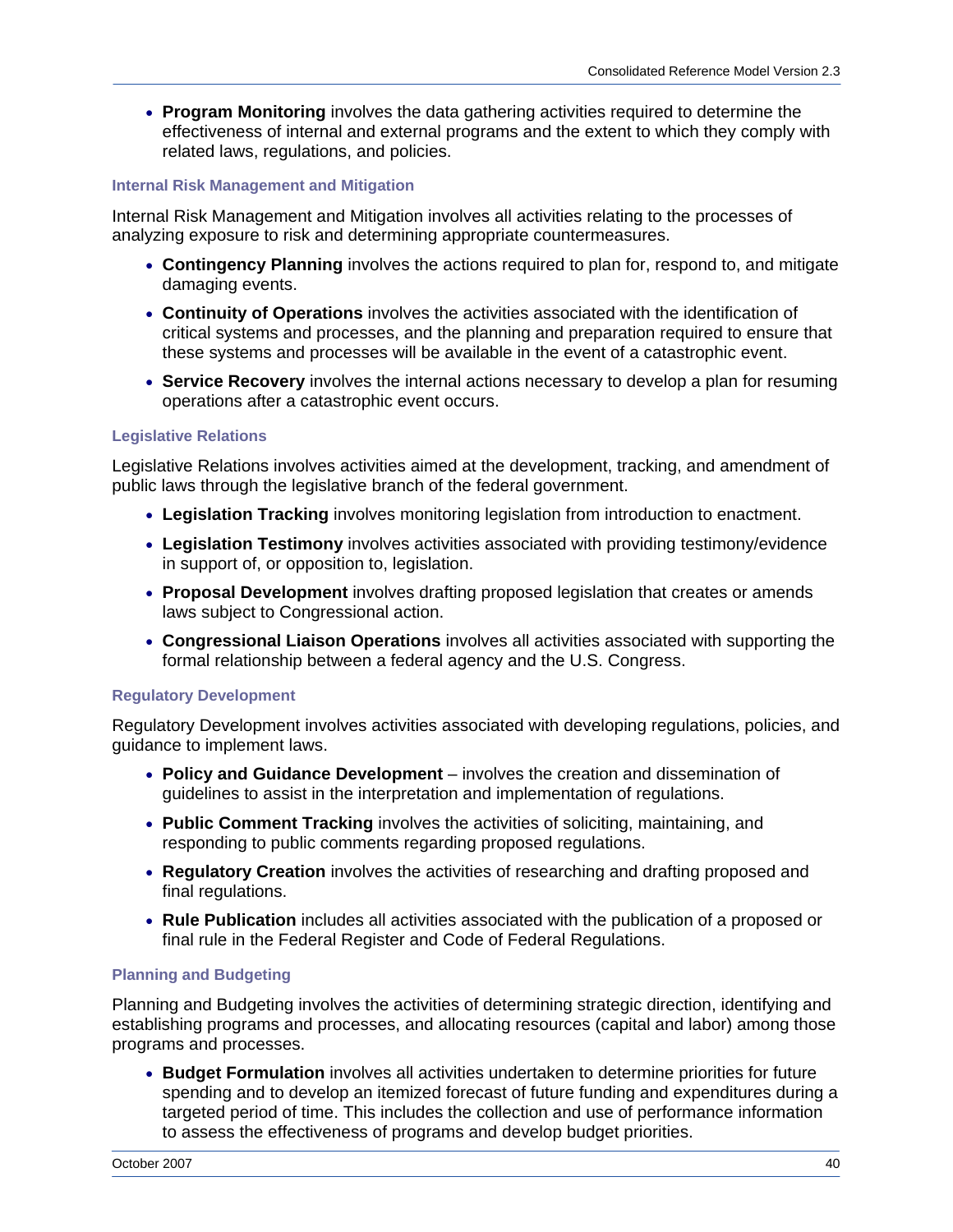- **Capital Planning** involves the processes for ensuring that appropriate investments are selected for capital expenditures.
- **Enterprise Architecture** is an established process for describing the current state and defining the target state and transition strategy for an organization's people, processes, and technology.
- **Strategic Planning** entails the determination of annual and long-term goals and the identification of the best approach for achieving those goals.
- **Budget Execution** involves the legal (apportionment) and managerial (allotment and sub-allotment) distribution of budget authority to achieve results consistent with the formulated budget.
- **Workforce Planning** involves the processes for identifying the workforce competencies required to meet the agency's strategic goals and for developing the strategies to meet these requirements.
- **Management Improvement** includes all efforts to gauge the ongoing efficiency of business processes and identify opportunities for reengineering or restructuring.
- **Budget and Performance Integration** involves activities that align Federal resources allocated through budget formulation, execution, and management actions with examinations of program objectives, performance, and demonstrated results such as Program Performance Assessments, Government Performance Results Act (GPRA) plans and reports, performance-based agency budget submissions, and Financial Management Cost Accounting and Performance Measurement data.
- **Tax and Fiscal Policy** encompasses analysis of the implications for economic growth and stability in the United States and the world of Federal tax and spending policies. This includes assessing the sustainability of current programs and policies, the best means for raising revenues, the distribution of tax liabilities, and the appropriate limits on debt.

### **Public Affairs**

Public Affairs involve the exchange of information and communication between the federal government, citizens and stakeholders in direct support of citizen services, public policy, and/or national interest.

- **Customer Services** supports activities associated with providing an agency's customers with information regarding the agency's service offerings and managing the interactions and relationships with those customers.
- **Official Information Dissemination** includes all efforts to provide official government information to external stakeholders through the use of various types of media, such as video, paper, web, etc.
- **Product Outreach** relates to the marketing of government services products, and programs to the general public in an attempt to promote awareness and increase the number of customers/beneficiaries of those services and programs.
- **Public Relations** involves the efforts to promote an organization's image through the effective handling of citizen concerns.

### **Revenue Collection**

Revenue Collection includes the collection of government income from all sources. Note: Tax collection is accounted for in Taxation Management Sub-function in the General Government Line of Business.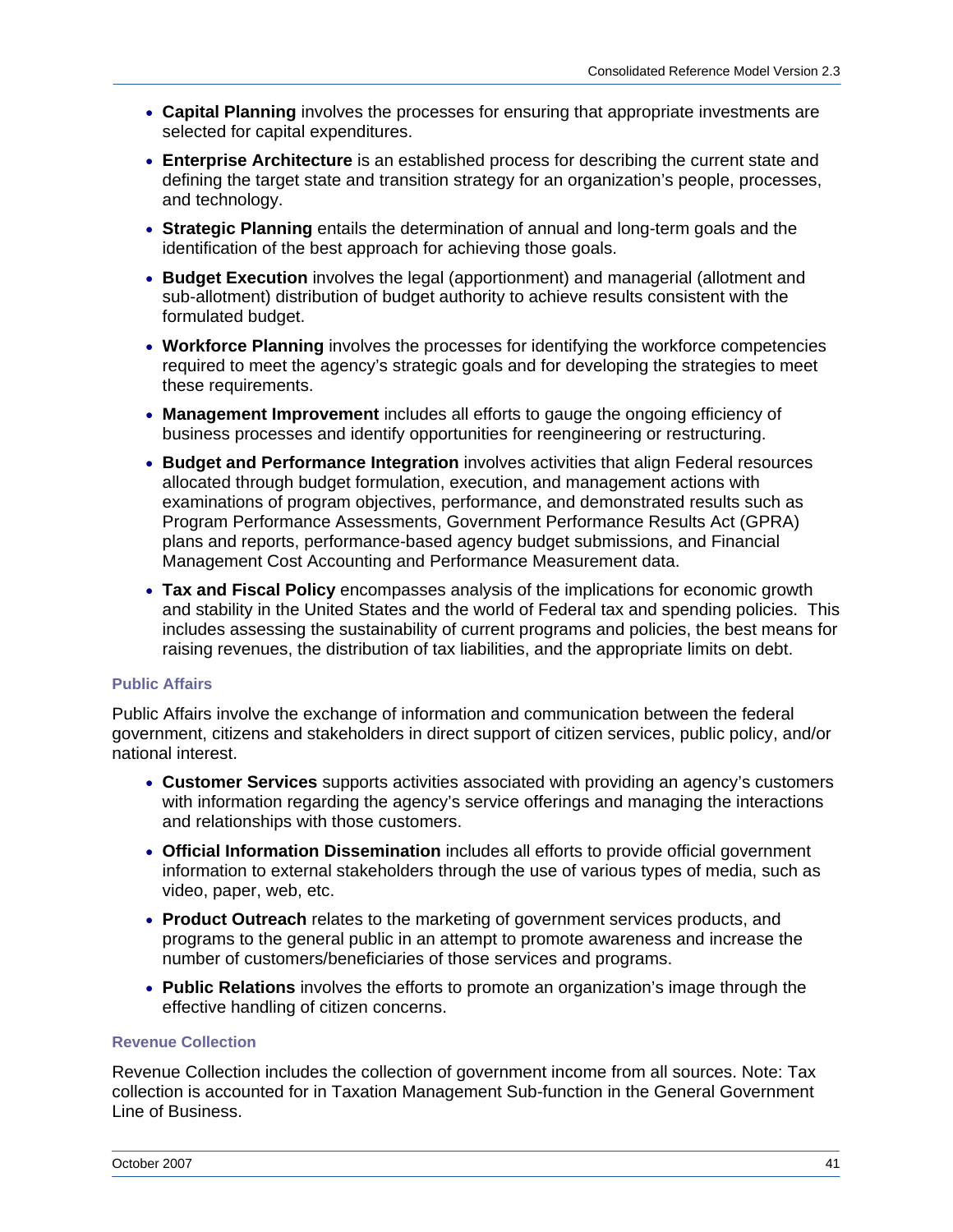- **Debt Collection** supports activities associated with the collection of money owed to the U.S. government from both foreign and domestic sources.
- **User Fee Collection** involves the collection of fees assessed on individuals or organizations for the provision of Government services and for the use of Government goods or resources (i.e. National Parks).
- **Federal Asset Sales** encompasses the activities associated with the acquisition, oversight, tracking, and sale of non-internal assets managed by the federal government with a commercial value and sold to the private sector.

### **General Government**

General Government involves the general overhead costs of the federal government, including legislative and executive activities; provision of central fiscal, personnel, and property activities; and the provision of services that cannot reasonably be classified in any other Line of Business. As a normal rule, all activities reasonably or closely associated with other LoBs or Sub-functions shall be included in those LoBs or Sub-functions rather than listed as a part of general government. This Line of Business is reserved for central government management operations; agency-specific management activities would not be included here.

- **Central Fiscal Operations** includes the fiscal operations that the Department of Treasury performs on behalf of the government. Note: Tax-related functions are included within the Taxation Management Sub-function.
- **Legislative Functions** include the costs of the Legislative Branch except for the Tax Court, the Library of Congress, and the Government Printing Office revolving fund.
- **Executive Functions** involve the Executive Office of the President.
- **Central Property Management** involves most of the operations of the General Services Administration.
- **Central Personnel Management** involves most of the operating costs of the Office of Personnel Management and related agencies.
- **Taxation Management** includes activities associated with the implementation of the Internal Revenue Code and the collection of taxes in the United States and abroad.
- **Central Records and Statistics Management** involves the operations surrounding the management of official documents, statistics, and records for the entire federal government. This Sub-function is intended to include the management of records and statistics for the federal government as a whole, such as the records management performed by NARA or the statistics and data collection performed by the Bureau of the Census. Note: Many agencies perform records and statistics management for a particular business function and as such should be mapped to that line of business. The Central Records and Statistics Management is intended for functions performed on behalf of the entire Federal government.

# **4.3 Management of Government Resources Business Area**

Management of Government Resources refers to the support activities that enable the government to operate efficiently. Figure 14 provides a graphical representation of this Business Area and includes the BRM codes associated with each LoB and Sub-function.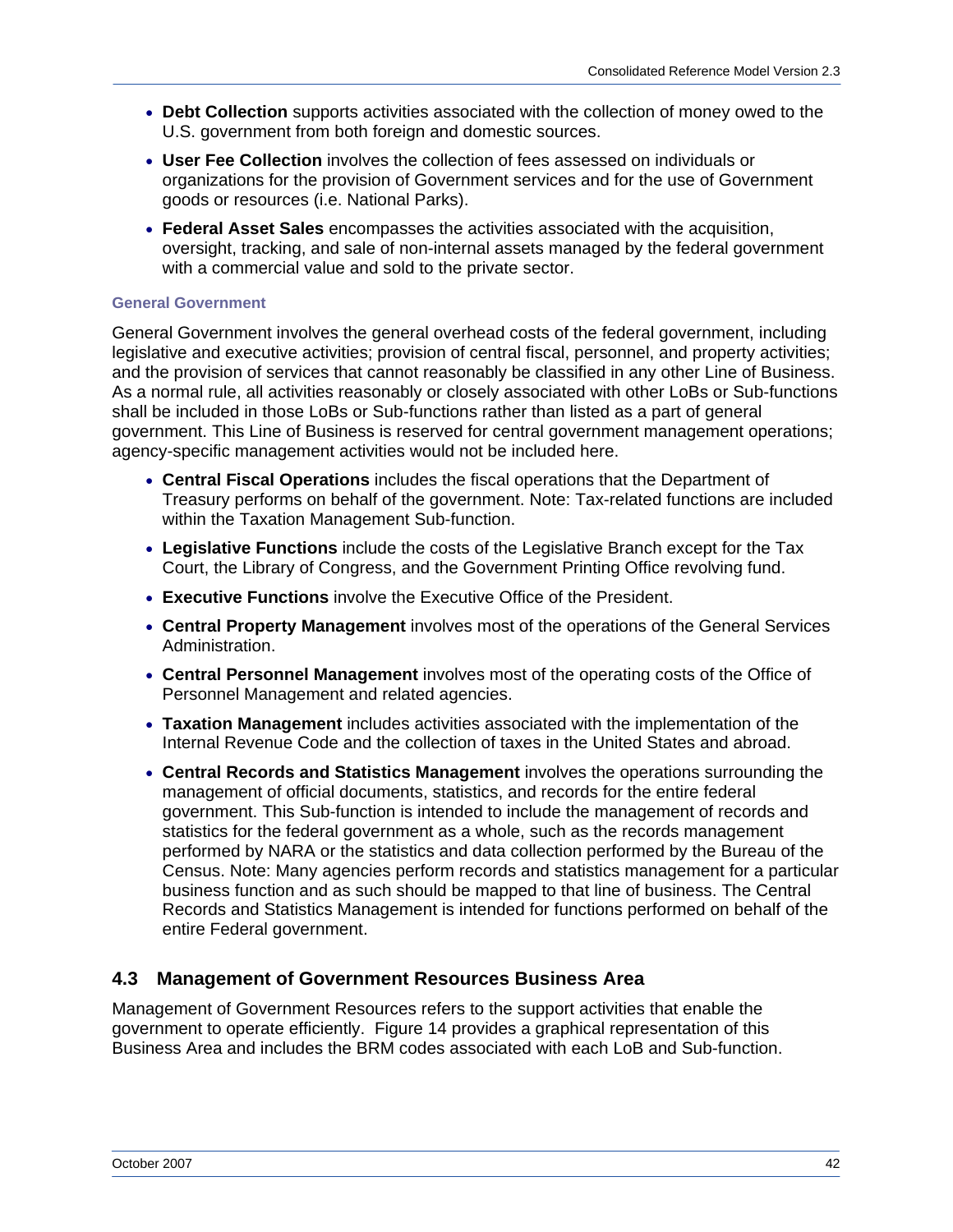

**Figure 14: Management of Government Resources Business Area** 

#### **Administrative Management**

Administrative Management involves the day-to-day management and maintenance of the internal infrastructure.

- **Facilities, Fleet, and Equipment Management** involves the maintenance, administration, certification, and operation of office buildings, fleets, machinery, and other capital assets that are possessions of the federal government.
- **Help Desk Services** involves the management of a service center to respond to government and contract employees' technical and administrative questions.
- **Security Management** involves the physical protection of an organization's personnel, assets, and facilities (including security clearance management). Note: Activities related to securing data and information systems are addressed under the "Information Systems Security" Sub-function.
- **Travel** involves the activities associated with planning, preparing, and monitoring of business related travel for an organization's employees.
- **Workplace Policy Development and Management** includes all activities required to develop and disseminate workplace policies such as dress codes, time reporting requirements, telecommuting, etc.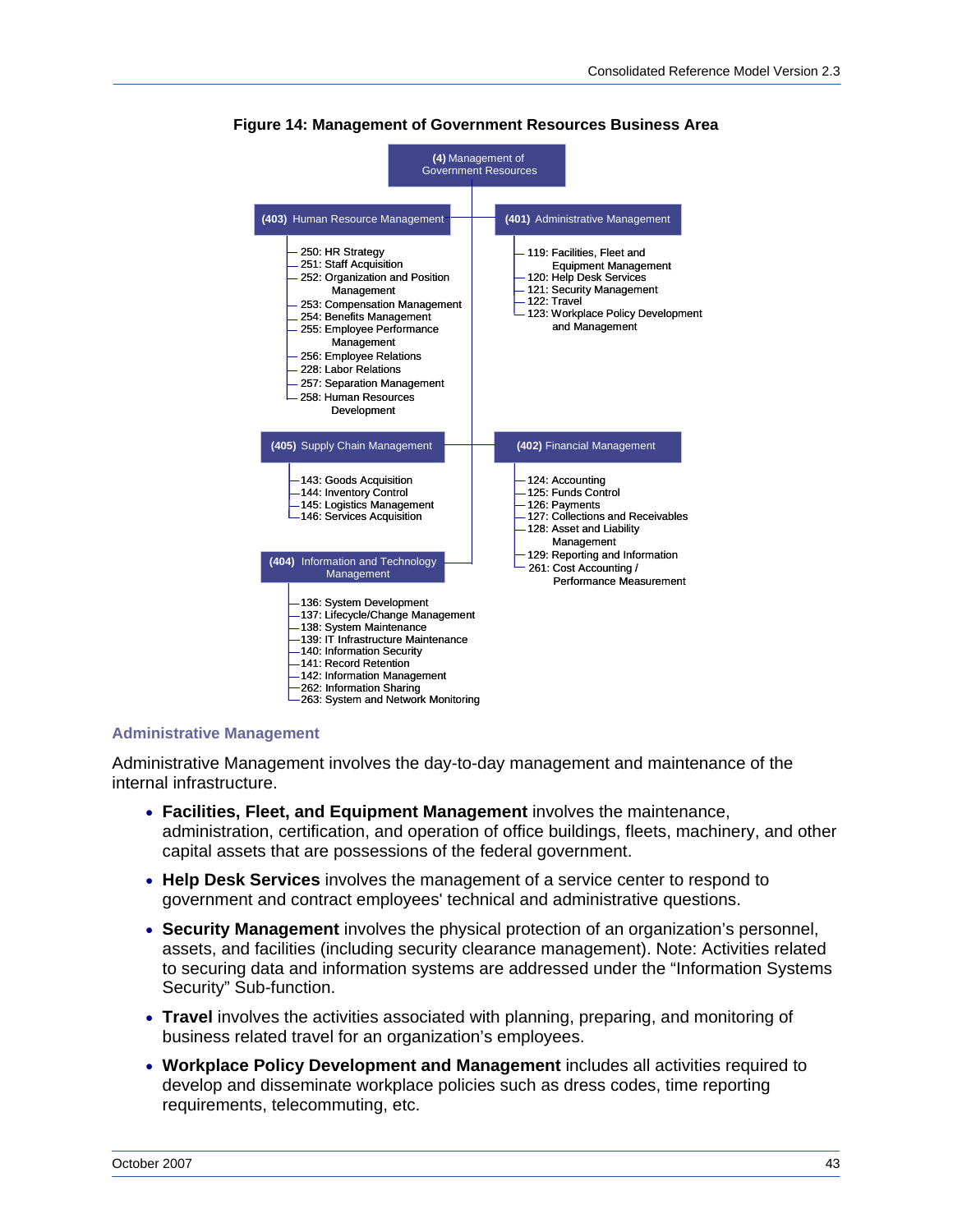## **Financial Management**

The use of financial information to measure, operate and predict the effectiveness and efficiency of an entity's activities in relation to its objectives. The ability to obtain and use such information is usually characterized by having in place policies, practices, standards, and a system of controls that reliably capture and report activity in a consistent manner.

- **Accounting** entails accounting for assets, liabilities, fund balances, revenues and expenses associated with the maintenance of federal funds and expenditure of federal appropriations (Salaries and Expenses, Operation and Maintenance, Procurement, Working Capital, Trust Funds, etc.), in accordance with applicable federal standards (FASAB, Treasury, OMB, GAO, etc.).
- **Funds Control** includes the management of the federal budget process including the development of plans and programs, budgets, and performance outputs as well as financing federal programs and operations through appropriation and apportionment of direct and reimbursable spending authority, fund transfers, investments and other financing mechanisms.
- **Payments** includes disbursements of federal funds, via a variety of mechanisms, to federal and private individuals, federal agencies, state, local and international governments, and the private sector, to effect payment for goods and services, or distribute entitlements, benefits, grants, subsidies, loans, or claims.
- **Collections and Receivables** includes deposits, fund transfers, and receipts for sales or service.
- **Asset and Liability Management** provides accounting support for the management of assets and liabilities of the Federal government.
- **Reporting and Information** includes providing financial information, reporting and analysis of financial transactions.
- **Cost Accounting / Performance Measurement** is the process of accumulating, measuring, analyzing, interpreting, and reporting cost information useful to both internal and external groups concerned with the way in which an organization uses, accounts for, safeguards, and controls its resources to meet its objectives. Cost accounting information is necessary in establishing strategic goals, measuring service efforts and accomplishments, and relating efforts to accomplishments. Also, cost accounting, financial accounting, and budgetary accounting all draw information from common data sources.

### **Human Resource Management**

Human Resource Management involves all activities associated with the recruitment and management of personnel.

• **HR Strategy** develops effective human capital management strategies to ensure federal organizations are able to recruit, select, develop, train, and manage a high-quality, productive workforce in accordance with merit system principles. This sub-function includes: conducting both internal and external environmental scans; developing human resources and human capital strategies and plans; establishing human resources policy and practices; managing current and future workforce competencies; developing workforce plans; developing succession plans; managing the human resources budget; providing human resources and human capital consultative support; and measuring and improving human resources performance.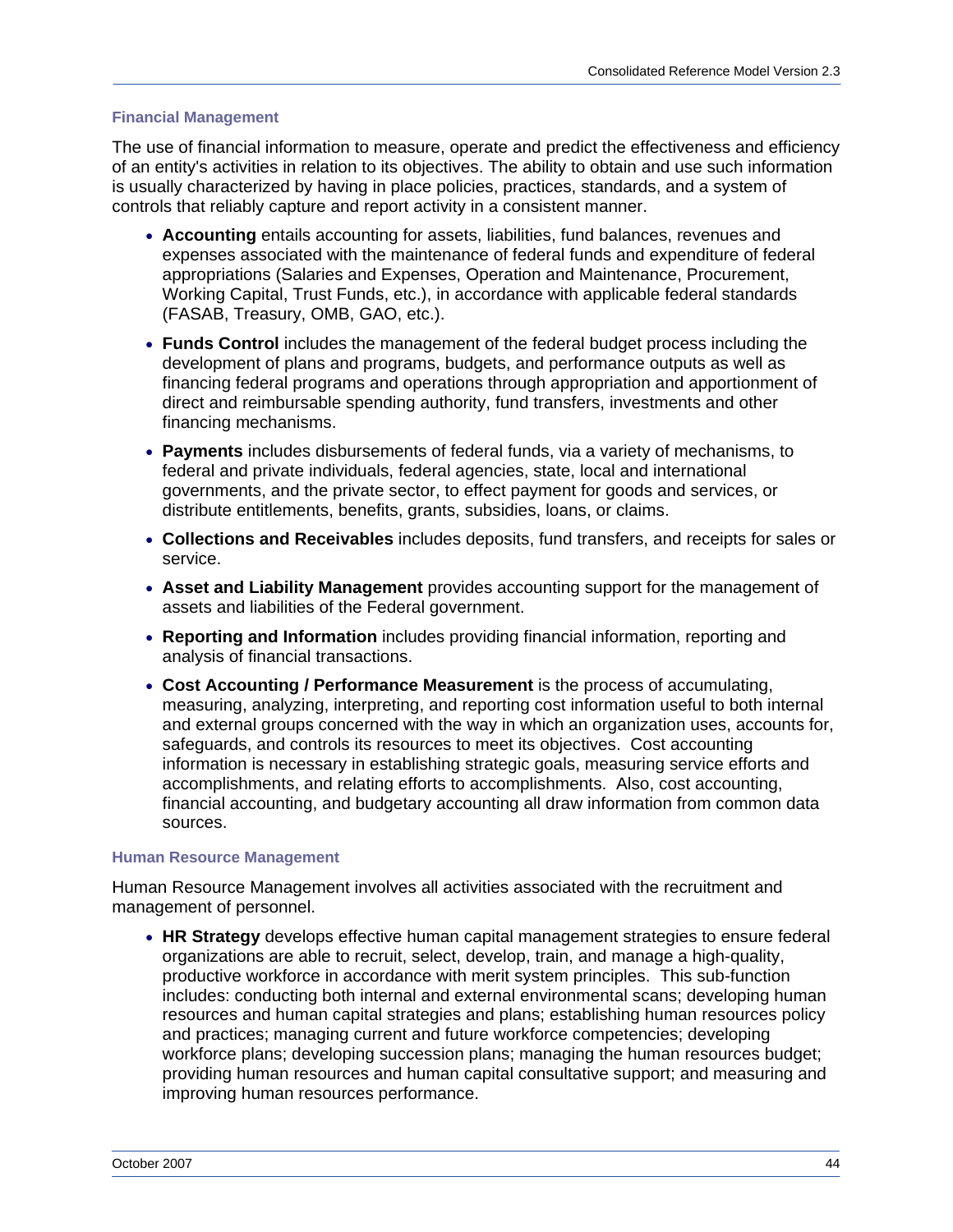- **Staff Acquisition** establishes procedures for recruiting and selecting high-quality, productive employees with the right skills and competencies, in accordance with merit system principles. This sub-function includes: developing a staffing strategy and plan; establishing an applicant evaluation approach; announcing the vacancy, sourcing and evaluating candidates against the competency requirements for the position; initiating pre-employment activities; and hiring employees.
- **Organization and Position Management** designs, develops, and implements organizational and position structures that create a high-performance, competency-driven framework that both advances the agency mission and serves agency human capital needs.
- **Compensation Management** designs, develops, and implements compensation programs that attract, retain and fairly compensate agency employees. In addition, designs, develops, and implements pay for performance compensation programs to recognize and reward high performance, with both base pay increases and performance bonus payments. This sub-function includes: developing and implementing compensation programs; administering bonus and monetary awards programs; administering pay changes; managing time, attendance, leave and pay; and managing payroll.
- **Benefits Management** designs, develops, and implements benefit programs that attract, retain and support current and former agency employees. This sub-function includes: establishing and communicating benefits programs; processing benefits actions; and interacting as necessary with third party benefits providers.
- **Employee Performance Management** designs, develops, and implements a comprehensive performance management approach to ensure agency employees are demonstrating competencies required of their work assignments. Design, develop and implement a comprehensive performance management strategy that enables managers to make distinctions in performance and links individual performance to agency goal and mission accomplishment. This sub-function also includes managing employee performance at the individual level and evaluating the overall effectiveness of the agency's employee development approach.
- **Employee Relations** designs, develops, and implements programs that strive to maintain an effective employer-employee relationship that balance the agency's needs against its employees' rights. This sub-function includes: addressing employee misconduct; addressing employee performance problems; managing administrative grievances; providing employee accommodation; administering employees assistance programs; participating in administrative third party proceedings; and determining candidate and applicant suitability.
- **Labor Relations** manages the relationship between the agency and its unions and bargaining units. This includes negotiating and administering labor contracts and collective bargaining agreements; managing negotiated grievances; and participating in negotiated third party proceedings.
- **Separation Management** conducts efficient and effective employee separation programs that assist employees in transitioning to non-Federal employment; facilitates the removal of unproductive, non-performing employees; and assists employees in transitioning to retirement.
- **Human Resources Development** designs, develops, and implements a comprehensive employee development approach to ensure that agency employees have the right competencies and skills for current and future work assignments. This sub-function includes conducting employee development needs assessments; designing employee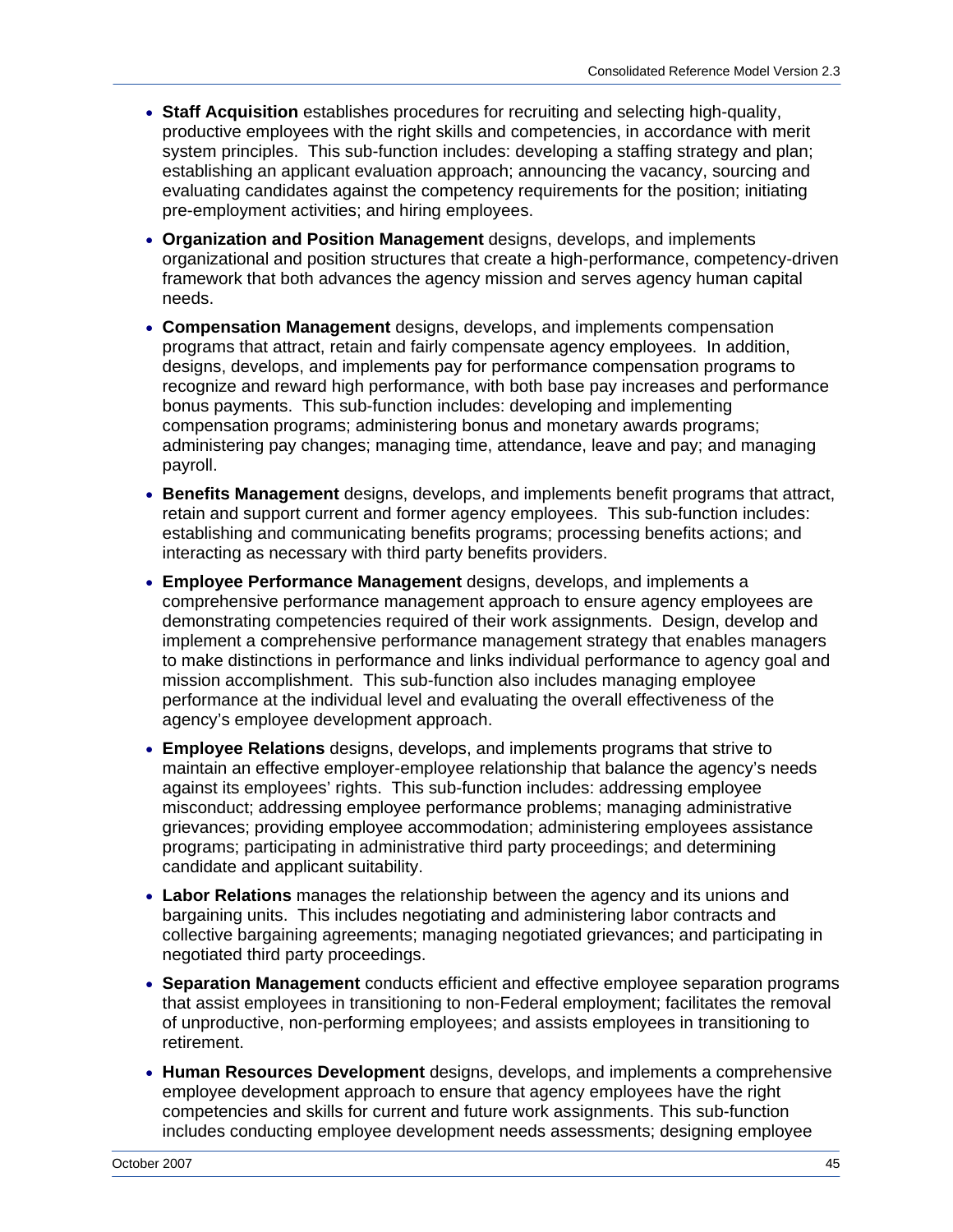development programs; administering and delivering employee development programs; and evaluating the overall effectiveness of the agency's employee development approach.

## **Information and Technology Management**

Information and Technology Management involves the coordination of information and technology resources and systems required to support or provide a service.

- **Lifecycle/Change Management** involves the processes that facilitate a smooth evolution, composition, and workforce transition of the design and implementation of changes to agency resources such as assets, methodologies, systems, or procedures.
- **System Development** supports all activities associated with the in-house design and development of software applications.
- **System Maintenance** supports all activities associated with the maintenance of in-house designed software applications.
- **IT Infrastructure Maintenance** involves the planning, design, and maintenance of an IT Infrastructure to effectively support automated needs (i.e. platforms, networks, servers, printers, etc.).
- **Information Security** involves all functions pertaining to the protection of federal information and information systems from unauthorized access, use, disclosure, disruptions, modification, or destruction, as well as the creation and implementation of security policies, procedures and controls.
- **Record Retention** involves the operations surrounding the management of the official documents and records for an agency.
- **Information Management** involves the coordination of information collection, storage, and dissemination, and destruction as well as managing the policies, guidelines, and standards regarding information management.
- **Information Sharing** relates to any method or function, for a given business area, facilitating: data being received in a usable medium by one or more departments or agencies as provided by a separate department or agency or other entity; and data being provided, disseminated or otherwise made available or accessible by one department or agency for use by one or more separate departments or agencies, or other entities, as appropriate.
- **System and Network Monitoring** supports all activities related to the real-time monitoring of systems and networks for optimal performance.

### **Supply Chain Management**

Supply Chain Management involves the purchasing, tracking, and overall management of goods and services.

- **Goods Acquisition** involves the procurement of physical goods, products, and capital assets to be used by the federal government.
- **Inventory Control** refers to the tracking of information related to procured assets and resources with regard to quantity, quality, and location.
- **Logistics Management** involves the planning and tracking of personnel and their resources in relation to their availability and location.
- **Services Acquisition** involves the oversight and/or management of contractors and service providers from the private sector.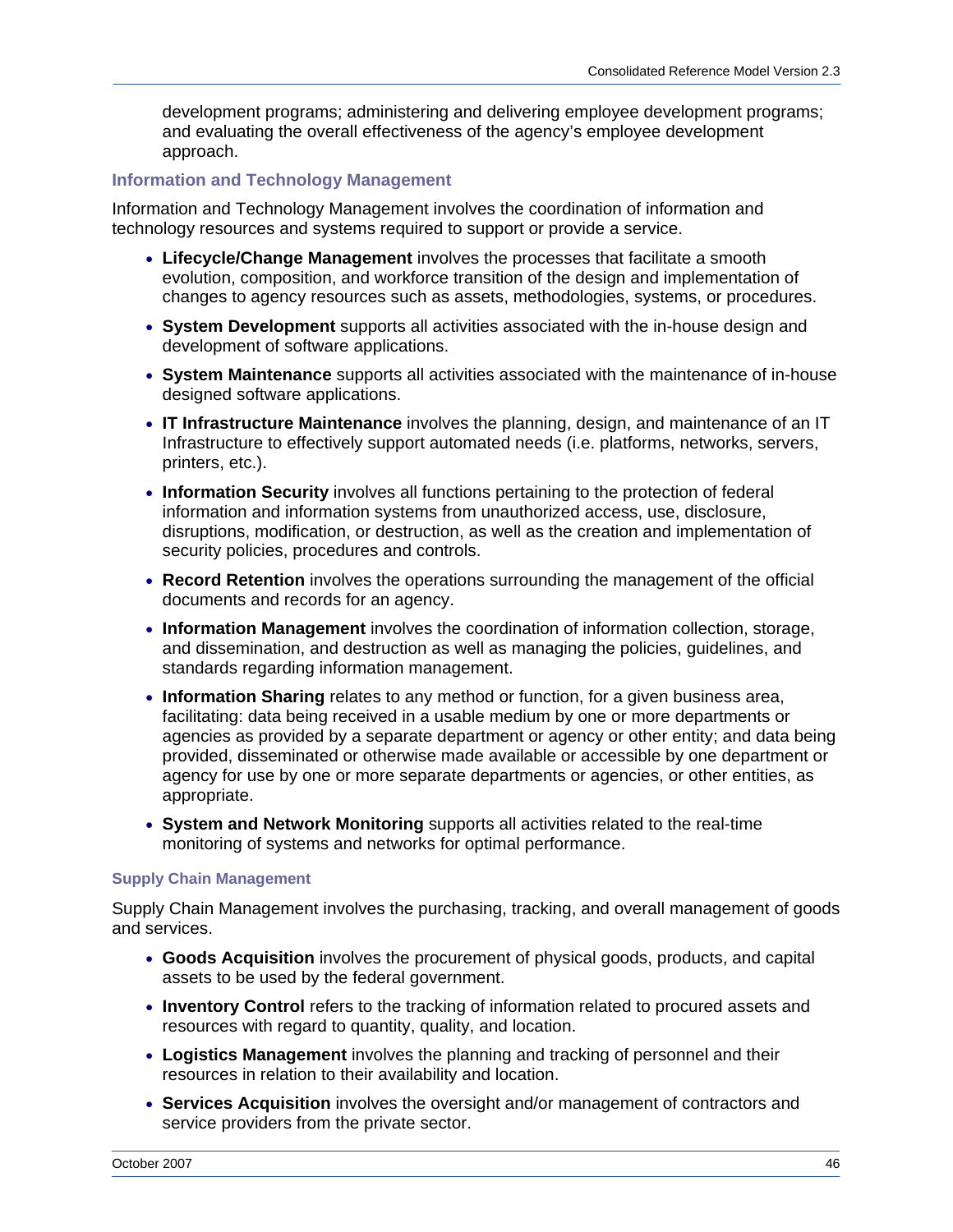# **5 Service Component Reference Model**

The SRM is a business-driven, functional framework classifying Service Components with respect to how they support business and performance objectives. It serves to identify and classify Service Components that support federal agencies and their IT investments and assets. The model aids in recommending service capabilities to support the reuse of business components and services across the federal government.

The SRM, constructed hierarchically, is structured across horizontal service areas that, independent of the business functions, can provide a leverage-able foundation for reuse of applications, application capabilities, Components, and business services. The SRM is structured around Service Domains, Types, and Components. The SRM Service Domains provide a high-level view of the services and capabilities that support enterprise and organizational processes and applications. They are differentiated by their business-oriented capability, and include:

- Customer Services
- Process Automation
- Business Management Services
- Digital Asset Services
- Business Analytical Services
- Back Office Services
- Support Services

Service Domains are comprised of Service Types that further categorize and define the capabilities of each Domain. As illustrated below in Figure 15: SRM Overview

, each Service Domain is classified into one or more Service Types that group similar capabilities in support of the domain. Service Types provide an additional layer of categorization that defines the context of a specific capability component within a given domain. Finally, each Service Type includes one or more Services or Components that provide the "building blocks' to deliver the information management capability to the business. Services define a set of capabilities and Components implement Services. A Component is defined as "a self contained business process or service with predetermined functionality that may be exposed through a business or technology interface."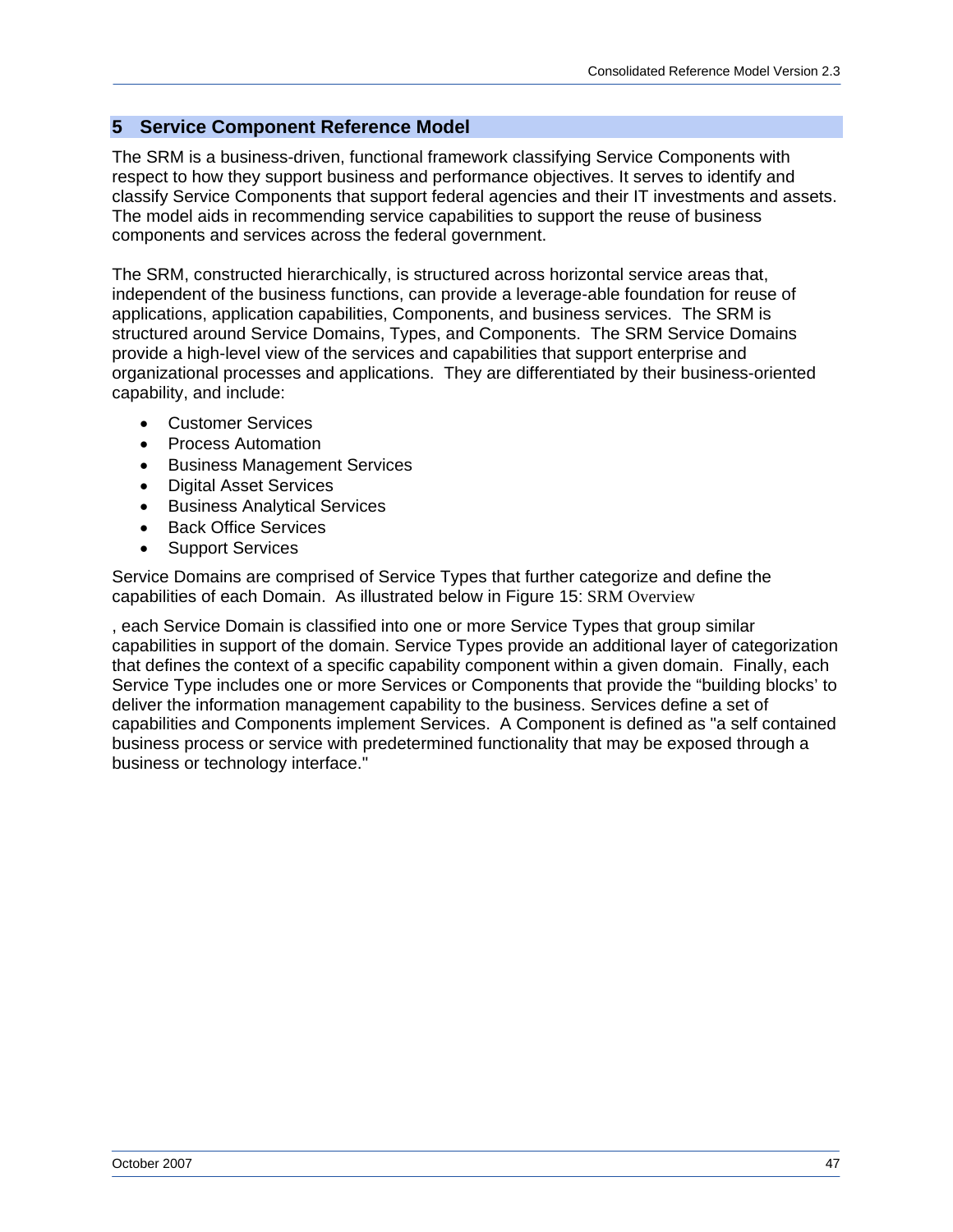| <b>Service Domains</b>                        | <b>Service Types</b>                                                                                                                                                                                       |
|-----------------------------------------------|------------------------------------------------------------------------------------------------------------------------------------------------------------------------------------------------------------|
| <b>Customer Services</b>                      | <b>Customer Relationship Management</b><br>$\bullet$<br><b>Customer Preferences</b><br>• Customer Initiated Assistance                                                                                     |
| <b>Process Automation</b><br><b>Services</b>  | • Tracking and Workflow<br>• Routing and Scheduling                                                                                                                                                        |
| <b>Business Management</b><br><b>Services</b> | <b>Management of Process</b><br>٠<br><b>Organizational Management</b><br>• Investment Management<br><b>Supply Chain Management</b><br>۰                                                                    |
| <b>Digital Asset Services</b>                 | • Content Management<br><b>Document Management</b><br>٠<br><b>Knowledge Management</b><br>٠<br>• Records Management                                                                                        |
| <b>Business Analytical</b><br><b>Services</b> | • Analysis and Statistics<br>• Reporting<br>Visualization<br>$\bullet$<br><b>Knowledge Discovery</b><br>۰<br>• Business Intelligence                                                                       |
| <b>Back Office Services</b>                   | • Data Management<br>• Development and Integration<br><b>Human Resources</b><br>$\bullet$<br>Human Capital / Workforce<br><b>Financial Management</b><br>٠<br>Management<br>• Asset / Materials Management |
| <b>Support Services</b>                       | • Systems Management<br>• Security Management<br>• Forms Management<br>Collaboration<br>Search<br>• Communication                                                                                          |

# **5.1 Customer Services Domain**

The Customer Services Domain defines the set of capabilities directly related to an internal or external customer, the business's interaction with the customer, and the customer-driven activities or functions. The Customer Services Domain represents those capabilities and services at the front end of a business and interface at varying levels with the customer. **Figure 16: Customer Services Domain** 

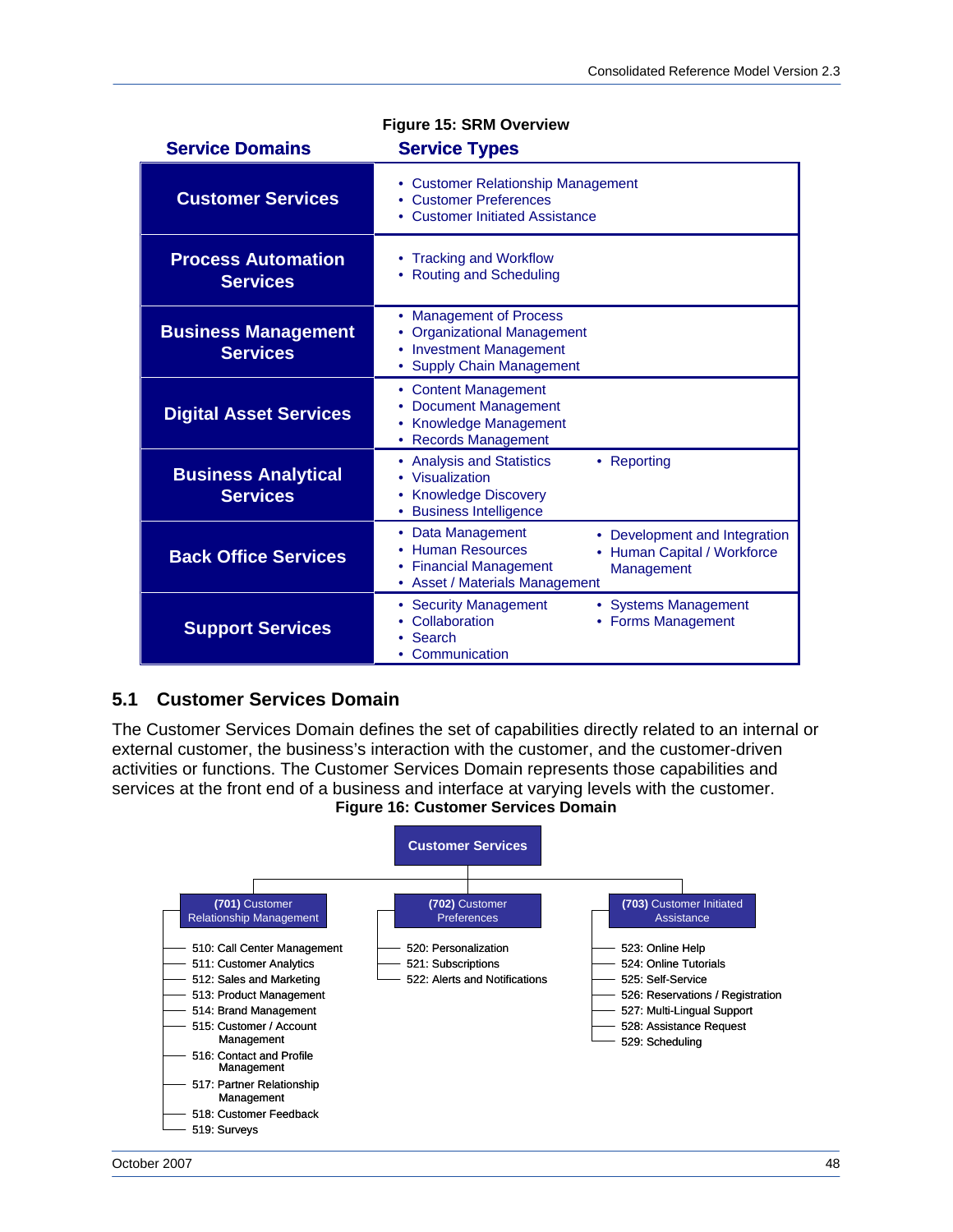## **Customer Relationship Management**

Capabilities within this Service Type are used to plan, schedule, and control the activities between the customer and the enterprise, both before and after a product or service is offered.

| <b>Service Component</b>                  | Defines the set of capabilities to                                                                                                                                                                                                                                                                                                                                                                                           |
|-------------------------------------------|------------------------------------------------------------------------------------------------------------------------------------------------------------------------------------------------------------------------------------------------------------------------------------------------------------------------------------------------------------------------------------------------------------------------------|
| <b>Call Center Management</b>             | Handle telephone sales and/or service to the end customer                                                                                                                                                                                                                                                                                                                                                                    |
| <b>Customer Analytics</b>                 | Allow for the analysis of an organization's customers, as well<br>as the scoring of third-party information as it relates to an<br>organization's customers                                                                                                                                                                                                                                                                  |
| Sales and Marketing                       | Facilitate the promotion of a product or service and capture of<br>new business                                                                                                                                                                                                                                                                                                                                              |
| <b>Product Management</b>                 | Facilitate the creation and maintenance of products and<br>services                                                                                                                                                                                                                                                                                                                                                          |
| <b>Brand Management</b>                   | Support the application of a trade name to a product or service<br>as well as developing an awareness for the name                                                                                                                                                                                                                                                                                                           |
| Customer / Account<br>Management          | Support the retention and delivery of a service or product to an<br>organization's clients                                                                                                                                                                                                                                                                                                                                   |
| <b>Contact and Profile</b><br>Management  | Provide a comprehensive view of all customer interactions,<br>including calls, email, correspondence and meetings; also<br>provides for the maintenance of a customer's account,                                                                                                                                                                                                                                             |
|                                           | business and personal information                                                                                                                                                                                                                                                                                                                                                                                            |
| <b>Partner Relationship</b><br>Management | Provide a framework to promote the effective collaboration<br>between an organization and its business partners, particularly<br>members of the distribution chain (e.g., channel and alliance<br>partners, resellers, agents, brokers, and dealers) and other<br>third parties that support operations and service delivery to an<br>organization's customers; includes performance evaluation of<br>partners, if necessary |
| <b>Customer Feedback</b>                  | Collect, analyze and handle comments and feedback from an<br>organization's customers                                                                                                                                                                                                                                                                                                                                        |

#### **Customer Preferences**

Capabilities within this Service Type allow an organization's customers to change a user interface and the way data is displayed.

| <b>Service Component</b>        | Defines the set of capabilities to                                                       |
|---------------------------------|------------------------------------------------------------------------------------------|
| Personalization                 | Change a user interface and how data is displayed                                        |
| Subscriptions                   | Allow a customer to join a forum, listserv, or mailing list                              |
| <b>Alerts and Notifications</b> | Allow a customer to be contacted in relation to a subscription<br>or service of interest |

## **Customer Initiated Assistance**

Capabilities within this Service Type allow customers to proactively seek assistance and service from an organization.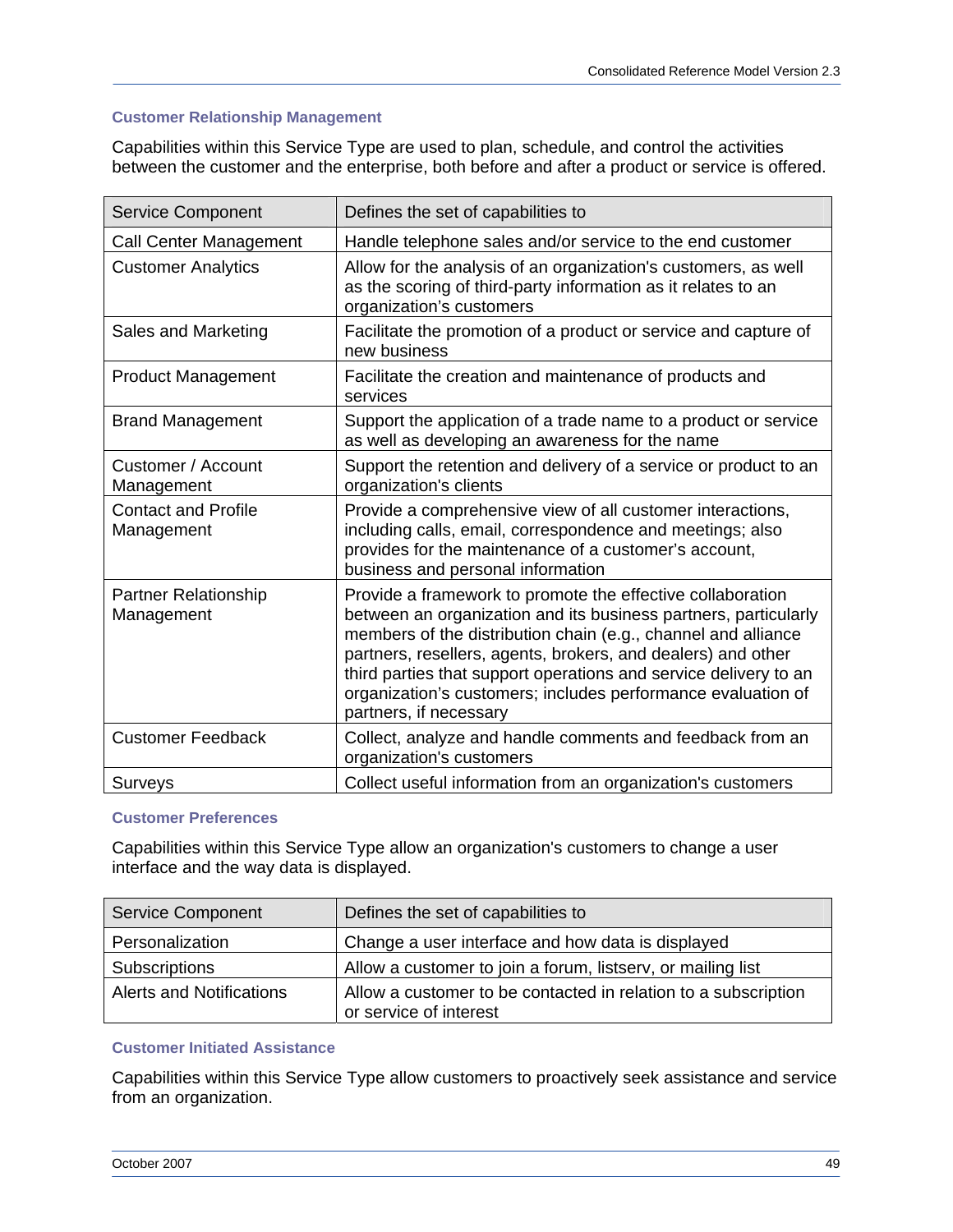| <b>Service Component</b>    | Defines the set of capabilities to                                                                                                         |
|-----------------------------|--------------------------------------------------------------------------------------------------------------------------------------------|
| Online Help                 | Provide an electronic interface to customer assistance                                                                                     |
| <b>Online Tutorials</b>     | Provide an electronic interface to educate and assist<br>customers                                                                         |
| Self-Service                | Allow an organization's customers to sign up for a particular<br>service at their own initiative                                           |
| Reservations / Registration | Allow electronic enrollment and confirmations for services                                                                                 |
| Multi-Lingual Support       | Allow access to data and information in multiple languages                                                                                 |
| <b>Assistance Request</b>   | Support the solicitation of support from a customer                                                                                        |
| Scheduling                  | Define the set of capabilities that support the plan for<br>performing work or service to meet the needs of an<br>organization's customers |

# **5.2 Process Automation Services Domain**

The Process Automation Services Domain defines the set of capabilities supporting the automation of process and management activities to assist in effectively managing the business. The Process Automation Services domain represents those services and capabilities serving to automate and facilitate the processes associated with tracking, monitoring, and maintaining liaison throughout the business cycle of an organization.





# **Tracking and Workflow**

Capabilities within this Service Type are provide automatic monitoring and routing of documents to the users responsible for working on them to support each step of the business cycle.

| <b>Service Component</b>   | Defines the set of capabilities to                                                                                                                                                                                |
|----------------------------|-------------------------------------------------------------------------------------------------------------------------------------------------------------------------------------------------------------------|
| <b>Process Tracking</b>    | Allow the monitoring of activities within the business cycle                                                                                                                                                      |
| Case Management            | Manage the life cycle of a particular claim or investigation<br>within an organization to include creating, routing, tracing,<br>assignment and closing of a case as well as collaboration<br>among case handlers |
| <b>Conflict Resolution</b> | Support the conclusion of contention or differences within the<br>business cycle                                                                                                                                  |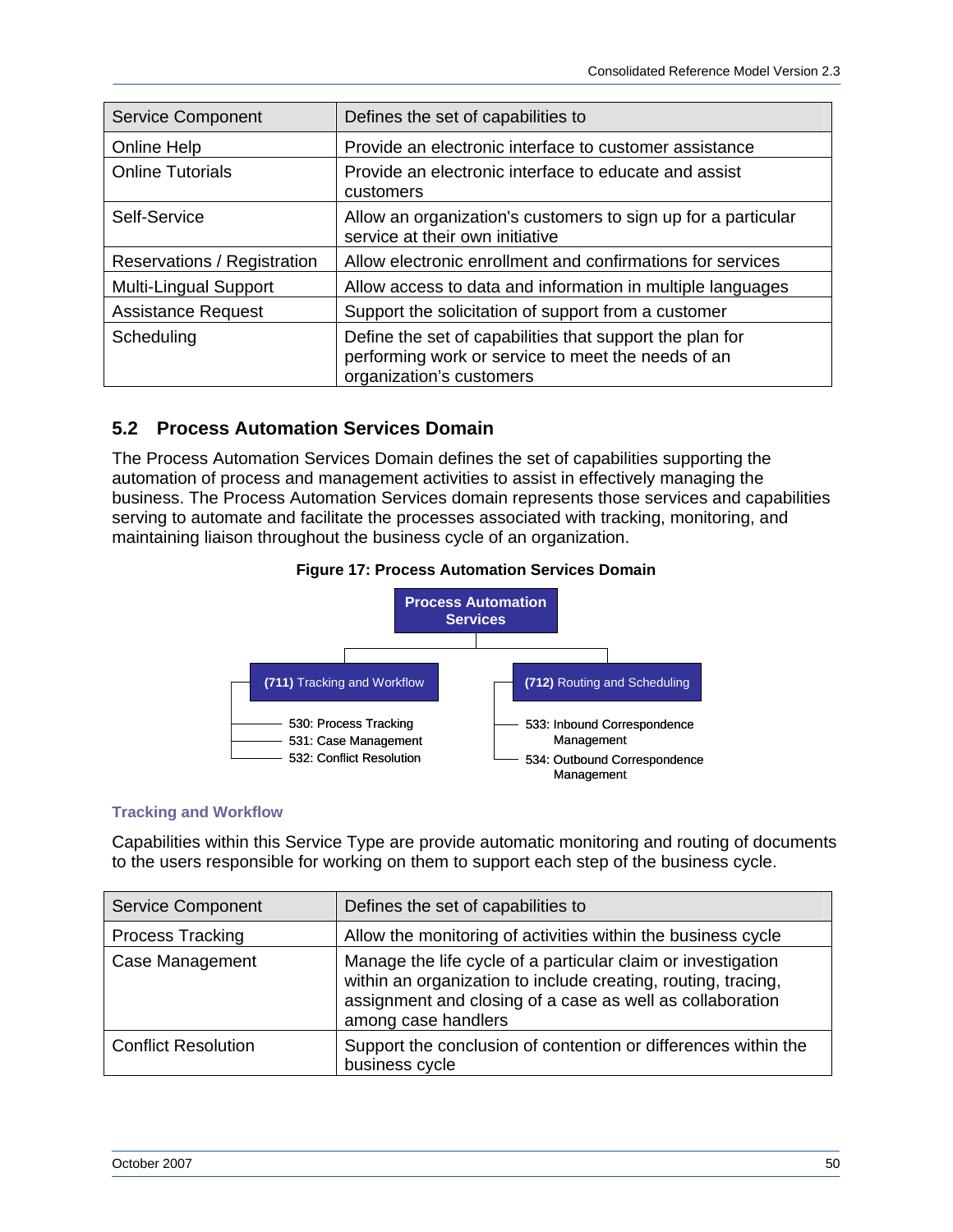## **Routing and Scheduling**

Capabilities within this Service Type provide automatic directing, assignment, or allocation of time for a particular action or event.

| <b>Service Component</b> | Defines the set of capabilities to                   |
|--------------------------|------------------------------------------------------|
| Inbound Correspondence   | Manage externally initiated communication between an |
| Management               | organization and its stakeholders                    |
| Outbound Correspondence  | Manage internally initiated communication between an |
| Management               | organization and its stakeholders                    |

# **5.3 Business Management Services Domain**

The Business Management Services Domain defines the set of capabilities supporting the management of business functions and organizational activities to maintain continuity across the business and value-chain participants. The Business Management Services Domain represents those capabilities and services necessary for projects, programs and planning within a business operation to be successfully managed.





#### **Management of Process**

Capabilities within this Service Type regulate the activities surrounding the business cycle of an organization.

| <b>Service Component</b>        | Defines the set of capabilities to                                                                                               |
|---------------------------------|----------------------------------------------------------------------------------------------------------------------------------|
| Change Management               | Control the process for updates or modifications to the existing<br>documents, software or business processes of an organization |
| <b>Configuration Management</b> | Control the hardware and software environments, as well as<br>documents of an organization                                       |
| <b>Requirements Management</b>  | Gather, analyze and fulfill the needs and prerequisites of an<br>organization's efforts                                          |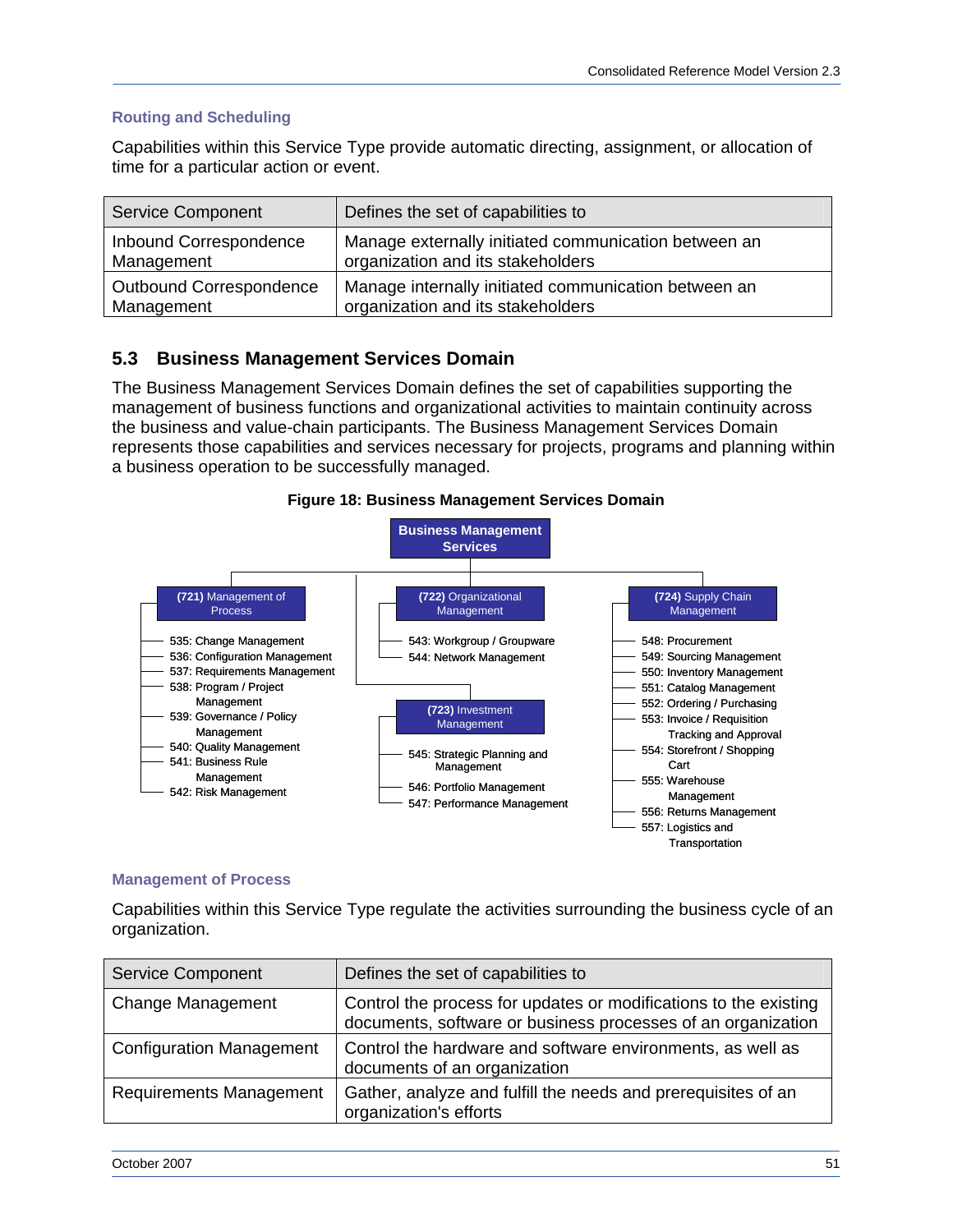| <b>Service Component</b>          | Defines the set of capabilities to                                                                                                                                          |
|-----------------------------------|-----------------------------------------------------------------------------------------------------------------------------------------------------------------------------|
| Program / Project<br>Management   | Manage and control a particular effort of an organization                                                                                                                   |
| Governance / Policy<br>Management | Influence and determine decisions, actions, business rules and<br>other matters within an organization                                                                      |
| <b>Quality Management</b>         | Help determine the level that a product or service satisfies<br>certain requirements                                                                                        |
| <b>Business Rule Management</b>   | Manage the enterprise processes that support an organization<br>and its policies                                                                                            |
| <b>Risk Management</b>            | Support the identification and probabilities or chances of<br>hazards as they relate to a task, decision or long-term goal;<br>includes risk assessment and risk mitigation |

#### **Organizational Management**

Capabilities within this Service Type support both collaboration and communication within an organization.

| <b>Service Component</b> | Defines the set of capabilities to                                                                                             |
|--------------------------|--------------------------------------------------------------------------------------------------------------------------------|
| Workgroup / Groupware    | Support multiple users working on related tasks                                                                                |
| Network Management       | Monitor and maintain a communications network in order to<br>diagnose problems, gather statistics and provide general<br>usage |

### **Investment Management**

Capabilities within this Service Type manage the financial assets and capital of an organization.

| <b>Service Component</b>       | Defines the set of capabilities to                                                                                    |
|--------------------------------|-----------------------------------------------------------------------------------------------------------------------|
| Strategic Planning and<br>Mgmt | Support the determination of long-term goals and the<br>identification of the best approach for achieving those goals |
| Portfolio Management           | Support the administration of a group of investments held by<br>an organization                                       |
| Performance Management         | Measure the effectiveness of an organization's financial assets<br>and capital                                        |

### **Supply Chain Management**

Capabilities within this Service Type plan, schedule and control a supply chain and the sequence of organizations and functions to mine, make or assemble materials and products from manufacturer to wholesaler to retailer to consumer.

| <b>Service Component</b>   | Defines the set of capabilities to                                                                       |
|----------------------------|----------------------------------------------------------------------------------------------------------|
| Procurement                | Support the ordering and purchasing of products and services                                             |
| <b>Sourcing Management</b> | Support the supply of goods or services as well as the tracking<br>and analysis of costs for these goods |
| Inventory management       | Provide for the balancing of customer service levels with<br>inventory investment                        |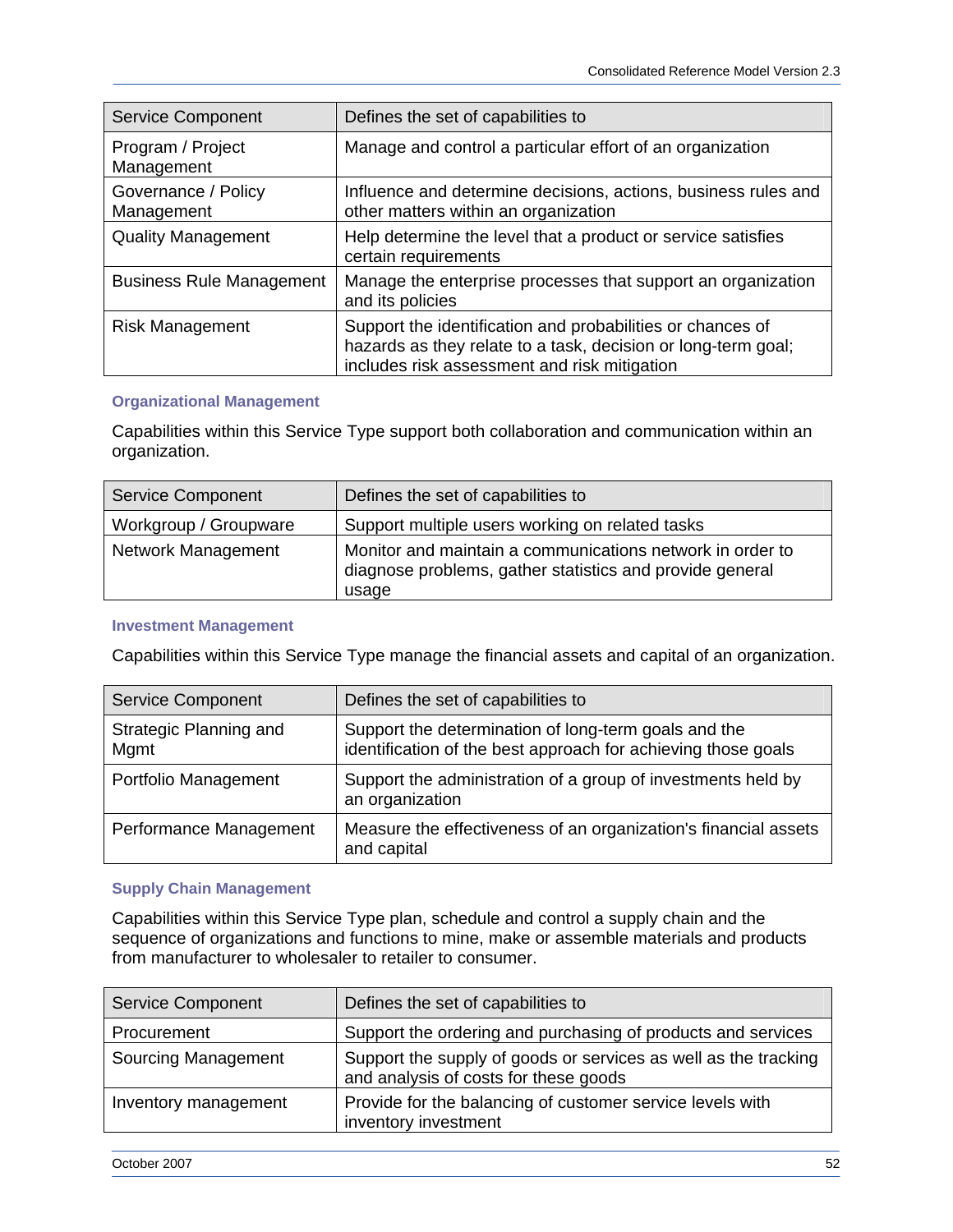| <b>Service Component</b>                              | Defines the set of capabilities to                                                                                                                                       |
|-------------------------------------------------------|--------------------------------------------------------------------------------------------------------------------------------------------------------------------------|
| Catalog Management                                    | Support the listing of available products or services that an<br>organization offers                                                                                     |
| Ordering / Purchasing                                 | Allow the placement of request for a product                                                                                                                             |
| Invoice / Requisition<br><b>Tracking and Approval</b> | Support the identification of where a shipment or delivery is<br>within the business cycle                                                                               |
| Storefront / Shopping Cart                            | Support the online equivalent of the supermarket cart, where<br>orders and merchandise are placed                                                                        |
| Warehouse management                                  | Provide for the storage and movement of materials within a<br>warehouse, including these processes: material receipt, order<br>picking, packaging, labeling and shipping |
| <b>Returns Management</b>                             | Collect, analyze and resolve product returns or service<br>cancellations                                                                                                 |
| Logistics and Transportation                          | Provide for efficient freight and traffic management                                                                                                                     |

# **5.4 Digital Asset Services Domain**

The Digital Asset Services Domain defines the set of capabilities to support the generation, management, and distribution of intellectual capital and electronic media across the business and extended enterprise.



#### **Figure 19: Digital Asset Services Domain**

#### **Content Management**

Capabilities within this Service Type manage the storage, maintenance and retrieval of documents and information of a system or website.

| <b>Service Component</b> | Defines the set of capabilities to                              |
|--------------------------|-----------------------------------------------------------------|
| Content Authoring        | Allow for the creation of tutorials, CBT courseware, web sites, |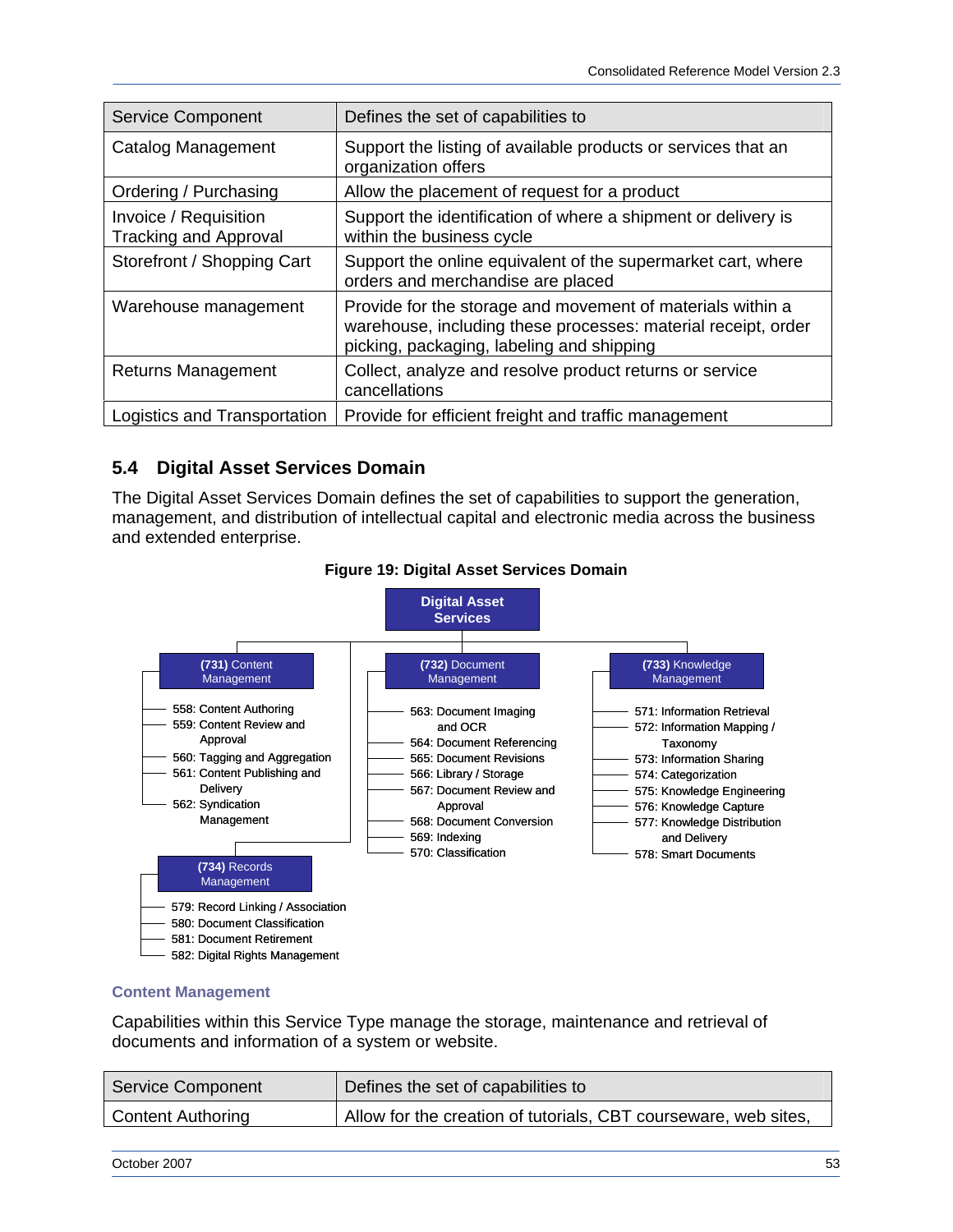| <b>Service Component</b>              | Defines the set of capabilities to                                                                                |
|---------------------------------------|-------------------------------------------------------------------------------------------------------------------|
|                                       | CD-ROMs and other interactive programs                                                                            |
| <b>Content Review and</b><br>Approval | Allow for the approval of interactive programs                                                                    |
| Tagging and Aggregation               | Support the identification of specific content within a larger set<br>of content for collection and summarization |
| Content Publishing and<br>Delivery    | Allow for the propagation of interactive programs                                                                 |
| <b>Syndication Management</b>         | Control and regulate an organization's brand                                                                      |

## **Document Management**

Capabilities within this Service Type control the capture and maintenance of an organization's documents and files.

| <b>Service Component</b>           | Defines the set of capabilities to                                                   |
|------------------------------------|--------------------------------------------------------------------------------------|
| Document Imaging and<br><b>OCR</b> | Support the scanning of documents                                                    |
| Document Referencing               | Support the redirection to other documents and information for<br>related content    |
| <b>Document Revisions</b>          | Support the versioning and editing of content and documents                          |
| Library / Storage                  | Support document and data warehousing and archiving                                  |
| Document Review and<br>Approval    | Support the editing and commendation of documents before<br>releasing them           |
| <b>Document Conversion</b>         | Support the changing of files from one type of format to<br>another                  |
| Indexing                           | Support the rapid retrieval of documents through a structured<br>numbering construct |
| Classification                     | Support the categorization of documents                                              |

# **Knowledge Management**

Capabilities within this Service Type identify, gather and transform documents, reports and other sources into meaningful information.

| <b>Service Component</b>          | Defines the set of capabilities to                                                                                   |
|-----------------------------------|----------------------------------------------------------------------------------------------------------------------|
| <b>Information Retrieval</b>      | Allow access to data and information for use by an<br>organization and its stakeholders                              |
| Information Mapping /<br>Taxonomy | Support the creation and maintenance of relationships<br>between data entities, naming standards and categorization  |
| <b>Information Sharing</b>        | Support the use of documents and data in a multi-user<br>environment for use by an organization and its stakeholders |
| Categorization                    | Allow classification of data and information into specific layers<br>or types to support an organization             |
| Knowledge Engineering             | Support the translation of knowledge from an expert into the<br>knowledge base of an expert system                   |
| Knowledge Capture                 | Facilitate collection of data and information                                                                        |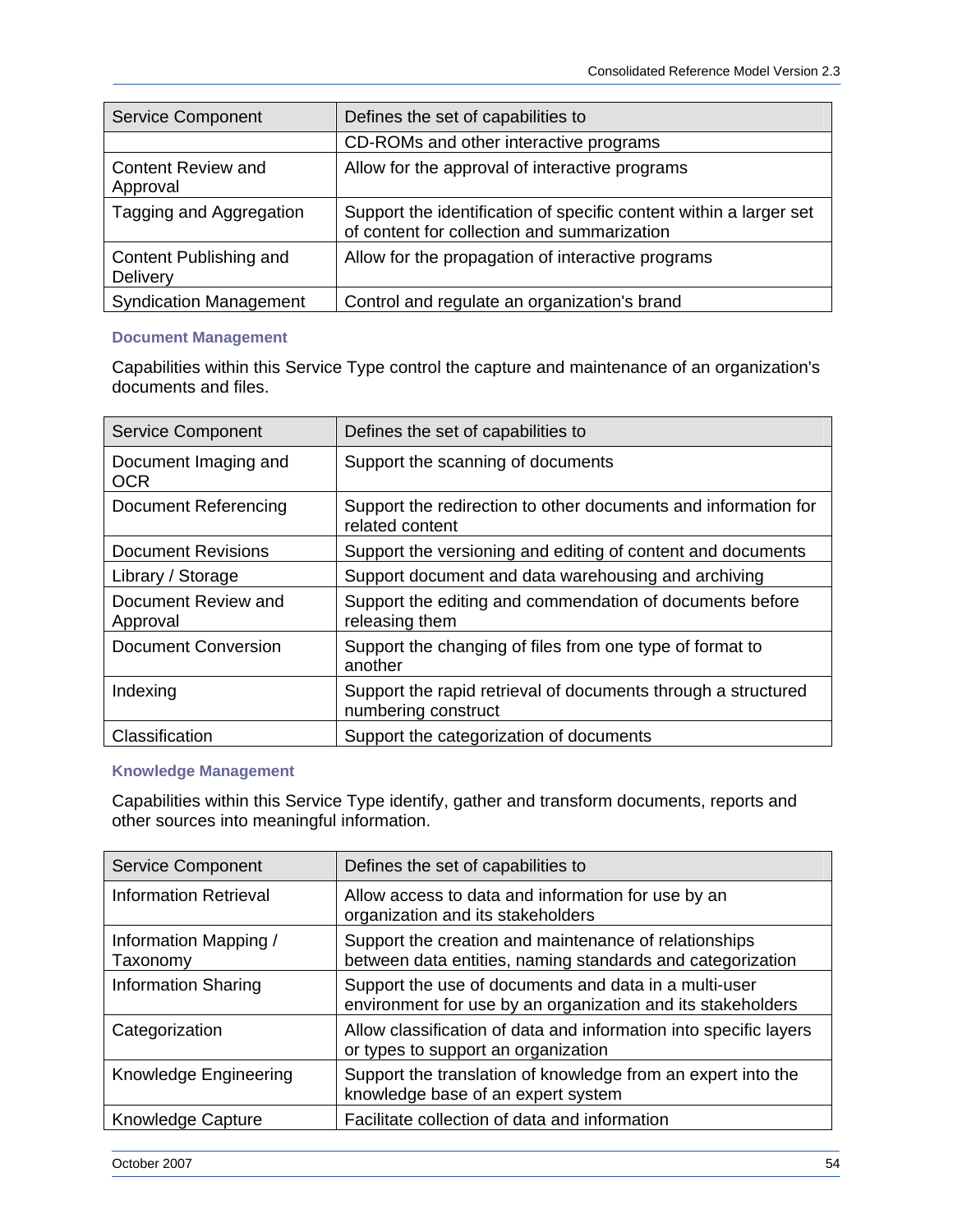| <b>Service Component</b>               | Defines the set of capabilities to                                                                                                                                                                                                              |
|----------------------------------------|-------------------------------------------------------------------------------------------------------------------------------------------------------------------------------------------------------------------------------------------------|
| Knowledge Distribution and<br>Delivery | Support the transfer of knowledge to the end customer.                                                                                                                                                                                          |
| <b>Smart Documents</b>                 | Support the interaction of information and process (business<br>logic) rules between users of the document. (i.e. the logic and<br>use of the document is embedded within the document itself<br>and is managed within the document parameters) |

#### **Records Management**

Capabilities within this Service Type store, protect, archive, classify and retire documents and information.

| <b>Service Component</b>         | Defines the set of capabilities to                                                                                 |
|----------------------------------|--------------------------------------------------------------------------------------------------------------------|
| Record Linking /<br>Association  | Support the correlation between logical data and information<br>sets                                               |
| Document Classification          | Support the categorization of documents and artifacts, both<br>electronic and physical                             |
| <b>Document Retirement</b>       | Support the termination or cancellation of documents and<br>artifacts used by an organization and its stakeholders |
| <b>Digital Rights Management</b> | Support the claim and ownership of intellectual capital and<br>artifacts belonging to an organization              |

# **5.5 Business Analytical Services Domain**

The Business Analytical Services Domain defines the set of capabilities supporting the extraction, aggregation, and presentation of information to facilitate decision analysis and business evaluation.



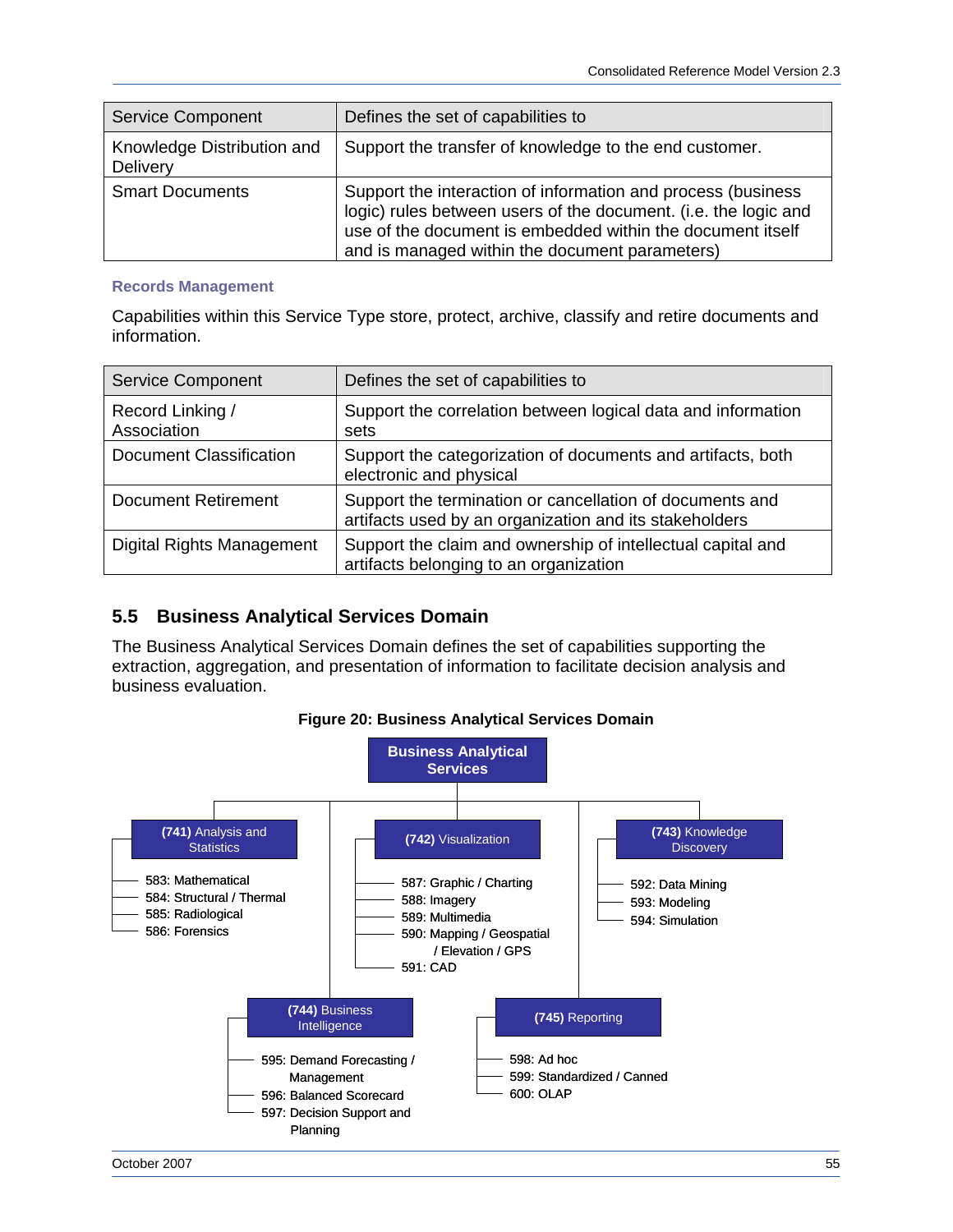# **Analysis and Statistics**

Capabilities within this Service Type examine business issues, problems and their solutions.

| <b>Service Component</b> | Defines the set of capabilities to                                                                                                                                                                |
|--------------------------|---------------------------------------------------------------------------------------------------------------------------------------------------------------------------------------------------|
| <b>Mathematical</b>      | Support the formulation and mathematical analysis of<br>probabilistic models for random phenomena and the<br>development and investigation of methods and principles for<br>statistical inference |
| Structural / Thermal     | Support the use of data flow and data modeling diagrams for<br>applying systematic analysis of data                                                                                               |
| Radiological             | Support the use of radiation and x-ray technologies for analysis<br>and scientific examination                                                                                                    |
| <b>Forensics</b>         | Support the analysis of physical elements using science and<br>technology for investigative and legal purposes                                                                                    |

## **Visualization**

Capabilities within this Service Type convert data into graphical or picture form.

| <b>Service Component</b>                  | Defines the set of capabilities to                                                                                                                |
|-------------------------------------------|---------------------------------------------------------------------------------------------------------------------------------------------------|
| Graphing / Charting                       | Support the presentation of information in the form of diagrams<br>or tables                                                                      |
| Imagery                                   | Support the creation of film or electronic images from pictures<br>or paper forms                                                                 |
| Multimedia                                | Support the representation of information in more than one<br>form to include text, audio, graphics, animated graphics and<br>full motion video   |
| Mapping / Geospatial /<br>Elevation / GPS | Provide for the representation of position information through<br>the use of attributes such as elevation, latitude, and longitude<br>coordinates |
| <b>CAD</b>                                | Support the design of products with computers                                                                                                     |

### **Knowledge Discovery**

Capabilities within this Service Type facilitate the identification of useful information from data.

| <b>Service Component</b> | Defines the set of capabilities to                                                                                                                           |
|--------------------------|--------------------------------------------------------------------------------------------------------------------------------------------------------------|
| Data Mining              | Provide for the efficient discovery of non-obvious, valuable<br>patterns and relationships within a large collection of data                                 |
| Modeling                 | Develop descriptions to adequately explain relevant data for<br>the purpose of prediction, pattern detection, exploration or<br>general organization of data |
| Simulation               | Utilize models to mimic real-world processes                                                                                                                 |

# **Business Intelligence**

Capabilities within this Service Type provide information pertaining to the history, current status or future projections of an organization.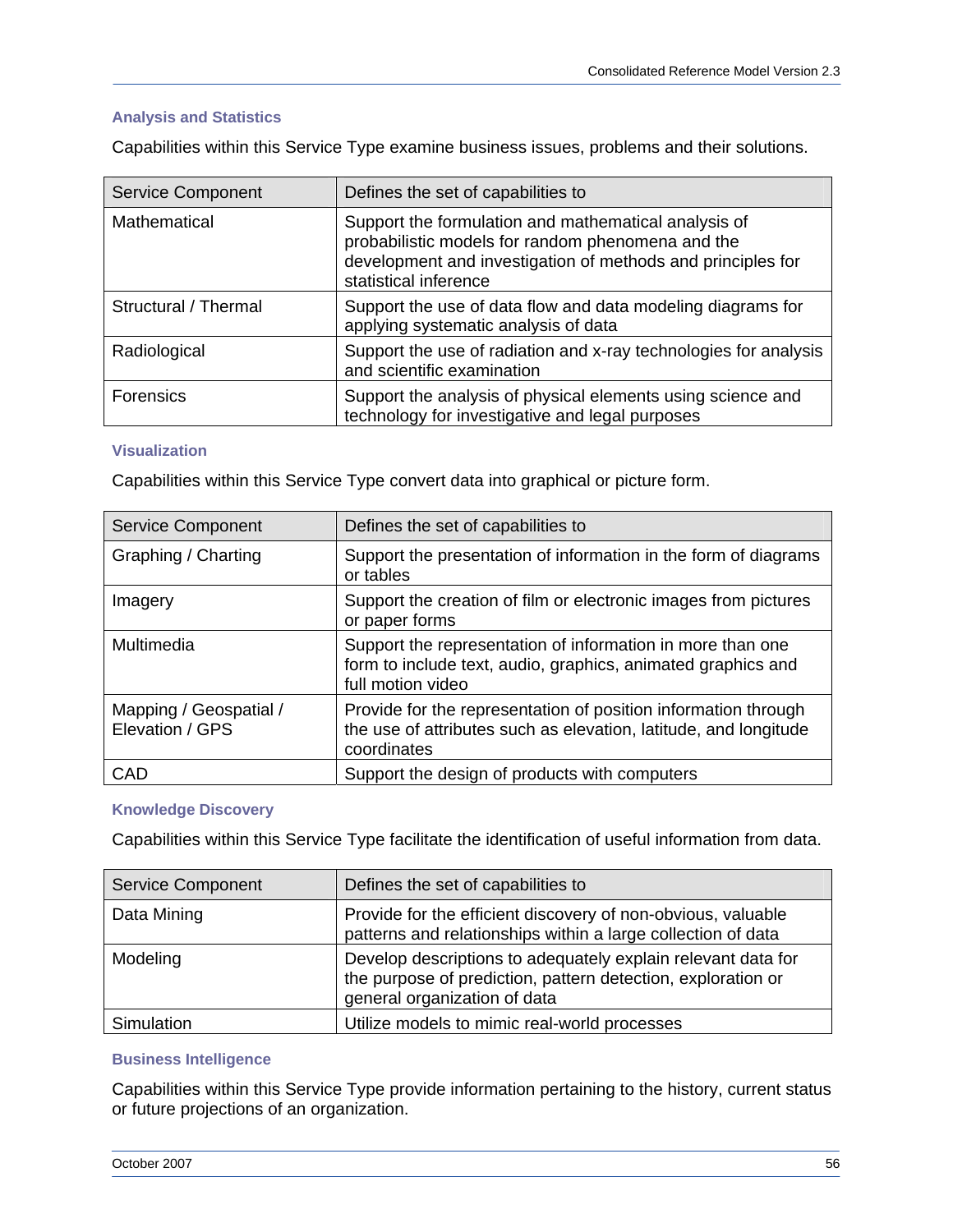| <b>Service Component</b>  | Defines the set of capabilities to                                                                    |
|---------------------------|-------------------------------------------------------------------------------------------------------|
| Demand Forecasting /      | Facilitate the prediction of sufficient production to meet an                                         |
| Mgmt                      | organization's sales of a product or service                                                          |
| <b>Balanced Scorecard</b> | Support the listing and analyzing of both positive and negative<br>impacts associated with a decision |
| Decision Support and      | Support the analysis of information and predict the impact of                                         |
| Planning                  | decisions before they are made                                                                        |

### **Reporting**

Capabilities within this Service Type organize data into useful information.

| <b>Service Component</b> | Defines the set of capabilities to                                                                          |
|--------------------------|-------------------------------------------------------------------------------------------------------------|
| Ad Hoc                   | Support the use of dynamic reports on an as needed basis                                                    |
| Standardized / Canned    | Support the use of pre-conceived or pre-written reports                                                     |
| OLAP                     | Support the analysis of information that has been summarized<br>into multidimensional views and hierarchies |

# **5.6 Back Office Services Domain**

The Back Office Services Domain defines the set of capabilities supporting the management of enterprise planning and transactional-based functions.



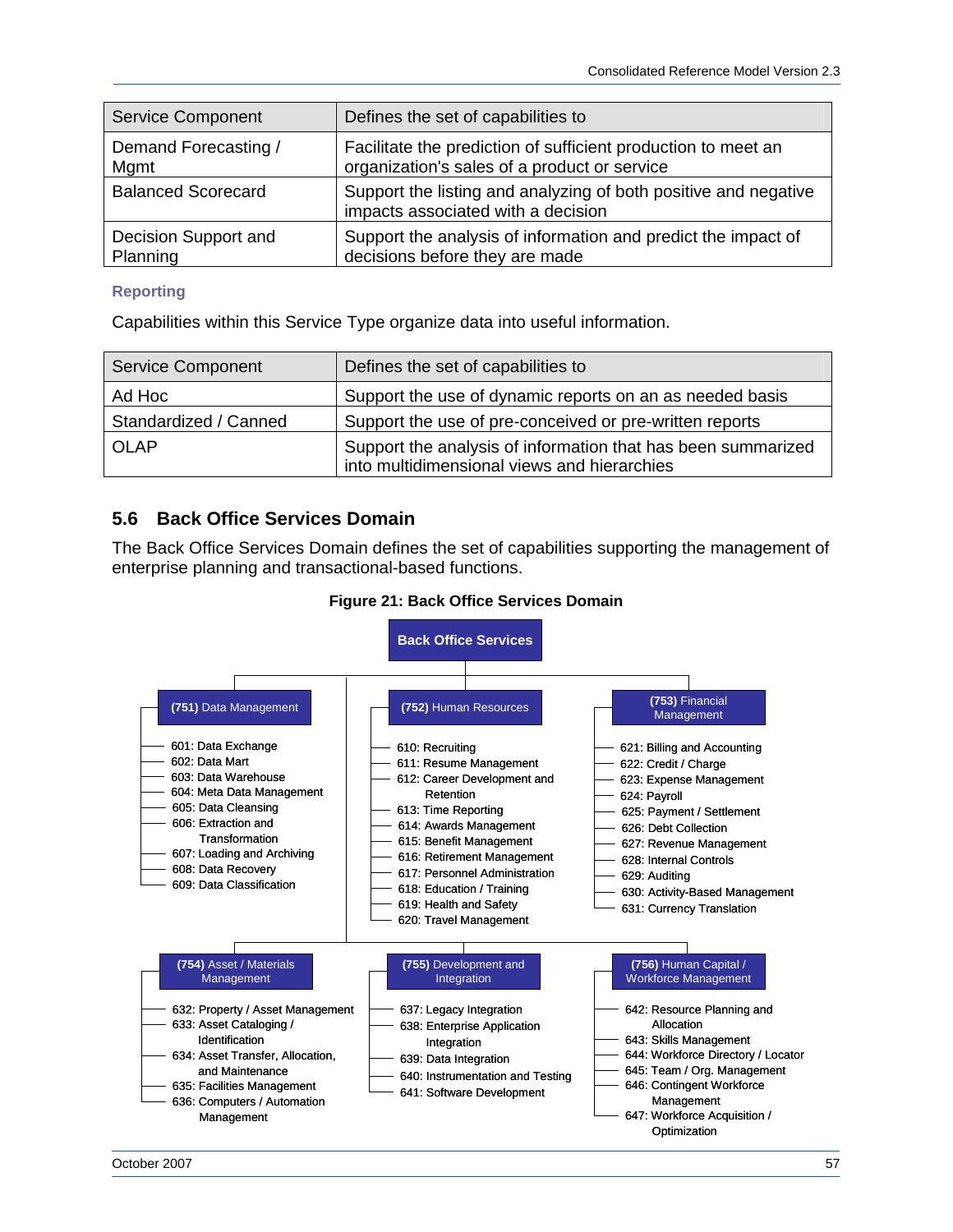### **Data Management**

Capabilities within this Service Type provide for the usage, processing and general administration of unstructured information.

| <b>Service Component</b>         | Defines the set of capabilities to                                                                                                                        |
|----------------------------------|-----------------------------------------------------------------------------------------------------------------------------------------------------------|
| Data Exchange                    | Support the interchange of information between multiple<br>systems or applications; includes verification that transmitted<br>data was received unaltered |
| Data Mart                        | Support a subset of a data warehouse for a single department<br>or function within an organization                                                        |
| Data Warehouse                   | Support the archiving and storage of large volumes of data                                                                                                |
| Meta Data Management             | Support the maintenance and administration of data that<br>describes data                                                                                 |
| Data Cleansing                   | Support the removal of incorrect or unnecessary characters<br>and data from a data source                                                                 |
| Extraction and<br>Transformation | Support the manipulation and change of data                                                                                                               |
| Loading and Archiving            | Support the population of a data source with external data                                                                                                |
| Data Recovery                    | Support the restoration and stabilization of data sets to a<br>consistent, desired state                                                                  |
| Data Classification              | Allow the classification of data                                                                                                                          |

#### **Human Resources**

Capabilities within this Service Type provide for the recruitment and management of personnel.

| <b>Service Component</b>            | Defines the set of capabilities to                                                                                                                                                                        |
|-------------------------------------|-----------------------------------------------------------------------------------------------------------------------------------------------------------------------------------------------------------|
| Recruiting                          | Support the identification and hiring of employees for an<br>organization                                                                                                                                 |
| Resume Management                   | Support the maintenance and administration of one's<br>professional or work experience and qualifications                                                                                                 |
| Career Development and<br>Retention | Support the monitoring of performance as well as the<br>professional growth, advancement, and retention of an<br>organization's employees                                                                 |
| <b>Time Reporting</b>               | Support the submission, approval and adjustment of an<br>employee's hours                                                                                                                                 |
| Awards Management                   | Support the recognition of achievement among employees of<br>an organization                                                                                                                              |
| <b>Benefit Management</b>           | Support the enrollment and participation in an organization's<br>compensation and benefits programs                                                                                                       |
| <b>Retirement Management</b>        | Support the payment of benefits to retirees                                                                                                                                                               |
| <b>Personnel Administration</b>     | Support the matching between an organization's employees<br>and potential opportunities as well as the modification, addition<br>and general upkeep of an organization's employee-specific<br>information |
| Education / Training                | Support the active building of employee competencies, to                                                                                                                                                  |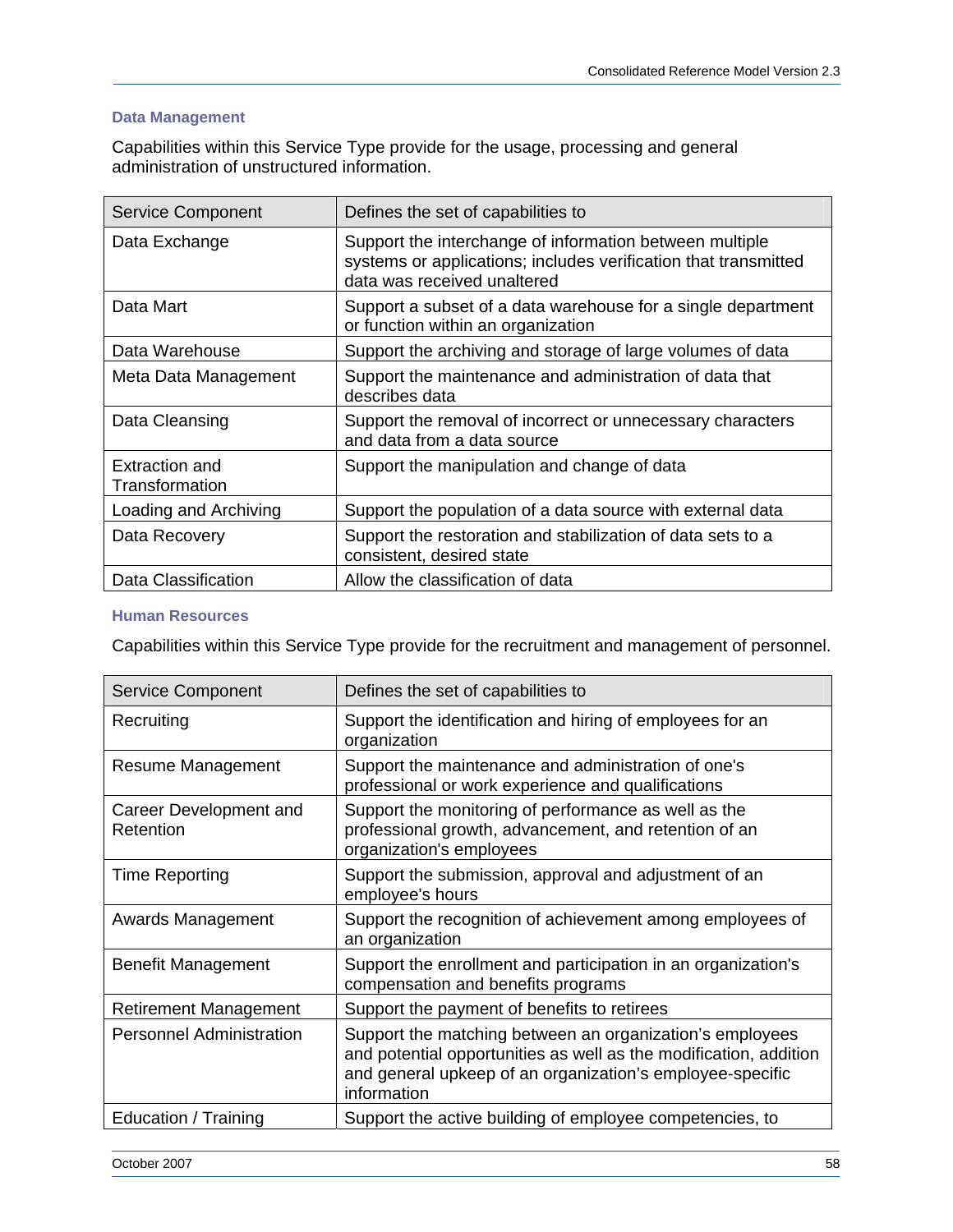| <b>Service Component</b> | Defines the set of capabilities to                                                           |
|--------------------------|----------------------------------------------------------------------------------------------|
|                          | include the range of training from professional development to<br>general awareness training |
| <b>Health and Safety</b> | Support the security and physical well-being of an<br>organization's employees               |
| <b>Travel Management</b> | Support the transit and mobility of an organization's employees<br>for business purposes     |

## **Financial Management**

Capabilities within this Service Type provide the accounting practices and procedures to allow for the handling of revenues, funding and expenditures.

| <b>Service Component</b>         | Defines the set of capabilities to                                                                                                                                                                                                                            |
|----------------------------------|---------------------------------------------------------------------------------------------------------------------------------------------------------------------------------------------------------------------------------------------------------------|
| <b>Billing and Accounting</b>    | Support the charging, collection and reporting of an<br>organization's accounts                                                                                                                                                                               |
| Credit / Charge                  | Support the use of credit cards or electronic funds transfers for<br>payment and collection of products or services                                                                                                                                           |
| <b>Expense Management</b>        | Support the management and reimbursement of costs paid by<br>employees or an organization                                                                                                                                                                     |
| Payroll                          | Involve the administration and determination of employees<br>compensation                                                                                                                                                                                     |
| Payment / Settlement             | Support the process of accounts payable                                                                                                                                                                                                                       |
| <b>Debt Collection</b>           | Support the process of accounts receivable                                                                                                                                                                                                                    |
| Revenue Management               | Support the allocation and re-investment of earned net credit<br>or capital within an organization                                                                                                                                                            |
| <b>Internal Controls</b>         | Support the methods and procedures used by the organization<br>to safeguard its assets, produce accurate accounting data and<br>reports, contribute to efficient operations, and encourage staff<br>to adhere to management policies and mission requirements |
| Auditing                         | Support the examination and verification of records for<br>accuracy                                                                                                                                                                                           |
| <b>Activity-Based Management</b> | Support a defined, specific set of finance-related tasks for a<br>given objective                                                                                                                                                                             |
| <b>Currency Translation</b>      | Support the calculations and difference between multiple<br>mediums of exchange                                                                                                                                                                               |

## **Assets / Materials Management**

Capabilities within this Service Type support the acquisition, oversight and tracking of an organization's assets.

| <b>Service Component</b>             | Defines the set of capabilities to                                                                         |
|--------------------------------------|------------------------------------------------------------------------------------------------------------|
| Property / Asset<br>Management       | Support the identification, planning and allocation of an<br>organization's physical capital and resources |
| Asset Cataloging /<br>Identification | Support the listing and specification of available assets                                                  |
| Asset Transfer, Allocation,          | Support the movement, assignment, and replacement of                                                       |
|                                      |                                                                                                            |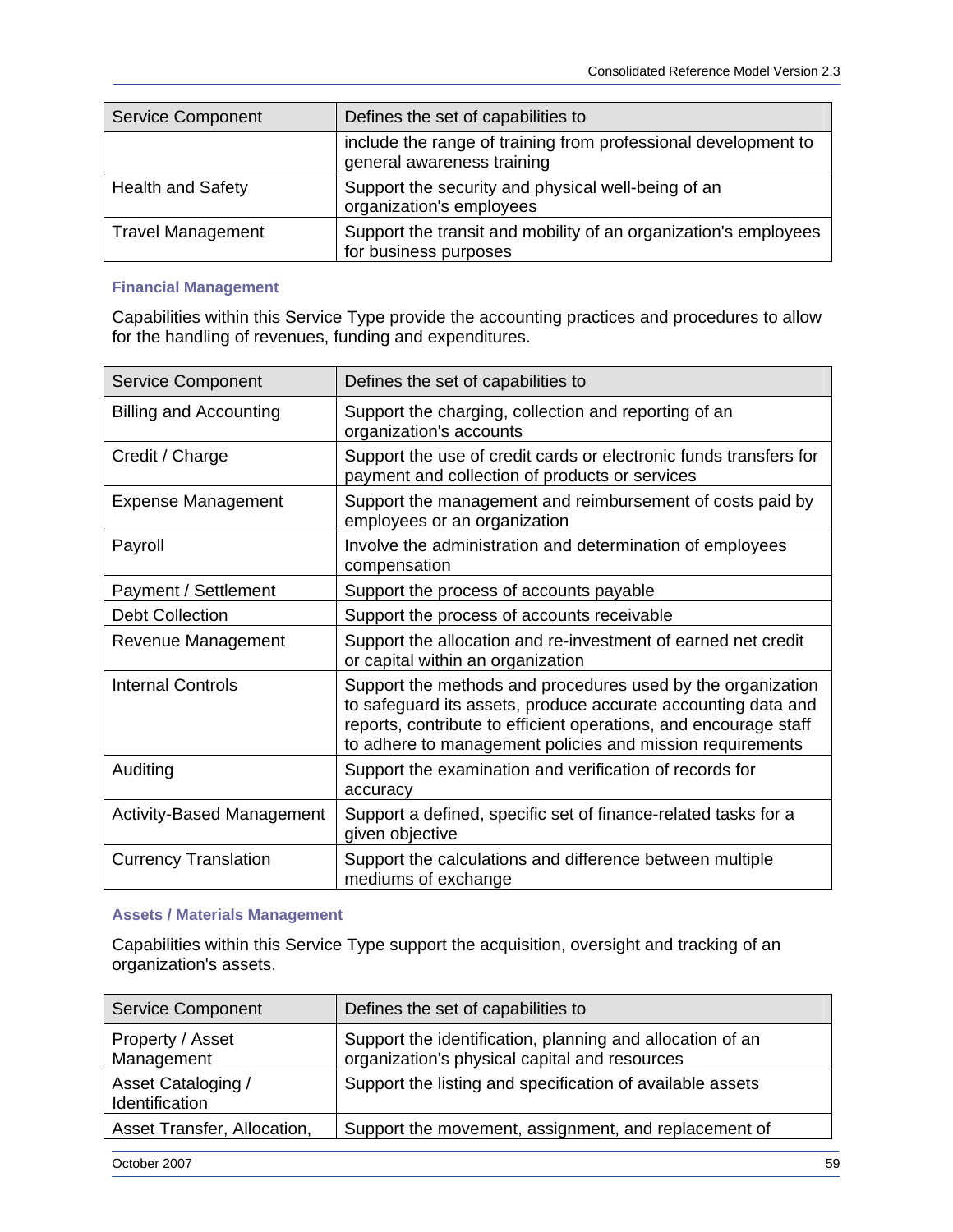| <b>Service Component</b>             | Defines the set of capabilities to                                                                                                                                                     |
|--------------------------------------|----------------------------------------------------------------------------------------------------------------------------------------------------------------------------------------|
| and Maintenance                      | assets                                                                                                                                                                                 |
| <b>Facilities Management</b>         | Support the construction, management and maintenance of<br>facilities for an organization                                                                                              |
| Computers / Automation<br>Management | Support the identification, upgrade, allocation and replacement<br>of physical devices, including servers and desktops, used to<br>facilitate production and process-driven activities |

# **Development and Integration**

Capabilities within this Service Type provide communication between hardware/software applications and the activities associated with deployment of software applications.

| <b>Service Component</b>                     | Defines the set of capabilities to                                                                                                                                                                                                        |
|----------------------------------------------|-------------------------------------------------------------------------------------------------------------------------------------------------------------------------------------------------------------------------------------------|
| Legacy Integration                           | Support the communication between newer generation<br>hardware/software applications and the previous, major<br>generation of hardware/software applications                                                                              |
| <b>Enterprise Application</b><br>Integration | Support the redesigning of disparate information systems into<br>one system that uses a common set of data structures and<br>rules                                                                                                        |
| Data Integration                             | Support the organization of data from separate data sources<br>into a single source using middleware or application integration<br>as well as the modification of system data models to capture<br>new information within a single system |
| Instrumentation and Testing                  | Support the validation of application or system capabilities and<br>requirements                                                                                                                                                          |
| Software Development                         | Support the creation of both graphical and process application<br>or system software                                                                                                                                                      |

### **Human Capital / Workforce Management**

Capabilities within this Service Type provide for the planning and supervision of an organization's personnel.

| <b>Service Component</b>                  | Defines the set of capabilities to                                                                                                                                                                                |
|-------------------------------------------|-------------------------------------------------------------------------------------------------------------------------------------------------------------------------------------------------------------------|
| Resource Planning and<br>Allocation       | Support the determination of strategic direction, the<br>identification and establishment of programs and processes,<br>and the allocation of resources (capital and labor) among those<br>programs and processes |
| <b>Skills Management</b>                  | Support the proficiency of employees in the delivery of an<br>organization's products or services                                                                                                                 |
| Workforce Directory /<br>Locator          | Support the listing of employees and their whereabouts                                                                                                                                                            |
| Team / Org Management                     | Support the hierarchy structure and identification of employees<br>within the various sub-groups of an organization                                                                                               |
| <b>Contingent Workforce</b><br>Management | Support the continuity of operations for an organization's<br>business through the identification of alternative organization<br>personnel                                                                        |
| Workforce Acquisition /                   | Support the hiring and re-structuring of employees and their                                                                                                                                                      |
| October 2007                              | 60                                                                                                                                                                                                                |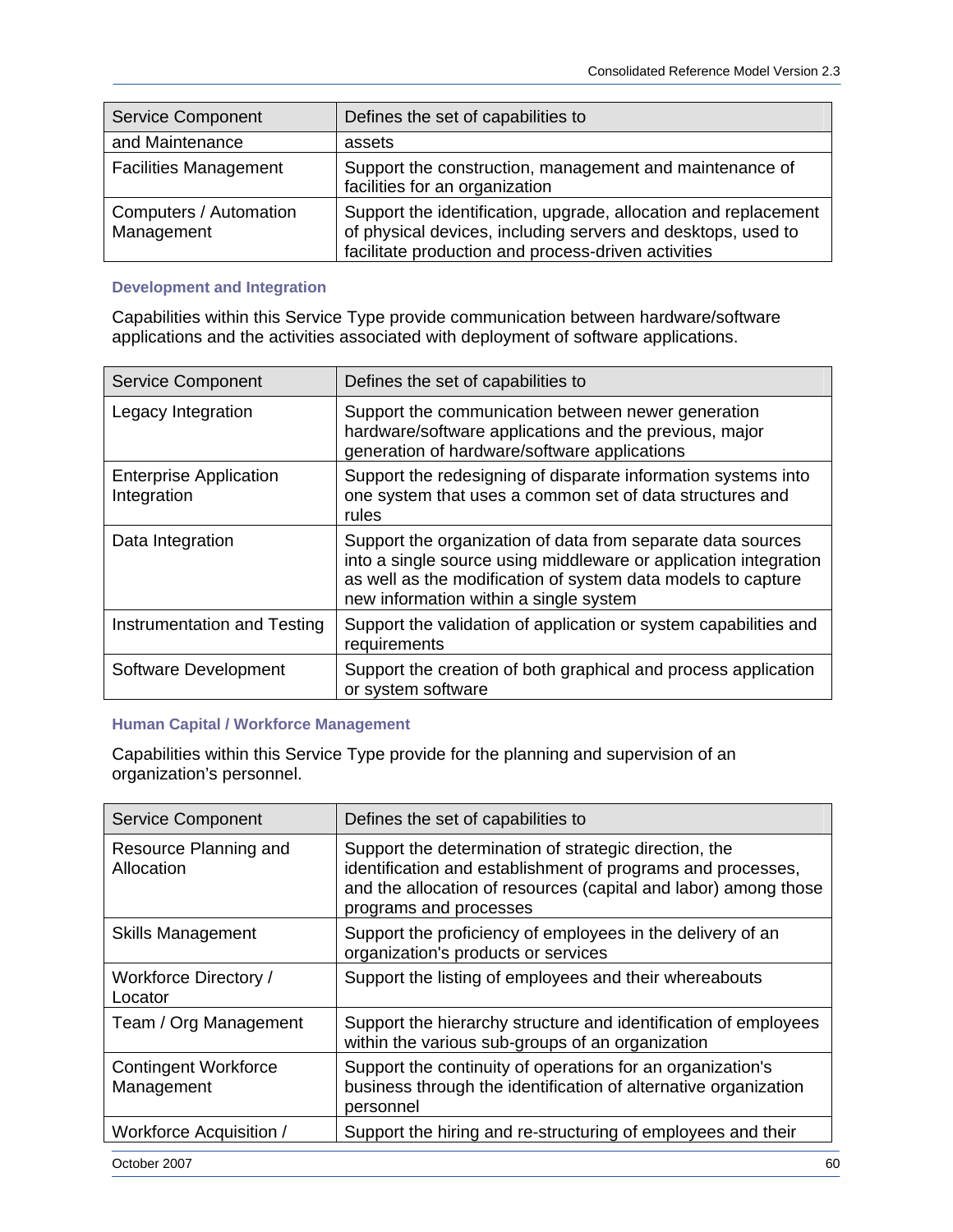| <b>Service Component</b> | Defines the set of capabilities to |
|--------------------------|------------------------------------|
| Optimization             | roles within an organization       |

## **5.7 Support Services Domain**

The Support Services Domain defines the set of cross-functional capabilities able to be leveraged independent of Service Domain objective and/or mission.





#### **Security Management**

Capabilities within this Service Type protect an organization's information and information systems.

| <b>Service Component</b>             | Defines the set of capabilities to                                                                                                                                |
|--------------------------------------|-------------------------------------------------------------------------------------------------------------------------------------------------------------------|
| Identification and<br>Authentication | Support obtaining information about those parties attempting to<br>log on to a system or application for security purposes and the<br>validation of those users   |
| <b>Access Control</b>                | Support the management of permissions for logging onto a<br>computer, application, service, or network; includes user<br>management and role/privilege management |
| Cryptography                         | Support the use and management of ciphers, including<br>encryption and decryption processes, to ensure confidentiality<br>and integrity of data                   |
| Digital Signature                    | Use and management of electronic signatures to support                                                                                                            |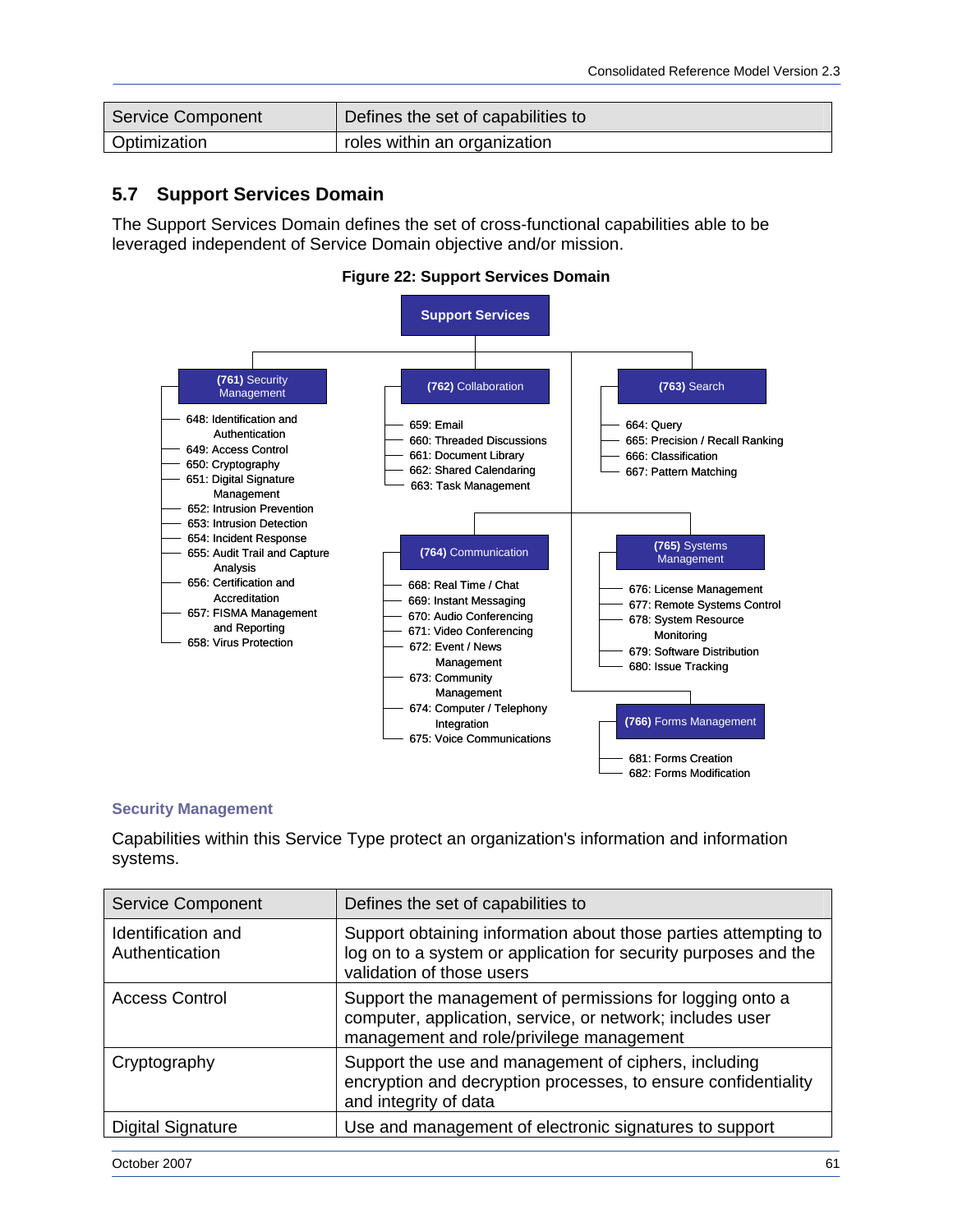| <b>Service Component</b>            | Defines the set of capabilities to                                                                                                           |
|-------------------------------------|----------------------------------------------------------------------------------------------------------------------------------------------|
| Management                          | authentication and data integrity; includes public key<br>infrastructure (PKI)                                                               |
| Intrusion Prevention                | Perform penetration testing and other measures to prevent<br>unauthorized access to a government information system                          |
| Intrusion Detection                 | Support the detection of unauthorized access to a government<br>information system                                                           |
| Incident Response                   | Provide active response and remediation to a security incident<br>that has allowed unauthorized access to a government<br>information system |
| Audit Trail Capture and<br>Analysis | Support the identification and monitoring of activities within an<br>application, system, or network                                         |
| Certification and<br>Accreditation  | Support the certification and accreditation (C&A) of federal<br>information systems, as described in NIST SP800-37.                          |
| FISMA Management and<br>Reporting   | Support management and reporting of compliance with the<br>Federal Information Security Management Act of 2002                               |
| <b>Virus Protection</b>             | Provide anti-virus service to prevent, detect, and remediate<br>infection of government computing assets                                     |

# **Collaboration**

Capabilities within this Service Type allow for the concurrent, simultaneous communication and sharing of content, schedules, messages and ideas within an organization.

| <b>Service Component</b>    | Defines the set of capabilities to                                                                                     |  |
|-----------------------------|------------------------------------------------------------------------------------------------------------------------|--|
| Email                       | Support the transmission of memos and messages over a<br>network                                                       |  |
| <b>Threaded Discussions</b> | Support the running log of remarks and opinions about a given<br>topic or subject                                      |  |
| Document Library            | Support the grouping and archiving of files and records on a<br>server                                                 |  |
| <b>Shared Calendaring</b>   | Allow an entire team as well as individuals to view, add and<br>modify each other's schedules, meetings and activities |  |
| <b>Task Management</b>      | Support a specific undertaking or function assigned to an<br>employee                                                  |  |

# **Search**

Capabilities within this Service Type provide for the probing and lookup of specific data from a data source.

| <b>Service Component</b>   | Defines the set of capabilities to                                                                      |
|----------------------------|---------------------------------------------------------------------------------------------------------|
| Query                      | Support retrieval of records that satisfy specific query selection<br>criteria                          |
| Precision / Recall Ranking | Support selection and retrieval of records ranked to optimize<br>precision against recall               |
| Classification             | Support selection and retrieval of records organized by shared<br>characteristics in content or context |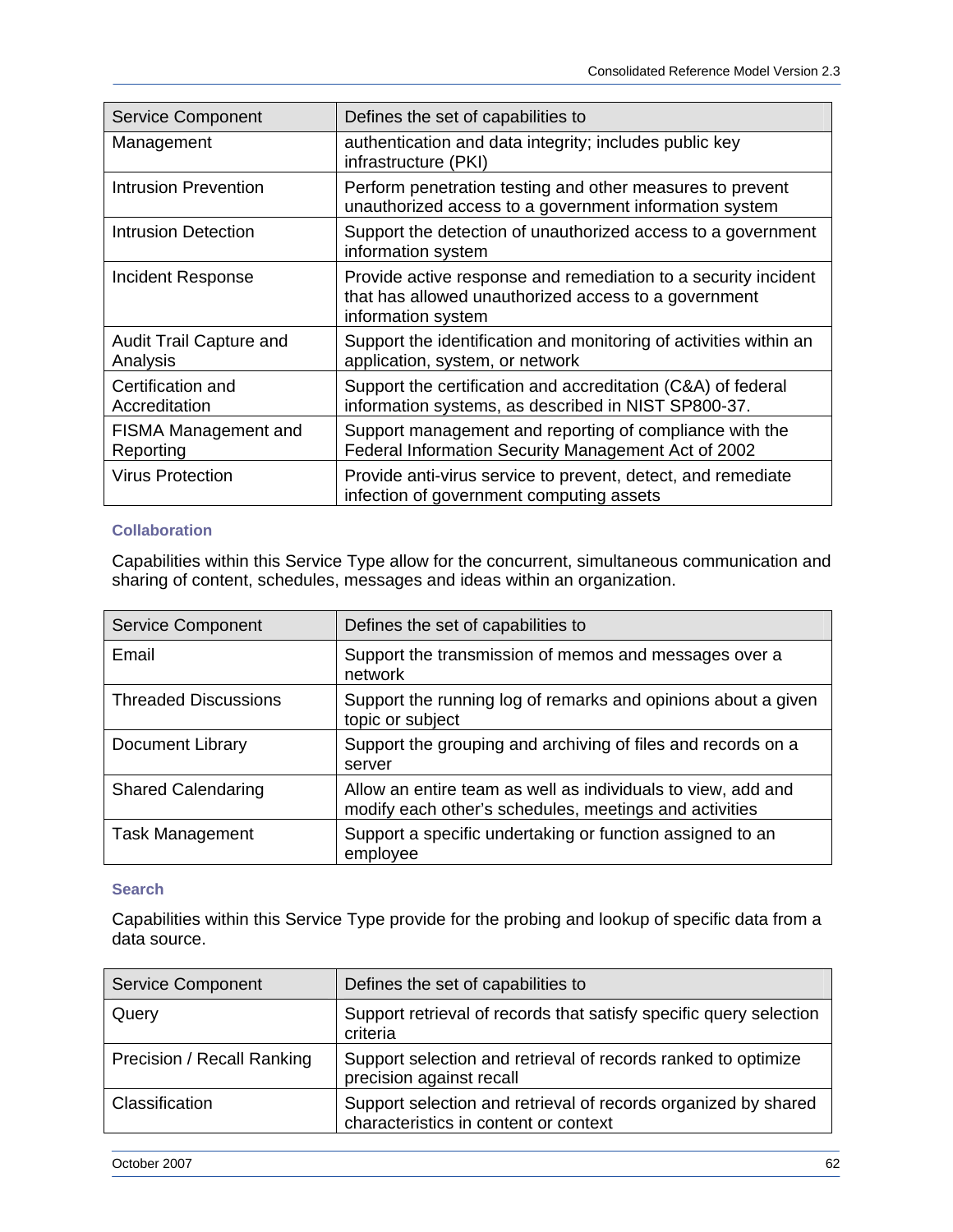| Service Component       | Defines the set of capabilities to                                                                                                      |
|-------------------------|-----------------------------------------------------------------------------------------------------------------------------------------|
| <b>Pattern Matching</b> | Support retrieval of records generated from a data source by<br>imputing characteristics based on patterns in the content or<br>context |

# **Communication**

Capabilities within this Service Type transmit data, messages and information in multiple formats and protocols.

| <b>Service Component</b>            | Defines the set of capabilities to                                                                                          |
|-------------------------------------|-----------------------------------------------------------------------------------------------------------------------------|
| Real Time / Chat                    | Support the conferencing capability between two or more users<br>on a local area network or the internet                    |
| Instant Messaging                   | Support keyboard conferencing over a Local Area Network or<br>the internet between two or more people                       |
| <b>Audio Conferencing</b>           | Support audio communications sessions among people who<br>are geographically dispersed                                      |
| <b>Video Conferencing</b>           | Support video communications sessions among people who<br>are geographically dispersed                                      |
| Event / News Management             | Monitor servers, workstations and network devices for routine<br>and non-routine events                                     |
| <b>Community Management</b>         | Support the administration of online groups that share common<br>interests                                                  |
| Computer / Telephony<br>Integration | Support the connectivity between server hardware, software<br>and telecommunications equipment into a single logical system |
| <b>Voice Communications</b>         | Provide telephony or other voice communications                                                                             |

### **Systems Management**

Capabilities within this Service Type support the administration and upkeep of an organization's technology assets, including the hardware, software, infrastructure, licenses, and components that comprise those assets.

| <b>Service Component</b>             | Defines the set of capabilities to                                                                                                                       |  |
|--------------------------------------|----------------------------------------------------------------------------------------------------------------------------------------------------------|--|
| License Management                   | Support the purchase, upgrade and tracking of legal usage<br>contracts for system software and applications                                              |  |
| <b>Remote Systems Control</b>        | Support the monitoring, administration and usage of<br>applications and enterprise systems from locations outside of<br>the immediate system environment |  |
| <b>System Resource</b><br>Monitoring | Support the balance and allocation of memory, usage, disk<br>space and performance on computers and their applications                                   |  |
| <b>Software Distribution</b>         | Support the propagation, installation and upgrade of written<br>computer programs, applications and components                                           |  |
| <b>Issue Tracking</b>                | Receive and track user-reported issues and problems in using<br>IT systems, including help desk calls                                                    |  |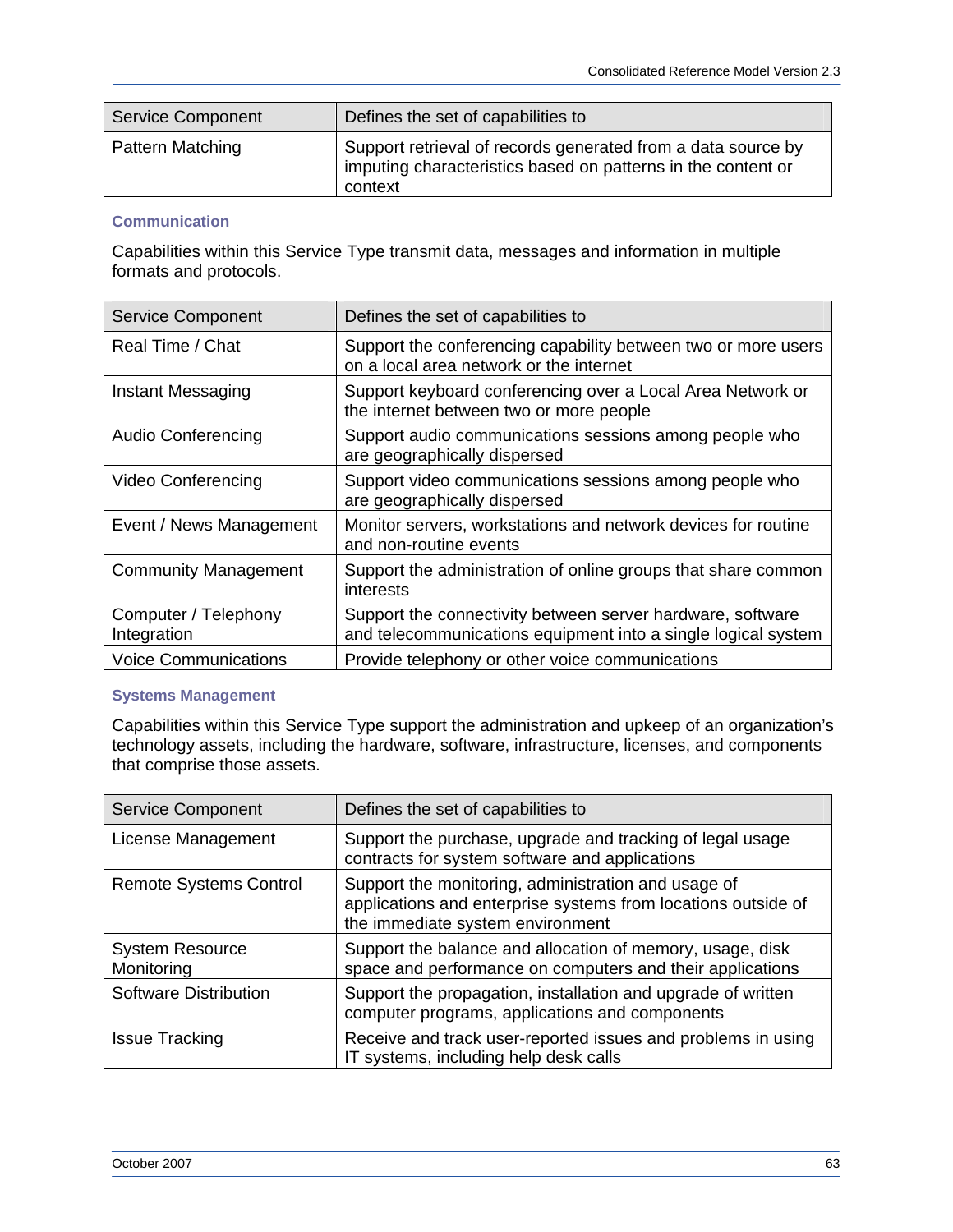### **Forms Management**

Capabilities within this Service Type support the creation, modification, and usage of physical or electronic documents used to capture information within the business cycle.

| <b>Service Component</b>  | Defines the set of capabilities to                                                                                                                              |
|---------------------------|-----------------------------------------------------------------------------------------------------------------------------------------------------------------|
| <b>Forms Creation</b>     | Support the design and generation of electronic or physical<br>forms and templates for use within the business cycle by an<br>organization and its stakeholders |
| <b>Forms Modification</b> | Support the maintenance of electronic or physical forms,<br>templates and their respective elements and fields                                                  |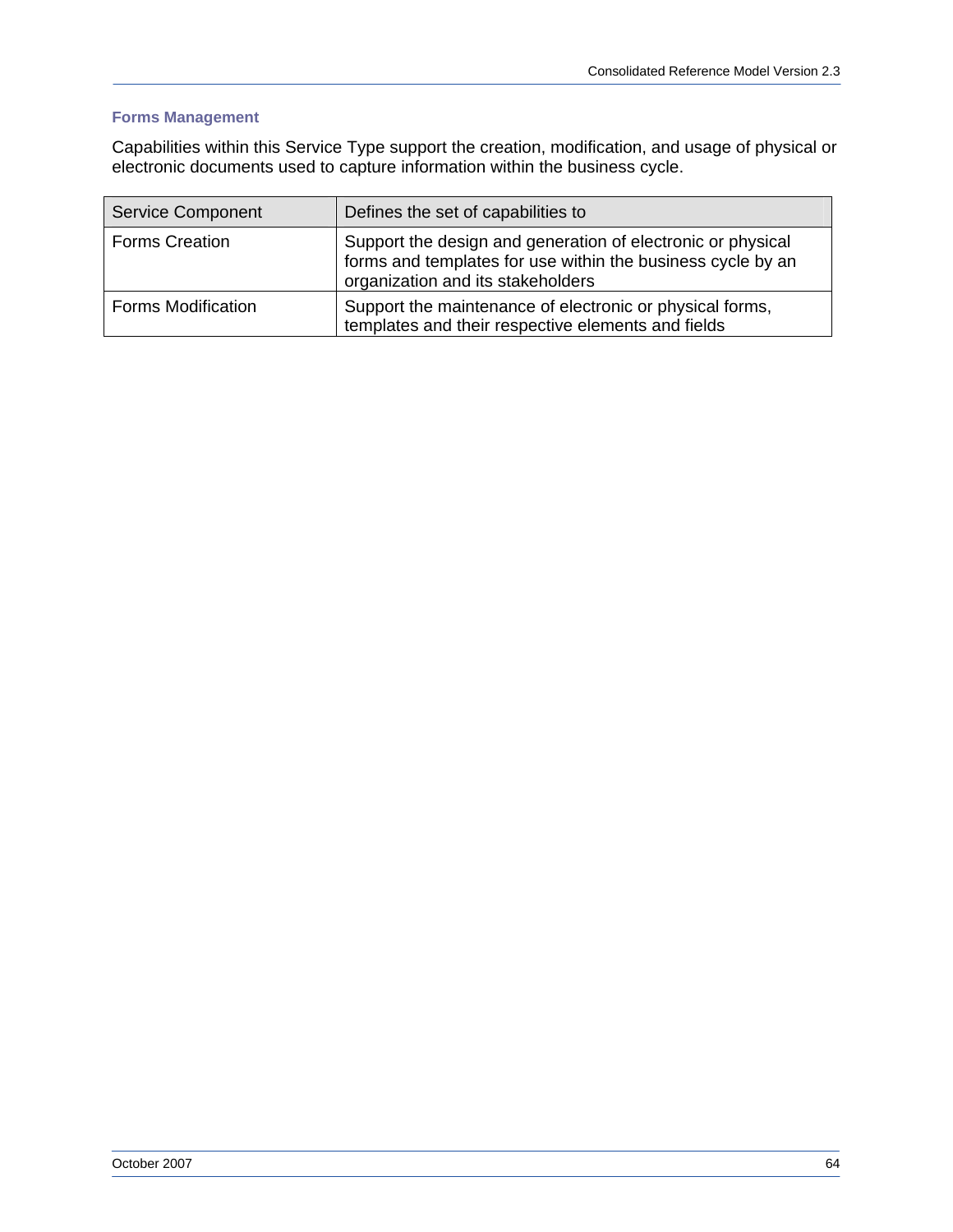# **6 Technical Reference Model**

The TRM is a component-driven, technical framework categorizing the standards and technologies to support and enable the delivery of Service Components and capabilities. It also unifies existing agency TRMs and E-Gov guidance by providing a foundation to advance the reuse and standardization of technology and Service Components from a government-wide perspective.

Aligning agency capital investments to the TRM leverages a common, standardized vocabulary, allowing interagency discovery, collaboration, and interoperability. Agencies and the federal government will benefit from economies of scale by identifying and reusing the best solutions and technologies to support their business functions, mission, and target architecture. Organized in a hierarchy, the TRM categorizes the standards and technologies that collectively support the secure delivery, exchange, and construction of business and application Service Components that may be used and leveraged in a component-based or service-oriented architecture (CBA or SOA, used synonymously from here forward). The TRM consists of:

- **Service Areas** represent a technical tier supporting the secure construction, exchange, and delivery of Service Components. Each Service Area aggregates the standards and technologies into lower-level functional areas. Each Service Area consists of multiple Service Categories and Service Standards. This hierarchy provides the framework to group standards and technologies that directly support the Service Area.
- **Service Categories** classify lower levels of technologies and standards with respect to the business or technology function they serve. In turn, each Service Category is comprised of one or more Service Standards.
- **Service Standards** define the standards and technologies that support a Service Category. To support agency mapping into the TRM, many of the Service Standards provide illustrative specifications or technologies as examples.

Figure 23 provides a high-level depiction of the TRM.

| <b>Service Access and Delivery</b>         |                                                      |                                 |                                    |  |
|--------------------------------------------|------------------------------------------------------|---------------------------------|------------------------------------|--|
| <b>Access Channels</b>                     | <b>Delivery Channels</b>                             | <b>Service Transport</b>        |                                    |  |
| Web Browser                                | Internet                                             | Legislative / Compliance        | <b>Supporting Network Services</b> |  |
| Wireless / PDA                             | Intranet                                             | Authentication / Single Sign-on | Service Transport                  |  |
| Collaboration / Communications             | Extranet                                             | Hosting                         |                                    |  |
| Other Electronic Channels                  | Peer to Peer (P2P)                                   |                                 |                                    |  |
|                                            | Virtual Private Network (VPN)                        |                                 |                                    |  |
| <b>Service Platform and Infrastructure</b> |                                                      |                                 |                                    |  |
| <b>Support Platforms</b>                   | Hardware / Infrastructure<br><b>Delivery Servers</b> |                                 |                                    |  |
| Wireless / Mobile                          | <b>Web Servers</b>                                   |                                 | Servers / Computers                |  |
| Platform Independent                       | <b>Media Servers</b>                                 |                                 | <b>Embedded Technology Devices</b> |  |
| <b>Platform Dependent</b>                  | <b>Application Servers</b>                           |                                 | Peripherals                        |  |
| Software Engineering                       | <b>Portal Servers</b>                                |                                 | Wide Area Network (WAN)            |  |
| Integrated Dev.Environment                 | Database / Storage                                   |                                 | Local Area Network (LAN)           |  |
| Software Configuration Mgmt                | Database                                             |                                 | Network Devices / Standards        |  |
| <b>Test Management</b>                     | Storage                                              |                                 | Video Conferencing                 |  |

**Figure 23: TRM Overview**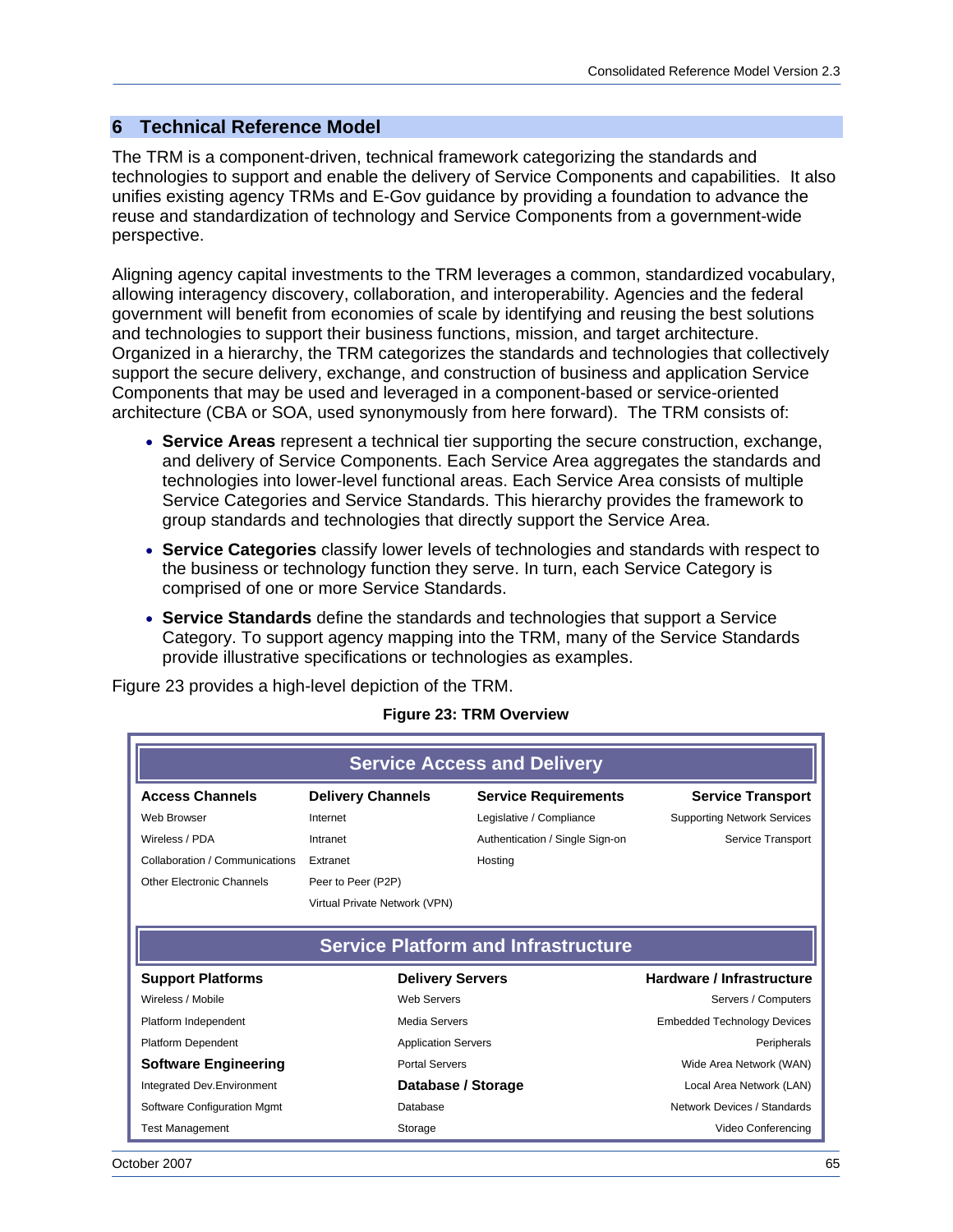| Modeling                                  |                                   |                           |                                 |  |
|-------------------------------------------|-----------------------------------|---------------------------|---------------------------------|--|
| <b>Component Framework</b>                |                                   |                           |                                 |  |
| <b>Security</b>                           | Presentation / Interface          | <b>Business Logic</b>     | Data Management                 |  |
| Certificates / Digital Signature          | Static Display                    | Platform Independent      | Database Connectivity           |  |
| <b>Supporting Security Services</b>       | Dynamic Server-Side Display       | <b>Platform Dependent</b> | Reporting and Analysis          |  |
|                                           | <b>Content Rendering</b>          | Data Interchange          |                                 |  |
|                                           | Wireless / Mobile / Voice         | Data Exchange             |                                 |  |
|                                           | Service Interface and Integration |                           |                                 |  |
| Integration                               | Interoperability                  |                           | Interface                       |  |
| Middleware                                | Data Format / Classification      |                           | Service Discovery               |  |
| <b>Enterprise Application Integration</b> | Data Types / Validation           |                           | Service Description / Interface |  |
|                                           | Data Transformation               |                           |                                 |  |

# **6.1 Service Access and Delivery Service Area**

The Service Access and Delivery Service Area, illustrated in Figure 24, defines the collection of Access and Delivery Channels used to leverage the Service Component, and the legislative requirements governing its use and interaction.





The Service Access and Delivery Service Categories and Standards are defined below:

### **Access Channels**

Access Channels define the interface between an application and its users, whether it is a browser, personal digital assistant or other medium.

**Web Browser** – Defines the program serving as the front end to the World Wide Web on the Internet. In order to view a site, you type its address (URL) into the browser's location field.

Examples of Web Browsers include:

- **Internet Explorer** Microsoft Internet Explorer (MSIE) is the most widely used World Wide Web browser.
- **Netscape Communicator** Netscape is the second most widely used World Wide Web browser.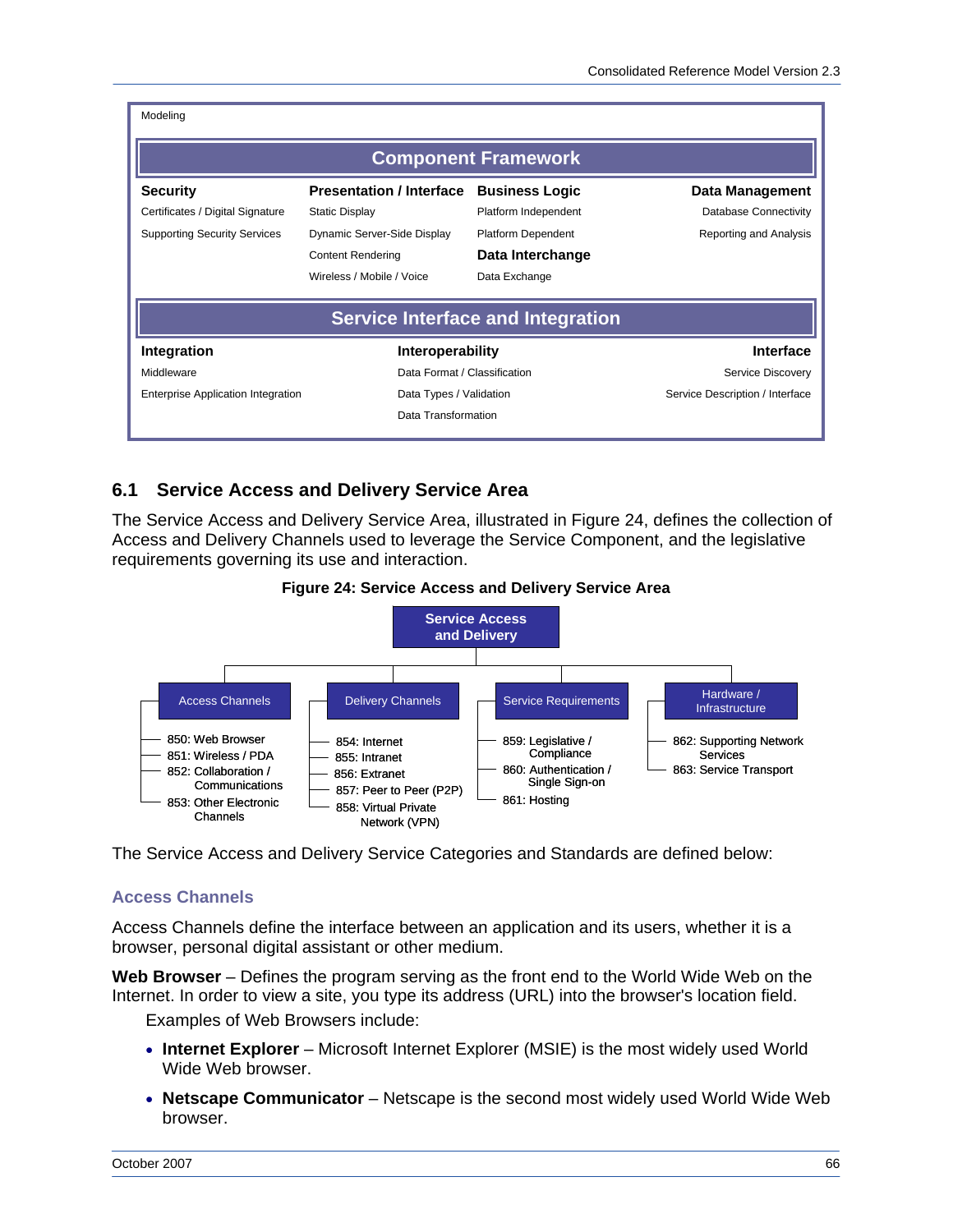**Wireless / PDA** – Defines the technologies transmitting via the airwaves. Personal Digital Assistant (PDA) is a handheld computer serving as an organizer for personal information. It generally includes, at a minimum, a name and address database, to-do list and note taker.

Examples of Wireless / PDA technology include:

- **Palm Operating System**  Palm is the leading Personal Digital Assistant (PDA). Version 5 of Palm OS provides multitasking and other capabilities that will provide an improved platform for E-Gov solutions.
- **Blackberry**  The leading email-enabled wireless device with wide use in several agencies.
- **Pocket PC Phone Edition**  Microsoft's environment for Internet-capable cellular phones.
- **Pocket PC 2000**  Microsoft's environment for PDA level devices.
- **Symbian Epoc**  A leading environment for web capable cellular phones.

**Collaboration / Communications** – Defines the forms of electronic exchange of messages, documents, or other information. Electronic communication provides efficiency through expedited time of delivery.

Examples of Collaboration / Communications include:

- **Electronic Mail (Email)** Email (Electronic mail) is the exchange of computer generated and stored messages by telecommunication. An email can be created manually via messaging applications or dynamically/programmatically such as automated response systems.
- **Facsimile (Fax)** A fax is the digitized image of text and/or pictures, represented as a series of dots (bit map). Faxes are sent and received through telecommunication channels such as telephone or Internet.
- **Kiosk** A kiosk is a small physical structure (often including a computer and a display screen) that displays information for people walking by. Kiosks are common in public buildings. Kiosks are also used at trade shows and professional conferences.

**Other Electronic Channels** – Defines the other various mediums of information exchange and interface between a user and an application.

Examples of Other Electronic Channels include:

- **System to System** System to System involves at least two computers that exchange data or interact with each other independent of human intervention or participation.
- **Web Service** Web services (sometimes called application services) are services (usually including some combination of programming and data, but possibly including human resources as well) that are made available from a business's web server for web users or other web-connected programs.
- **Uniform Resource Locator (URL)** URL is the global address of documents and other resources on the World Wide Web. The first part of the address indicates what protocol to use (i.e. "http://"), and the second part specifies the IP address or the domain name where the resource is located (i.e. "www.firstgov.gov").

# **Delivery Channels**

Delivery Channels define the level of access to applications and systems based upon the type of network used to deliver them.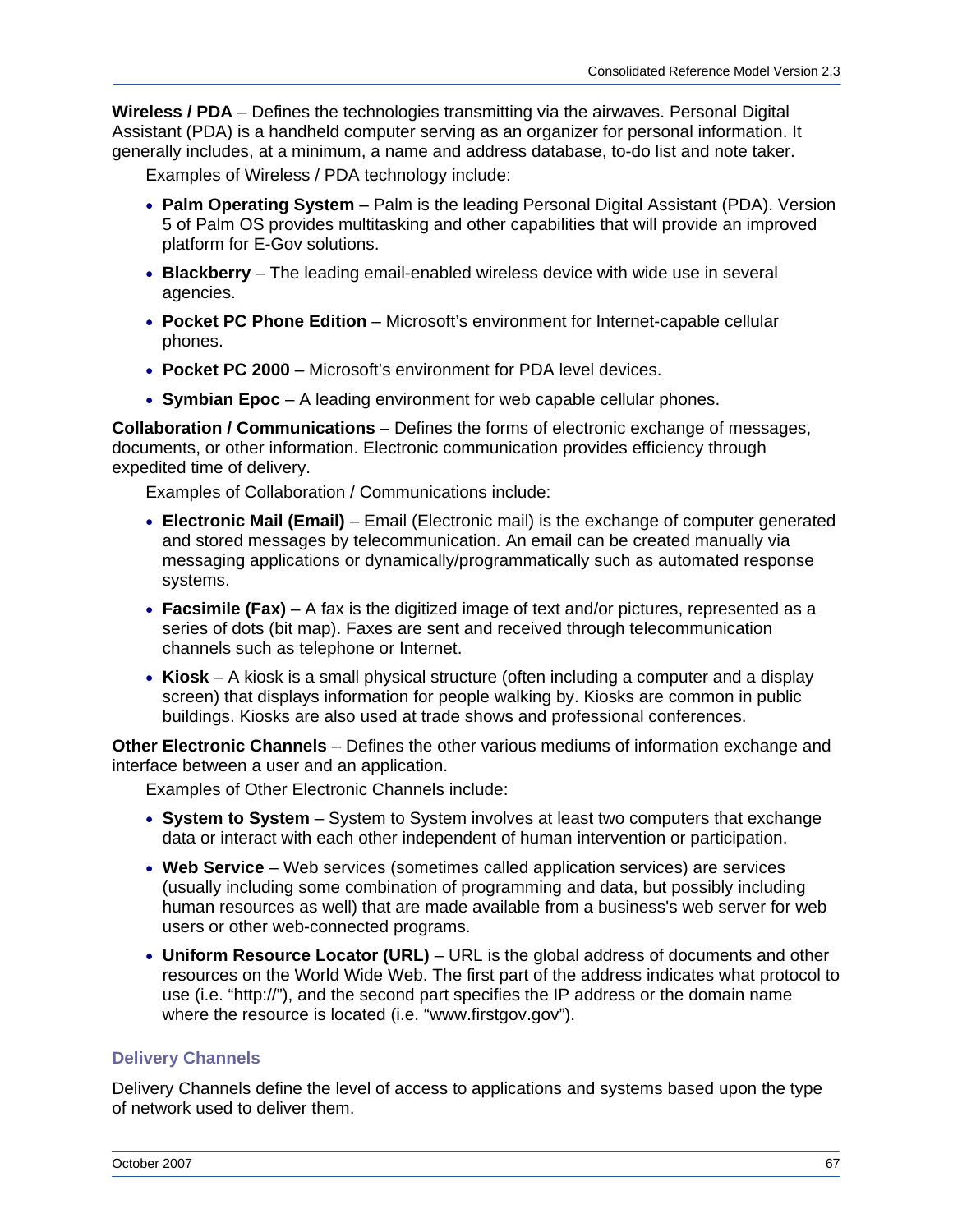**Internet** – The Internet is a worldwide system of computer networks for users at any one computer, if they have permission, to get information from any other computer.

**Intranet** – An Intranet is a private network contained within an enterprise. It may consist of many interlinked local area networks and is used to share company information and resources among employees.

**Extranet** – An Extranet is a private network using the Internet protocol and the public telecommunication system to securely share part of a business's information or operations with suppliers, vendors, partners, customers, or other businesses. An extranet can be viewed as part of a company's intranet extended to users outside the company.

**Peer to Peer (P2P)** – Peer to Peer is a class of applications operating outside the DNS system, having significant or total autonomy from central servers, and taking advantage of resources available on the Internet.

**Virtual Private Network (VPN)** – A private data network making use of the public telecommunication infrastructure, maintaining privacy through the use of a tunneling protocol and security procedures.

# **Service Requirements**

Service Requirements define the necessary aspects of an application, system or service to include legislative, performance, and hosting.

**Legislative / Compliance** – Defines the prerequisites an application, system or service must have mandated by congress or governing bodies.

Examples of Legislative / Compliance technology include:

- **Section 508** Section 508 requires that federal agencies' electronic and information technology is accessible to people with disabilities, including employees and members of the public.
- **Web Content Accessibility** Refers to hardware and software that helps people who are physically or visually impaired.
- **Security** Policy and procedures that protect data against unauthorized access, use, disclosure, disruption, modification or destruction.
- **Privacy: Platform for Privacy Preferences (P3P)** A specification allowing users' web browsers to automatically understand web sites' privacy practices. Privacy policies will be embedded in the code of a web site. Browsers will read the policy, and then, automatically provide certain information to specific sites based on the preferences set by the users. For instance, if the site is an e-commerce site, the browser will automatically provide shipping info. If the site is requesting demographic info, then the browser will know to provide it anonymously. The P3P specification was developed by the W3C P3P Syntax, Harmonization, and Protocol Working Groups, including W3C Member organizations and experts in the field of web privacy. P3P is based on W3C specifications that have already been established, including HTTP, XML and Resource Description Framework (RDF). Privacy is policy that deals with the degree to which an individual can determine which personal information is to be shared with whom and for what purpose.
- **Privacy: Liberty Alliance** The Liberty Alliance Project is an alliance formed to deliver and support a federated network identity solution for the Internet that enables single signon for consumers as well as business users in an open, federated way. A federated network identity model will enable every business or user to manage their own data, and ensure that the use of critical personal information is managed and distributed by the appropriate parties, rather than a central authority. Privacy is policy that deals with the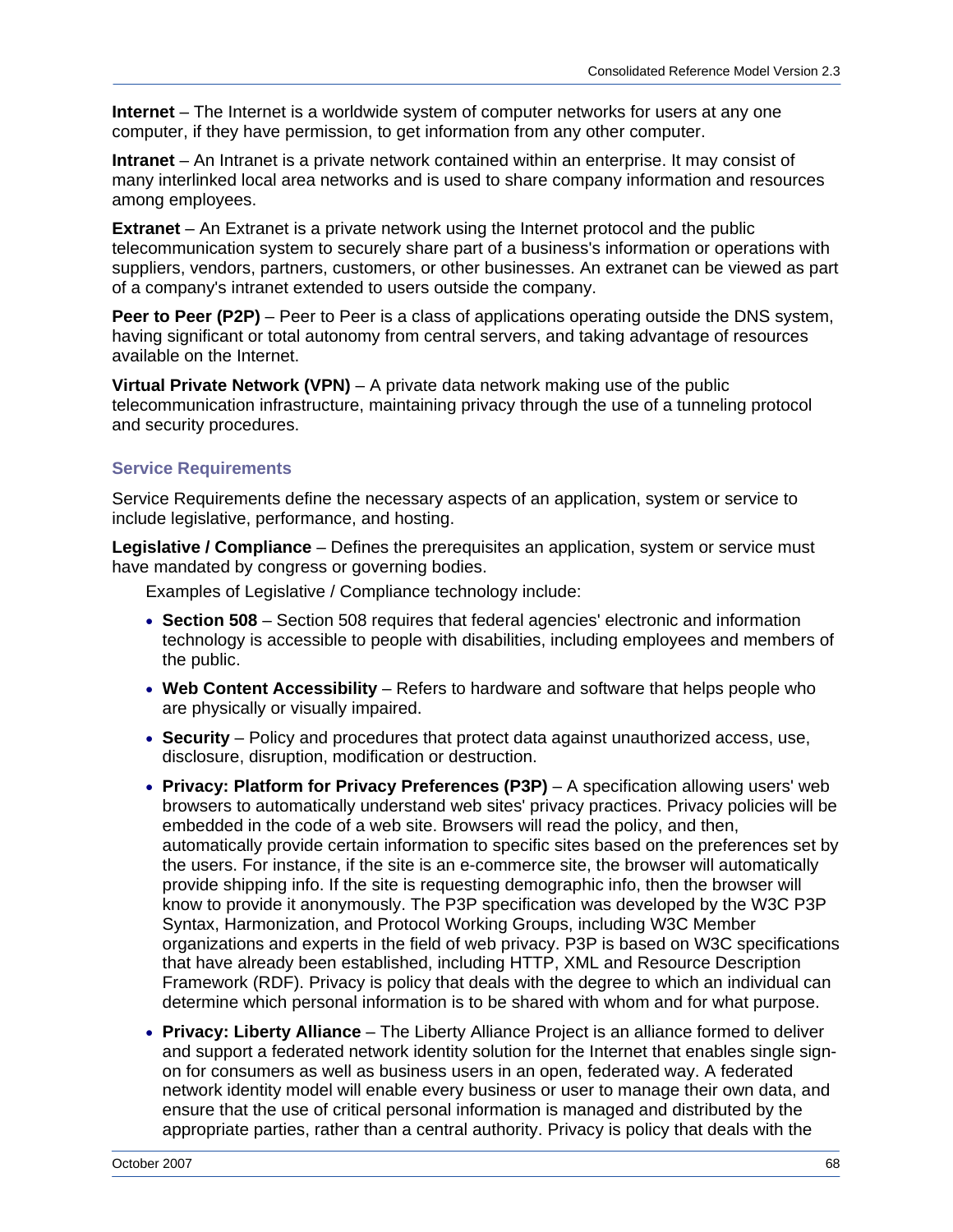degree to which an individual can determine which personal information is to be shared with whom and for what purpose.

**Authentication / Single Sign-on** – Refers a method providing users with the ability to login one time, getting authenticated access to all their applications and resources.

**Hosting** – Refers to the service provider who manages and provides availability to a web site or application, often bound to a Service Level Agreement (SLA). The Hosting entity generally maintains a server farm with network support, power backup, fault tolerance, load balancing, and storage backup.

Examples of Hosting technology include:

- **Internal (within agency)** The hosting of a web site or application within an agency. The agency is responsible for the maintenance, support and availability of the web site or application.
- **External (ISP/ASP/FirstGov)** The outsourcing of a web site or application with a managed service provider. An Internet Service Provider (ISP) provides telecommunications circuits, server collocation, and web site and application hosting. An Application Service Provider (ASP) offers software-based services for high end business applications and specific needs applications such as payroll, sales force automation, and human resources. FirstGov is the official managed service provider for the federal government.

## **Service Transport**

Service Transport defines the end to end management of the communications session to include the access and delivery protocols.

**Supporting Network Services** – These consist of the protocols defining the format and structure of data and information either accessed from a directory or exchanged through communications.

Examples of Support Network Services technology include:

- **Internet Message Access Protocol / Post Office Protocol (IMAP / POP3)** IMAP allows a client to access and manipulate electronic mail messages on a server. IMAP permits manipulation of remote message folders, called "mailboxes", in a way that is functionally equivalent to local mailboxes. IMAP also provides the capability for an offline client to resynchronize with the server. POP3 is the most commonly used protocol for retrieving email from a mail host.
- **Multipurpose Internet Mail Extensions (MIME)** MIME extends the format of Internet mail to allow non-U.S. American Standard Code for Information Interchange (ASCII) textual messages, non textual messages, multipart message bodies, and non USASCII information in message headers. MIME support allows compliant email clients and servers to accurately communicate embedded information to internal and external users.
- **Simple Mail Transfer Protocol (SMTP)** SMTP facilitates transfer of electronic mail messages. It specifies how two systems are to interact, and the messages format used to control the transfer of electronic mail.
- **Extended Simple Mail Transfer Protocol (ESMTP)** ESMTP allows new service extensions to SMTP to be defined and registered with Internet Assigned Numbers Authority (IANA).
- **T.120** T.120, an International Telecommunications Union (ITU) standard, contains a series of communication and application protocols and services that provide support for real-time, multipoint data communications. These multipoint facilities are important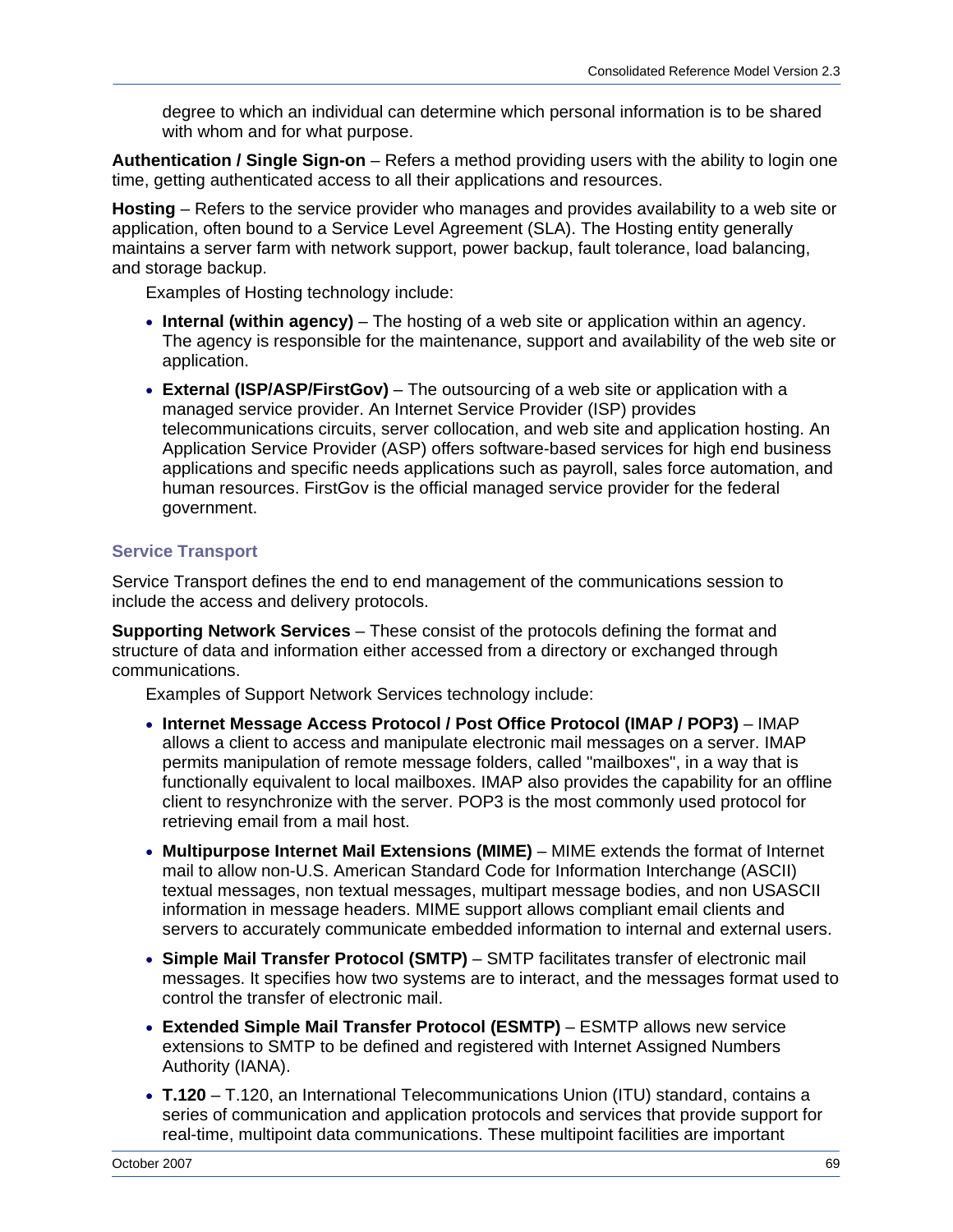building blocks for collaborative applications, including desktop data conferencing, and multi-user applications.

- **H.323** H.323, an International Telecommunications Union (ITU) standard, addresses Video (Audiovisual) communication on Local Area Networks, including Corporate Intranets and packet switched networks generally.
- **Simple Network Management Protocol (SNMP)** SNMP eliminates several of the security vulnerabilities in earlier version.
- **Lightweight Directory Access Protocol (LDAP)** LDAP is a subset of X.500 designed to run directly over the TCP/IP stack. LDAP is, like X.500, both an information model and a protocol for querying and manipulating it. LDAPv3 is an update developed in the IETF (Internet Engineering Task Force), which address the limitations found during deployment of the previous version of LDAP.
- **Directory Services (X.500)** This is a network service that discovers and identifies resources on a network and makes them accessible to users and applications. The resources include users, email addresses, computers, mapped drives, shared folders, and peripherals such as printers and PDA docking stations. Users and computers access these resources without the needing to know how or where the resources are connected.
- **Dynamic Host Configuration Protocol (DHCP)** A protocol for assigning dynamic IP addresses to devices on a network. A device can receive a different IP address for every connection. Dynamic addressing provides reduced network administration over deploying and connecting user and peripheral devices.
- **Domain Name System (DNS)** A protocol used for translating domain names (i.e. www.feapmo.gov) to their respective IP addresses. DNS is collectively a network of devices which store query results. As one DNS server or device cannot provide the translated IP address, it queries other DNS devices. This process is invisible to the user.
- **Border Gateway Protocol (BGP)** Refers to a routing protocol used to exchange routing information between routers on a network, enabling more efficient routing of data. BGP is part of RFC 1771.
- **X.400** An ISO and ITU standard for email message addressing and transporting. X.400 supports Ethernet, X.25, TCP/IP and dialup transport methods.

**Service Transport** – These consist of the protocols defining the format and structure of data and information either accessed from a directory or exchanged through communications.

Examples of Service Transport technologies include:

- **Transport Control Protocol (TCP)** TCP provides transport functions, which ensures that the total amount of bytes sent is received correctly at the destination.
- **Internet Protocol (IP)** This is the protocol of the Internet and has become the global standard for communications. IP accepts packets from TCP, adds its own header and delivers a "datagram" to the data link layer protocol. It may also break the packet into fragments to support the maximum transmission unit (MTU) of the network.
- **Hyper Text Transfer Protocol (HTTP)** The communications protocol used to connect to servers on the World Wide Web. Its primary function is to establish a connection with a web server and transmit HTML pages to the client browser.
- **Hyper Text Transfer Protocol Secure (HTTPS)** The protocol for accessing a secure web server. Using HTTPS in the URL instead of HTTP directs the message to a secure port number rather than the default web port number of 80. The session is then managed by a security protocol.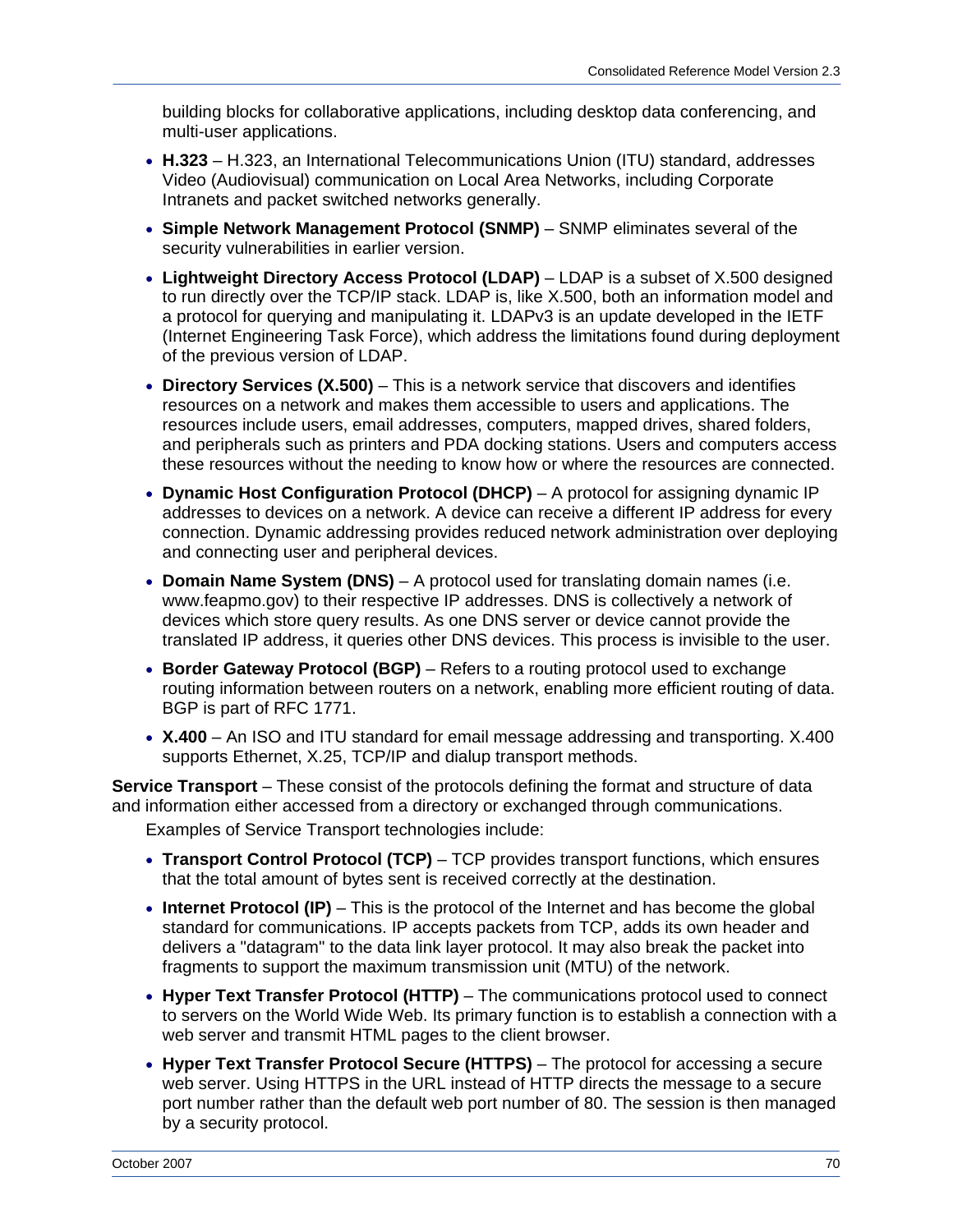- **Wireless Application Protocol (WAP)** The Wireless Application Protocol (WAP) is an open, global specification that empowers users of digital mobile phones, pagers, personal digital assistants and other wireless devices to securely access and interact with Internet/intranet/extranet content, applications, and services.
- **File Transfer Protocol (FTP)** A protocol used to transfer files over a TCP/IP network (Internet, UNIX, etc.). For example, after developing the HTML pages for a Web site on a local machine, they are typically uploaded to the Web server using FTP.
- **IP Security (IPSEC)**  A set of protocols used to secure IP packet exchange. Tunnel and Transport are the two (2) modes supported by IPSEC. IPSEC uses certificates and Public Keys to authenticate and validate the sender and receiver.

# **6.2 Service Platform and Infrastructure Service Area**

The Service Platform and Infrastructure Service Area, illustrated in Figure 25, define the collection of platforms, hardware and infrastructure standards enabling Component Based Architectures and Service Component reuse.



**Figure 25: Service Platform and Infrastructure Service Area** 

The Service Platform and Infrastructure Service Categories and Standards are defined below:

# **Support Platforms**

Support platforms are hardware or software architectures. The term originally dealt with only hardware, and it is still used to refer to a CPU model or computer family.

**Wireless / Mobile** – Radio transmission via the airwaves. Various communications techniques are used to provide wireless transmission including infrared "line of sight," cellular, microwave, satellite, packet radio and spread spectrum.

An example of Wireless / Mobile technology includes:

• **Java 2 Platform, Micro Edition (J2ME)** – Sun's Java environment for devices. It promises a relatively portable environment for those using Java for other tiers of the architecture.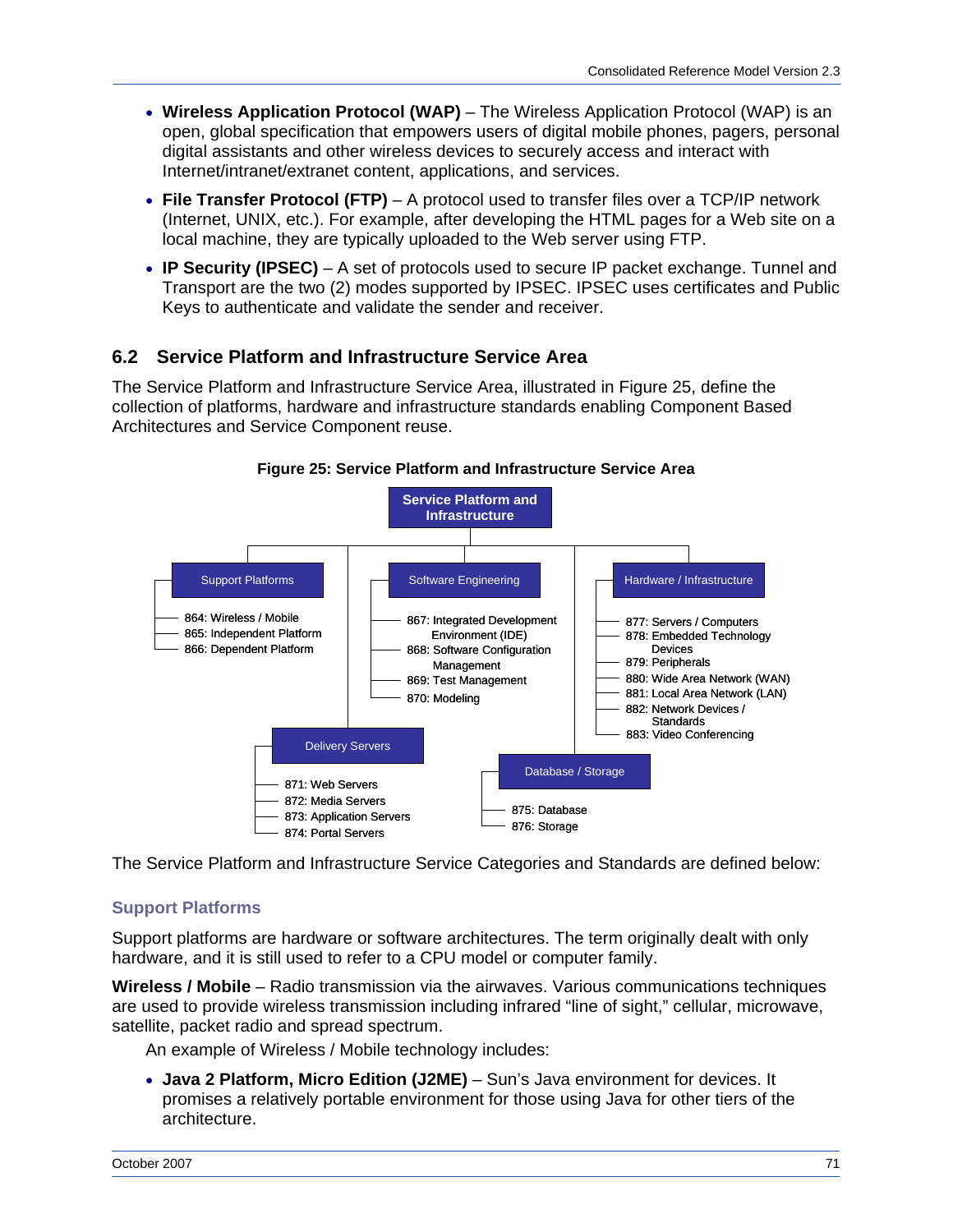**Independent Platform** – Defines the operating systems and programming languages able to execute and run on any platform or operating system. A platform is the underlying hardware and software comprising a system.

Examples of Independent Platform technologies include:

- **Java 2 Platform Enterprise Edition (J2EE)** Sun's J2EE and Microsoft's .Net are the two dominant distributed computing architecture frameworks. J2EE provides portability of a single language (Java) over multiple operating systems and hardware platforms.
- **Linux** Linux is an open source operating system running on multiple hardware platforms. With the ability to run on many platforms, including the PC and Macintosh, Linux has become an alternative to proprietary systems.

**Dependent Platform** – Defines the operating systems and programming languages able to execute and run on a specific platform or operating system. A platform is the underlying hardware and software comprising a system.

Examples of Dependent Platform technologies include:

- **Windows 2000** Also known as "Win2K" and "W2K," it is a major upgrade to Windows NT 4. Launched in February 2000, Windows 2000 comes in one client and three server versions. Windows 2000 looks like Windows 95/98, but adds considerably more features, dialogs and options.
- **Windows.Net** Microsoft's .Net and Sun's J2EE are the two dominant distributed computing architecture frameworks. .Net supports a wide range of languages but is primarily tied to the Microsoft Windows operating system and Intel hardware.
- **Mac OS X** Mac OS X is Apple's UNIX based operating system based on industry standards. Launched in March 2001, OS X has advanced built-in security functions and complete interoperability with both Internet standards and Microsoft products.

# **Delivery Servers**

Delivery Servers are front-end platforms providing information to a requesting application. It includes the hardware, operating system, server software, and networking protocols.

**Web Servers** – A *web server* is a computer that provides World Wide Web services on the Internet. It includes the hardware, operating system, web server software, TCP/IP protocols and the web site content (web pages). If a web server is used internally and not by the public it may be known as an "intranet server."

Examples of Web Server technologies include:

- **Apache** A widely used public domain, UNIX based web server from the Apache Group (www.apache.org). It is based on, and is a plug-in replacement for, NCSA's HTTP server Version 1.3. The name came from a body of existing code and many "patch files."
- **Internet Information Server** Web server software from Microsoft that runs under Windows NT, Windows 2000, and Microsoft.Net. It supports Netscape's SSL security protocol and turns an NT based PC into a web site. Microsoft's Web browser, Internet Explorer, is also included.

**Media Servers** – Provide optimized management of media based files such as audio and video streams and digital images.

Examples of Media Servers include:

• **Real Audio** – streaming media server solution designed to supply desktop and mobile content.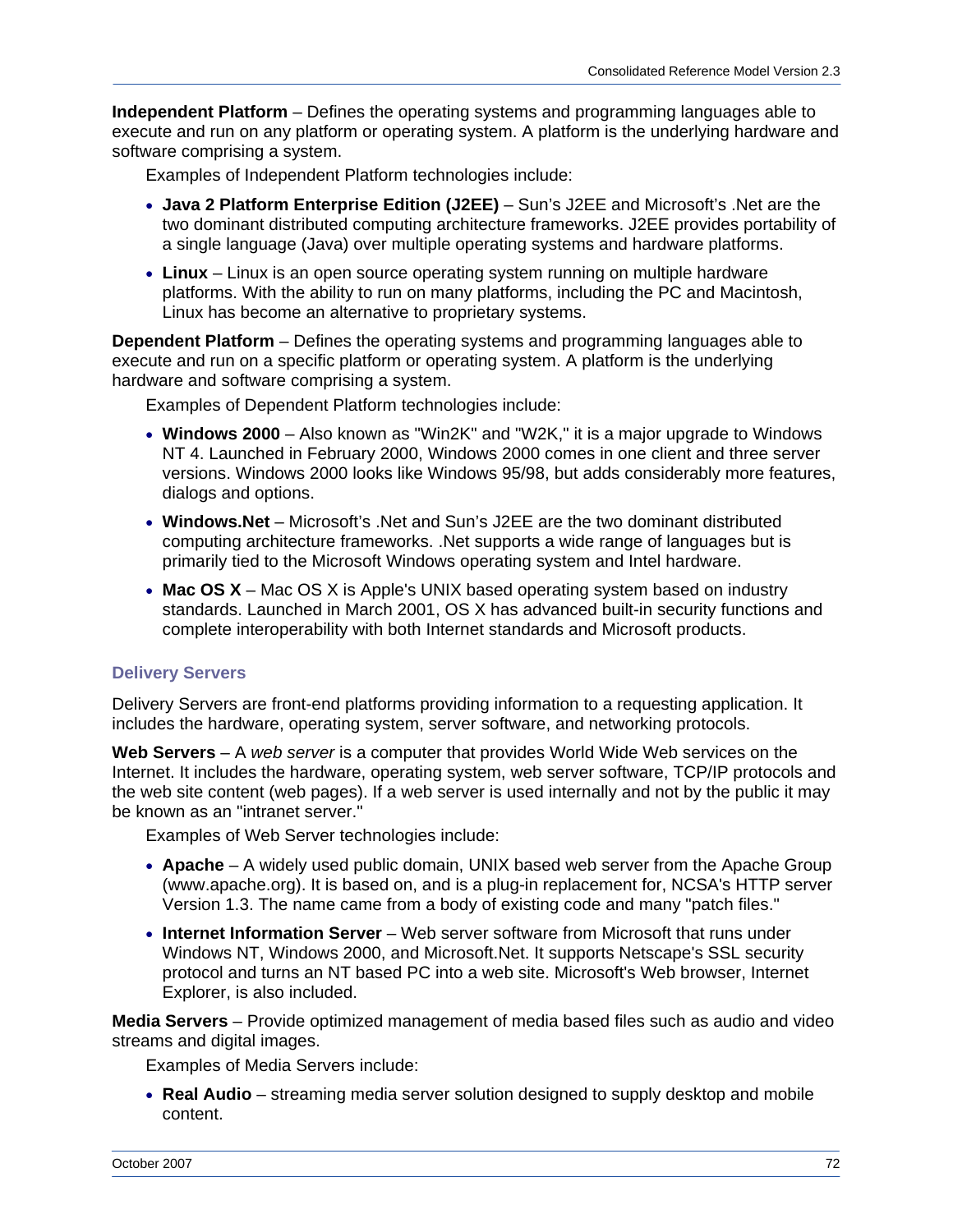• **Windows Media Services** – Part of Windows Server (2000 and .Net) optimized to deliver streaming media and dynamic digital content over intranet and internet delivery channels.

**Application Servers** – In a three tier environment, a separate computer (application server) performs the business logic, although some part may still be handled by the user's machine. After the web exploded in the mid 1990s, application servers became web-based.

**Portal Servers** – Portals represent focus points for interaction, providing integration and single source corporate information.

# **Software Engineering**

Software engineering covers the technology associated with building software systems as well as technical solutions supporting management issues, such as testing, modeling and versioning. The TRM is concerned with component technical architecture, not engineering processes.

**Integrated Development Environment (IDE)** – This consists of the hardware, software and technology facilitating the development of software applications and systems.

Examples of technologies supporting an Integrated Development Environment include:

- **Web Sphere Studio** Integrated Java (J2EE) environment for programmers building Java, web, and web services applications – and the successor to IBM Visual Age.
- **Visual Studio** A complete development system providing the tools for analyzing and modeling all aspects of an application before a single component is built so that developers can design efficient architectures and reduce time to market. Developers can choose the programming language they know best and the language that is best suited to the solution, including Microsoft Visual Basic, Visual C++, Visual J++, and Visual FoxPro. Visual Studio is used to build scalable, data driven Web sites and applications.
- **Visual Studio.Net** A comprehensive tool set for rapidly building and integrating XML web services, Microsoft Windows–based applications, and web solutions. This is the successor to Visual Studio.

**Software Configuration Management** – Technology applicable to all aspects of software development from design to delivery specifically focused on the control of all work products and artifacts generated during the development process. Several technical solutions on the market provide the integration of the software configuration management functions.

Examples of functions supporting Software Configuration Management for which technical solutions may be available include:

- **Version Management** Refers to tracking and controlling versions of files. Version Management includes capabilities such as labeling, branching, merging, version content comparisons, and security and permission management across version controlled projects.
- **Defect Tracking** Refers to the identification, assignment, and management of discovered defects within an application, product or solution. Defect tracking tools provide searchable defect data to identify urgent and related defects or bugs. The architecture should be built to facilitate the pushing of software patches across the enterprise.
- **Issue Management** Refers to the management of business, technical, and infrastructure issues throughout the entire lifecycle of a project.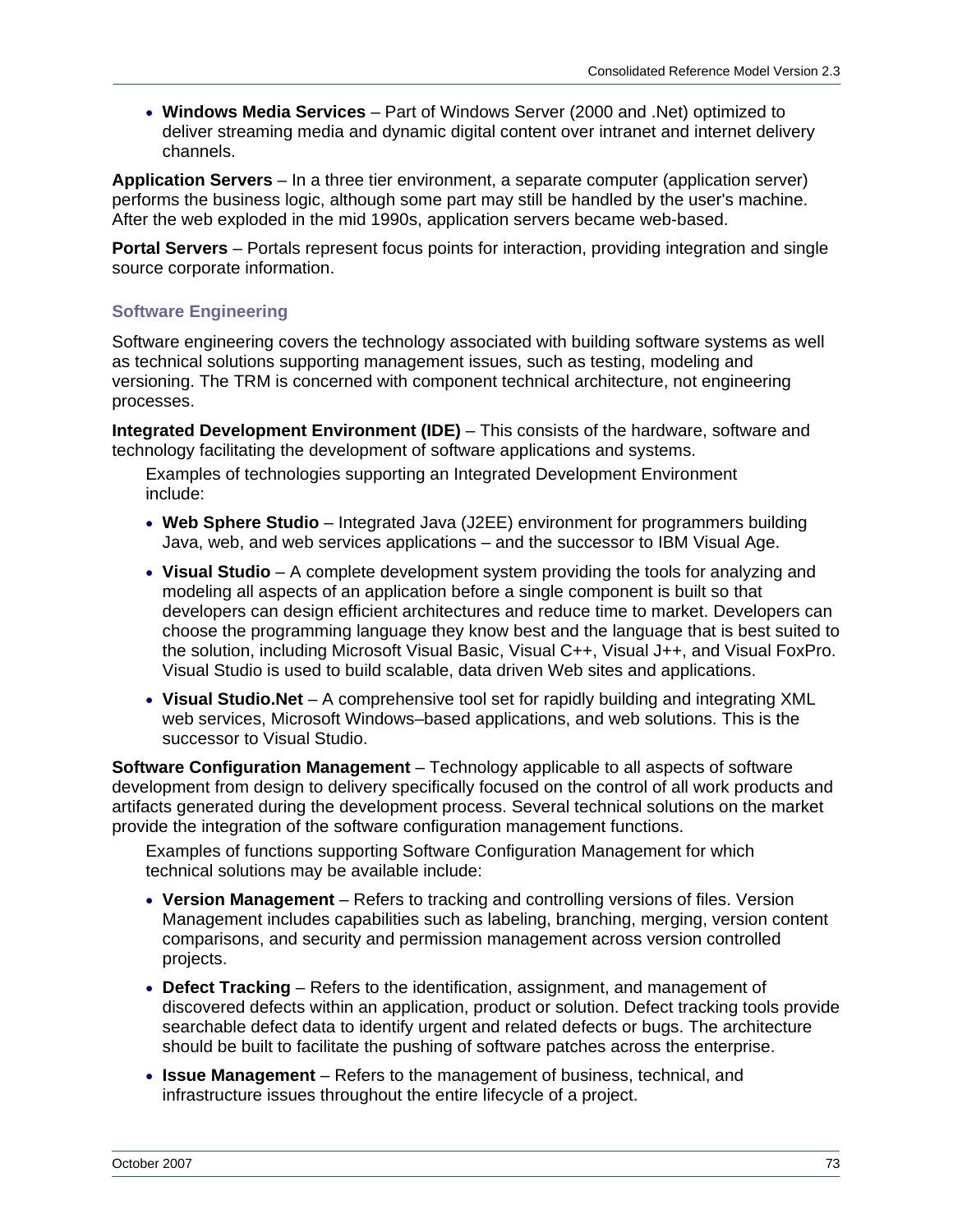- **Task Management** Requirements, testing, and issues assignments are transformed into prioritized tasks. Task Management tools provide automation features for managing, delivering, assigning, reminding, and collaborating task management and execution.
- **Change Management** Refers to the management of application code and content changes across the software development lifecycles.
- **Deployment Management** Refers to the capability of software delivery to remote networked desktops, servers, and mobile devices across an enterprise. Deployment automation tools provide centralized and accelerated delivery of applications to users via push technologies, eliminating the need for manual installation and configuration.
- **Requirements Management and Traceability** Consists of information discovery, capture, storage and dissemination. Requirements management reduces software development costs and associated risks through documenting, measuring, and analyzing deviations to project requirements. Traceability refers to tracking requirements artifacts to their source, and changes in requirements to include the impact analysis of the change. Requirements traceability is an integral component in quality software implementation and the management of document succession.

**Test Management** – Technology supporting the consolidation of all testing activities and results. Test Management activities include test planning, designing (test cases), execution, reporting, code coverage, and heuristic and harness development.

Examples of functions supporting Test Management for which technical solutions may be available include:

- **Functional Testing** This type of test focuses on any requirements that can be traced directly to use cases (or business functions), business rules, and design.
- **Business Cycle Testing** Refers to the emulation of activities performed over a period of time that is relevant to the application under test.
- **Usability Testing (508 Testing)** Refers to a test to ensure that the application navigation, functionality, and GUI allow a user to effectively and efficiently do their work in a way that they are satisfied with the application.
- **Performance Profiling** Refers to a performance test that measures and evaluates response times and transaction rates.
- **Load/Stress/Volume Testing** Refers to tests that measure and evaluate how a system performs and functions under varying workloads, large amounts of data and/or resource utilization.
- **Security and Access Control Testing** Focuses on the technical, administrative and physical security controls that have been designed into the system architecture in order to provide confidentiality, integrity and availability.
- **Reliability Testing** Refers to the verification that failover methods are invoked properly and the system recovers properly.
- **Configuration Testing** Refers to a test to ensure that the application or system can handle all hardware and software variables and requirements that have been defined.
- **Installation Testing** Refers to the verification that the software installation process works properly in different environments and among varying conditions.

**Modeling** – Technology supporting the process of representing entities, data, business logic, and capabilities for aiding in software engineering.

Examples of Modeling technology include: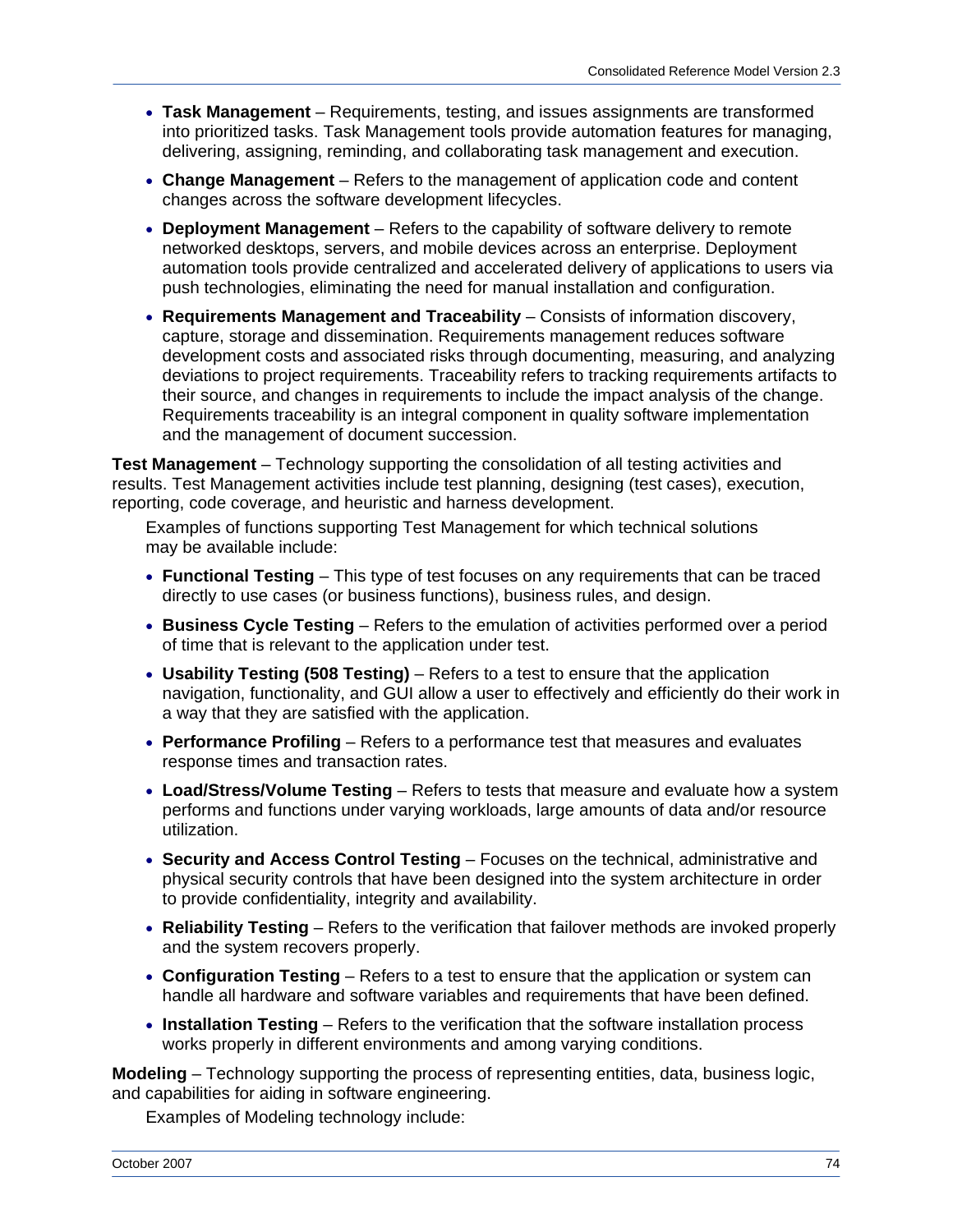- **Unified Modeling Language (UML)** A general-purpose notational language for specifying and visualizing complex software, especially large, object-oriented projects.
- **Case Management** Computer Aided Software Engineering (CASE) software that provides a development environment for programming teams. CASE systems offer tools to automate, manage and simplify the development process.

## **Database / Storage**

Database / Storage refers to a collection of programs enabling storage, modification, and extraction of information from a database, and various techniques and devices for storing large amounts of data.

**Database** – Refers to a collection of information organized in such a way a computer program can quickly select desired pieces of data. A database management system (DBMS) is a software application providing management, administration, performance, and analysis tools for databases.

Examples of Database technologies include:

- **Database 2 (DB2)** DB2 is a family of relational database products offered by IBM. DB2 provides an open database environment that runs on a wide variety of computing platforms.
- **Oracle** Relational database product; the first to support the SQL language.
- **SQL Server** Data management server product developed by Microsoft.
- **Sybase** Data management and synchronization server products developed by Sybase.

**Storage** – Storage devices are designed to provide shared storage access across a network. These devices provide extended storage capabilities to the network with reduced costs compared to traditional file servers.

Examples of Storage technologies include:

- **Network Attached Storage (NAS)** A NAS device is a server that is dedicated to nothing more than file sharing.
- **Storage Area Network (SAN)** A SAN is a high-speed sub network of shared storage devices. A storage device is a machine that contains nothing but a disk or disks for storing data.

### **Hardware / Infrastructure**

Defines the physical devices, facilities and standards providing the computing and networking within and between enterprises.

**Servers / Computers** – This refers to the various types of programmable machines capable of responding to sets of instructions and executing programs.

Examples of Servers / Computers technologies include:

- **Enterprise Server** A computer or device on a network that manages network resources and shared applications for multiple users.
- **Mainframe** A very large computer capable of supporting hundreds, or even thousands, of users simultaneously. Mainframes support simultaneous programs.

**Embedded Technology Devices** – This refers to the various devices and parts making up a Server or Computer as well as devices performing specific functionality outside of a Server or Computer.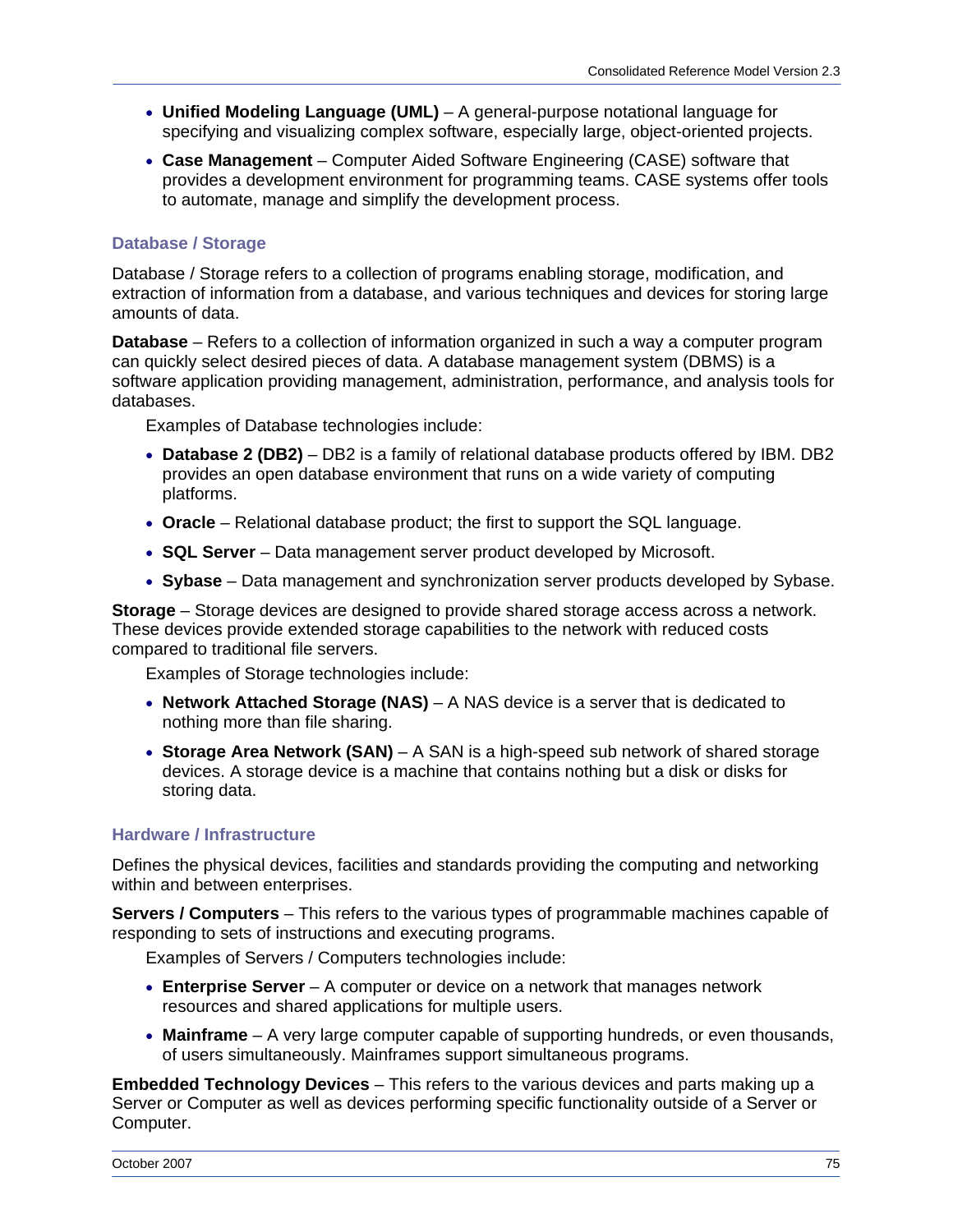Examples of Embedded Technology Devices include:

- **Random Access Memory (RAM)** A type of computer memory that can be accessed randomly; that is, any byte of memory can be accessed without touching the preceding bytes. RAM is the most common type of memory found in computers and other devices, such as printers.
- **Hard Disk Drive** Refers to the area of a computer that where data is stored.
- **Microprocessor**  A silicon chip that contains a CPU. In the world of personal computers, the terms microprocessor and CPU are used interchangeably. At the heart of all personal computers and most workstations sits a microprocessor.
- **Redundant Array of Independent Disks (RAID)** An assembly of disk drives that employ two or more drives in combination for fault tolerance and performance. RAID disk drives are used frequently on servers but aren't generally necessary for personal computers. RAID is generally configured as mirrored or striped. Mirrored RAID (Level 1) provides a failover drive. Striped RAID (Levels 0, 3, and 5) write data across multiple disk drives so that a single disk failure can be recovered from the data on the remaining drives. There are three (3) types of RAID systems: failure resistant disk systems (that protect against data loss due to disk failure), failure tolerant disk systems (that protect against loss of data access due to failure of any single component), and disaster tolerant disk systems (that consist of two or more independent zones, either of which provides access to stored data).

**Peripherals** – Computer devices not part of the essential computer (i.e. the memory and microprocessor). Peripheral devices can be external and internal.

Examples of Peripherals include:

- **Printer** Devices that print text or illustrations on paper. There are many different types of printers.
- **Scanner** Device that can read text or illustrations printed on paper and translate the information into a form the computer can use. A scanner works by digitizing an image dividing it into a grid of boxes and representing each box with either a zero or a one, depending on whether the box is filled in.

**Wide Area Network (WAN)** – A data network typically extending a LAN outside a building or beyond a campus is known as a WAN. This is typically created by using bridges or routers to connect geographically separated LANs. WANs include commercial or educational dialup networks such as CompuServe, InterNet and BITNET.

Examples of WAN technologies include:

- **Frame Relay** A packet switching protocol for connecting devices on a Wide Area Network (WAN). Frame Relay networks in the U.S. support data transfer rates at T1 (1.544 Mbps) and T3 (45 Mbps) speeds.
- **Asynchronous Transfer Mode (ATM)** A high bandwidth, high speed, controlled delay, fixed size packet switching and transmission system integrating multiple data types (voice, video, and data). Uses fixed size packets also known as "cells" (ATM is often referred to as "cell relay").

**Local Area Network (LAN)** – A network interconnecting devices over a geographically small area, typically in one building or a part of a building. The most popular LAN type is Ethernet. LANs allow the sharing of resources and the exchange of both video and data.

Examples of Local Area Network technologies include: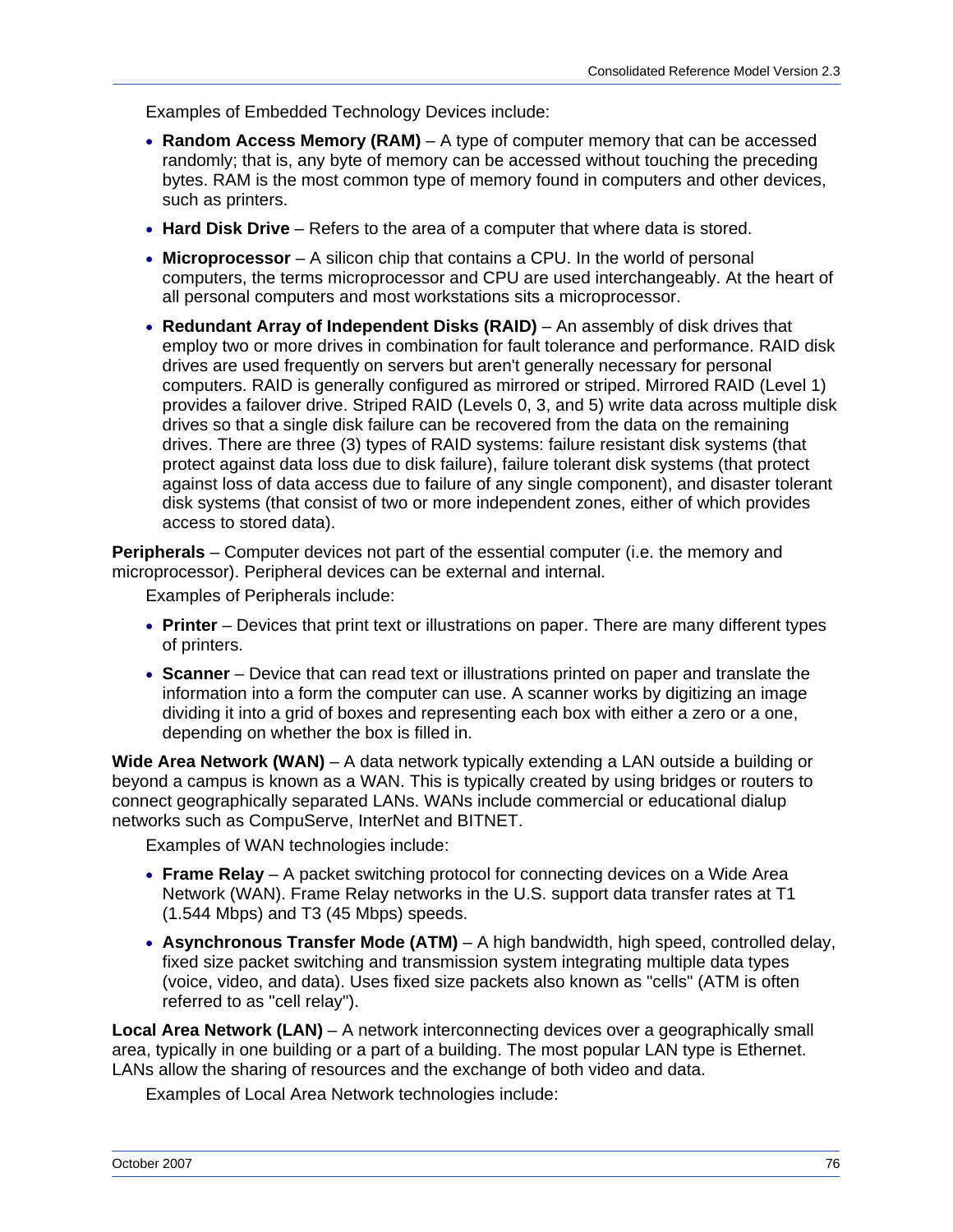- **Ethernet** Local Area Network (LAN) architecture that uses a bus or star topology and supports data transfer rates of 10 Mbps, 100 Mbps (Fast Ethernet) or 1 Gbps (gigabit Ethernet). The Ethernet specification served as the basis for the IEEE 802.3 standard, which specifies the physical and lower software layers. Ethernet uses the CSMA/CD access method to handle simultaneous demands. It is one of the most widely implemented LAN standards.
- **Token Ring** A type of computer network in which all the computers are arranged (schematically) in a circle. A token, which is a special bit pattern, travels around the circle. To send a message, a computer catches the token, attaches a message to it, and then lets it continue to travel around the network.
- **Virtual LAN (VLAN)** Short for virtual LAN, a network of computers that behave as if they are connected to the same wire even though they may actually be physically located on different segments of a LAN. VLANs are configured through software rather than hardware, which make them extremely flexible. One of the biggest advantages of VLANs is that when a computer is physically moved to another location, it can stay on the same VLAN without any hardware reconfiguration.

**Network Devices / Standards** – A group of stations (computers, telephones, or other devices) connected by communications facilities for exchanging information. Connection can be permanent, via cable, or temporary, through telephone or other communications links. The transmission medium can be physical (i.e. fiber optic cable) or wireless (i.e. satellite).

Examples of Network Devices / Standards include:

- **Hub** A common connection point for devices in a network. Hubs are commonly used to connect segments of a LAN. A hub contains multiple ports. When a packet arrives at one port, it is copied to the other ports so that all segments of the LAN can see all packets.
- **Switch** In networks, a device that filters and forwards packets between LAN segments. Switches operate at the data link layer (layer 2) and sometimes the network layer (layer 3) of the OSI Reference Model and therefore support any packet protocol. LANs that use switches to join segments are called switched LANs or, in the case of Ethernet networks, switched Ethernet LANs.
- **Router** A device or setup that finds the best route between any two networks, even if there are several networks to traverse. Like bridges, remote sites can be connected using routers over dedicated or switched lines to create WANs.
- **Network Interface Card (NIC)** Often abbreviated as NIC, an expansion board you insert into a computer so the computer can be connected to a network. Most NICs are designed for a particular type of network, protocol, and media, although some can serve multiple networks.
- **Transceivers** Short for transmitter receiver, a device that both transmits and receives analog or digital signals. The term is used most frequently to describe the Component in local area networks (LANs) that actually applies signals onto the network wire and detects signals passing through the wire. For many LANs, the transceiver is built into the network interface card (NIC). Some types of networks, however, require an external transceiver.
- **Gateway** Gateways are points of entrance to and exit from a communications network. Viewed as a physical entity, a gateway is that node that translates between two otherwise incompatible networks or network segments.
- **Integrated Services Digital Network (ISDN)** ISDN is a system of digital phone connections which has been available for over a decade. This system allows data to be transmitted simultaneously across the world using end to end digital connectivity.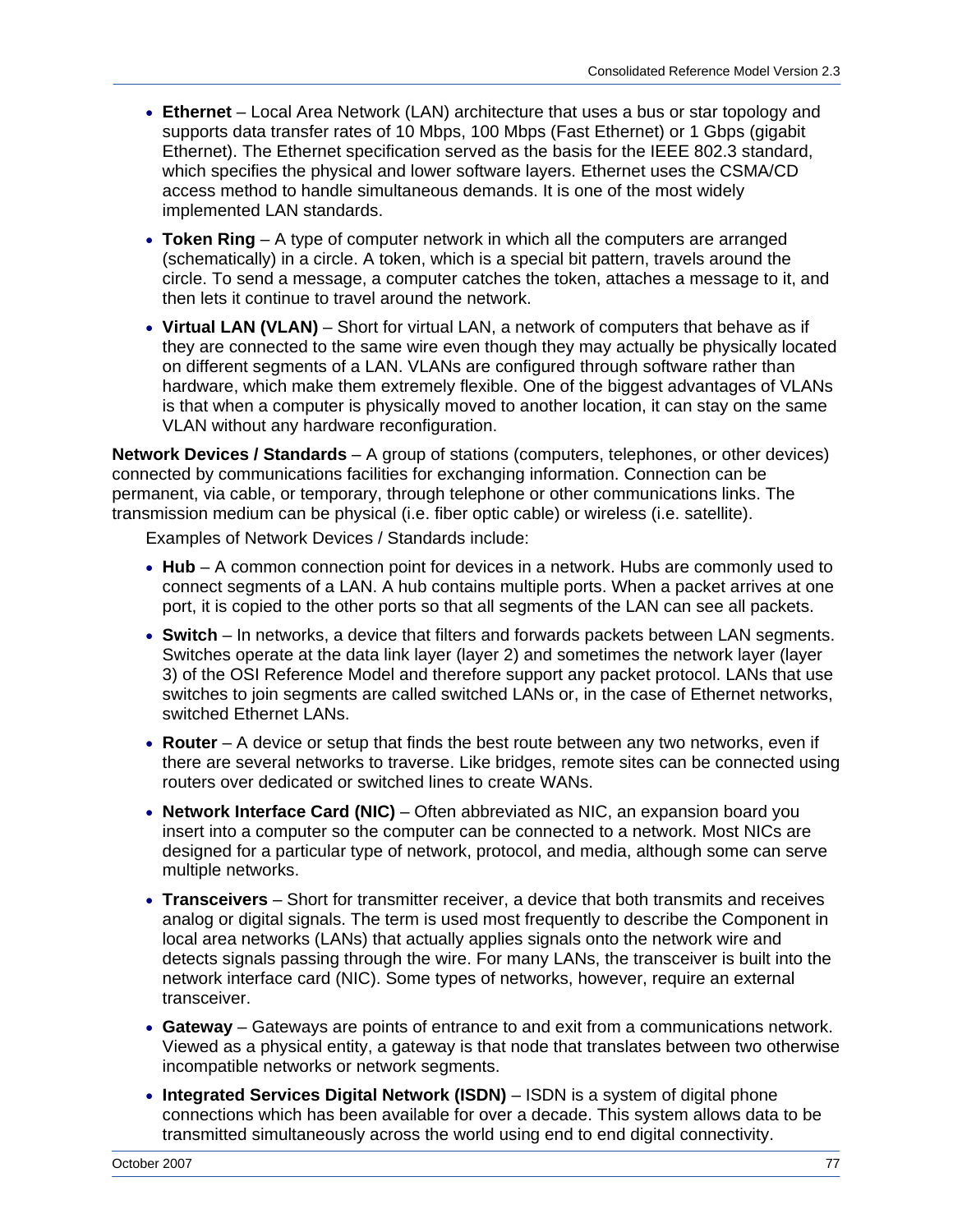- **T1/T3** T1 service delivers 1.544 Mbps. Typically channel into 24 DS0s, each capable of carrying a single voice conversation or data stream. The European T1 or E1 transmission rate is 2.048 Mbps. A T3 circuit communicates at 45 Mbps, or 28 T1 lines.
- **Digital Subscriber Line (DSL)** Refers collectively to all types of digital subscriber lines, the two main categories being ADSL and SDSL. Two other types of DSL technologies are High data rate DSL (HDSL) and Very high DSL (VDSL).
- **Firewall** This refers to the network device that is designed to prevent unauthorized access to or from a private network. Firewalls can be implemented in both hardware and software, or a combination of both. Firewalls are frequently used to prevent unauthorized Internet users from accessing private networks connected to the Internet, especially intranets. There are several types of firewall techniques and firewalls may implement one or more simultaneously. Packet filtering inspects inbound and outbound packets, validating against defined business rules. Application gateways apply security rules against applications. Circuit level gateways apply security rules against physical connection attempts to and from the network. Proxy servers mask the internal requestor by inspecting and augmenting the packet header. Four common architectures of firewalls include the packet filtering router, the screened host firewall system, the dual homed host firewall, and the screened subnet firewall (with a DMZ), which is one of the most secure implementations.

**Video Conferencing** – Communication across long distances with video and audio contact that may also include graphics and data exchange. Digital video transmission systems typically consist of camera, codec (coder decoder), network access equipment, network, and audio system.

Examples of Video Conferencing technologies include:

- **Bridge** a bridge connects three or more conference sites so that they can simultaneously pass data, voice, or video. Video conferencing bridges are often called MCUs (multipoint conferencing units).
- **CODEC** a video codec converts analog video signals from a video camera to digital signals for transmission over digital circuits, and then converts the digital signals back to analog signals for display.
- **Receiver** An electronic device which enables a particular videoconference signal to be separated from all others being received by an earth station, and converts the signal format into a format for video, voice or data.

# **6.3 Component Framework Service Area**

The Component Framework Service Area, illustrated in Figure 26, defines the underlying foundation and technical elements by which Service Components are built, integrated and deployed across Component-Based and Distributed Architectures. The Component Framework consists of the design of application or system software that incorporates interfaces for interacting with other programs and for future flexibility and expandability. This includes, but is not limited to, modules designed to interoperate with each other at runtime. Components can be large or small, written by different programmers using different development environments and may be platform independent. Components can be executed on standalone machines, a LAN, Intranet or the Internet.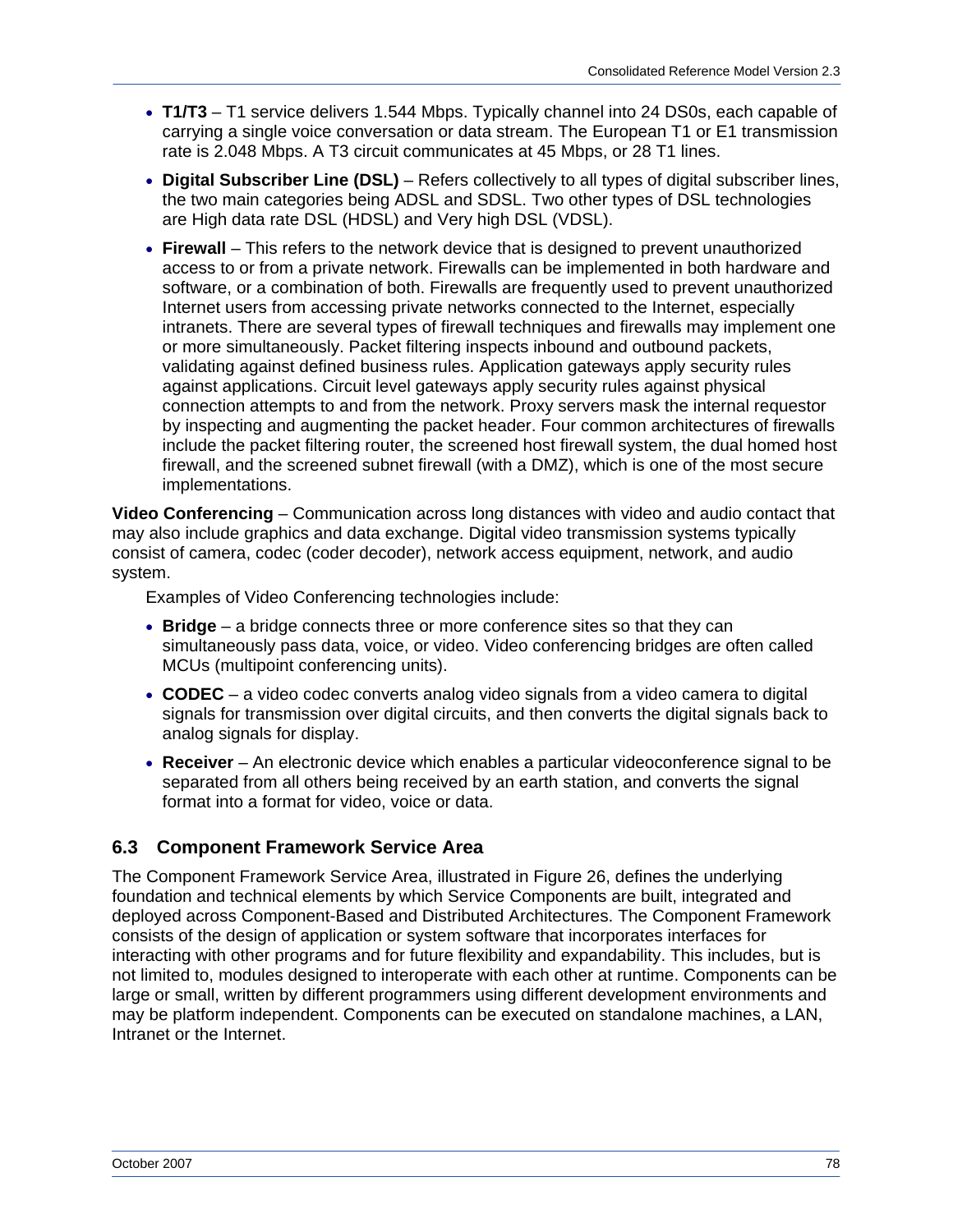

**Figure 26: Component Framework Service Area** 

The Component Framework Service Categories and Standards are defined below:

#### **Security**

Security defines the methods of protecting information and information systems from unauthorized access, use, disclosure, disruption, modification, or destruction in order to provide integrity, confidentiality and availability. Biometrics, two factor identification, encryption, and technologies based on the NIST FIPS140 standards are evolving areas of focus. See: http://csrc.nist.gov/cryptval/

**Certificates / Digital Signature** – Software used by a certification authority (CA) to issue digital certificates and secure access to information. The evolution of Public Key Infrastructure (PKI) is based on the verification and authentication of the parties involved in information exchange.

Examples of Certificates / Digital Signature technologies include:

- **Digital Certificate Authentication** Authentication implementation for controlling access to network and internet resources through managing user identification. An electronic document, digital certificate, is issued and used to prove identity and public key ownership over the network or internet.
- **FIPS 186** The Digital Signature Standard (DSS) specifies a digital signature algorithm (DSA) appropriate for applications requiring a digital, rather than written, signature. The DSA authenticates the integrity of the signed data and the identity of the signatory. The DSA may also be used to prove that data was actually signed by the generator of the signature. Additional references: Draft ANSI X9.30199x Part 1 and ISO/IEC JTC1/SC27/WG2, Project 1.27.08 Digital Signature with Appendix.
- **Secure Sockets Layer (SSL)** An open, nonproprietary protocol for securing data communications across computer networks. SSL is sandwiched between the application protocol (such as HTTP, Telnet, FTP, and NNTP) and the connection protocol (such as TCP/IP, UDP). SSL provides server authentication, message integrity, data encryption, and optional client authentication for TCP/IP connections.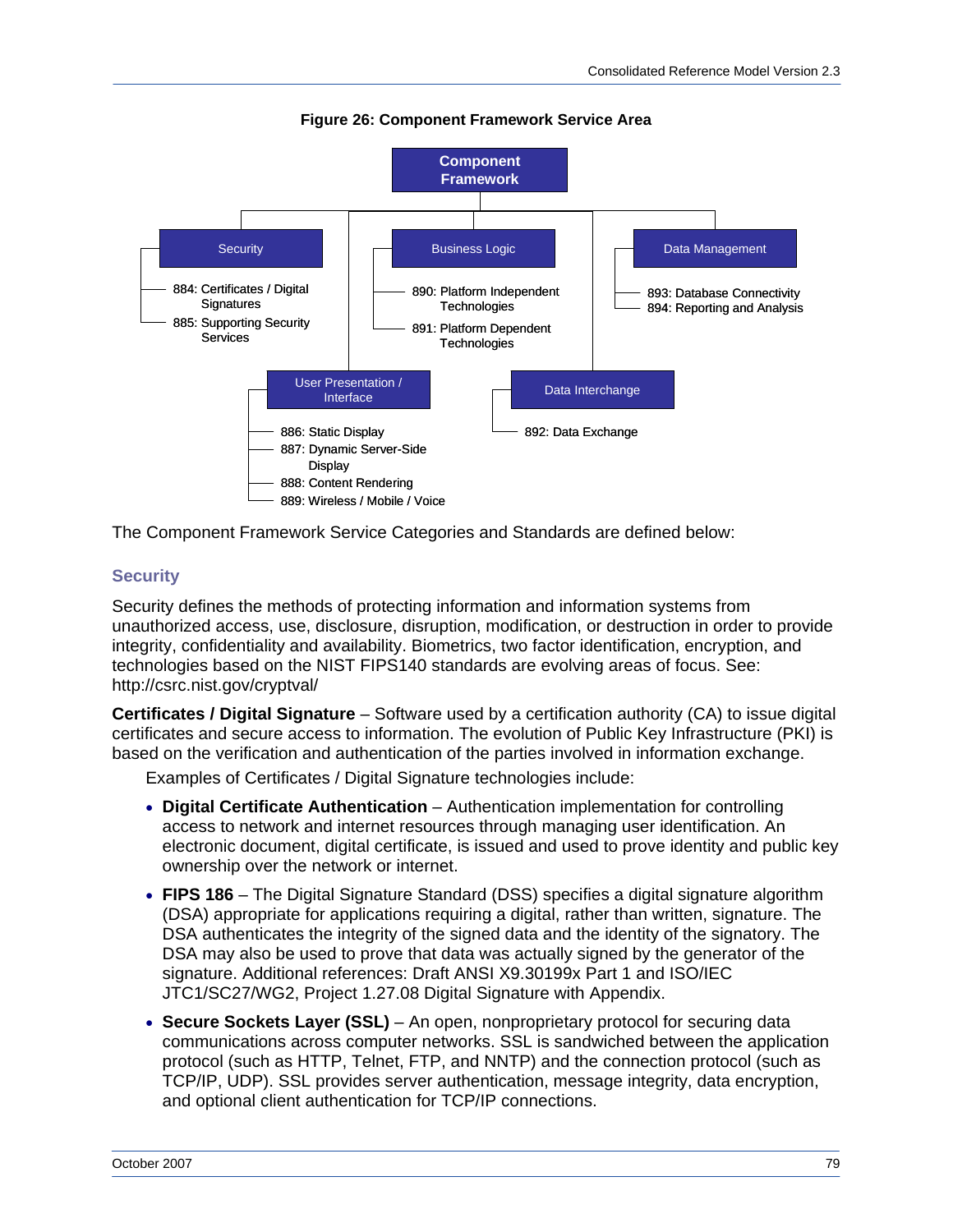**Supporting Security Services** – These consist of the different protocols and components to be used in addition to certificates and digital signatures.

Examples of Supporting Security Services technologies include:

- **Secure Multipurpose Internet Mail Extensions (S/MIME)** Provides a consistent way to send and receive secure MIME data. Based on the Internet MIME standard, S/MIME provides cryptographic security services for electronic messaging applications: authentication, message integrity and non repudiation of origin (using digital signatures) and data confidentiality (using encryption). S/MIME is not restricted to mail; it can be used with any transport mechanism that transports MIME data, such as HTTP.
- **Transport Layer Security (TLS)** Standard for the next generation SSL. TLS provides communications privacy over the Internet. The protocol allows client/server applications to communicate in a way that is designed to prevent eavesdropping, tampering, or message forgery.
- **Web Services Security (WS Security)** Describes enhancements to SOAP messaging to provide message integrity, message confidentiality, and single message authentication. These mechanisms can be used to accommodate a wide variety of security models and encryption technologies including X.509, Kerberos, and SAML.
- **Security Assertion Markup Language (SAML)** An XML-based framework for exchanging security information expressed in the form of assertions about subjects, where a subject is an entity (either human or computer) that has an identity in some security domain. SAML is expected to play a key role in the federal-wide E-Authentication initiative, and is supported by both the Liberty Alliance and WS Security.
- **Simple Key Management Protocol (SKIP)** A protocol developed by Sun Microsystems to handle key management across IP networks and VPNs. (http://www.networksorcery.com/enp/rfc/rfc2356.txt) **Secure Shell (SSH)** – A strong method of performing client authentication. Because it supports authentication, compression, confidentiality and integrity, SSH is used frequently on the Internet. SSH has two important Components, RSA certificate exchange for authentication and Triple DES for session encryption.

### **User Presentation / Interface**

This defines the connection between the user and the software, consisting of the presentation that is physically represented on the screen.

**Static Display** – This consists of the software protocols used to create a predefined, unchanging graphical interface between the user and the software.

An example of Static Display technology includes:

- **Hyper Text Markup Language (HTML)** The language used to create web documents and a subset of Standard Generalized Markup Language (SGML)
- **Portable Document Framework (PDF/A, /X)** An open standard file format for representing two dimensional documents in a device independent and resolution independent format.

**Dynamic / Server Side Display** – This consists of the software used to create graphical user interfaces with the ability to change while the program is running.

Examples of Dynamic / Server Side Display technologies include: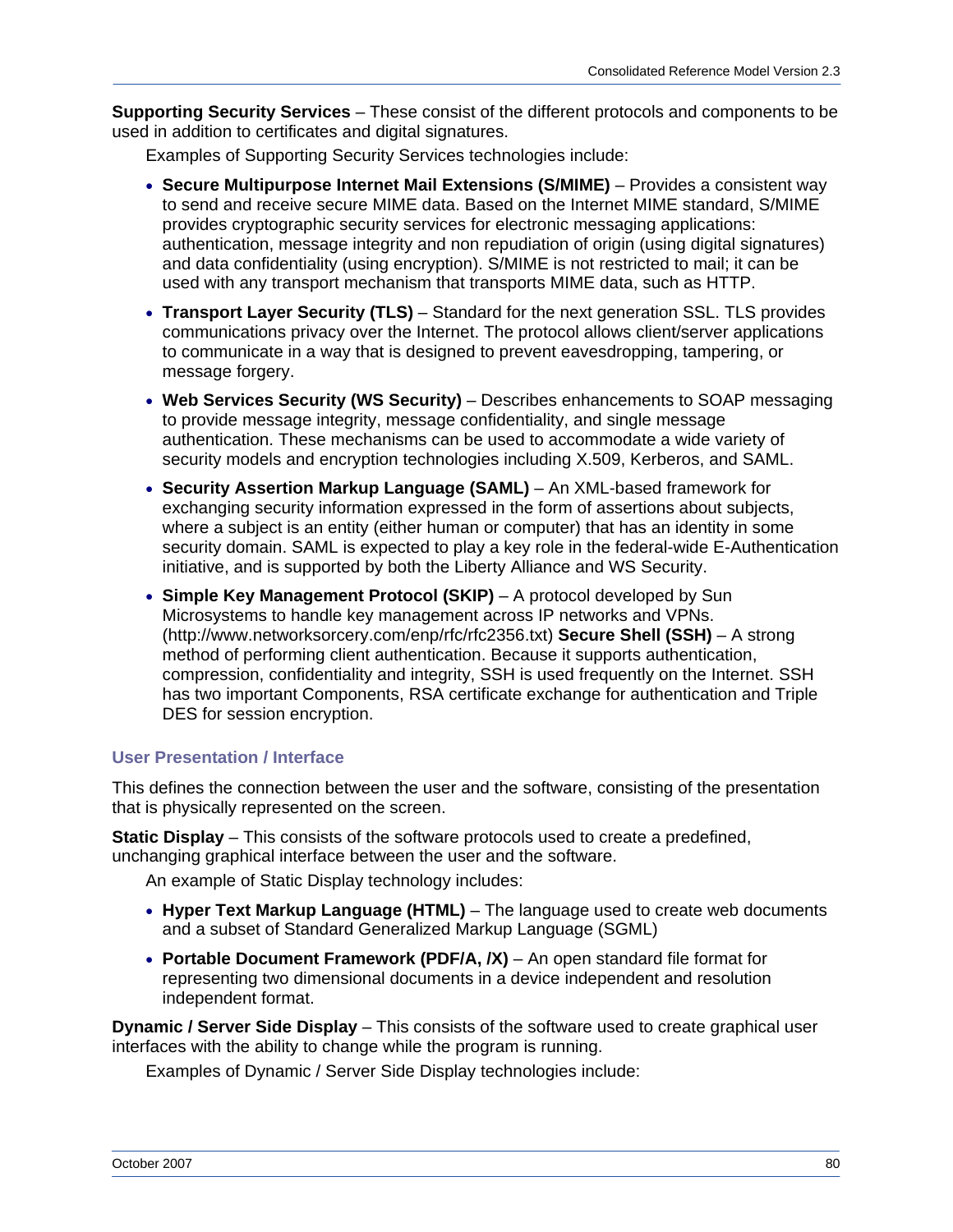- **Java Server Pages (JSP)** JSP is part of Sun's J2EE architecture and provide template capabilities for presenting dynamically generated web content. JSPs are text files written in a combination of standard HTML tags, JSP tags, and Java code.
- **Active Server Pages (ASP)** A web server technology from Microsoft that allows for the creation of dynamic, interactive sessions with the user.
- **Active Server Pages .Net (ASP.Net)** ASP.NET is a set of technologies in the Microsoft .NET Framework for building web applications and XML web services. ASP.NET pages execute on the server and generate markup such as HTML, WML or XML that is sent to a desktop or mobile browser.

**Content Rendering** – This defines the software and protocols used for transforming data for presentation in a graphical user interface.

Examples of Content Rendering technologies include:

- **Dynamic HTML (DHTML)** A collective term for a combination of new Hypertext Markup Language (HTML) tags and options, style sheets, and programming that will allow web pages that are more animated and more responsive to user interaction than previous versions of HTML.
- **Extensible HTML (XHTML)** The W3C's recommendation for the next generation of
- **Cascading Style Sheets (CSS)** A style sheet format for HTML documents endorsed by the World Wide Web Consortium. CSS1 (Version 1.0) provides hundreds of layout settings that can be applied to all the subsequent HTML pages that are downloaded.
- **Extensible 3D Graphics (X3D)**  The ISO standard for real-time 3D computer graphics which features the ability to encode a scene in an XML syntax.

**Wireless / Mobile / Voice** – This consists of the software and protocols used for wireless and voice enabled presentation devices.

Examples of Wireless / Mobile / Voice technologies include:

- **Wireless Markup Language (WML)** An XML-based protocol designed for Wireless devices.
- **XHTML Mobile Profile (XHTMLMP)** XHTMLMP is designed for resource-constrained web clients that do not support the full set of XHTML features, such as mobile phones, PDAs, pagers and set top boxes. It extends XHTML Basic with modules, elements and attributes to provide a richer authoring language. XHTML replaces the Wireless Markup Language (WML).
- **Voice XML (VXML)** VXML is an XML vocabulary for specifying IVR (Integrated Voice Response) Systems.

### **Business Logic**

Defines the software, protocol or method in which business rules are enforced within applications.

**Platform Independent Technologies** – Consists of all software languages able to execute and run on any type of operating system or platform.

Examples of Platform Independent technologies include:

• **Enterprise Java Beans (EJB)** – a software component in Sun's J2EE platform, which provides a pure Java environment for developing and running distributed applications.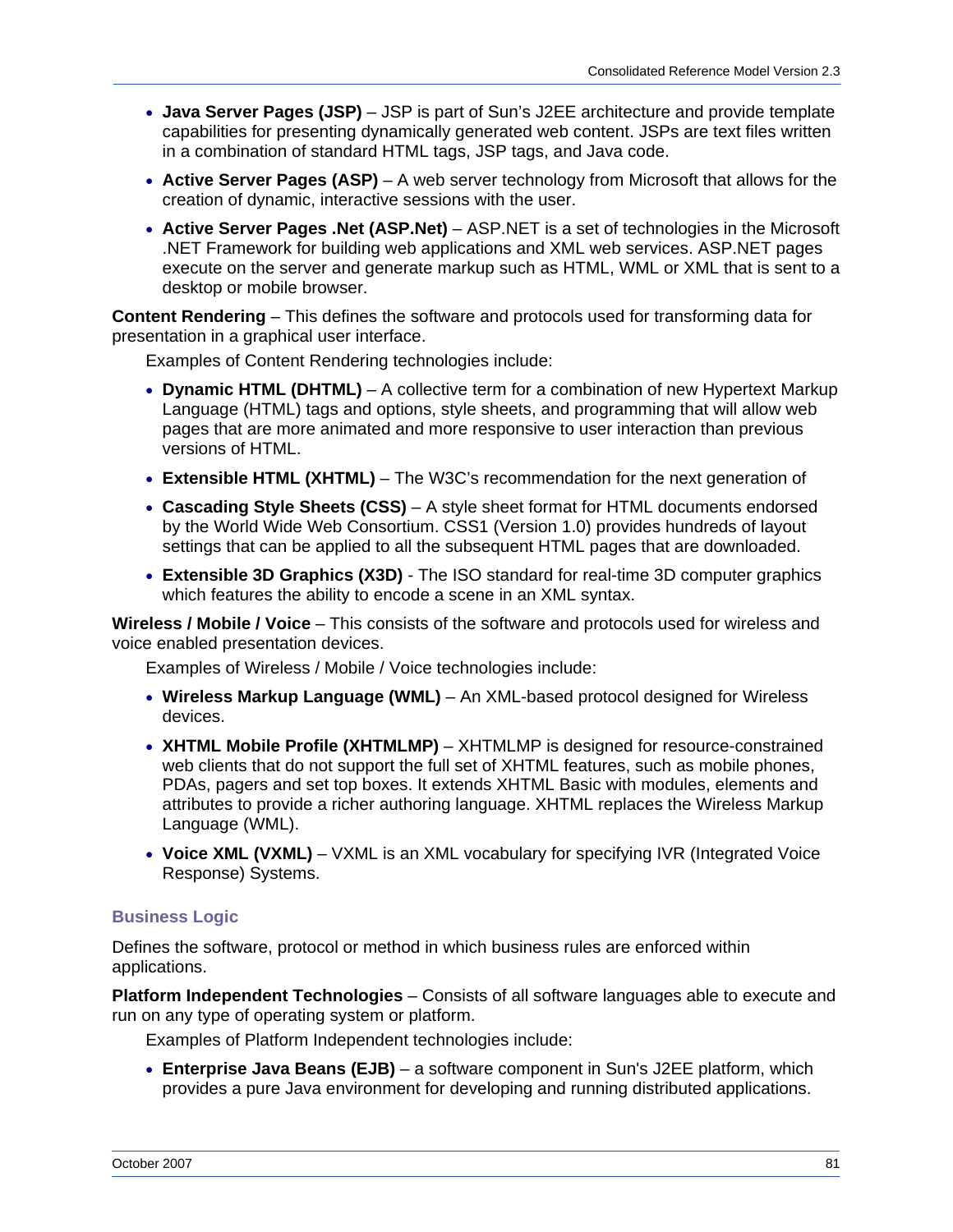- **C, C++** C is a procedure programming language. C++ is an object-oriented version of C that has been widely used to develop enterprise and commercial applications.
- **JavaScript** A scripting language that runs within a web browser.
- **Java Servlet (JSR 53)** Java Servlets provide reusable web components that can be incorporated into portals.
- **Java Portlet API (JSR 168)** Java Portlet API enables interoperability between Portlets and Portals by defining APIs that address the areas of aggregation, personalization, presentation and security.
- **Web Services for Remote Portals (WSRP)** WSRP defines an XML and web services standard that will allow the plug and play of visual, user facing web services with portals or other intermediary web applications.

**Platform Dependent Technologies** – Consists of the programming languages and methods for developing software on a specific operating system or platform.

Examples of Platform Dependent technologies include:

- **Visual Basic** A version of the BASIC programming language from Microsoft specialized for developing Windows applications.
- **Visual Basic .Net (VB.Net)** A version of the BASIC programming language from Microsoft specialized for developing Windows applications that is used within Microsoft's .NET environment.
- **C-Sharp (C#)** An object-oriented programming language from Microsoft that is based on C++ with elements from Visual Basic and Java.
- **VB Script** A scripting language from Microsoft. A subset of Visual Basic, VBScript is widely used on the web for both client processing within a web page and server side processing in Active Server Pages (ASPs).

### **Data Interchange**

Define the methods data is transferred and represented in and between software applications.

**Data Exchange** – Data Exchange is concerned with the sending of data over a communications network and the definition of data communicated from one application to another. Data Exchange provides the communications common denominator between disparate systems.

Examples of Data Exchange technologies include:

- **XMI** Enables easy interchange of metadata between modeling tools (based on the OMG UML) and metadata repositories (OMG MOF based) in distributed heterogeneous environments. XMI integrates three key industry standards: XML, UML, and MOF. The integration of these three standards into XMI marries the best of OMG and W3C metadata and modeling technologies, allowing developers of distributed systems to share object models and other metadata over the Internet.
- **XQuery**  A language used for processing and evaluating XML data. The XQuery language provides results of expressions allowing the use of evaluations to the implementation of XQuery.
- **Simple Object Access Protocol (SOAP)** SOAP provides HTTP/XML based remote procedure call capabilities for XML Web Services.
- **Electronic Business using XML (be-XML)** A modular suite of specifications that enables enterprises to conduct business over the Internet: exchanging business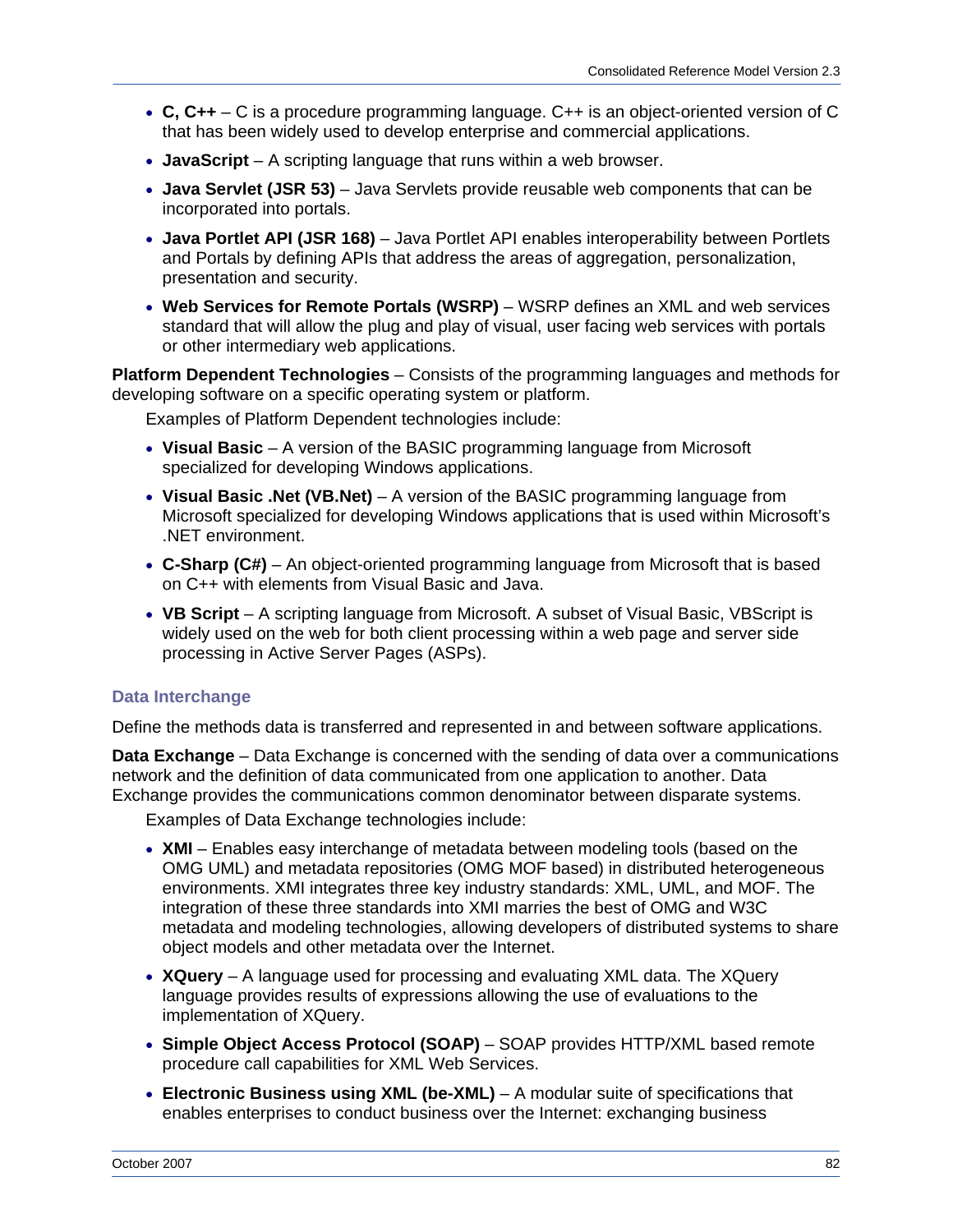messages, conducting trading relationships, communicating data in common terms and defining and registering business processes.

- **Resource Description Framework (RDF)** RDF provides a lightweight ontology system to support the exchange of knowledge on the web. It integrates a variety of web-based metadata activities including sitemaps, content ratings, stream channel definitions, search engine data collection (web crawling), digital library collections, and distributed authoring, using XML as interchange syntax. RDF is the foundation for the Semantic Web envisioned by Tim Berners-Lee – an extension of the current web in which information is given well-defined meaning, to better enable computers and people to work in cooperation.
- **Web Services User Interface (WSUI)** WSUI uses a simple schema for describing a WSUI "component" that can be used in a portal to call backend SOAP and XML services. WSUI uses XSLT style sheets to construct user facing views to enable users to interact with the services.

### **Data Management**

Data management is the management of all data/information in an organization. It includes data administration, the standards for defining data and the way people perceive and use it.

**Database Connectivity** – Defines the protocol or method an application connects to a data store or data base.

Examples of Database Connectivity technologies include:

- **Java Database Connectivity (JDBC)** JDBC provides access to virtually any tabular data source from the Java programming language. It provides cross-DBMS connectivity to a wide range of SQL databases, and other tabular data sources, such as spreadsheets or flat files.
- **Open Database Connectivity (ODBC)** A database programming interface from Microsoft that provides a common language for Windows applications to access databases on a network. ODBC is made up of the function calls programmers write into their applications and the ODBC drivers themselves.
- **Active Data Objects (ADO)** A programming interface from Microsoft that is designed as "the" Microsoft standard for data access. First used with Internet Information Server, ADO is a set of COM objects that provides an interface to OLE DB. The three primary objects are Connection, Command and Record set.
- **Active Data Objects .Net (ADO.Net)** ADO.Net is the data access component of the Microsoft's .NET Framework. It provides an extensive set of classes that facilitate efficient access to data from a large variety of sources, enable sophisticated manipulation and sorting of data.
- **Object Linking and Embedding/Database (OLE/DB)** A Microsoft low-level API designed to provide connections to different data sources. OLE/DB allowed connectivity to ODBC-based SQL providers/sources as well as other formats such as text and comma delimited.
- **Data Access Objects (DAO)** DAO is the Microsoft library for accessing Microsoft Jet engine data sources such as Microsoft Office based applications. DAO is replaced by ADO and ADO.Net.
- **DB2 Connector** An IBM connectivity API to access DB2 sources.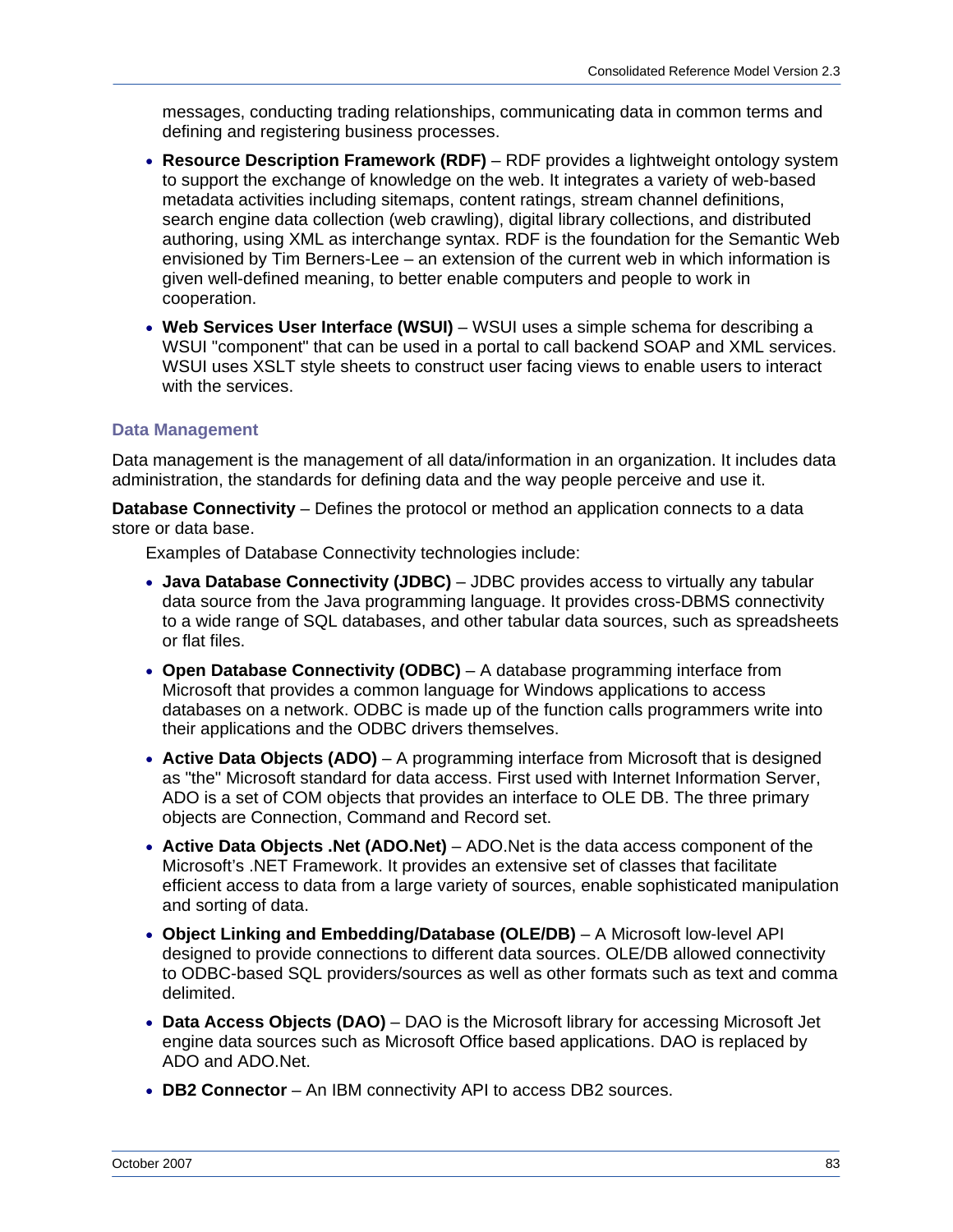**Reporting and Analysis** – Consists of the tools, languages and protocols used to extract data from a data store and process it into useful information.

Examples of Reporting and Analysis technologies include:

- **Extensible Business Reporting Language (XBRL)** Extensible Business Reporting Language (XBRL is an open specification which uses XML-based data tags to describe financial statements for both public and private companies.
- **Java Online Analytical Processing (JOLAP)**  JOLAP is a Java API for the J2EE environment that supports the creation and maintenance of OLAP data and metadata, in a vendor independent manner.
- **Online Analytical Processing (OLAP)** Decision support software that allows the user to quickly analyze information that has been summarized into multidimensional views and hierarchies.
- **XML for Analysis** XML for Analysis uses the Simple Object Access Protocol (SOAP) to let Web browser based programs access backend data sources for data analysis. The specification allows companies to build online analytical processing (OLAP) and data mining applications that work over the web.

# **6.4 Service Interface and Integration**

The Service Interface and Integration Service Area, illustrated in Figure 27, defines the discovery, interaction and communication technologies joining disparate systems and information providers. SOAs leverage and incorporate Service Interface and Integration standards to provide interoperability and scalability.





The Service Interface and Integration Categories and Standards are defined below:

### **Integration**

Integration defines the software services enabling elements of distributed business applications to interoperate. These elements can share function, content, and communications across heterogeneous computing environments. In particular, service integration offers a set of architecture services such as platform and service location transparency, transaction management, basic messaging between two points, and guaranteed message delivery.

**Middleware** – Middleware increases the flexibility, interoperability, and portability of existing infrastructure by linking or "gluing" two otherwise separate applications.

Examples of Middleware technologies include:

• **Remote Procedure Call (RPC)** – RPC is a protocol allowing a program on a client computer to invoke a program on a server computer.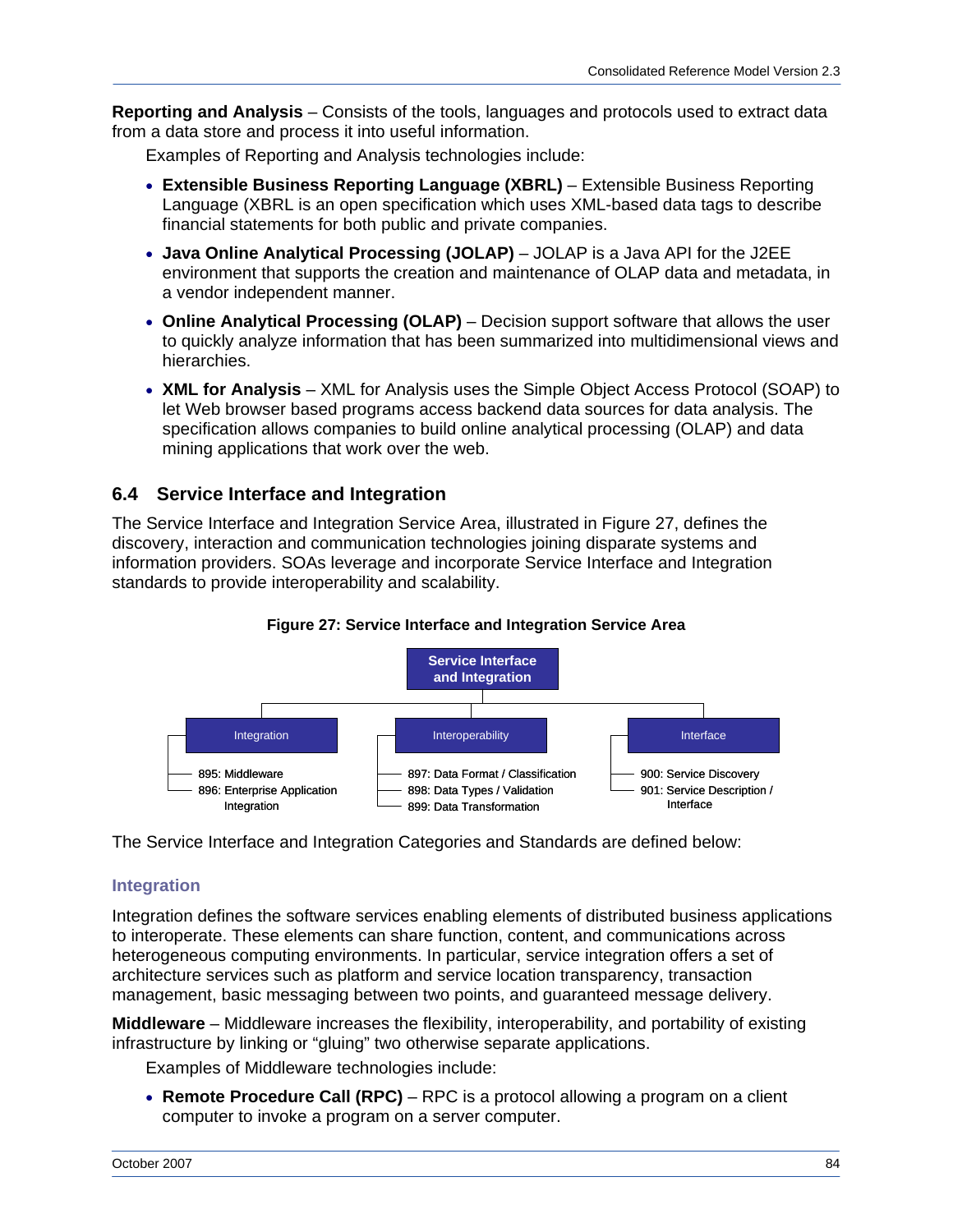- **Message Oriented Middleware (MOM): IBM WebSphere MQ** Software solution providing APIs, queue management, message routing, automatic failover, and workload balancing. Message Oriented Middleware (MOM) is software residing in both sides of the client/server architecture providing support for asynchronous calls, or messages, between applications. Message queues are used to track and store requests waiting for execution by the source application. Messaging allows otherwise complex programming and networking details to be abstracted from the developer.
- **Message Oriented Middleware (MOM): Microsoft Message Queue (MSMQ)** –Software technology providing synchronous and asynchronous message queuing, routing, and security. Message Oriented Middleware (MOM) is software residing in both sides of the client/server architecture providing support for asynchronous calls, or messages, between applications. Message queues are used to track and store requests waiting for execution by the source application. Messaging allows otherwise complex programming and networking details to be abstracted from the developer.
- **Database Access: PL/SQL** Oracle's procedural extension to industry standard SQL. Database Access provides access to and across multiple database technologies in a distributed environment. Database Access is provided through the use of native database Application Programming Interfaces (APIs), client side APIs, or server side database gateways.
- **Database Access: ISQL/w** Microsoft's implementation of ANSI SQL. Database Access provides access to and across multiple database technologies in a distributed environment. Database Access is provided through the use of native database Application Programming Interfaces (APIs), client side APIs, or server side database gateways.
- **Database Access: OPEN ANSI SQL/92)** SQL is the information processing industry standard language of relational database management systems (RDMS). ANSI X3.1351992 (also referred to as SQL92 and ANSI SQL) is the industry standard for Database Language SQL. This standard promotes the portability and interoperability of database application programs and facilitates maintenance of database systems across heterogeneous data processing environments. SQL92 provides a standardized way for embedding SQL statements into application development languages. Database Access provides access to and across multiple database technologies in a distributed environment. Database Access is provided through the use of native database Application Programming Interfaces (APIs), client side APIs, or server side database gateways.
- **Database Access: NET8** NET8 (called SQL\*NET prior to Oracle8) is Oracle's client/server middleware product that offers transparent connection from client tools to the database, or from one database to another. SQL\*Net/ Net8 works across multiple network protocols and operating systems. Previous versions referred to as SQL\*Net. Database Access provides access to and across multiple database technologies in a distributed environment. Database Access is provided through the use of native database APIs, client side APIs, or server side database gateways.
- **Transaction Processing Monitor** Software providing synchronous messaging and queuing along with other transaction management services designed to support the efficient processing of high volumes of transactions. Core services include load balancing, rollback/commit, and recovery. Transaction Processing provides cost-effective scalability to applications and database systems by managing and throttling transactions on behalf of the database system.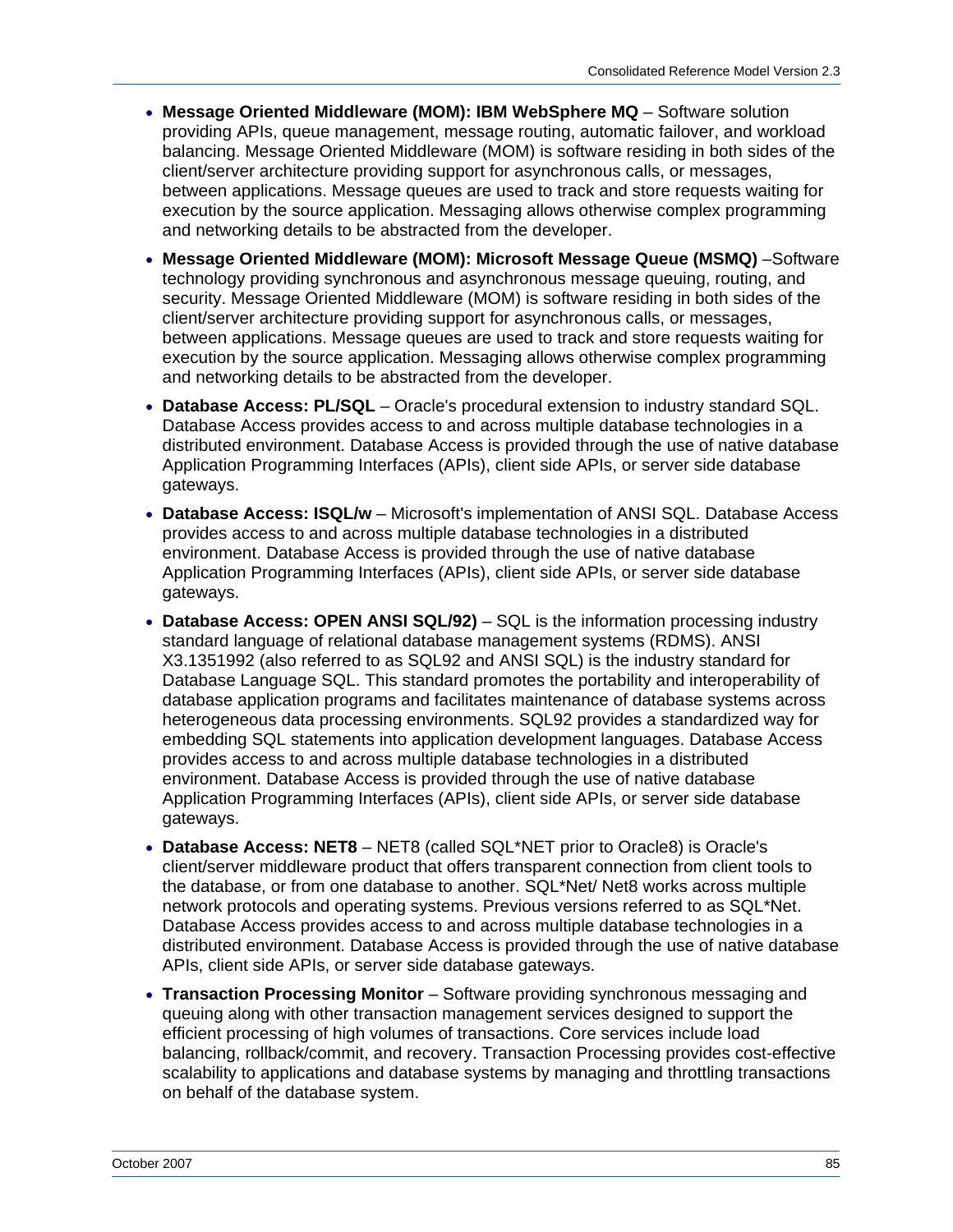- **Object Request Broker (ORB): Common Object Request Broker Architecture (CORBA)** – An architecture that enables objects to communicate with one another regardless of what programming language they were written in or what operating system they're running on. Object Request Broker (ORB) is a technology enabling distributed objects to communicate and exchange data with remote objects. ORB encapsulates the locality and implementation of the objects, allowing users to develop applications that leverage components by accessing the Components interface.
- **Object Request Broker (ORB): Component Object Model (COM)** A software architecture created by Microsoft to design and build component-based applications. COM object capabilities are accessible from exposed interfaces. Object Request Broker (ORB) is a technology enabling distributed objects to communicate and exchange data with remote objects. ORB encapsulates the locality and implementation of the objects, allowing users to develop applications that leverage Components by accessing the Components interface.
- **Object Request Broker (ORB): Distributed Component Object Model (DCOM)** An extension of the Component Object Model (COM) that allows COM components to communicate across network boundaries. Traditional COM components can only perform inter-process communication across process boundaries on the same machine. Object Request Broker (ORB) is a technology enabling distributed objects to communicate and exchange data with remote objects. ORB encapsulates the locality and implementation of the objects, allowing users to develop applications that leverage components by accessing the components interface.
- **Object Request Broker (ORB): Component Object Model + (COM+)** COM+ is an extension of the COM that provides a runtime and services that are readily used from any programming language or tool, and enables extensive interoperability between Components regardless of how they were implemented. Object Request Broker (ORB) is a technology enabling distributed objects to communicate and exchange data with remote objects. ORB encapsulates the locality and implementation of the objects, allowing users to develop applications that leverage components by accessing the components interface.

**Enterprise Application Integration** – Refers to the processes and tools specializing in updating and consolidating applications and data within an enterprise. EAI focuses on leveraging existing legacy applications and data sources so that enterprises can add and migrate to current technologies.

Examples of functions supporting Enterprise Application Integration for which technologies might be available include:

- **Business Process Management** This process is responsible for the definition and management of cross application business processes across the enterprise and/or between enterprises.
- **Application Connectivity** This process provides reusable, noninvasive connectivity with packaged software. This connectivity is provided by uni- or bidirectional adapters.
- **Transformation and Formatting** This process is responsible for the conversion of data, message content, information structure, and syntax to reconcile differences in data amongst multiple systems and data sources.

#### **Interoperability**

Interoperability defines the capabilities of discovering and sharing data and services across disparate systems and vendors.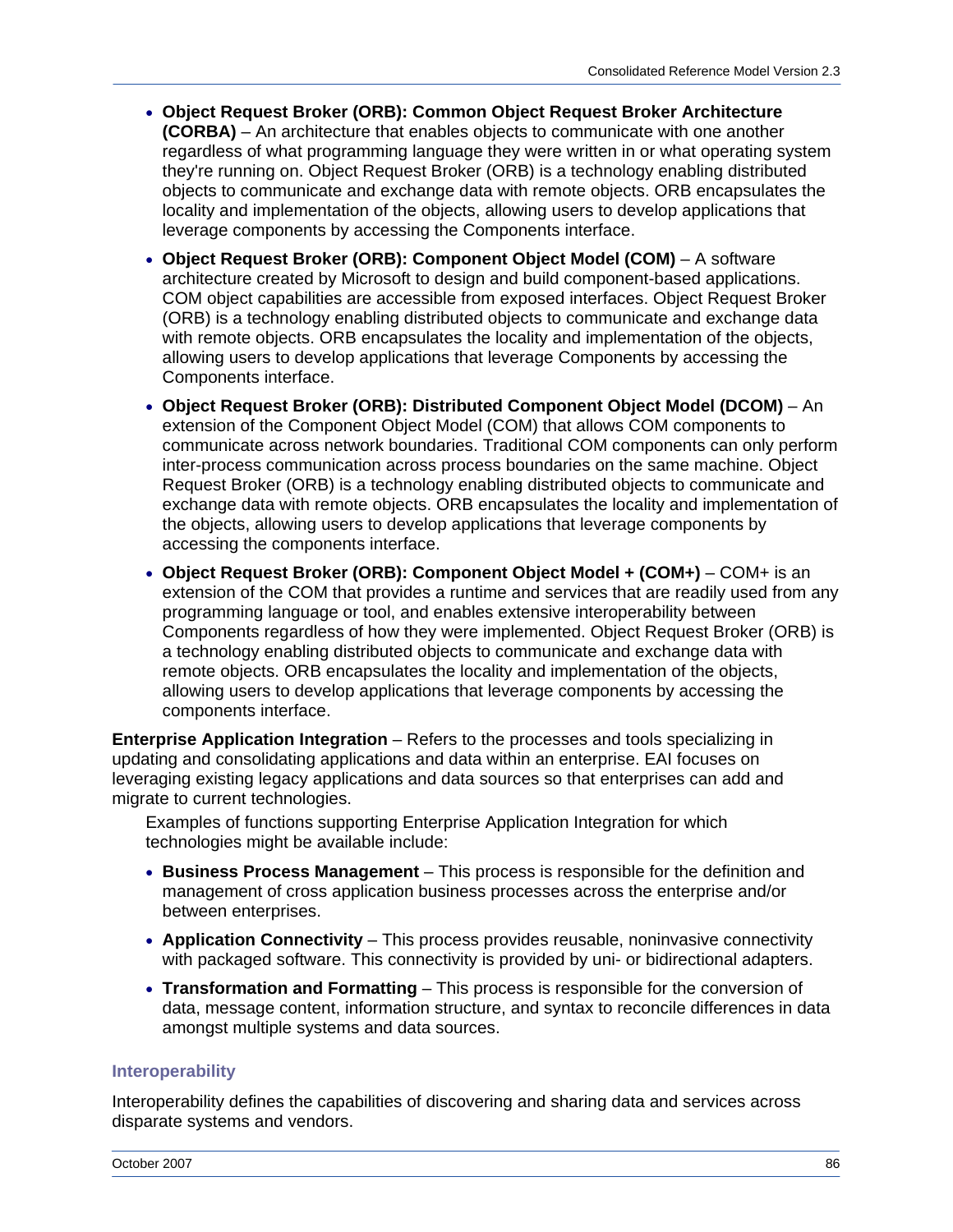**Data Format / Classification** – Defines the structure of a file. There are hundreds of formats, and every application has many different variations (database, word processing, graphics, executable program, etc.). Each format defines its own layout of the data. The file format for text is the simplest.

Examples of Data Format / Classification technologies include:

- **Extensible Markup Language (XML)** XML has emerged as the standard format for web data, and is beginning to be used as a common data format at all levels of the architecture. Many specialized vocabularies of XML are being developed to support specific Government and Industry functions.
- **XML Linking Language (XLINK)** A language used to modify XML documents to include links, similar to hyperlinks, between resources. XLINK provides richer XML content through advanced linking integration with information resources.
- **Namespaces** Namespaces are qualified references to URI (Uniform Resource Identifier) resources within XML documents.
- **Electronic Data Interchange (EDI)** Defines the structure for transferring data between enterprises. EDI is used mainly used for purchase related information. ANSI X.12 refers to the approved EDI standards.

**Data Types / Validation** – Refers to standards used in identifying and affirming common structures and processing rules. This technique is referenced and abstracted from the content document or source data.

Examples of Data Types / Validation technologies include:

- **Document Type Definition (DTD)** DTD is used to restrict and maintain the conformance of an XML, HTML, or SGML document. The DTD provides definitions for all tags and attributes within the document and the rules for their usage. Alterations to the document are validated with the referenced DTD.
- **XML Schema** XML Schemas define the structure, content, rules and vocabulary of an XML document. XML Schemas are useful in automation through embedding processing rules.

**Data Transformation** – Data Transformation consists of the protocols and languages to change the presentation of data within a graphical user interface or application.

Example of Data Transformation technologies include:

• **Extensible Style sheet Language Transform (XSLT)** – Transforms XML document from one schema into another. Used for data transformation between systems using different XML schema, or mapping XML to different output devices.

### **Interface**

Interface defines the capabilities of communicating, transporting and exchanging information through a common dialog or method. Delivery Channels provide the information to reach the intended destination, whereas Interfaces allow the interaction to occur based on a predetermined framework.

**Service Discovery** – Defines the method in which applications, systems or web services are registered and discovered.

An example of Service Discovery technology includes:

• **Universal Description Discovery and Integration (UDDI)** – UDDI provides a searchable registry of XML Web Services and their associated URLs and WSDL pages.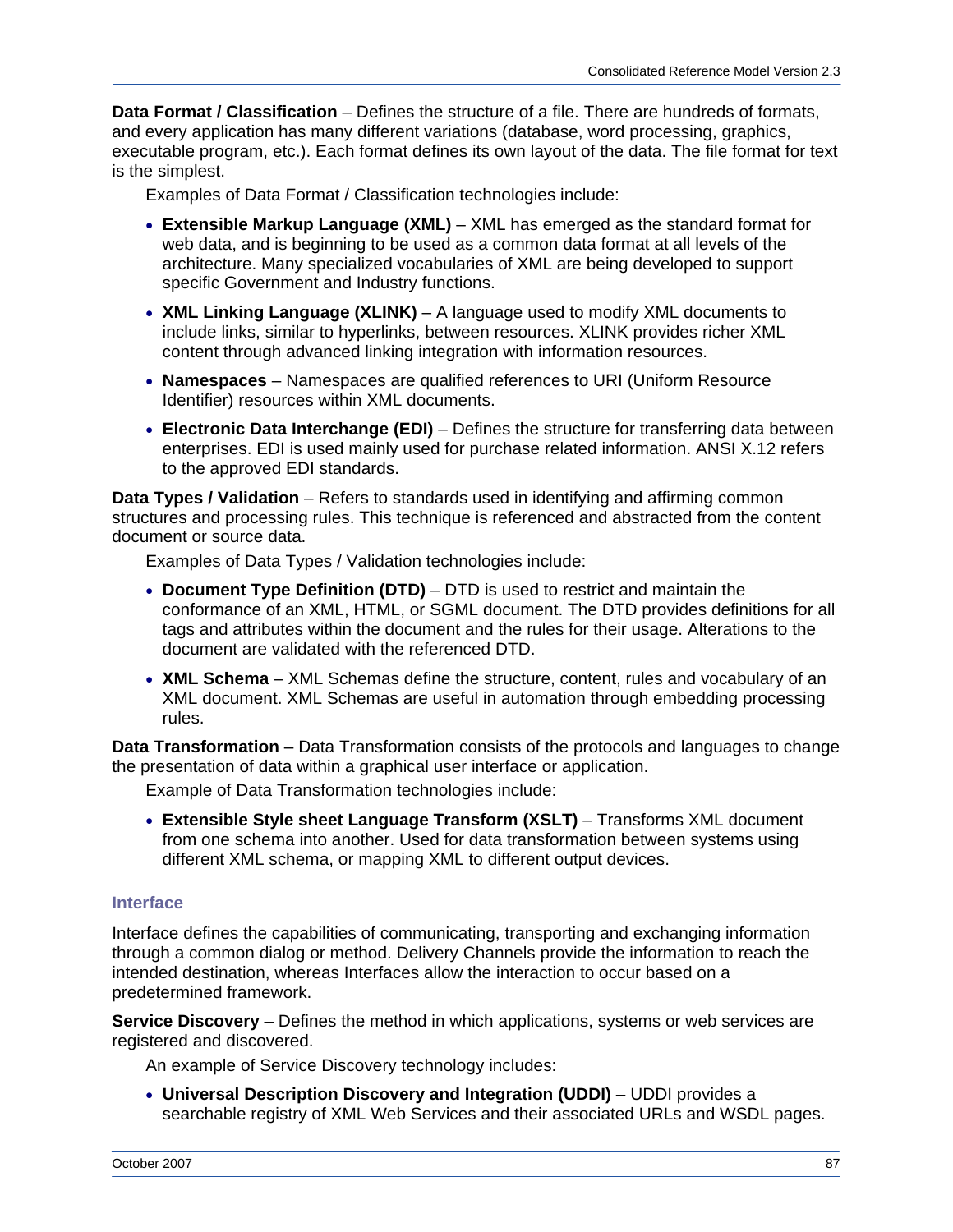**Service Description / Interface** – Defines the method for publishing the way in which web services or applications can be used.

Examples of Service Description/Interface technologies include:

- **Web Services Description Language (WSDL)** WSDL is an XML based Interface Description Language for describing XML Web Services and how to use them.
- **Application Program Interface (API) / Protocol** A language and message format used by an application program to communicate with the operating system or some other control program such as a database management system (DBMS) or communications protocol. APIs are implemented by writing function calls in the program, which provide the linkage to the required subroutine for execution. Thus, an API implies that some program module is available in the computer to perform the operation or that it must be linked into the existing program to perform the tasks.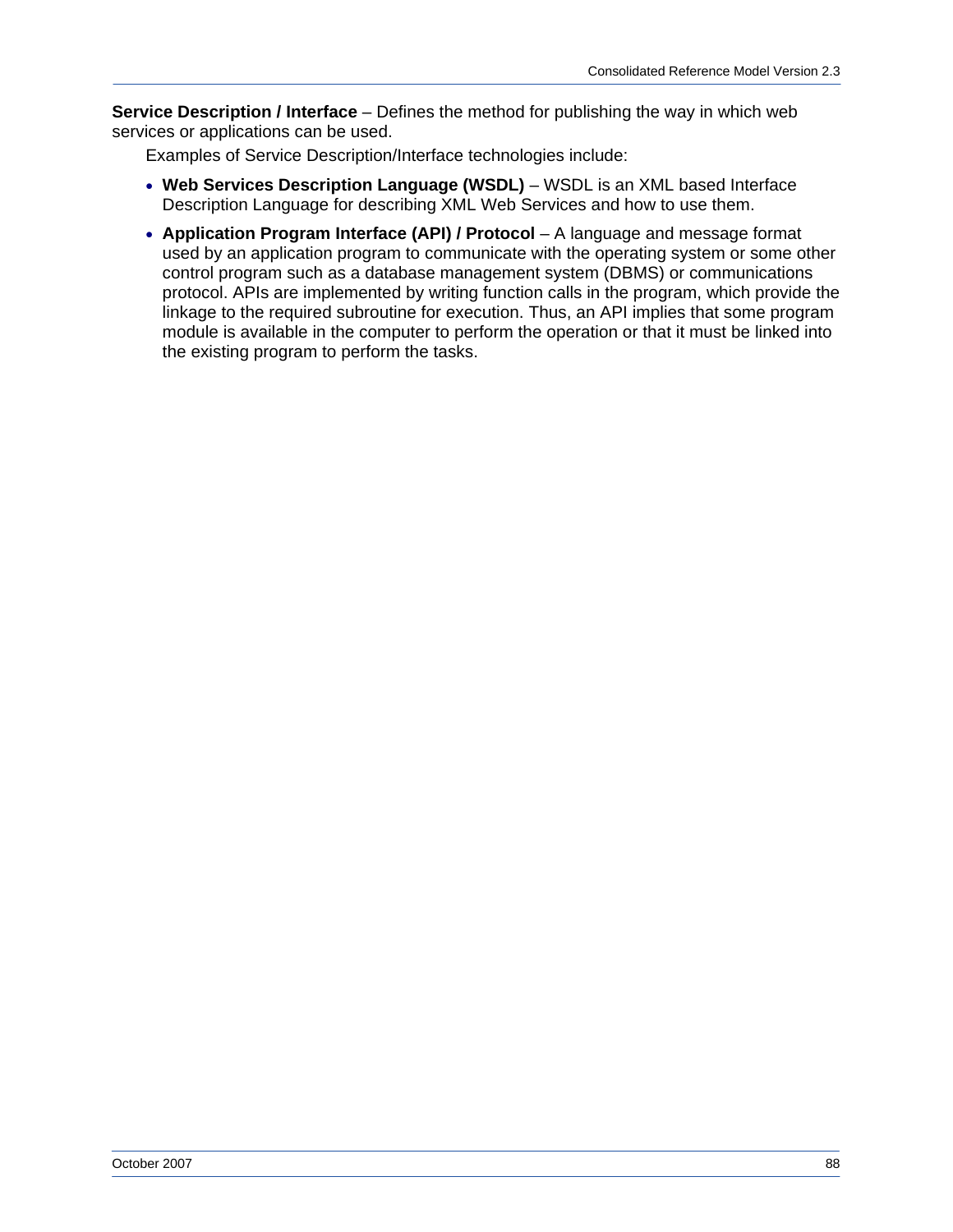# **7 Data Reference Model**

Due to the size and scope of the DRM, only an excerpt of the DRM is included in this Consolidated Reference Model document. This excerpt can be found in Section 2.5. The current version of the complete DRM (Version 2.0) is located on the www.egov.gov website via the following link:

http://www.whitehouse.gov/omb/egov/documents/DRM\_2\_0\_Final.pdf.